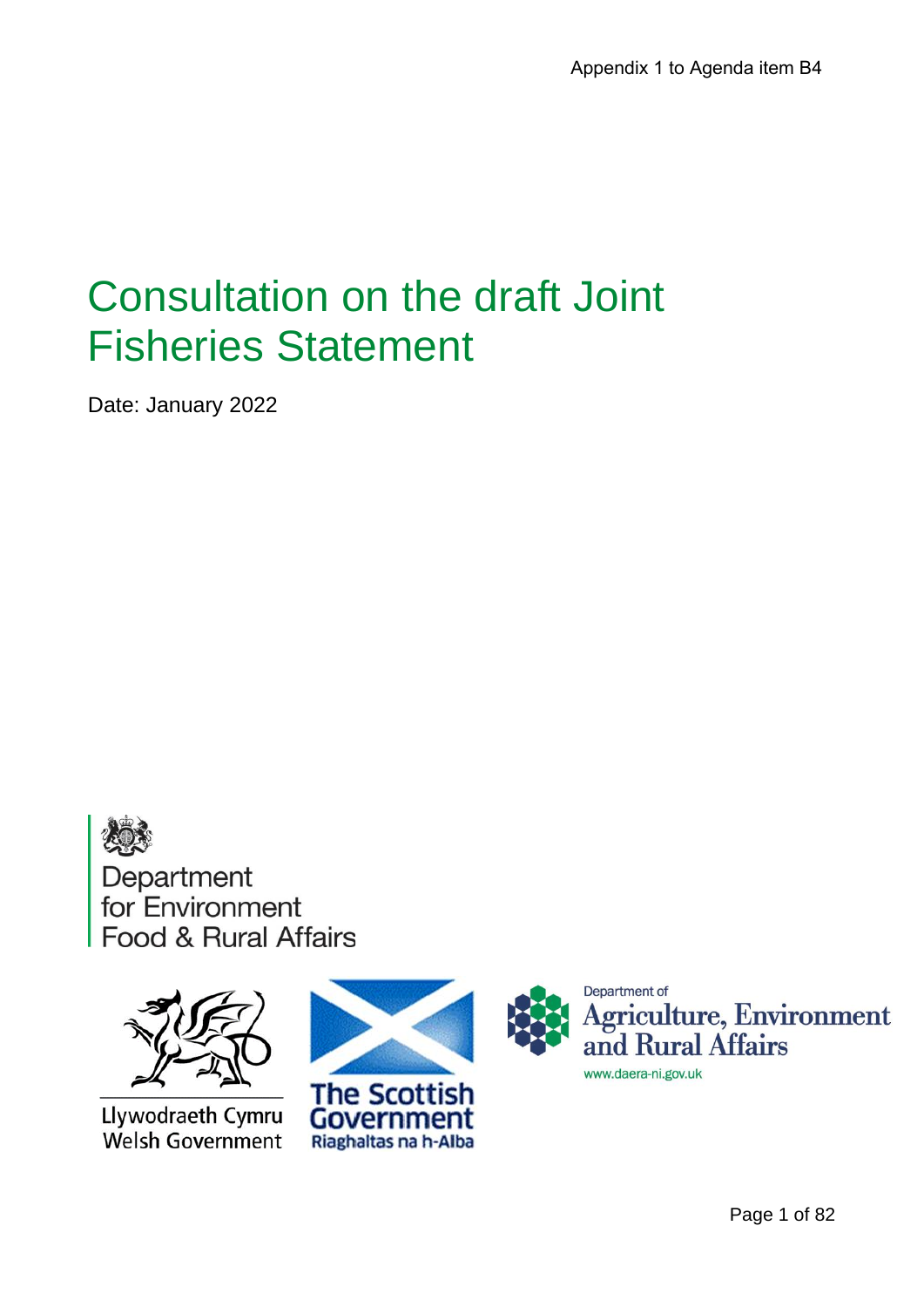

#### © Crown copyright 2022

This information is licensed under the Open Government Licence v3.0. To view this licence, visit [www.nationalarchives.gov.uk/doc/open-government-licence/](http://www.nationalarchives.gov.uk/doc/open-government-licence/)

This publication is available at [https://consult.defra.gov.uk/sustainability-devolution-and](https://consult.defra.gov.uk/sustainability-devolution-and-legislation-team/jfs/)[legislation-team/jfs/](https://consult.defra.gov.uk/sustainability-devolution-and-legislation-team/jfs/)

Any enquiries regarding this publication should be sent to us at:

[jfs@defra.gov.uk](mailto:jfs@defra.gov.uk)

[www.gov.uk/defra](http://www.gov.uk/defra)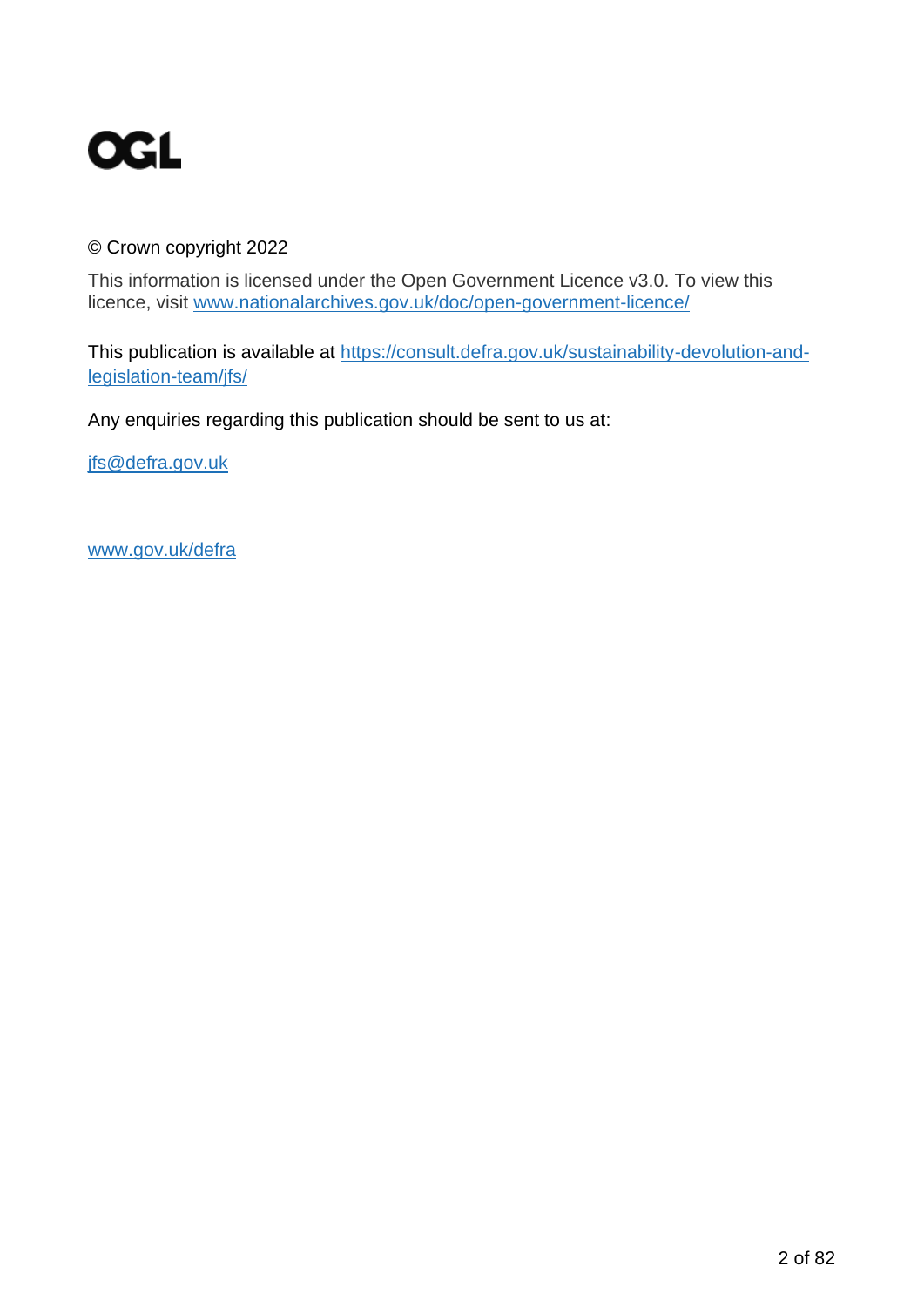### **Contents**

| 1 <sub>1</sub> |  |
|----------------|--|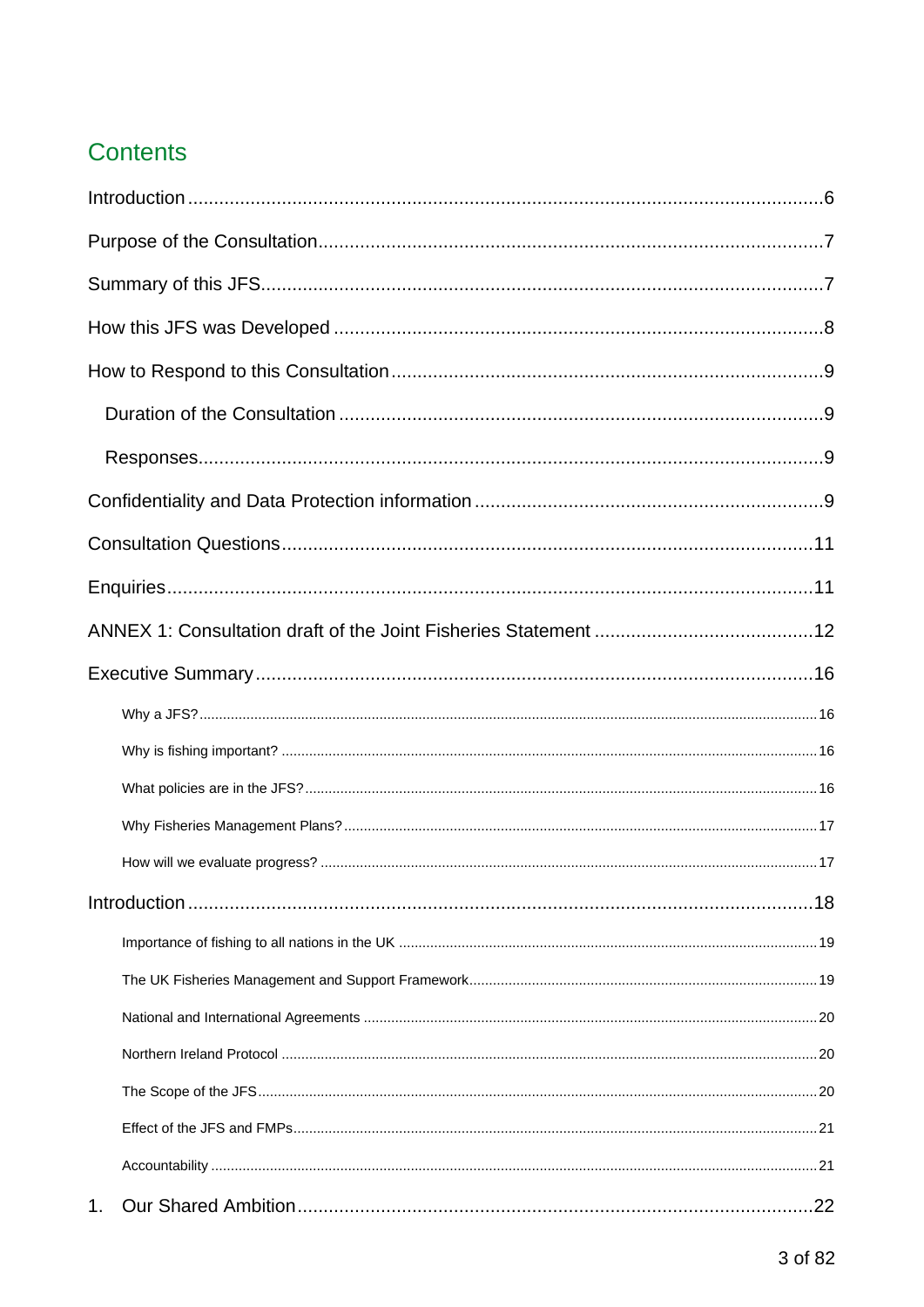| 2. |        |      |
|----|--------|------|
|    | 2.1    |      |
|    | 2.2    |      |
|    | 2.3    |      |
| 3  |        |      |
|    | 3.1    |      |
|    | 3.2    |      |
|    | 3.3    |      |
|    | 3.4    |      |
|    | 3.5    |      |
|    | 3.6    |      |
| 4  |        |      |
|    |        |      |
|    | 4.1    |      |
|    |        |      |
|    | 4.2    |      |
|    | 4.2.1  |      |
|    | 4.2.2  |      |
|    | 4.2.3  | . 44 |
|    | 4.2.4  |      |
|    | 4.2.5  |      |
|    | 4.2.6  |      |
|    | 4.2.7  |      |
|    | 4.2.8  |      |
|    | 4.2.9  |      |
|    | 4.2.10 |      |
|    | 4.2.11 |      |
|    | 4.2.12 |      |
|    | 4.2.13 |      |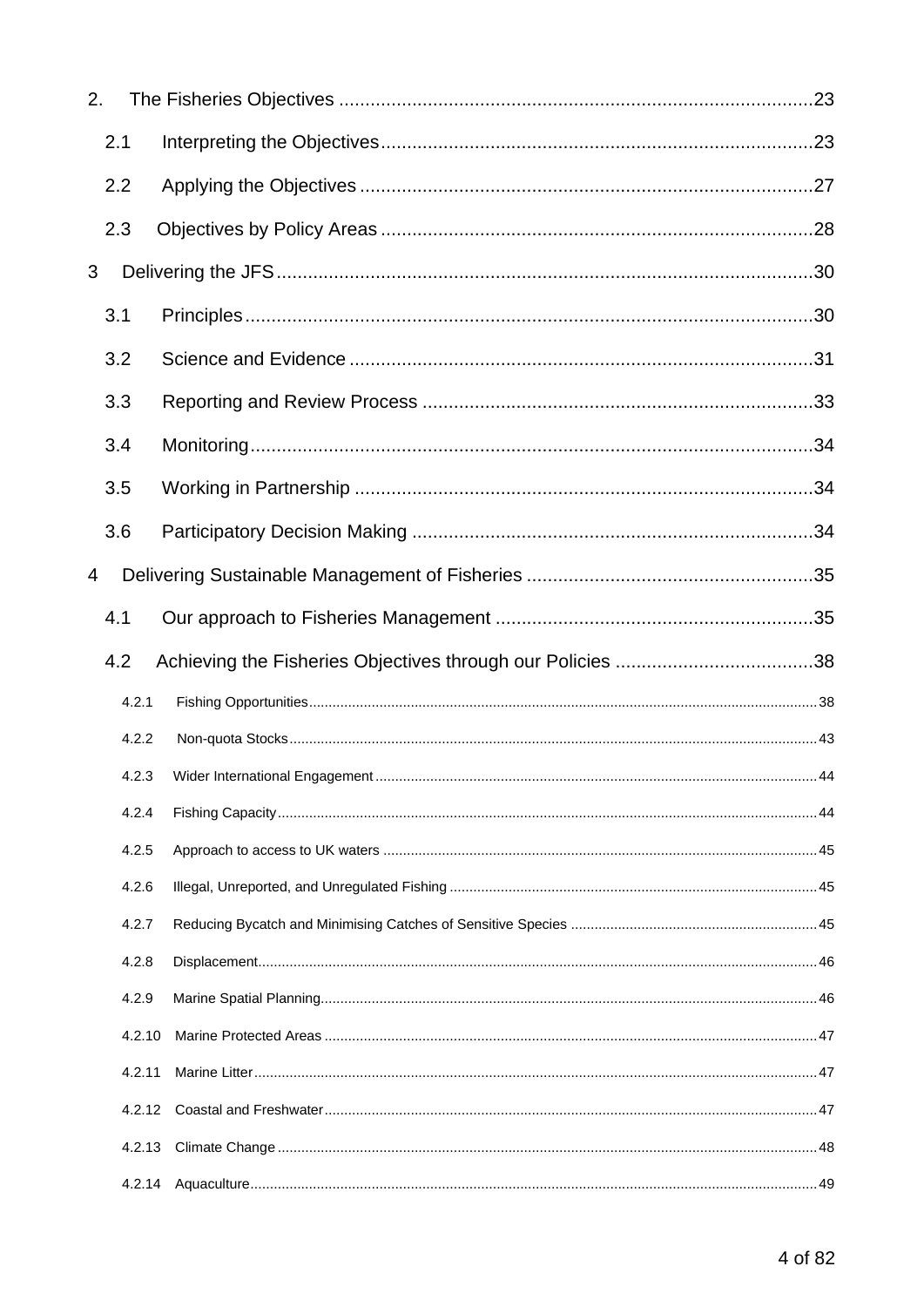| 4.2.16 |                                                           |  |
|--------|-----------------------------------------------------------|--|
| 5.     |                                                           |  |
| 5.1    |                                                           |  |
| 5.2    |                                                           |  |
| 5.3    |                                                           |  |
| 5.4    |                                                           |  |
| 5.5    | Relationship between FMPs and Existing Management Plans56 |  |
| 5.6    |                                                           |  |
| 5.7    |                                                           |  |
|        |                                                           |  |
|        |                                                           |  |
|        |                                                           |  |
|        |                                                           |  |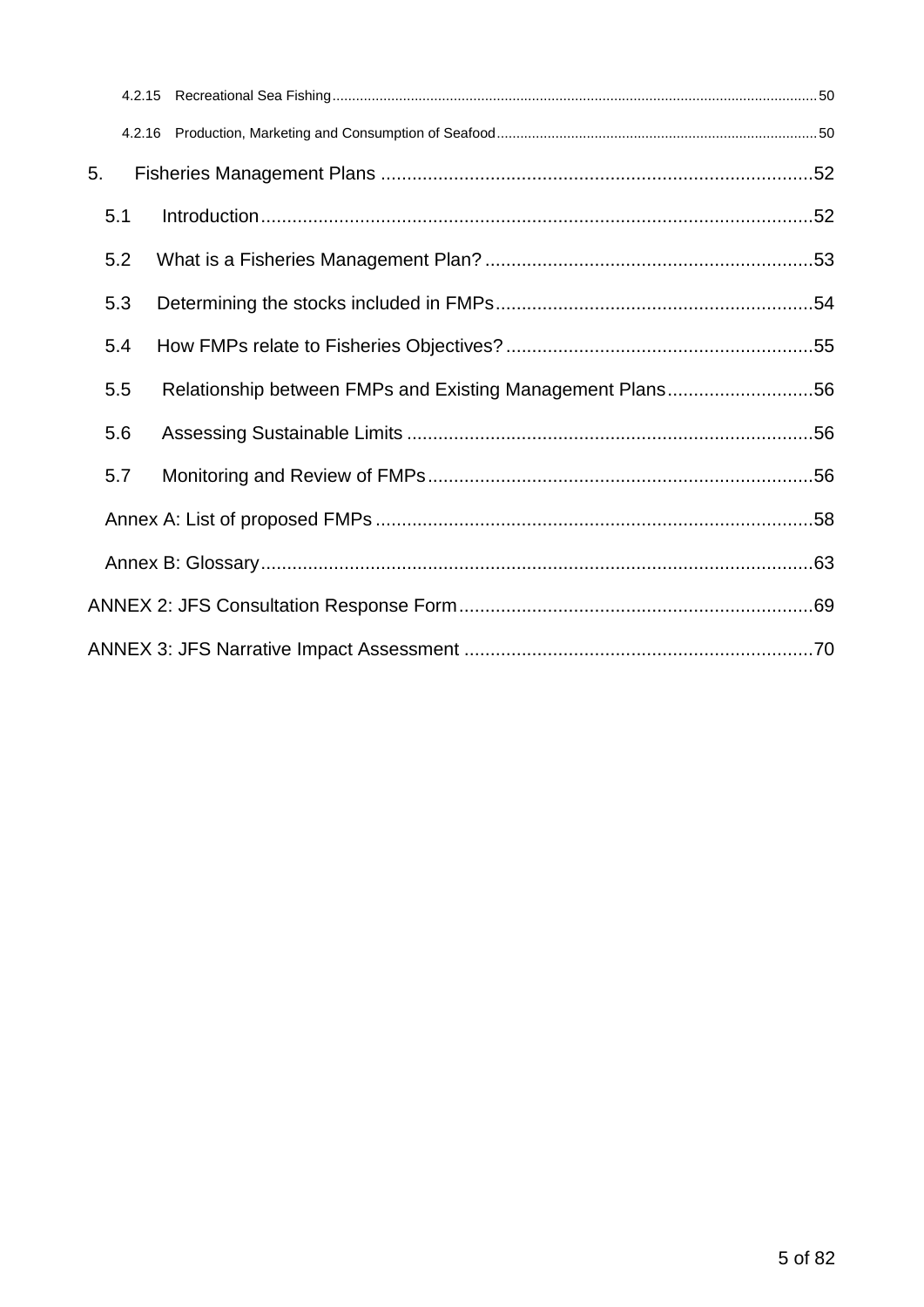## <span id="page-5-0"></span>**Introduction**

Marine fisheries are of great importance to the United Kingdom – our seafood sectors generate food, jobs, culture, and a strong sense of identity and pride for their communities. The stocks of fish on which they are based support recreational uses and contribute significantly to the healthy functioning of our marine ecosystems.

Now the UK has left the European Union, we wish to outline our plans to pursue sustainable fisheries policies that are tailored to the needs of our industry and our marine environment. The [Fisheries Act 2020](https://www.legislation.gov.uk/ukpga/2020/22/contents/enacted) (the Act) enshrines in law our commitment to sustainable fishing, supporting future generations of fishers while allowing our marine environment to thrive. It provides a legally binding structure to protect and recover stocks, support a sustainable fishing industry, and safeguard the environment. Included within the Act is a set of fisheries objectives that set the UK's strategic direction for delivering sustainable fisheries management. The fisheries policy authorities within the UK are required to develop a Joint Fisheries Statement (JFS), to set out our policies for achieving, or contributing to the achievement of, the objectives.

The UK Government, Northern Ireland Executive, Scottish Government, and Welsh Government have a history of productively working together on fisheries management to define and achieve the UK's vision for clean, healthy, safe, productive, and biologically diverse oceans and seas. We have jointly prepared this first JFS for consultation and welcome the opportunity to set out our policies and the steps we are taking together to deliver our shared ambition for sustainable fisheries.

Fisheries management in the UK is largely devolved. As part of the wider UK Fisheries Management and Support Framework (the Fisheries Framework), the JFS provides a mechanism to manage policy divergence while establishing common goals for all administrations to work towards.

As a responsible coastal State, the JFS sets our policy framework for how we will work with international partners to ensure the long-term sustainable management of the fisheries resources we share. Through the JFS and the policies and management measures which will flow from it, the UK fisheries policy authorities will together deliver a prosperous fishing industry for future generations while safeguarding, restoring, and enhancing the marine environment on which the industry and wider society depends.

This consultation document invites your views on the draft JFS. The draft has been shaped by comments we received in spring and summer 2021 from a wide range of interested parties via a UK-wide Community of Interest (CoI) stakeholder group.

The draft JFS has also been laid in accordance with paragraph 3(1) of Part 1 of Schedule 1 of the Act in the UK Parliament, Scottish Parliament, Senedd Cymru and Northern Ireland Assembly, which each may pass a resolution or make a recommendation regarding the draft document. A fisheries policy authority must then lay a statement before the relevant legislature setting out its response.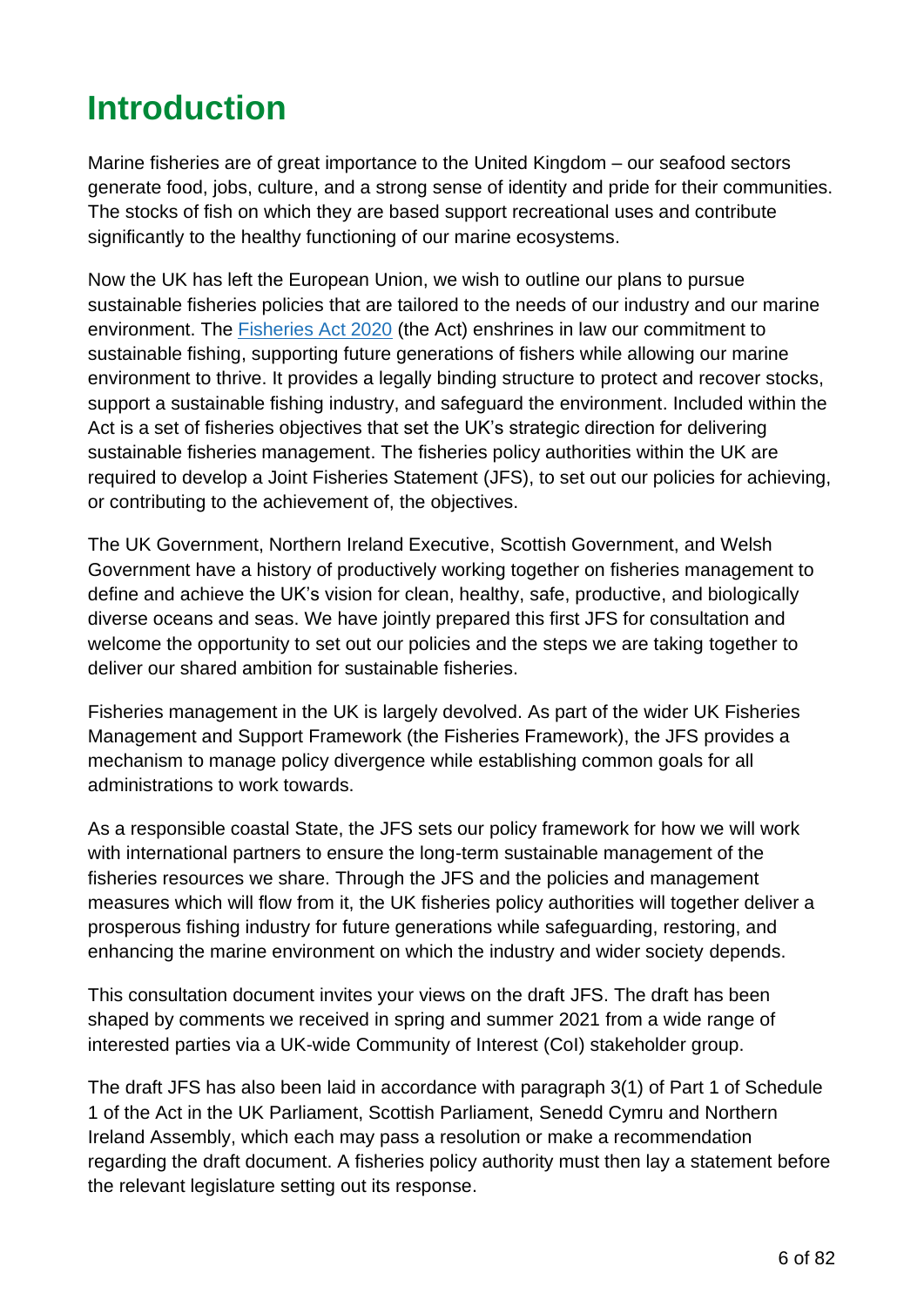**The deadline for responses to this consultation document is 12 April 2022.**

## <span id="page-6-0"></span>**Purpose of the Consultation**

This consultation seeks views on the draft JFS listed in ANNEX 1 of this document. It is being carried out in accordance with paragraph 2 of Part 1 of Schedule 1 of the Act. We recognise the importance of engaging with stakeholders to ensure the JFS is fit for purpose and are keen to hear from any persons interested in, or affected by, the policies contained in the JFS, and members of the public.

This consultation has particular relevance to:

- Individuals, groups or businesses who are engaged in the fishing, seafood, or aquaculture sectors;
- Other individuals, groups or businesses who are sea users, for example, marine industries such as oil and gas, offshore renewables and sailing bodies; and
- National and local interest groups such as environmental and recreational nongovernmental organisations, and industry federations.

## <span id="page-6-1"></span>**Summary of this JFS**

This JFS includes policies for achieving, or contributing to the achievement of, the fisheries objectives, as required by the Act. In addition, it includes a statement explaining the intended use of Fisheries Management Plans (FMPs) by the fisheries policy authorities to achieve, or contribute to achieving, the fisheries objectives, and a statement on how the fisheries objectives have been interpreted and proportionately applied in formulating the policies and proposals.

This JFS has been drafted in accordance with the principles within the Fisheries Framework Memorandum of Understanding.

The JFS includes the following chapters:

The **Introduction** chapter explains what the JFS is and provides a background to the document. It explains why the JFS has been developed and how it fits in to the wider Fisheries Framework, as well as the scope of the JFS and the requirement of all fisheries policy authorities to act in accordance with the policies in the JFS.

**Chapter 1: Our shared ambition** outlines the UK's shared ambition to deliver world class, sustainable management of our fisheries and aquaculture, focusing on the three main themes of:

- Protecting and, where necessary, recovering our fish stocks;
- Reducing the effects of fishing on the marine and coastal environment; and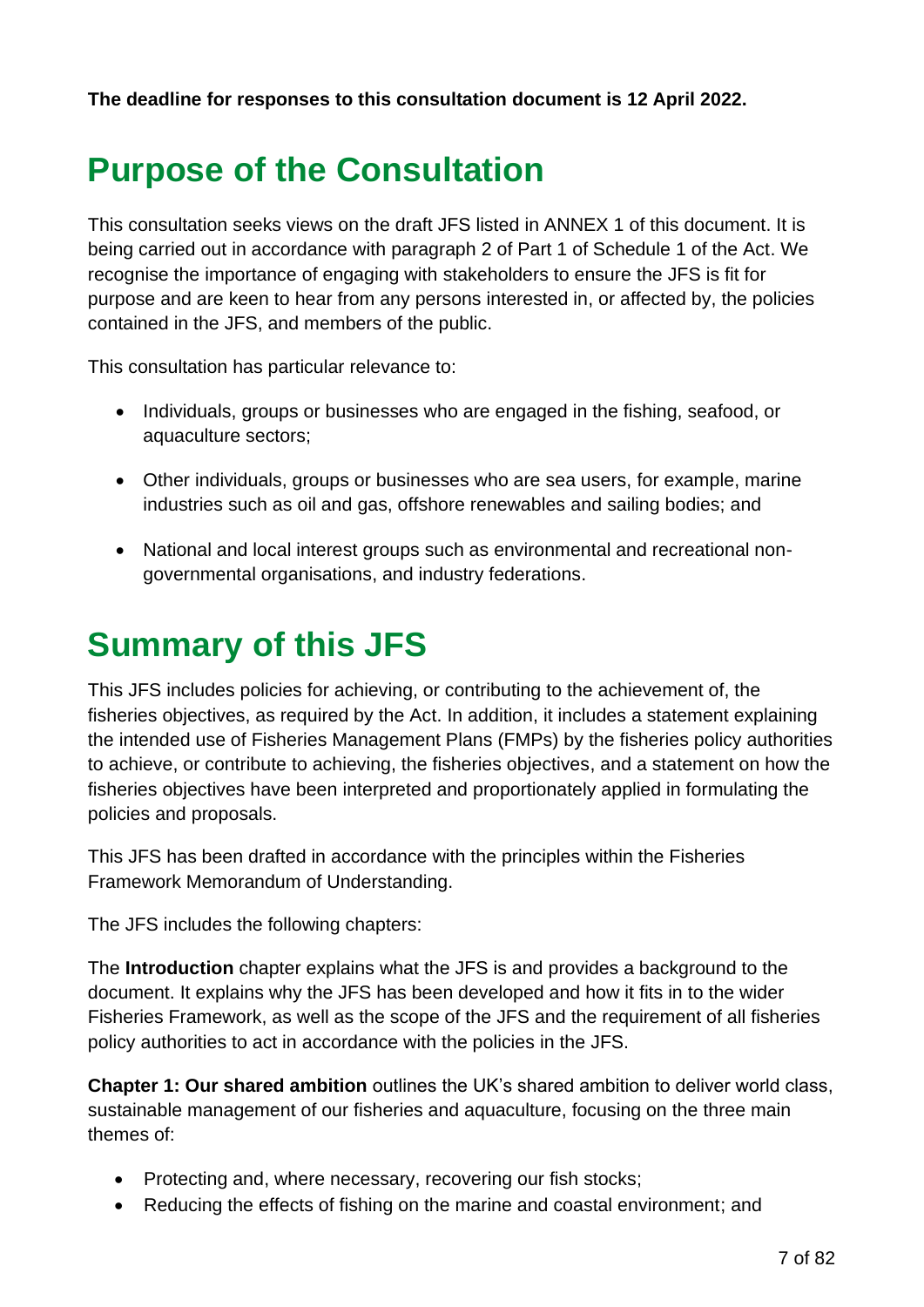• Supporting a modern, resilient, and environmentally responsible fishing industry.

**Chapter 2: The Fisheries Objectives** contains a list of all the fisheries objectives, and how they are interpreted in the JFS. It also contains a statement explaining how the fisheries objectives have been applied when formulating the policies contained in the JFS, followed by a tabular summary of policy areas by each objective.

**Chapter 3: Delivering the JFS** outlines how the policies in the JFS will be delivered by the national fisheries authorities through the exercise of their functions and in line with the fisheries objectives. The following principles will underpin the delivery of the JFS:

- Good science and a robust evidence base to inform policy and management decisions;
- Working in partnership across the four fisheries policy authorities, and with stakeholders, other coastal States and international partners to deliver effective fisheries management; and
- Participatory decision making to provide the seafood and marine sectors, Non-Government Organisations (NGOs) and coastal communities with a voice in the decisions that will impact them.

An overview of the reporting and review process and monitoring is also included in this chapter.

**Chapter 4: Delivering sustainable management of fisheries** sets out how the JFS will deliver the sustainable management of fisheries. It outlines the approach to fisheries management and sets out policies for achieving, or contributing to the achievement of, the fisheries objectives.

**Chapter 5: Fisheries Management Plans** explains the use the fisheries policy authorities propose to make of FMPs in order to achieve, or contribute to the achievement of, the fisheries objectives. This chapter also describes the relationship between existing retained [EU Multi-Annual Plans \(MAPs\)](https://ec.europa.eu/oceans-and-fisheries/fisheries/rules/multiannual-plans_en) and FMPs. Included in Annex A of the JFS is a list of proposed FMPs.

## <span id="page-7-0"></span>**How this JFS was Developed**

The JFS has been developed jointly by the fisheries policy authorities. Alongside the drafting process, stakeholders have been engaged via the CoI. The CoI has a wide membership with representatives from across the sector to maximise input and ensure breadth of expertise. Involvement in the CoI enabled stakeholder input during the drafting process at multiple stages.

The fisheries policy authorities have jointly conducted a narrative Impact Assessment on the JFS. This is included as ANNEX 3 to this consultation document.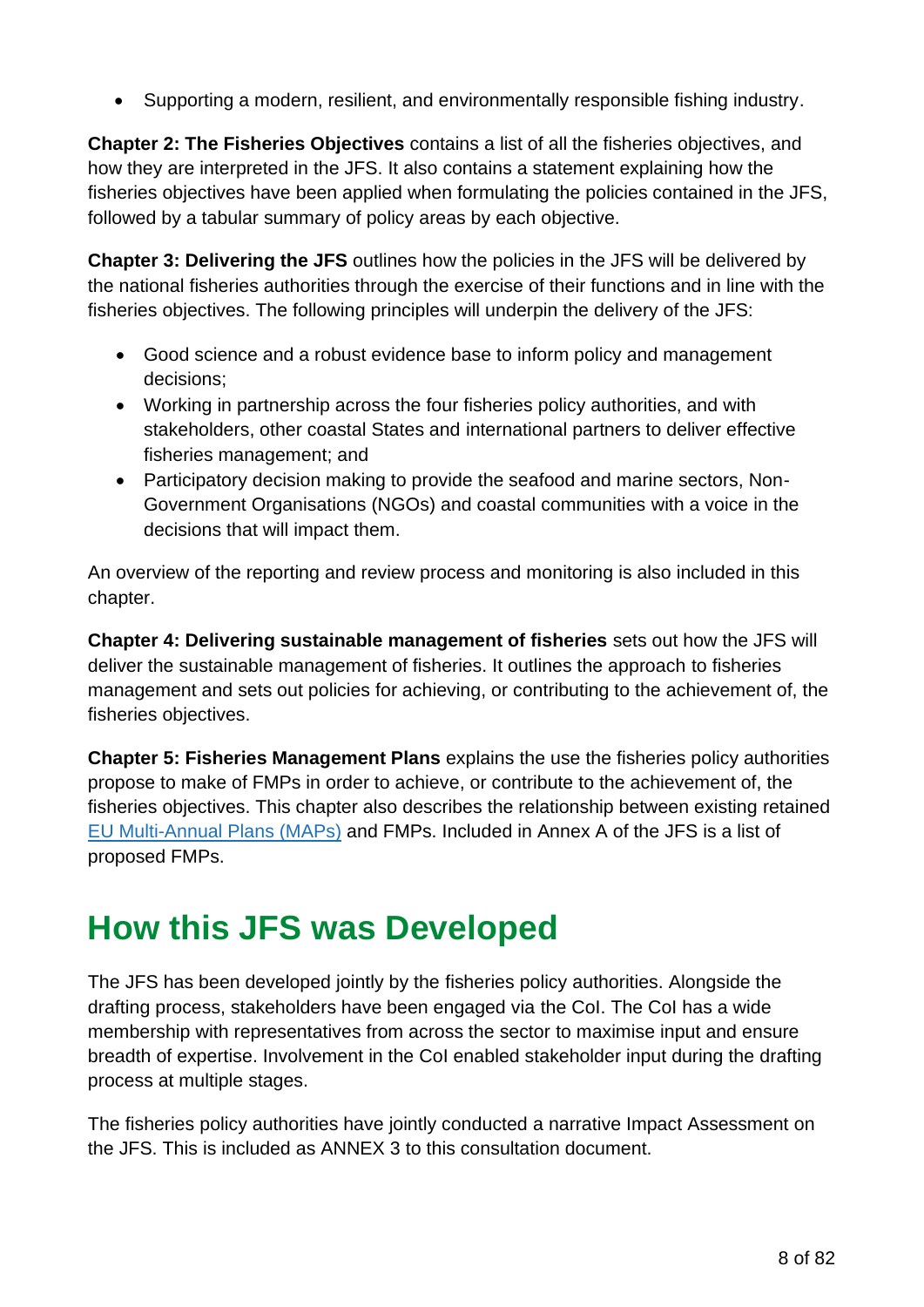## <span id="page-8-0"></span>**How to Respond to this Consultation**

The consultation will primarily be run via the Citizen Space online portal, which is available in English and Welsh. However, we will accept email and hard copy responses for those unable to access the online survey. A response form to use for email and hard copy is included in ANNEX 2 of this document or can be found on the related documents on the Citizen Space website.

Large print and braille versions of this document are available on request.

### <span id="page-8-1"></span>**Duration of the Consultation**

The consultation will run for 12 weeks, starting at 09:30 on 18 January 2022 and ending on 12 April 2022. Responses must be received by 23:59 on 12 April 2022.

### <span id="page-8-2"></span>**Responses**

Responses can be:

- Submitted online via the Citizen Space online portal: <https://consult.defra.gov.uk/sustainability-devolution-and-legislation-team/jfs/>
- Sent via email to: [jfs@defra.gov.uk](mailto:jfs@defra.gov.uk)
- Sent via post to:

Consultations Coordinator, Defra

Kings Pool, Unit 4 Foss House,

1-2 Peasholme Green,

York, YO1 7PX

At the end of the consultation period, we will summarise the responses, and place this summary on the UK Government website and all devolved administrations' websites.

## <span id="page-8-3"></span>**Confidentiality and Data Protection information**

A summary of responses to this consultation will be published on the UK Government and devolved administrations' websites at: [www.gov.uk/defra,](http://www.gov.uk/defra) [www.gov.wales/consultations,](http://www.gov.wales/consultations) [www.consult.gov.scot/,](http://www.consult.gov.scot/) and [www.daera-ni.gov.uk/consultations.](http://www.daera-ni.gov.uk/consultations) An annex to the consultation summary will list all organisations that responded, but will not include personal names, addresses or other contact details.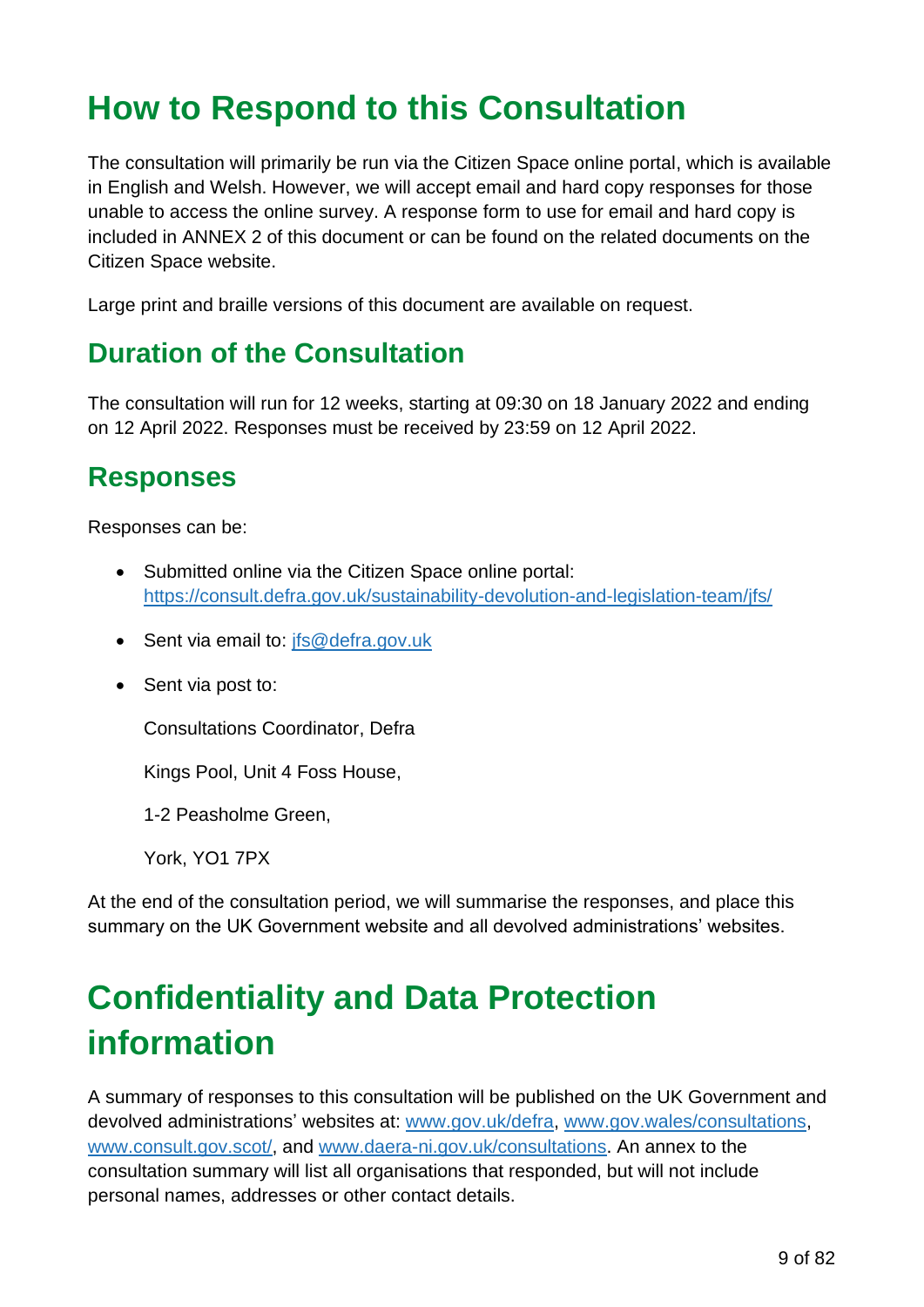Defra may publish the content of your response to this consultation to make it available to the public without your personal name and private contact details (e.g. home address, email address, etc).

If you answer 'Yes' in response to the question asking if you would like anything in your response to be kept confidential, you are asked to state clearly what information you would like to be kept as confidential and explain your reasons for confidentiality. The reason for this is that information in response to this consultation may be subject to release to the public or other parties in accordance with the legislation on access to information (this is primarily the Environmental Information Regulations 2004 (EIRs), the Freedom of Information Act 2000 (FOIA), the General Data Protection Regulation and the Data Protection Act 2018 (DPA)). We have obligations, mainly under the EIRs, FOIA and DPA, to disclose information to particular recipients or to the public in certain circumstances. In view of this, your explanation for requesting confidentiality for all or part of your response would help us balance these obligations for disclosure against any obligation of confidentiality. If we receive a request for the information that you have provided in your response to this consultation to be kept confidential, we will take full account of your reasons for requesting confidentiality of your response, but we cannot guarantee that confidentiality can be maintained in all circumstances.

If you answer 'No' in response to the question asking if you would like anything in your response to be kept confidential, we will be able to release the content of your response to the public, but we won't make your personal name and private contact details publicly available.

There may be occasions when Defra will share the information you provide in response to the consultation, including any personal data, with external analysts. This is for the purposes of consultation response analysis and provision of a report of the summary of responses only.

This consultation is being conducted in line with the Cabinet Office 'Consultation Principles' and can be found at: [https://www.gov.uk/government/publications/consultation](https://www.gov.uk/government/publications/consultation-principles-guidance)[principles-guidance.](https://www.gov.uk/government/publications/consultation-principles-guidance)

Our privacy notice is uploaded as a related document alongside our consultation document.

If you have any comments or complaints about the consultation process, please address them to:

Consultations Coordinator, Defra

Kings Pool, Unit 4 Foss House,

1-2 Peasholme Green,

York, YO1 7PX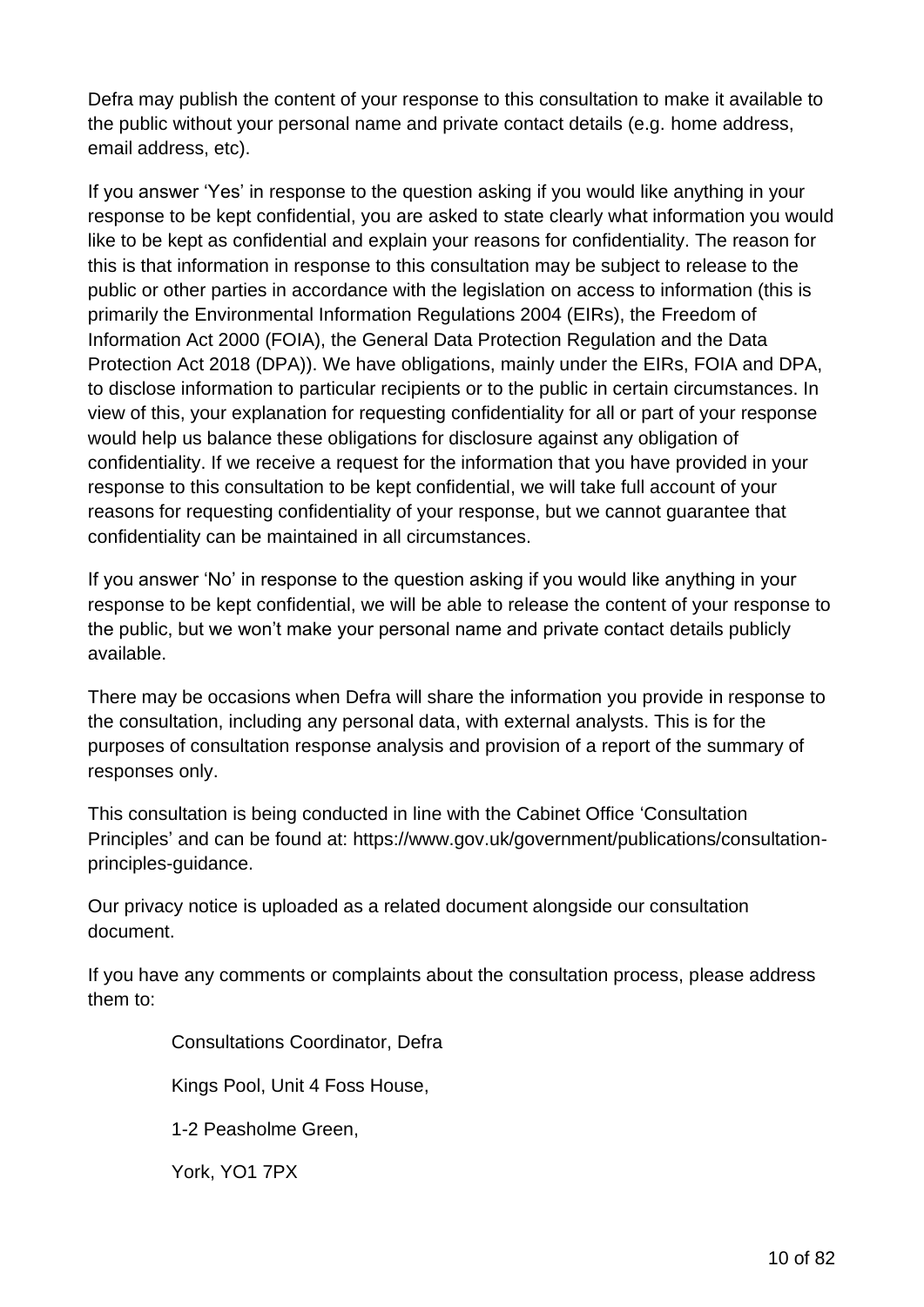Or email: [consultation.coordinator@defra.gov.uk](mailto:consultation.coordinator@defra.gov.uk)

### <span id="page-10-0"></span>**Consultation Questions**

- 1. Would you like your response to be confidential?
- 2. To what extent do you think the policies articulated in the draft JFS will achieve, or contribute to, the achievement of the fisheries objectives? Please explain your answer, with reference to specific content in the JFS where possible.
- 3. What are your views on the proposals for developing FMPs?
- 4. Are there any other areas of fisheries policy you think should be included in the JFS?

Our consultation questions have been designed to be broad and hopefully have given you the chance to meaningfully feedback your views on the draft JFS. The online portal includes a free text box that will enable you to make further comments should you so wish.

## <span id="page-10-1"></span>**Enquiries**

If you have any enquiries, please contact: [jfs@defra.gov.uk](mailto:jfs@defra.gov.uk) 

The Act can be found here: <https://www.legislation.gov.uk/ukpga/2020/22/contents/enacted>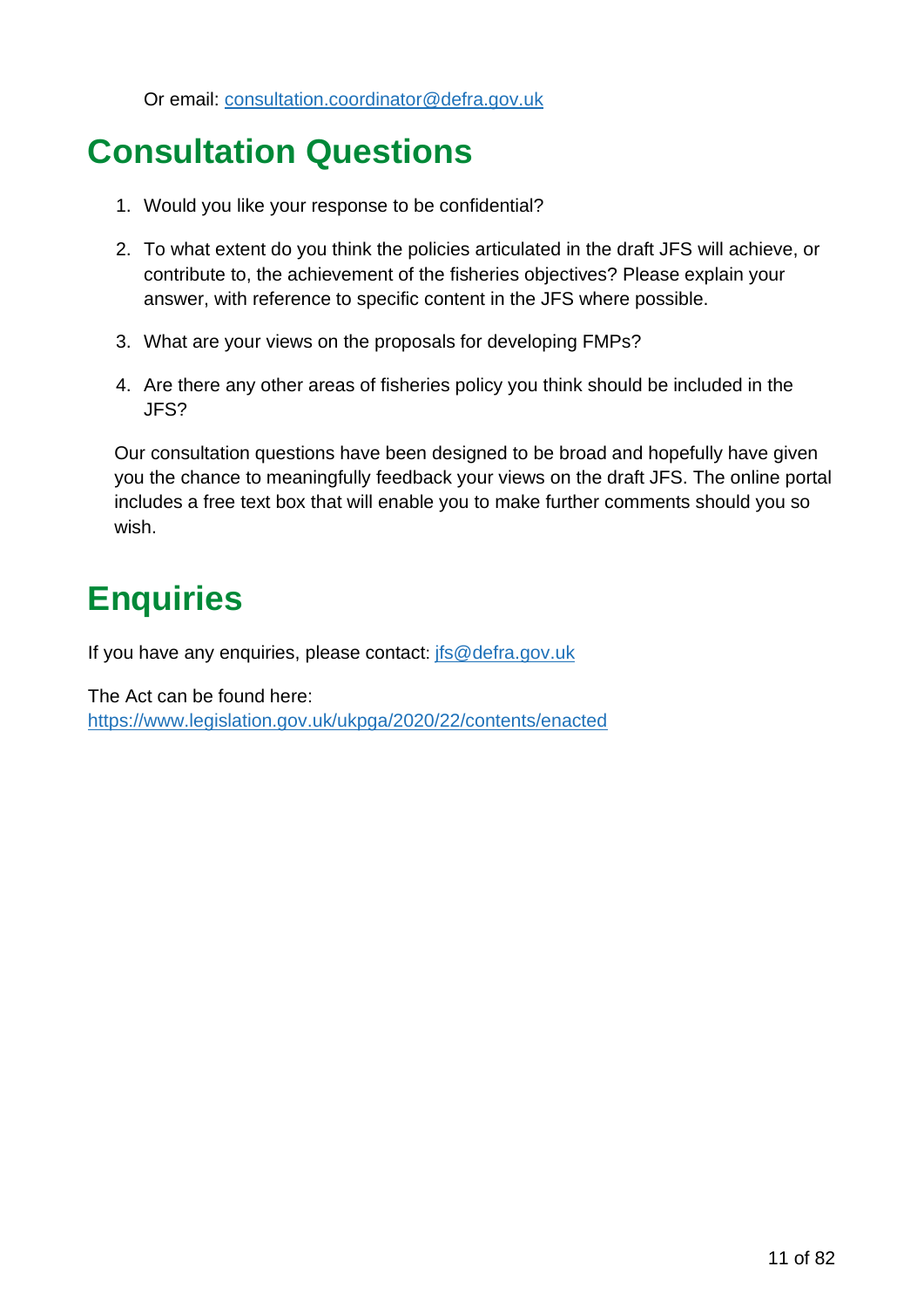# <span id="page-11-0"></span>**ANNEX 1: Consultation draft of the Joint Fisheries Statement**





Llywodraeth Cymru Welsh Government



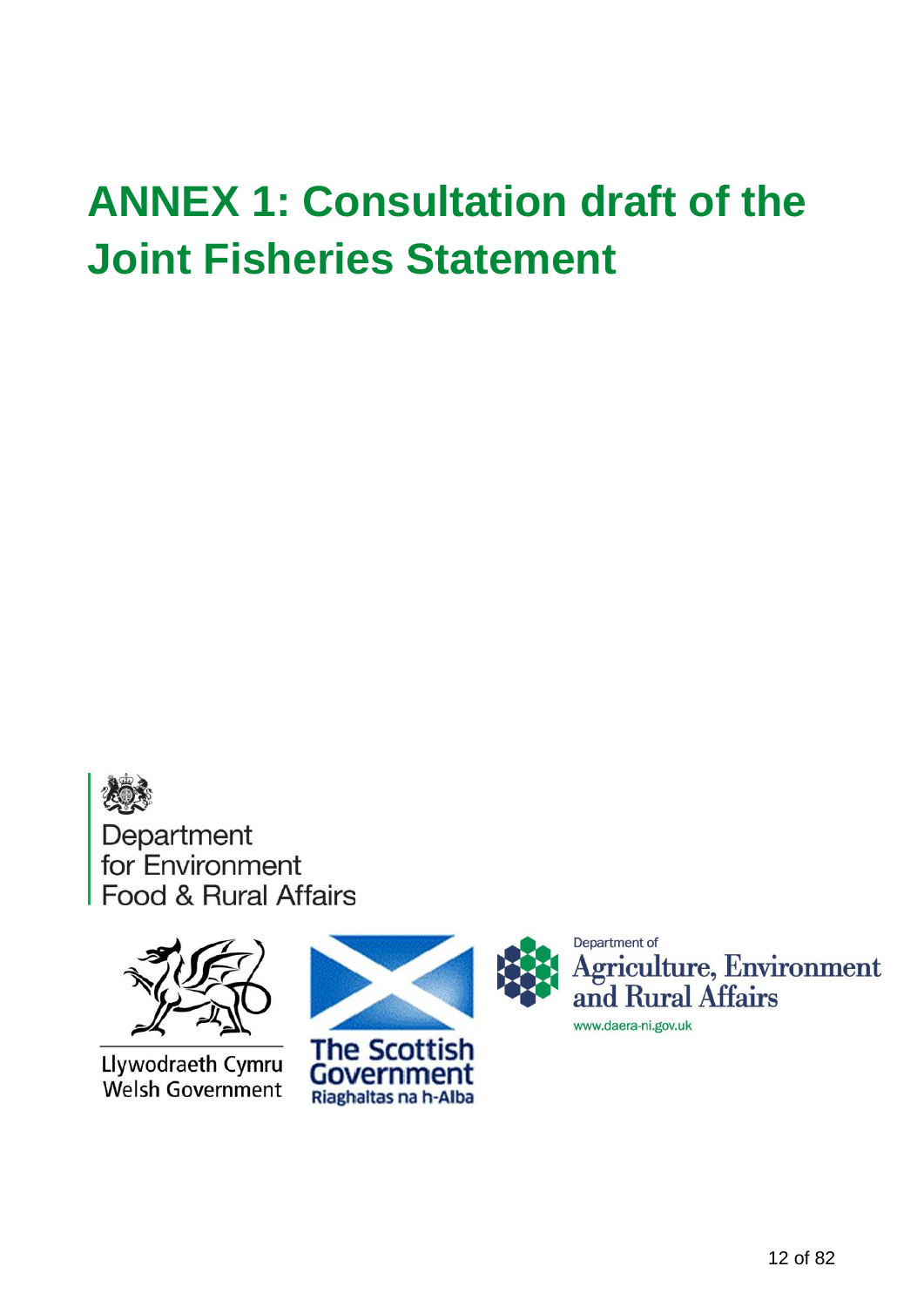### **Contents**

| 1.  |  |
|-----|--|
| 2.  |  |
| 2.1 |  |
| 2.2 |  |
| 2.3 |  |
| 3   |  |
| 3.1 |  |
| 3.2 |  |
| 3.3 |  |
| 3.4 |  |
| 3.5 |  |
| 3.6 |  |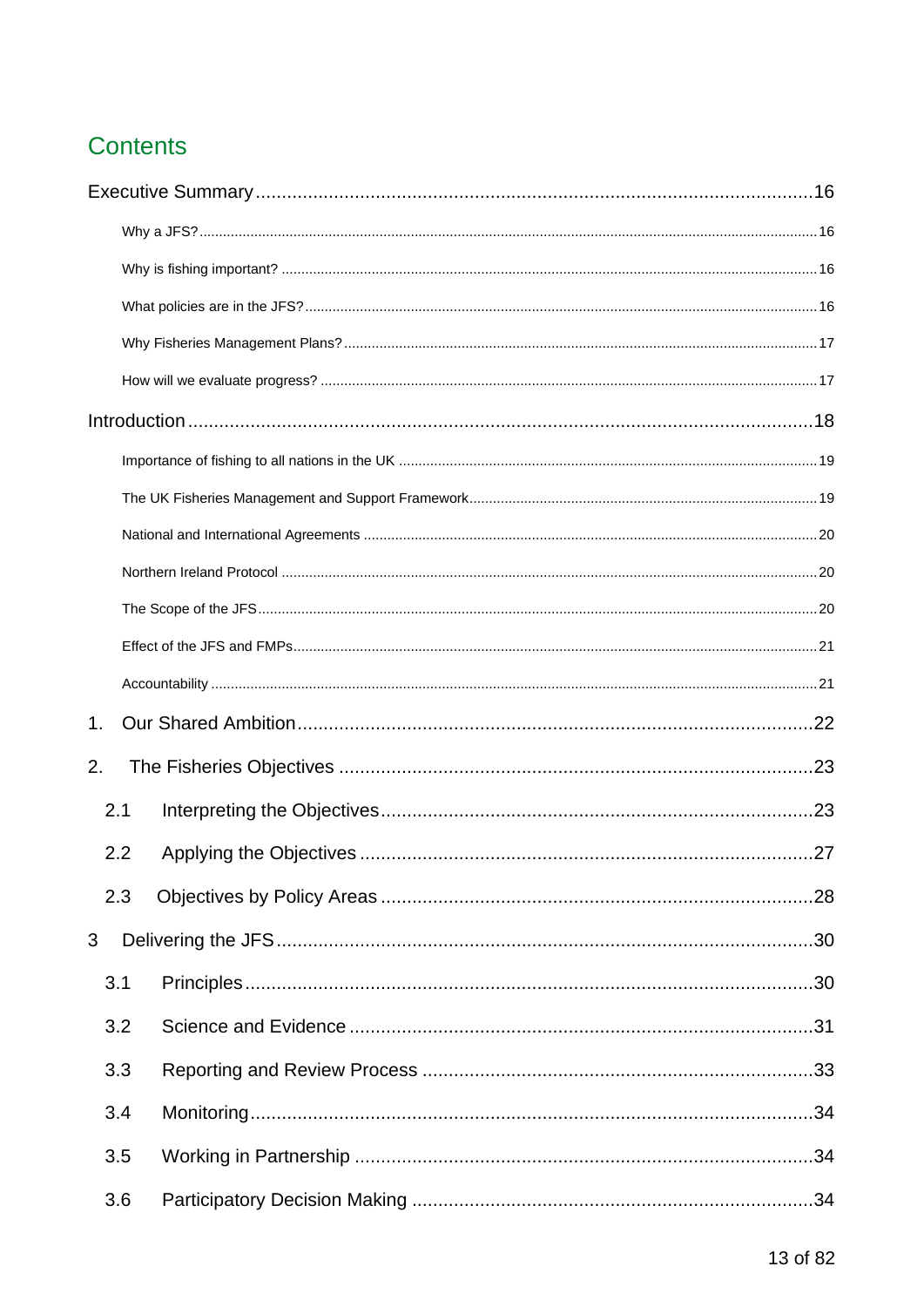| 4  |        |                                                           |  |
|----|--------|-----------------------------------------------------------|--|
|    | 4.1    |                                                           |  |
|    | 4.2    |                                                           |  |
|    | 4.2.1  |                                                           |  |
|    | 4.2.2  |                                                           |  |
|    | 4.2.3  |                                                           |  |
|    | 4.2.4  |                                                           |  |
|    | 4.2.5  |                                                           |  |
|    | 4.2.6  |                                                           |  |
|    | 4.2.7  |                                                           |  |
|    | 4.2.8  |                                                           |  |
|    | 4.2.9  |                                                           |  |
|    | 4.2.10 |                                                           |  |
|    | 4.2.11 |                                                           |  |
|    | 4.2.12 |                                                           |  |
|    | 4.2.13 |                                                           |  |
|    | 4.2.14 |                                                           |  |
|    | 4.2.15 |                                                           |  |
|    |        |                                                           |  |
| 5. |        |                                                           |  |
|    | 5.1    |                                                           |  |
|    | 5.2    |                                                           |  |
|    | 5.3    |                                                           |  |
|    | 5.4    |                                                           |  |
|    | 5.5    | Relationship between FMPs and Existing Management Plans56 |  |
|    | 5.6    |                                                           |  |
|    | 5.7    |                                                           |  |
|    |        |                                                           |  |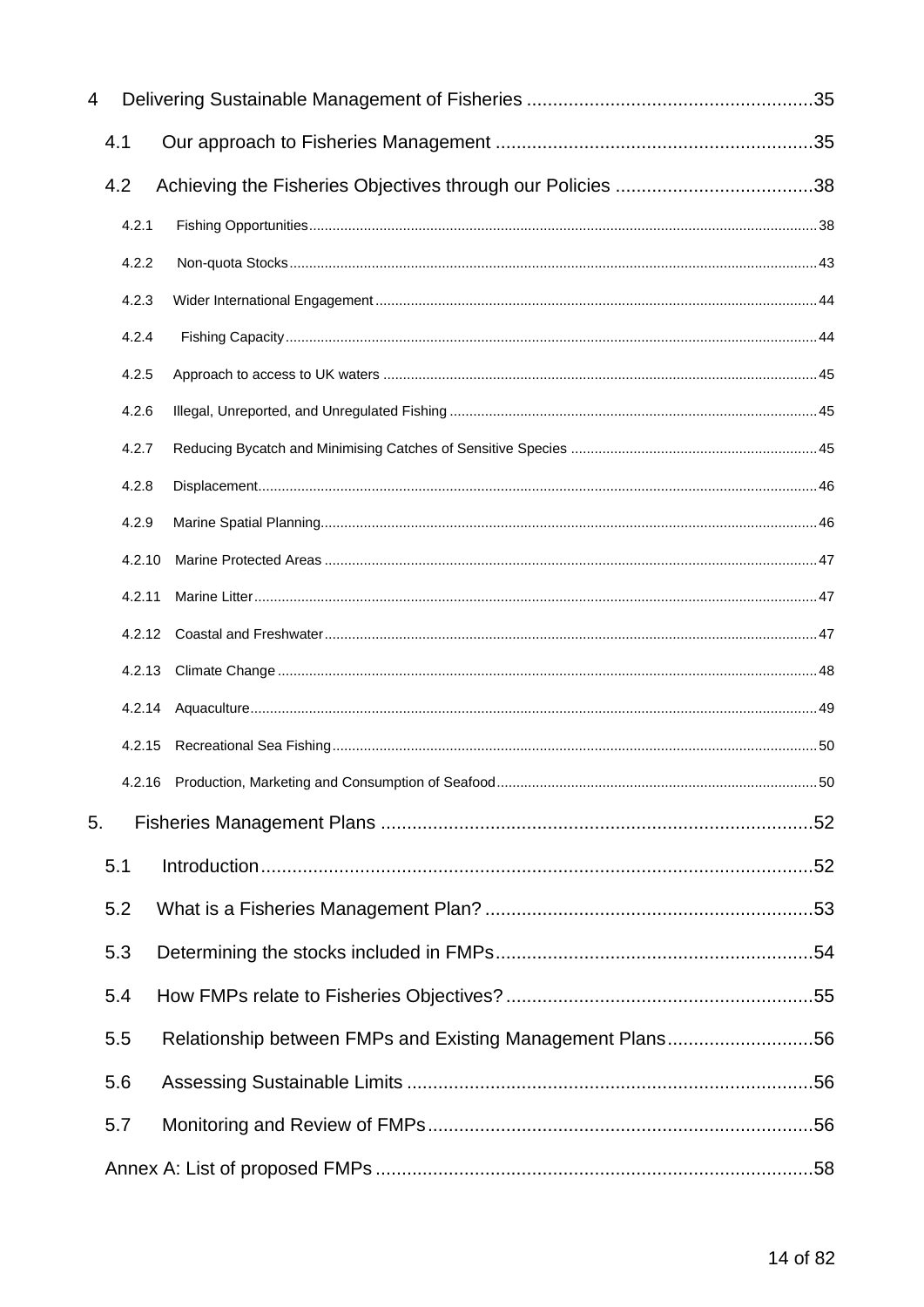<span id="page-14-0"></span>

|--|--|--|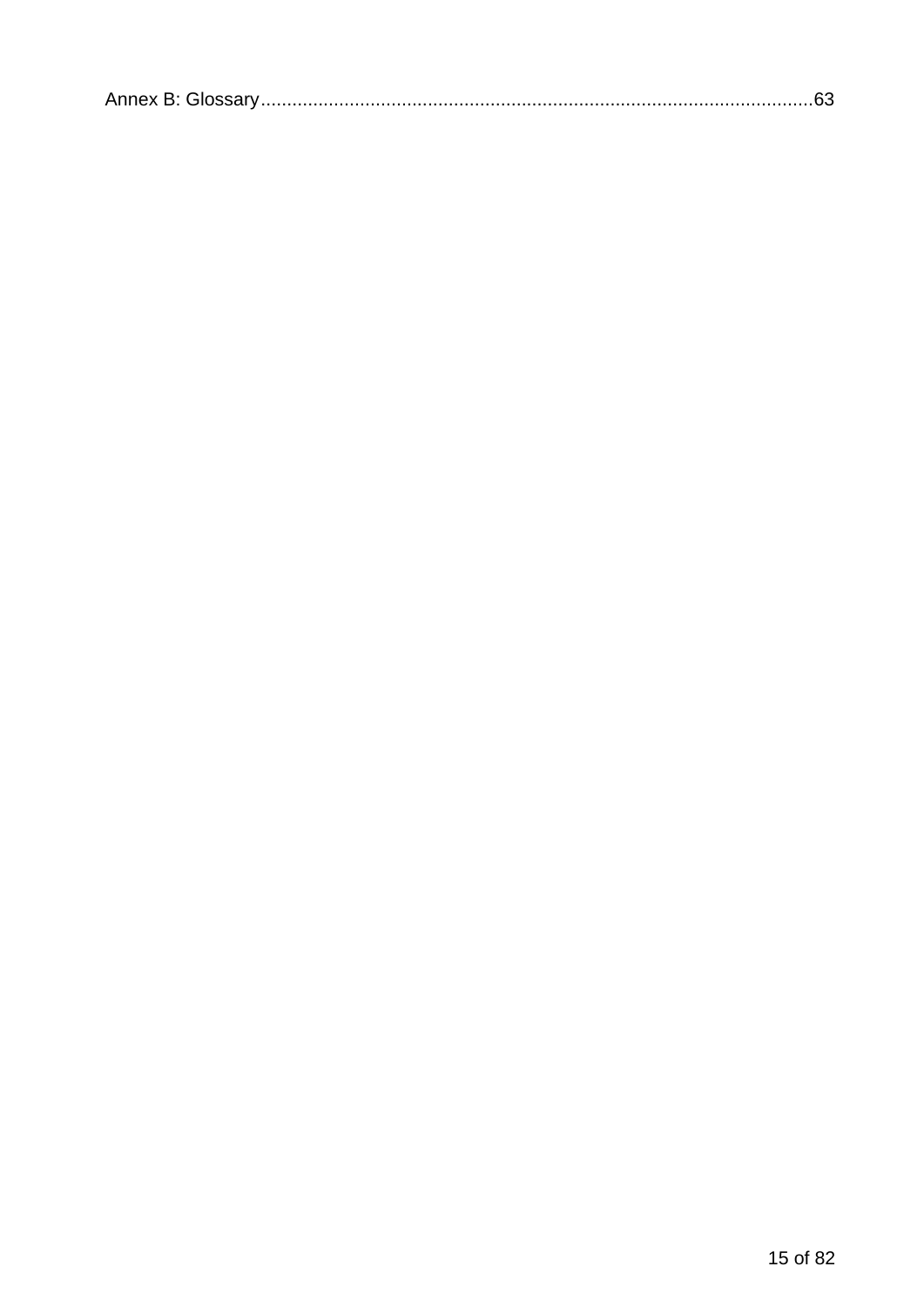## **Executive Summary**

### <span id="page-15-0"></span>**Why a JFS?**

The fisheries policy authorities have collaborated to produce a Joint Fisheries Statement (JFS), which arises from a legal requirement in section 2 of the [Fisheries Act 2020](https://www.legislation.gov.uk/ukpga/2020/22/contents/enacted) (the Act). The JFS sets out the policies of the fisheries policy authorities for achieving, or contributing to the achievement of, the fisheries objectives and forms part of the UK Fisheries Management and Support Framework (the Fisheries Framework). The JFS sets out the ambition of the UK to continue delivering world class, sustainable management of fisheries in line with the objectives of the Act and how it will do so.

The JFS defines how the fisheries policy authorities have understood the eight fisheries objectives and how we will apply them to fisheries policy. We have also identified through the document where each of the objectives applies to any given policy, noting that, due to the inter-linked nature of the objectives, one policy will often address several objectives.

### <span id="page-15-1"></span>**Why is fishing important?**

The fishing industry forms the foundation of, and contributes significantly to, the continued prosperity of coastal communities around the UK. The industry prides itself on delivering valuable employment opportunities to otherwise remote areas and providing healthy, sustainable food to the UK as a whole. The fish stocks around the UK's coast are a public resource and national asset, and the JFS sets out how the fisheries policy authorities will ensure they continue to benefit fishing communities and the UK now and into the future.

#### <span id="page-15-2"></span>**What policies are in the JFS?**

The JFS recognises the importance of fishing to the UK and many of our coastal communities, as well as the need to work with industry on succession planning, training, access to domestic labour, and fair remuneration to encourage new entrants. The fisheries policy authorities commit to promoting the consumption of locally sourced seafood as a healthy, low-carbon protein source, and to supporting prosperous and resilient UK and international markets. The JFS also commits the fisheries policy authorities to supporting the health, safety, and wellbeing of those working in the seafood sector.

The JFS sets out the UK's approach to implementing the climate change objective by identifying and supporting changes to mitigate and reduce emissions across the fishing industry to support decarbonisation. It also recognises the importance of protecting and restoring blue carbon habitats to support resilience to climate change, whilst ensuring a commitment to work with the scientific community to develop the evidence base.

The JFS recognises a healthy and resilient marine environment is the foundation for a prosperous seafood sector and thriving coastal communities, and sustainable use and conservation of the sea is central to the fisheries management approach. It commits to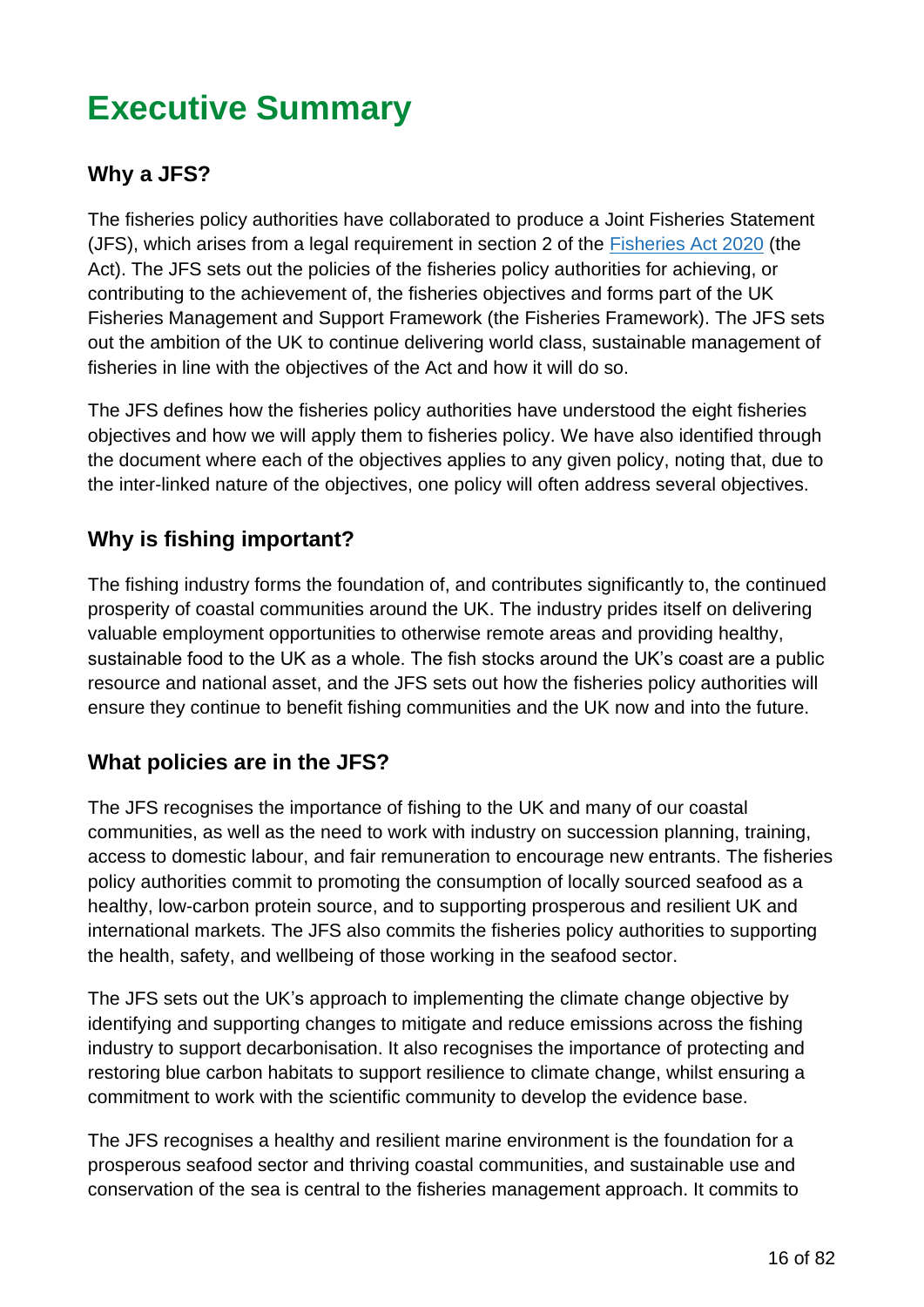working with industry to reduce and, where possible, eliminate bycatch and entanglement of sensitive species. It will also inform our international work to ensure we act as global leaders in international sustainable fisheries management.

### <span id="page-16-0"></span>**Why Fisheries Management Plans?**

Fisheries Management Plans (FMPs) play a key role in the UK's commitment to sustainable fishing. The JFS sets out the overall purpose of FMPs, including their link to the fisheries objectives and the wider fisheries framework set out in the Act, together with the plans the fisheries policy authorities will publish.

The fisheries policy authorities will jointly publish individual FMPs for those stocks of key commercial interest, and each fisheries policy authority will consider whether to bring forward its own regional FMPs to manage fishing activity within its jurisdiction or collaborate with another fisheries policy authority where appropriate.

UK FMPs will focus on stock management, with regional FMPs extending their scope to consider wider fisheries management concerns.

### <span id="page-16-1"></span>**How will we evaluate progress?**

In line with the Act, the JFS will remain in place until such time as the fisheries policy authorities review and consider it necessary to amend or revise the statement, and in any event, no more than six years from its most recent review.

The fisheries policy authorities will publish a report every three years on the extent to which the policies set out in the JFS have been implemented and have achieved or contributed to the achievement of the fisheries objectives. The report will also evaluate the extent to which the policies contained in the relevant FMP have been implemented and have affected fish stock levels.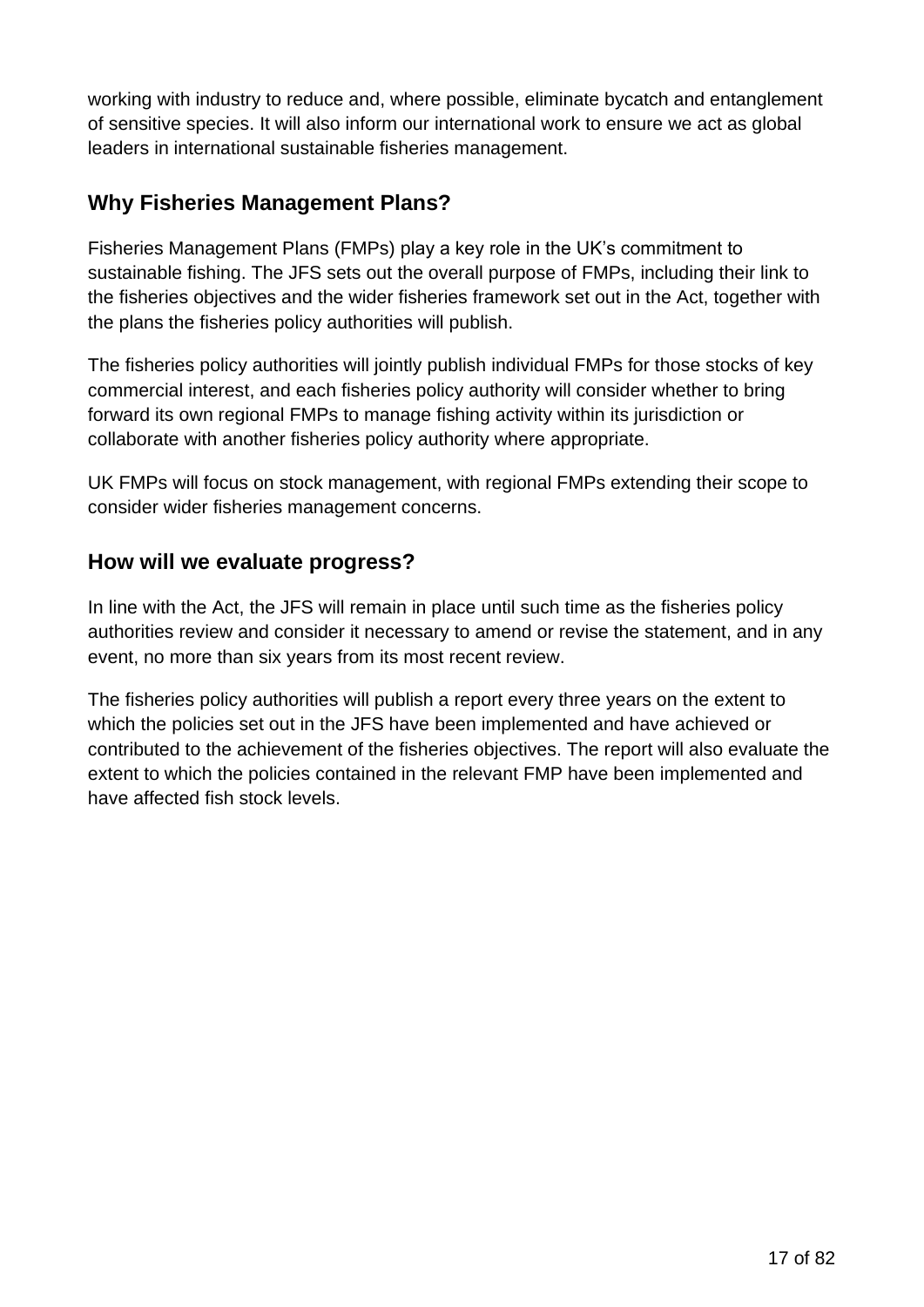## <span id="page-17-0"></span>**Introduction**

The UK's seafood sector is an important part of the economy of coastal communities and has a rich cultural heritage from which many of those communities draw a sense of place and identity. The UK's relationship with the sea is rightly celebrated. All along the coast, from the largest port to the smallest quayside, fishers and fishing communities take pride in delivering high-quality, sustainably caught produce, which contributes to food security. In addition, the UK is recognised for its investment in fisheries science, not just in assessing the health of fish stocks and ecosystems, but also in developing and adapting its fishing methods and using new technologies - something more important than ever given the need to address the challenges of climate change. In this time of change, the UK will continue to value the importance of fishing to its many coastal communities and will deliver a prosperous fishing industry for future generations while safeguarding, restoring, and enhancing the marine environment on which the industry and wider society depends.

Our fisheries face a range of challenges and opportunities on which all four UK administrations will need to work together during the lifetime of this JFS. Continuing to rebuild fish stocks, reducing the environmental effects of fishing, as well as minimising the adverse effects on and supporting adaptation to climate change, will be vital to ensuring a vibrant seafood sector which is fit for the future. Delivering sustainable fisheries is essential to achieving the UK's vision for 'clean, healthy, safe, productive, and biologically diverse oceans and seas' 1 .

Sea fish are a public resource and, having now left the European Union (EU), the UK has a responsibility to manage its fisheries so as to ensure their sustainable stewardship in a way that recognises the specific needs of our diverse seafood industry and marine environment.

The [Fisheries Act 2020](https://www.legislation.gov.uk/ukpga/2020/22/contents/enacted) (the Act) sets out eight fisheries objectives that provide the basis against which the fisheries policy authorities of all four UK administrations will manage their fisheries. This JFS sets out the policies agreed jointly between the fisheries policy authorities on sea fisheries (catching and processing), recreational sea fishing, and aquaculture management for achieving, or contributing to the achievement of, the fisheries objectives. These policies, together with the fisheries objectives, will be reflected by fisheries policy authorities in their own policy development. Individual fisheries policy authorities may also have existing devolved strategies and policy documents, which already reflect policies within the JFS, and therefore the fisheries objectives.

<sup>1</sup> UK Marine Policy Statement [\(https://www.gov.uk/government/publications/uk-marine-policy-statement\)](https://www.gov.uk/government/publications/uk-marine-policy-statement)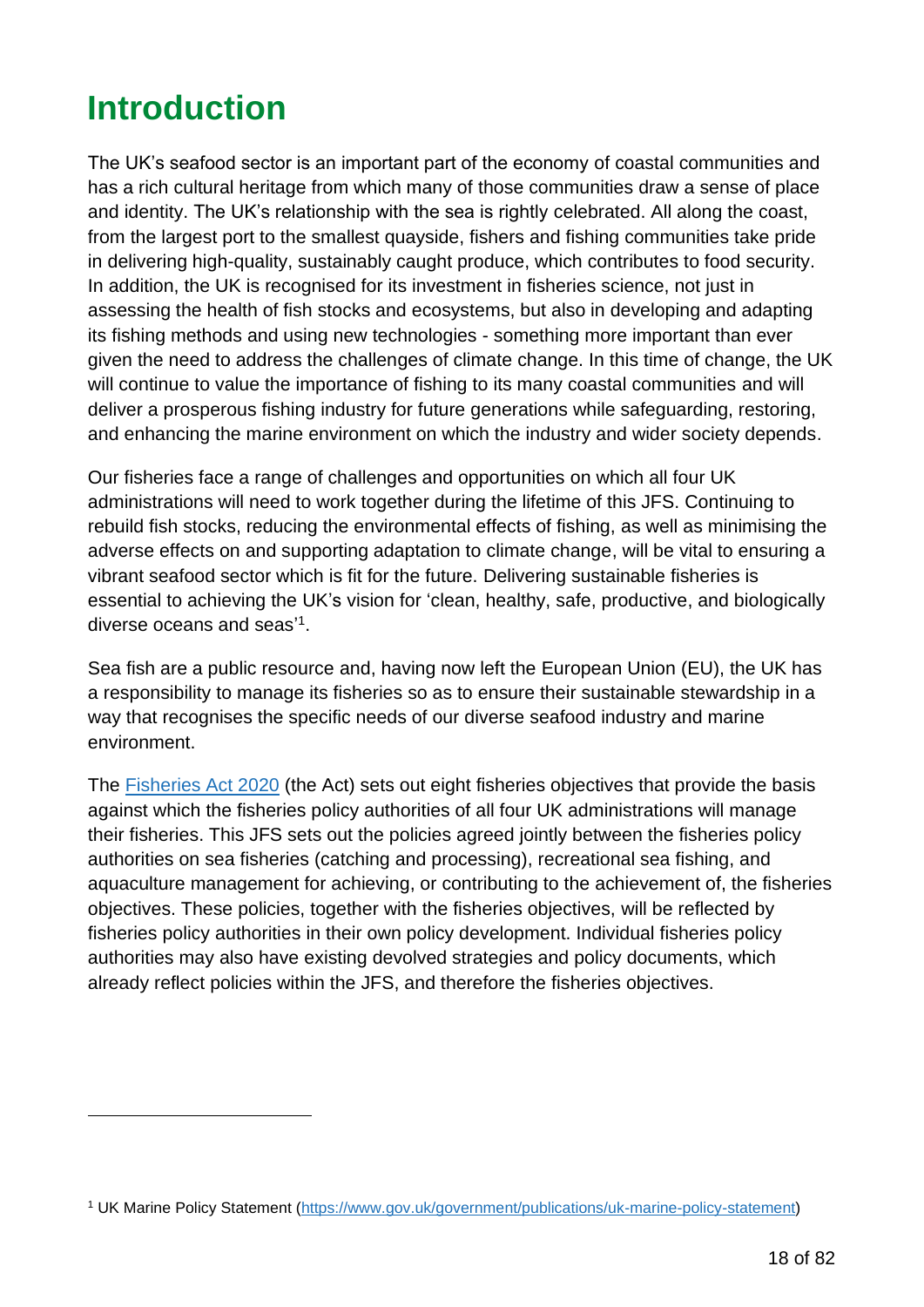As fisheries policy authorities, the Secretary of State, Scottish Ministers, Welsh Ministers and the Department of Agriculture, Environment and Rural Affairs in Northern Ireland have jointly prepared and published this JFS in accordance with the process set out in section 2 of the Act. As national fisheries authorities, they and the Marine Management Organisation (MMO), are obliged to exercise their functions in accordance with the policies in the JFS and applicable FMPs, in line with section 10 of the Act.

### <span id="page-18-0"></span>**Importance of fishing to all nations in the UK**

The seafood sector in the UK includes catching (including recreational sea fishing), marine aquaculture, and processing.

In the catching industry, commercial fisheries across the UK range from large pelagic vessels which can catch hundreds of tonnes of fish in a single haul, to small inshore fishing vessels and intertidal hand gatherers of shellfish. Fleet composition varies considerably between each nation, and fishing plays an important role in sustaining some vulnerable coastal communities.

Recreational sea fishing is also a popular form of fishing in the UK and, like commercial fishing, provides important economic and social benefits.

As one of the UK's strategic food production sectors, marine aquaculture helps to underpin sustainable economic growth, both in rural and coastal communities and in the wider economy. Aquaculture policy is fully devolved within the UK and as such each of the fisheries policy authorities operates under devolved legislation and policies.

The seafood processing and export sector is a locally significant employer in the UK. It consists of primary processing (like filleting and freezing) and secondary processing (like portioning, packing, smoking, breading etc.), as well as facilities for exporting unprocessed fish. Seafood processing sites are situated across the UK, ranging from small sites to larger processing businesses with multiple sites, often clustered in key regional hubs. The sector's output is for both domestic and international markets, varying around the UK. In some parts of the UK fish are also exported as live, unprocessed goods, predominantly to the EU market.

### <span id="page-18-1"></span>**The UK Fisheries Management and Support Framework (the Fisheries Framework)**

Fisheries management in the UK is largely devolved. This JFS forms part of the wider UK Fisheries Framework. The Fisheries Framework sets out areas where a joint approach to fisheries management across the UK will be followed, and the UK-wide legislation, policies, and principles of joint working to achieve this. The Fisheries Framework consists of the Act and associated statutory instruments, relevant retained EU law, the JFS, FMPs, and the Fisheries Framework Memorandum of Understanding. The latter sets out principles on ways of working and collaboration on fisheries management between the fisheries policy authorities.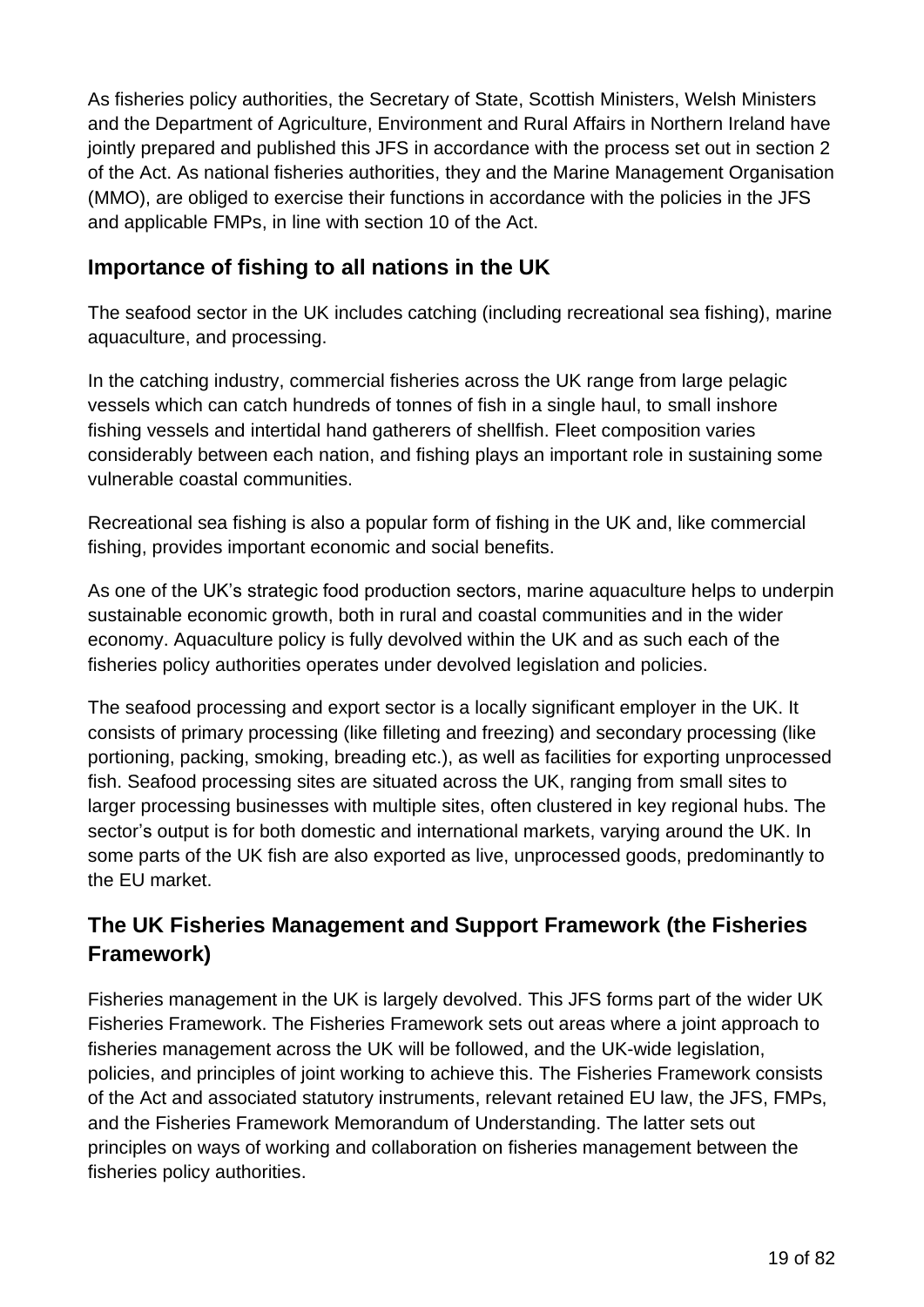Differences in approach to policy development will occur in each nation, reflecting the devolved nature of fisheries management across the UK. However, the fisheries policy authorities' approach to partnership working and collaborative management through the Fisheries Framework strives to achieve agreed common outcomes while recognising the ability and need to instigate policy divergence and to respect devolution.

### <span id="page-19-0"></span>**National and International Agreements**

The fisheries policy authorities, in delivering their functions in accordance with the policies in the JFS, are also required to have regard to the requirements of established national legislation and commitments the UK has made under international agreements and declarations. These include the [UK/EU Trade and Cooperation Agreement \(TCA\),](https://assets.publishing.service.gov.uk/government/uploads/system/uploads/attachment_data/file/948119/EU-UK_Trade_and_Cooperation_Agreement_24.12.2020.pdf) [United](https://www.un.org/depts/los/convention_agreements/texts/unclos/unclos_e.pdf)  [Nations Convention on the Law of the Sea \(UNCLOS\),](https://www.un.org/depts/los/convention_agreements/texts/unclos/unclos_e.pdf) the [UN Sustainable Development](https://sdgs.un.org/goals)  [Goals,](https://sdgs.un.org/goals) the UN Convention on [Biological Diversity \(CBD\),](https://www.cbd.int/convention/text/) the [Global Biodiversity](https://www.unep.org/resources/publication/1st-draft-post-2020-global-biodiversity-framework)  [Framework,](https://www.unep.org/resources/publication/1st-draft-post-2020-global-biodiversity-framework) the [Convention on International Trade in Endangered Species \(CITES\),](https://cites.org/eng/disc/text.php) and the [Convention for the Protection of the Marine Environment of the North East Atlantic](https://www.ospar.org/convention/text) [\(OSPAR\).](https://www.ospar.org/convention/text)

Following the UK's exit from the EU, the TCA includes annual negotiations on fishing opportunities and access to waters, and establishes a Specialised Committee on Fisheries (SCF) between the EU and UK to facilitate cooperation on fisheries management. The agreement recognises the UK's regulatory autonomy to decide on the fisheries management rules that apply in UK waters.

The [Marine Strategy Regulations 2010](https://www.legislation.gov.uk/uksi/2010/1627/contents/made) (SI 2010/1627) require fishery bodies in the UK to take action to achieve or maintain Good Environmental Status (GES) in all UK waters (subject to certain exceptions). The [UK Marine Strategy \(UKMS\)](https://www.gov.uk/government/publications/marine-strategy-part-one-uk-updated-assessment-and-good-environmental-status) is a key pillar of marine policy in the UK and the JFS is a cross-cutting measure which will help to deliver GES for commercial fisheries. Further, the JFS will help ensure that fishing practices do not compromise the overall achievement of GES through impacting on other elements of GES such as biodiversity or seabed integrity.

### <span id="page-19-1"></span>**Northern Ireland Protocol**

Collaboration in fisheries management across the fisheries policy authorities sits within the context of the [Northern Ireland/Ireland Protocol \(the Protocol\).](https://assets.publishing.service.gov.uk/government/uploads/system/uploads/attachment_data/file/840230/Revised_Protocol_to_the_Withdrawal_Agreement.pdf) The Protocol sets out the arrangements agreed between the UK and the EU to address the unique circumstances on the island of Ireland introduced by the UK's departure from the EU. Northern Ireland is a part of the UK, including being a part of the UK's customs territory, and the Protocol continues to apply certain provisions of EU law to Northern Ireland to avoid the introduction of a hard border (as set out in Annex 2 of the Protocol). This will continue to apply until such a time as the Northern Ireland Assembly decides otherwise.

### <span id="page-19-2"></span>**The Scope of the JFS**

The JFS covers sea fisheries policy and management within UK waters, and in negotiations with other coastal States. The JFS will also inform our approach to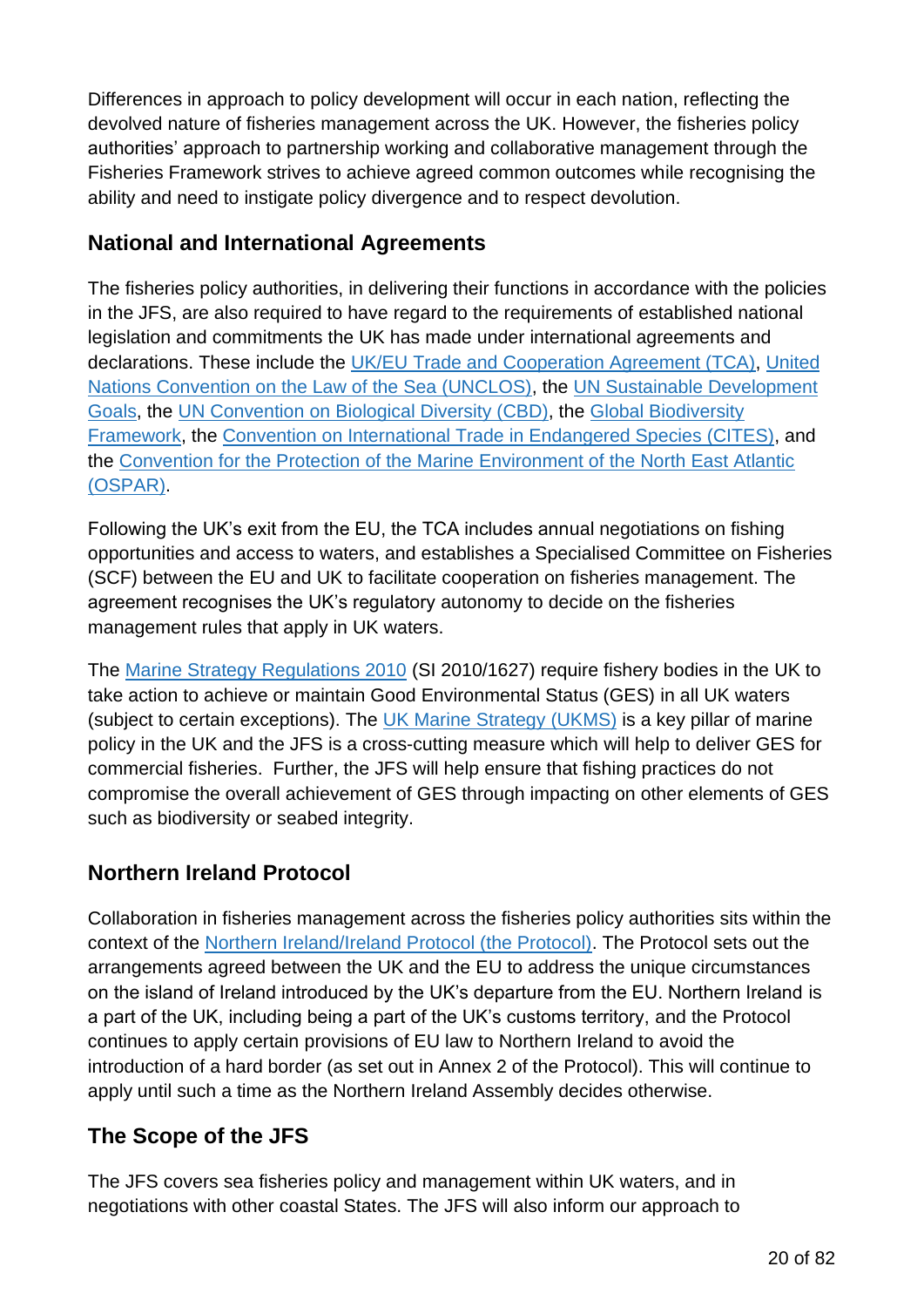international agreements and engagement with international fora. It does not apply directly to UK Overseas Territories or to the Crown Dependencies (CDs)<sup>2</sup>. However, policies within the JFS will inform our approach to collaborative working with the CDs to deliver effective fisheries management throughout UK and CD waters.

The Inshore Fisheries and Conservation Authorities (IFCAs) will need to have regard to the Act, the JFS, and FMPs, where required by any guidance issued by the Secretary of State about performance of their functions or where undertaking a relevant function delegated to them by the MMO.

### <span id="page-20-0"></span>**Effect of the JFS and FMPs**

The fisheries policy authorities and the MMO (in their role as national fisheries authorities, as defined by the Act), are required by the Act to exercise their functions relating to fisheries, fishing, or aquaculture in accordance with the policies contained in a JFS or FMPs that are applicable to the authority unless a relevant change of circumstances indicates otherwise<sup>3</sup>.

The relevant circumstances include, in particular, changes relating to—

- The international obligations of the UK;
- Things done (or not done) by the government of a territory outside the UK that affect the marine and aquatic environment;
- Available scientific evidence; or
- Available evidence relating to the social, economic or environmental elements of sustainable development.

It is the policy of all fisheries policy authorities that any deviation would not be taken lightly. Reasons for departing from policies in this JFS and/or FMPs in any decision making will be explained and published<sup>4</sup>.

#### <span id="page-20-1"></span>**Accountability**

Policies set out within this JFS will be implemented and evaluated through the normal procedures of the relevant fisheries policy authorities and any relevant national oversight mechanisms, and through the Fisheries Framework processes if required.

<sup>&</sup>lt;sup>2</sup> The Crown Dependencies are the Isle of Man, the Bailiwick of Jersey and the Bailiwick of Guernsey.

<sup>3</sup> Fisheries Act 2020 section 10

<sup>4</sup> Fisheries Act 2020 section 7 (5) and 10 (2)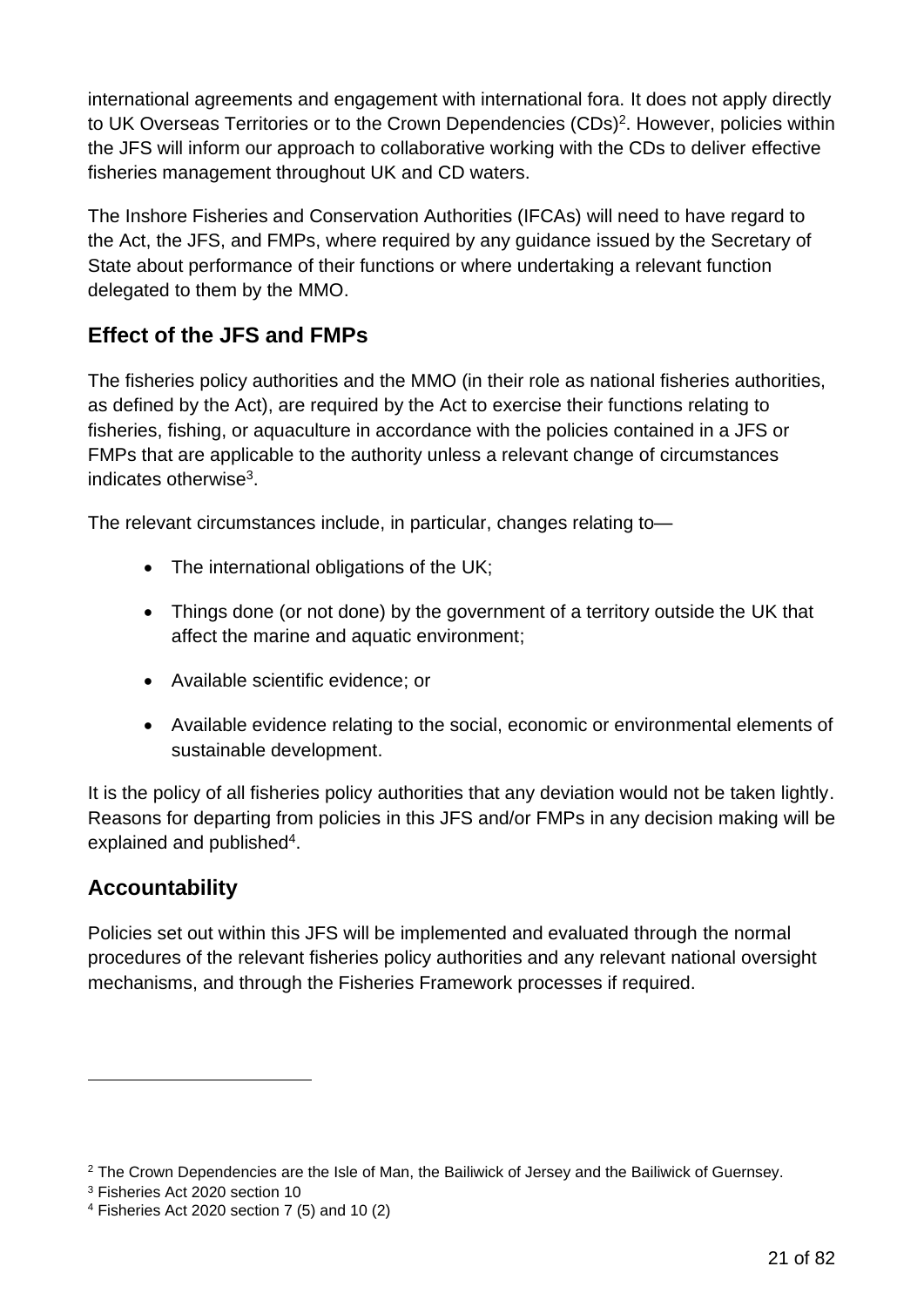## <span id="page-21-0"></span>**1. Our Shared Ambition**

- 1.1 Our ambition is to deliver world class, sustainable management of our sea fisheries and marine aquaculture across the UK, and to play our part in supporting delivery of this globally.
- 1.2 As part of being an independent coastal State, the UK's fisheries policy authorities will work together to support a vibrant, profitable, and sustainable fishing industry, underpinned by a healthy marine environment that is resilient to climate change.
- 1.3 We aim to deliver this ambition through three main areas:

#### • **Protecting and, where necessary, recovering our fish stocks.**

Wild fish are a public natural resource and provide significant benefits to the UK, as a source of food and employment, through the provision of ecosystem services, and social and well-being benefits. We will work together to ensure fish stocks are managed and, where necessary, recovered for the wider benefit of all, maximising the benefit to coastal communities.

#### • **Reducing the effects of fishing on the marine and coastal environment.**

We recognise a thriving fishing industry is underpinned by a healthy marine environment and that healthy stocks are resilient stocks. The fisheries policy authorities will ensure fisheries policy decisions take account of this relationship, including adopting an ecosystem-based approach to fisheries management. Using a range of approaches such as Marine Protected Areas (MPAs) and technical measures, we will significantly reduce the effects of fishing on the marine environment and on stocks of marine carbon during the lifetime of the JFS.

#### • **Supporting a modern, resilient, and environmentally responsible fishing industry.**

The fisheries policy authorities will work together in support of a profitable and resilient fishing industry. We will support the continued development of robust supply chains, a diverse, low emission and modern fleet, and a skilled workforce, which are collectively able to respond swiftly to changing market and environmental conditions and new opportunities, while ensuring sustainable fisheries and biodiverse ecosystems for future generations.

As the marine environment changes, we will help our fishing and aquaculture industries to adapt accordingly, both to ensure economic viability and reduce impacts that may be undermining marine ecosystem resilience.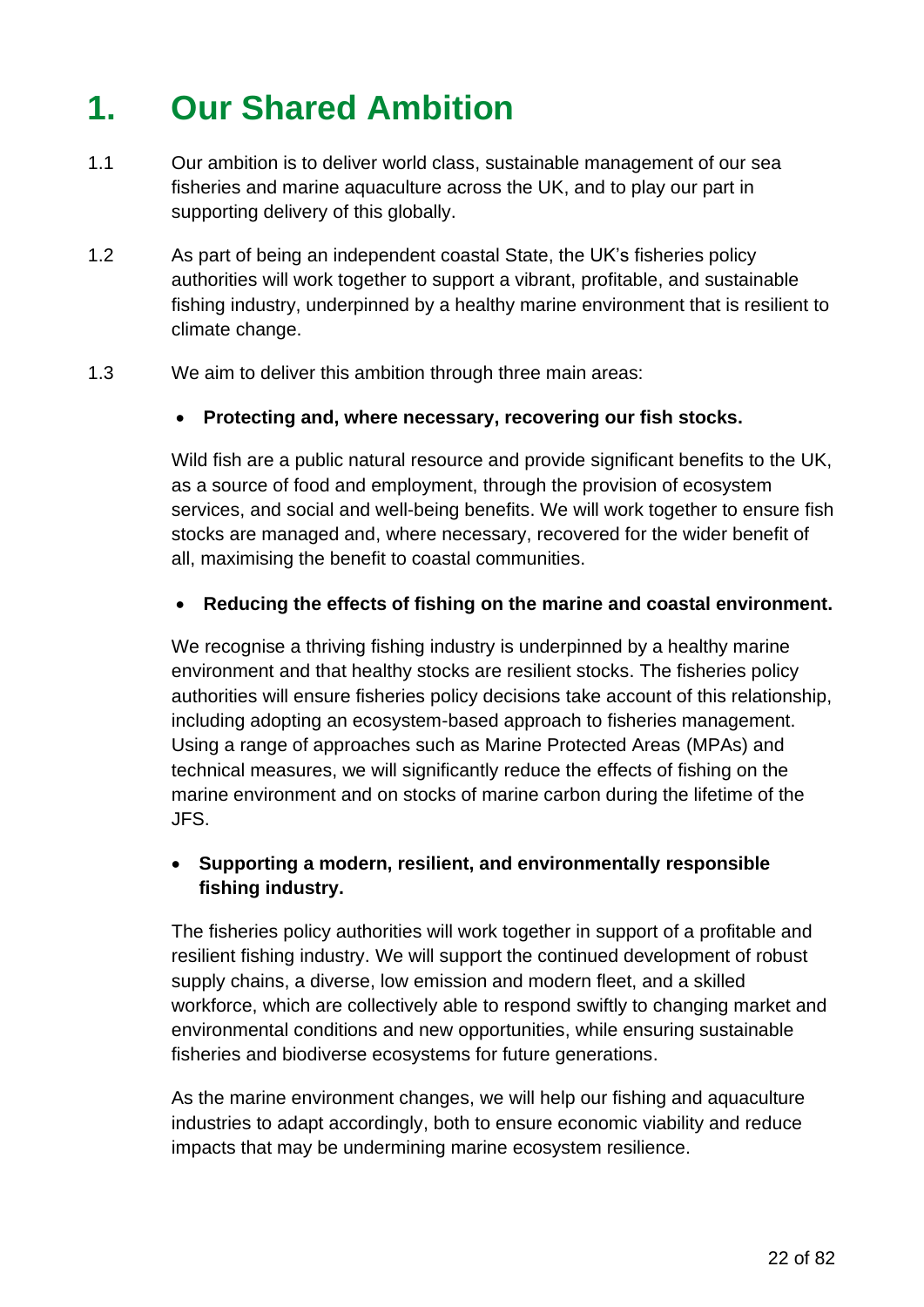## <span id="page-22-0"></span>**2. The Fisheries Objectives**

The fisheries objectives, as set out in the Act, provide the basis for the policies set out in the JFS. They collectively define sustainable fishing and are designed to help the fisheries policy authorities balance the achievement of a thriving profitable seafood sector with a healthy and resilient marine environment in the long term.

The fisheries objectives are complementary, and one policy may contribute to the achievement of several objectives.

### <span id="page-22-1"></span>**2.1 Interpreting the Objectives**

#### 2.1.1 **(1) The 'sustainability objective**' is that:

- (a) fish and aquaculture activities are—
	- (i) environmentally sustainable in the long term, and

(ii) managed so as to achieve economic, social and employment benefits and contribute to the availability of food supplies, and

(b) the fishing capacity of fleets is such that fleets are economically viable but do not overexploit marine stocks.

- 2.1.2 Sustainable fishing means environmental, economic, and social considerations are appropriately balanced when managing our fisheries to benefit present and future generations. It means ensuring that fish stocks can be fished, commercially and recreationally, both now and in the future. In doing so, the fisheries policy authorities will consider both the short-term and the long-term impacts of decisions on fish stocks and the fishing industry before acting; shortterm socio-economic decisions should not significantly compromise the longterm health of the marine environment. These decisions will need to recognise the cultural importance of fishing through maintaining and, where possible, strengthening coastal communities and livelihoods alongside the requirement for fish stocks to reach and maintain sustainable levels.
- 2.1.3 To strike this balance, the fisheries policy authorities will take fisheries management decisions that are informed by the best available evidence.
- 2.1.4 During the lifetime of this JFS, the fisheries policy authorities will place emphasis, where required, on rebuilding stocks and protecting the environment. This will need to be delivered in a manner that is sensitive to the needs of fishing interests and takes account of wider environmental factors.
- 2.1.5 **(2) The 'precautionary objective'** is that—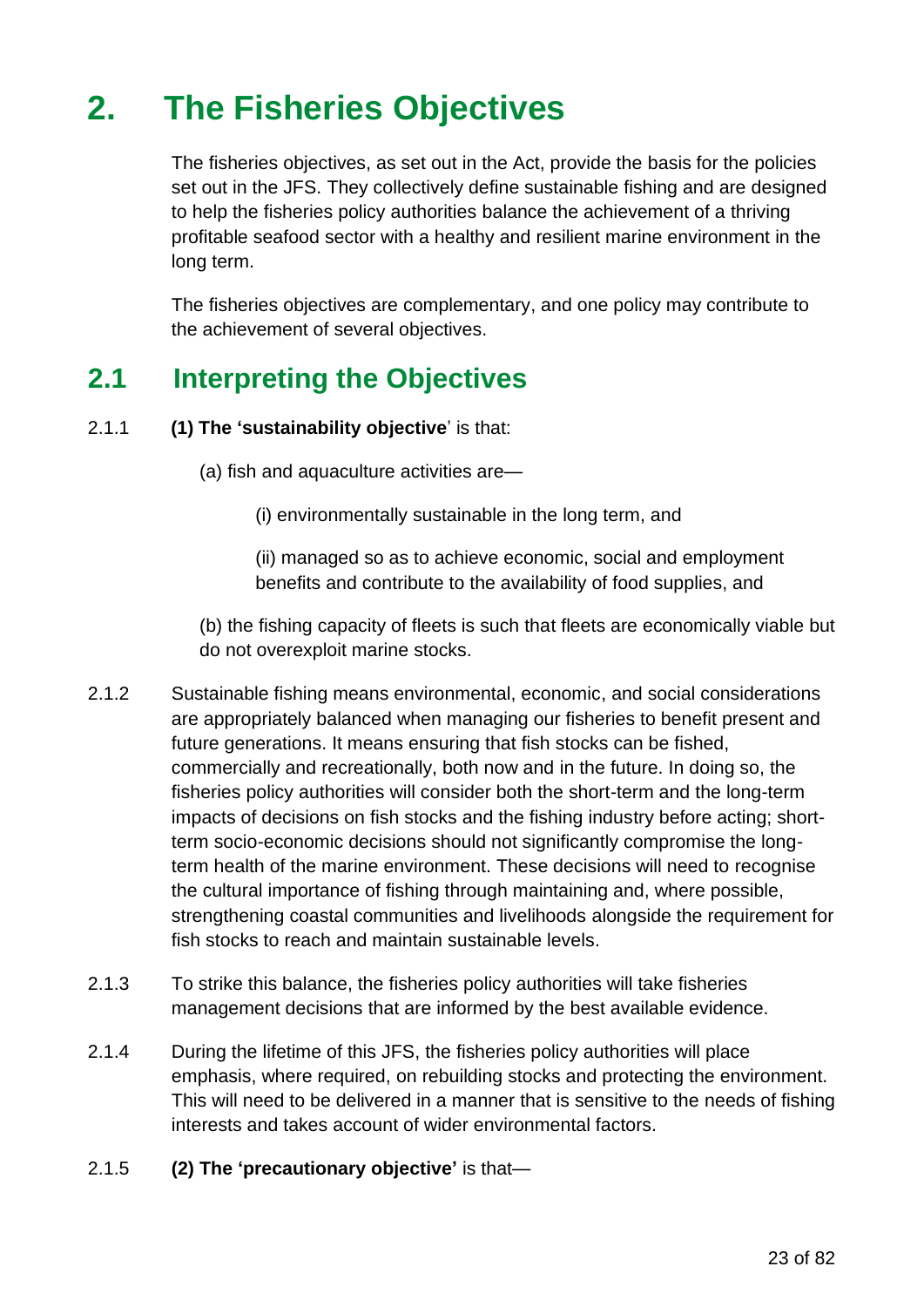(a) the precautionary approach to fisheries management is applied, and

(b) exploitation of marine stocks restores and maintains populations of harvested species above biomass levels capable of producing Maximum Sustainable Yield (MSY).

- 2.1.6 The Act defines a precautionary approach to fisheries management as 'an approach in which the absence of sufficient scientific information is not used to justify postponing or failing to take management measures to conserve target species, associated or dependent species, non-target species or their environment'.
- 2.1.7 The fisheries policy authorities will respect the precautionary approach, with a specific focus on ensuring that demands for additional evidence are not used to avoid taking difficult management decisions.
- 2.1.8 The Act defines MSY as 'the highest theoretical equilibrium yield that can be continuously taken on average from a marine stock under existing environmental conditions without significantly affecting the reproduction process'.
- 2.1.9 The objective of maintaining biomass levels above levels capable of producing MSY provides fisheries policy authorities with a valuable tool to assess and manage the status of fish stocks. However, MSY assessments require a datarich approach which limits the number of stocks that can be assessed on this basis. Throughout the JFS, reference is made to MSY or suitable proxies. The use of these suitable proxies alongside MSY, both to assess the state of stocks and inform management choices, will help drive improved sustainability across a greater number of stocks.

#### 2.1.10 **(3) The 'ecosystem objective'** is that—

(a) fish and aquaculture activities are managed using an ecosystem-based approach so as to ensure that any negative impacts on marine ecosystems are minimised and, where possible, reversed, and

(b) incidental catches of sensitive species are minimised and, where possible, eliminated.

- 2.1.11 An ecosystem-based approach is defined in the Act as 'an approach which (a) ensures that the collective pressure of human activities is kept within levels compatible with the achievement of GES within the meaning of the Marine Strategy Regulations 2010, and (b) does not compromise the capacity of marine ecosystems to respond to human-induced changes.'
- 2.1.12 The sea fishing industry operates in, and depends upon, a high-quality marine environment, and the fisheries policy authorities will have an awareness, and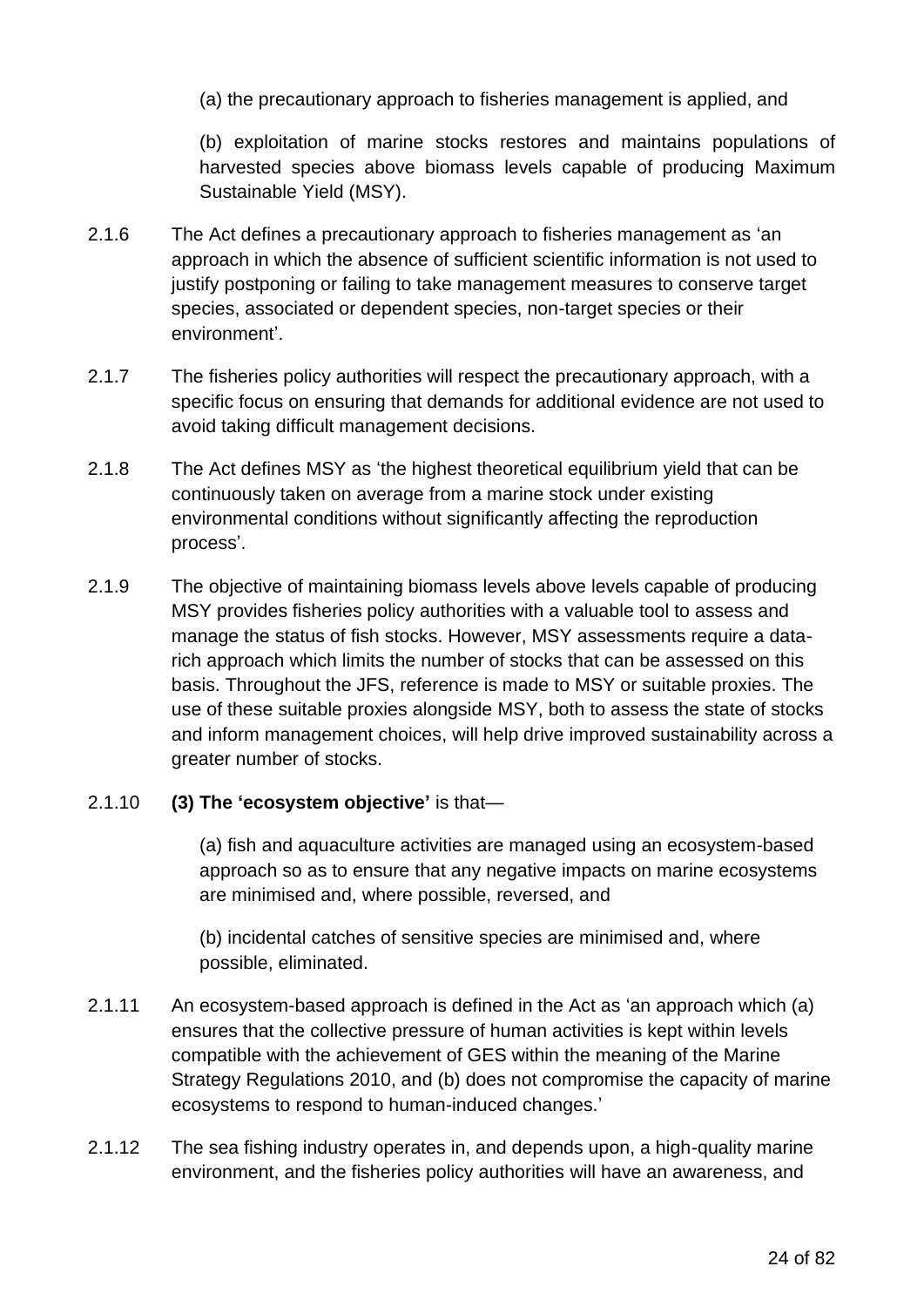appreciation, of the varied interactions which occur between fish stocks, fisheries, and the environment.

2.1.13 The fisheries policy authorities will achieve, or contribute to the achievement of, the ecosystem objective and GES through management regimes, which maintain or, where required, recover, protect, and improve the health of marine ecosystems by minimising the impacts of fishing on the environment beyond individual stocks, such as damage to seabed habitats and bycatch of sensitive species, while allowing appropriate human uses of our seas for the benefit of current and future generations.

#### 2.1.14 **(4) The 'scientific evidence objective'** is that—

(a) scientific data relevant to the management of fish and aquaculture activities is collected,

(b) where appropriate, the fisheries policy authorities work together on the collection of, and share, such scientific data, and

(c) the management of fish and aquaculture activities is based on the best available scientific advice.

2.1.15 The scientific evidence objective means fisheries policy authorities will always take an evidence-based approach and make full use of the best available scientific advice to support decision making. This includes improving our collective understanding of how fishing and aquaculture impacts the marine environment with other marine sectors/activities.

#### 2.1.16 **(5) The 'bycatch objective'** is that—

(a) the catching of fish that are below minimum conservation reference size, and other unwanted bycatch, is avoided or reduced,

(b) catches are recorded and accounted for, and

(c) bycatch that is fish is landed, but only where this is appropriate and (in particular) does not create an incentive to catch fish that are below minimum conservation reference size.

- 2.1.17 The bycatch objective looks to avoid or reduce the catching of fish that are unwanted or below the minimum conservation size. The fisheries policy authorities are committed to ending the wasteful practice of discarding and to increasing the level of accountability for fishing activities at sea, while building the confidence we have in our seafood products.
- 2.1.18 The fisheries policy authorities are committed to ensuring that all catches of fish are accounted for with a preference that all catches of fish managed by Total Allowable Catch (TAC) are landed, unless: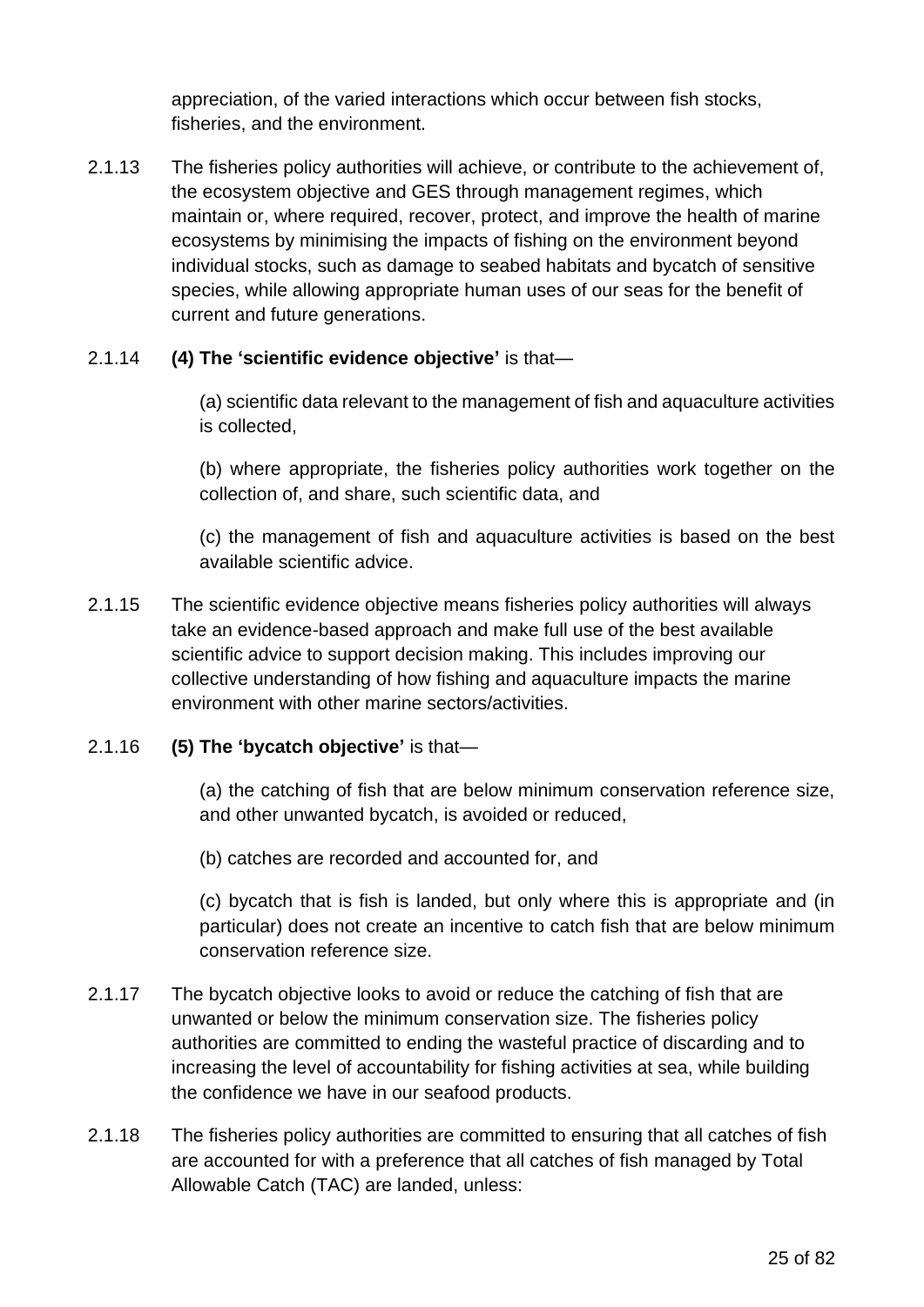- There is strong evidence fish will survive the capture process or
- There are limits to the application of technical mitigations or
- Landing the fish will result in excessive disposal costs
- 2.1.19 **(6) The 'equal access objective'** is that the access of UK fishing boats to any area within British fishery limits is not affected by—

(a) the location of the fishing boat's home port, or

(b) any other connection of the fishing boat, or any of its owners, to any place in the United Kingdom.

- 2.1.20 The fisheries policy authorities recognise any vessels registered and licensed in the UK have an equal right to fish in UK waters. On this basis, the equal access objective means no fisheries policy authority will put in place any measures to restrict the access of any UK-licensed vessel to any part of UK waters on the basis of a vessel's home port.
- 2.1.21 Restrictions on a vessel's ability to fish are a key tool of the fisheries policy authorities, but all such restrictions will be based on objective criteria and based on the need to protect stocks and the marine environment. In return, vessels will abide by the rules set by the fisheries policy authority in whose waters they are fishing.
- 2.1.22 **(7) The 'national benefit objective'** is that fishing activities of UK fishing boats bring social or economic benefits to the United Kingdom or any part of the United Kingdom.
- 2.1.23 The national benefit objective means that the fisheries policy authorities will make conditions for each UK vessel they license to bring economic and/or social benefit to the UK, or any part of the UK.
- 2.1.24 **(8) The 'climate change objective'** is that—

(a) the adverse effect of fish and aquaculture activities on climate change is minimised, and

- (b) fish and aquaculture activities adapt to climate change.
- 2.1.25 As a relatively low-carbon activity, fishing as a source of food can make a valuable contribution to a low-carbon future. However, the fisheries policy authorities recognise that to realise this potential, action must be taken to minimise and mitigate the adverse effect of fishing, processing, and aquaculture activities on the climate as part of each nation's path to net zero. To this end we will each take steps to encourage decarbonisation of the seafood sector.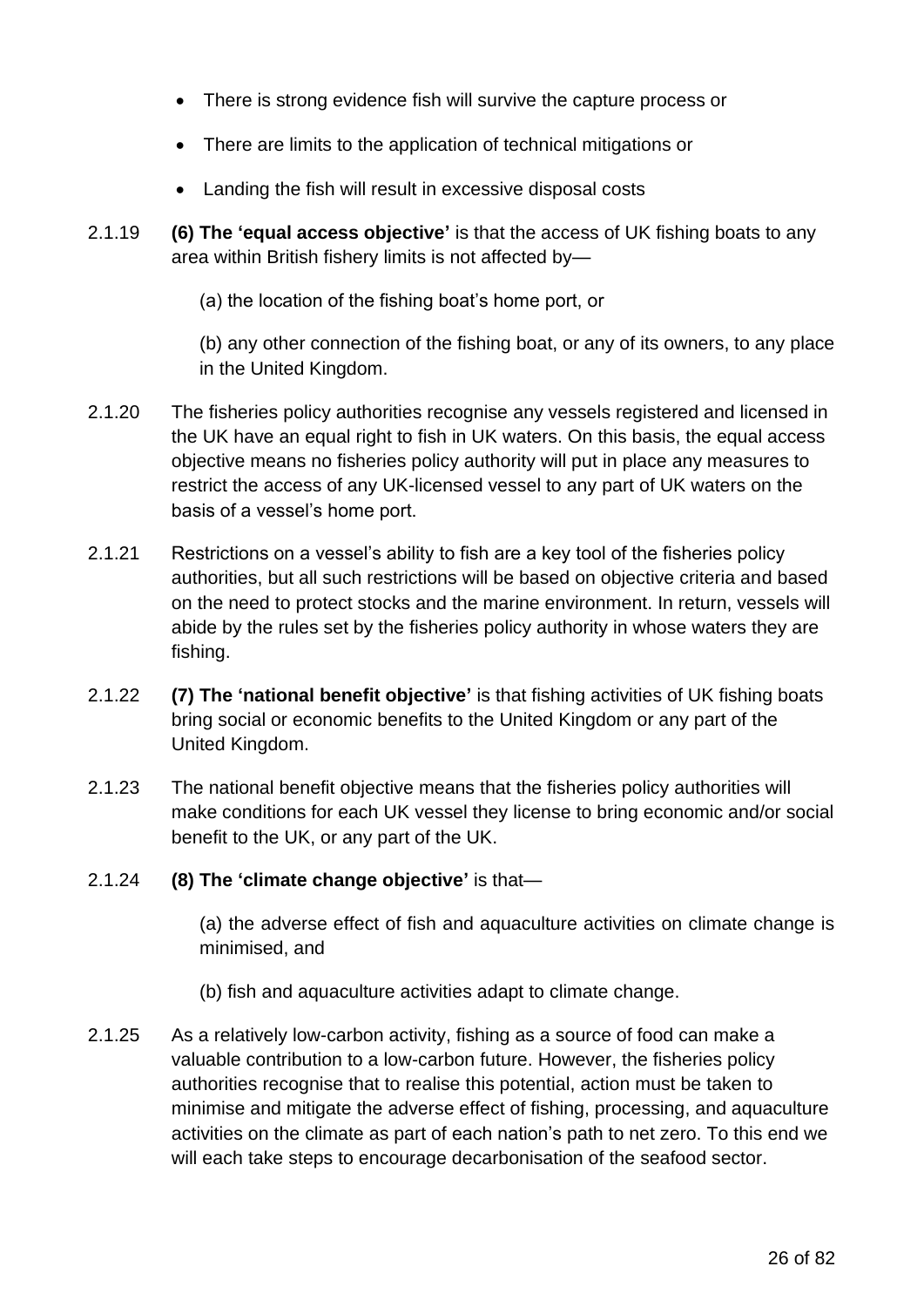2.1.26 Climate change has and will continue to alter the marine environment around the UK, changing the species composition of marine ecosystems. In accordance with the climate change objective, the fisheries policy authorities will support fisheries to adapt to these changes and challenges. The fisheries policy authorities will pursue appropriate policies to control fishing activity on vulnerable stocks and to protect, recover and enhance valuable blue carbon habitats.

### <span id="page-26-0"></span>**2.2 Applying the Objectives**

- 2.2.1 During the lifetime of this JFS, the fisheries policy authorities will strive to make significant overall progress in reducing the effects of fishing on the marine environment and the health of our fish stocks – particularly given the growing risks from climate change. We will also seek to ensure we maintain and improve the economic and cultural benefits we receive from our fisheries.
- 2.2.2 Given the complexity of UK fisheries and our marine environment, we will continue to take an ecosystem-based approach to fisheries management and adopt a balanced and proportionate approach to achieving, or contributing to the achievement of, the fisheries objectives in a manner that contributes towards achieving and maintaining GES.
- 2.2.3 The policies set out in the JFS are to be read as a package, designed to meet all of the fisheries objectives. The overarching policies in the JFS will apply to the day-to-day management decisions of the national fisheries authorities.
- 2.2.4 Section 2.1 explains how the fisheries objectives have been interpreted. In the JFS we have used a numeric colour-coded system to identify how the fisheries objectives apply to policies and to help demonstrate how we have proportionately applied them. In section 5, we set out how we propose to use FMPs in order to achieve, or contribute to the achievement of, the fisheries objectives
- 2.2.5 The fisheries policy authorities have an obligation to set out policies for achieving, or contributing to the achievement of, all of the fisheries objectives, and these are set out within this JFS and the listed FMPs. All of the fisheries objectives are important, but some policies will favour particular objectives more than others. Table A in section 2.3 sets out the balance of policies against the objectives.
- 2.2.6 In formulating the policies in this JFS, the fisheries policy authorities recognise their interconnected relationship. For example, without the sustainable management of our stocks, we would not have a fishing industry which supports jobs and coastal communities for the future; we would not have products to market; and we would not deliver against our commitment to achieve GES with fish as a key ecosystem component.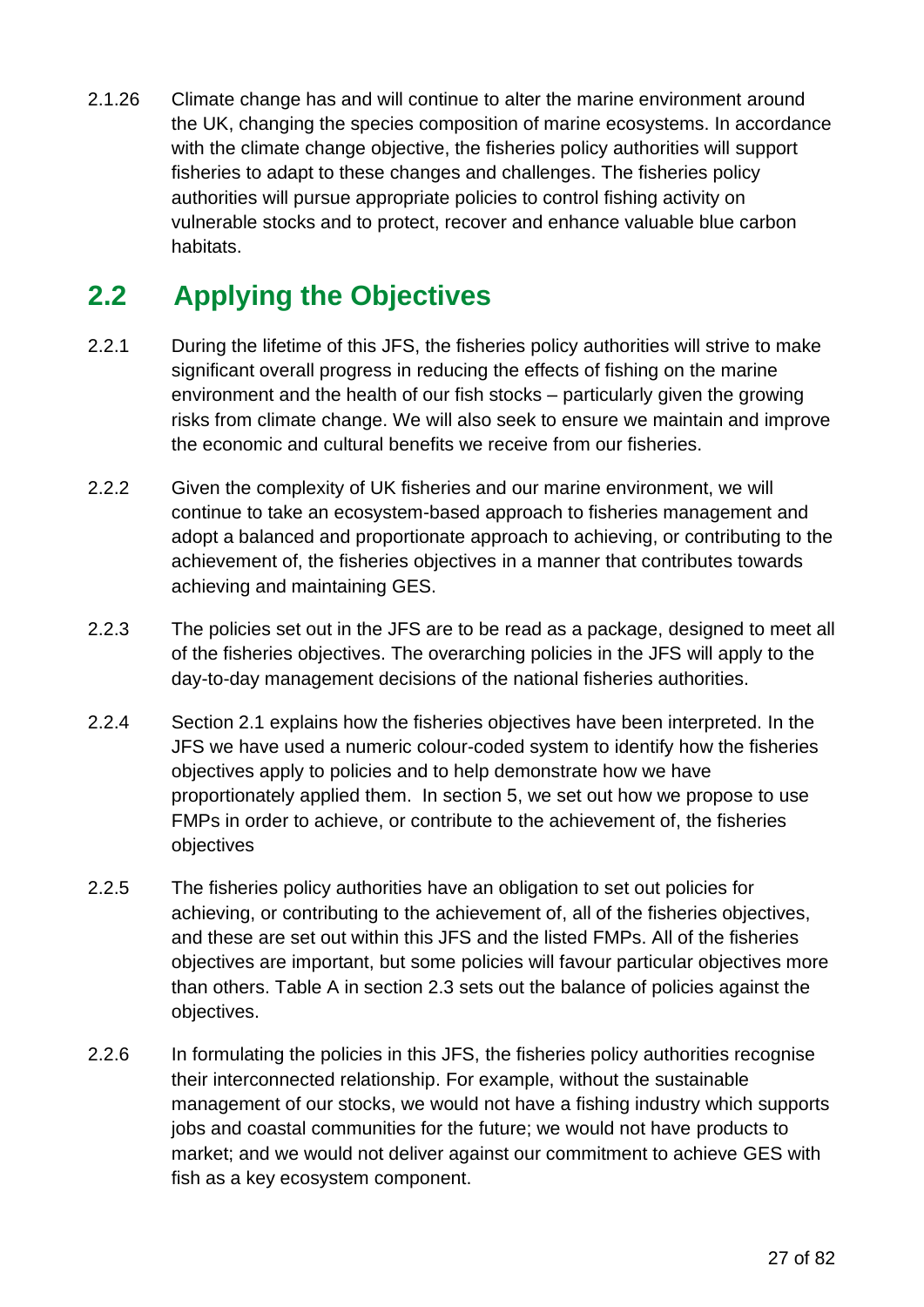2.2.7 It may, at times, be necessary to prioritise one fisheries objective over another in the short term. Decision making in such prioritisation will need to take place on a case-by-case basis, taking into account individual circumstances. For example, to help a fishing community adjust to the introduction of a management measure, or to address an environmental challenge in a fishery such as the bycatch of sensitive species in a particular area or fleet. However, when doing so, the fisheries policy authorities will adopt an evidence-based approach, mindful of the precautionary approach whilst ensuring that management interventions are proportionate to the risk of the issue being addressed.

### <span id="page-27-0"></span>**2.3 Objectives by Policy Areas**

2.3.1 Each of the fisheries objectives has been assigned a numeric symbol from 1 to 8, as illustrated in the key below. These symbols are used in sections 3-5 of this document to indicate which policies are contributing to the achievement of individual objectives. A summary is provided in Table A below.

| Objective                     | Number |
|-------------------------------|--------|
| Sustainability objective      |        |
| Precautionary objective       |        |
| Ecosystem objective           |        |
| Scientific evidence objective |        |
| <b>Bycatch objective</b>      |        |
| Equal access objective        |        |
| National benefit objective    |        |
| Climate change objective      |        |

**Table A: Summary of the fisheries objectives by policy area in this JFS**

| Policy headings (1)         |     |     |     |     | $(2)$ $(3)$ $(4)$ $(5)$ $(6)$ |     |     |            |
|-----------------------------|-----|-----|-----|-----|-------------------------------|-----|-----|------------|
| 3.2 Science and<br>evidence | Yes | Yes | Yes | Yes | Yes                           | Yes | Yes | <b>Yes</b> |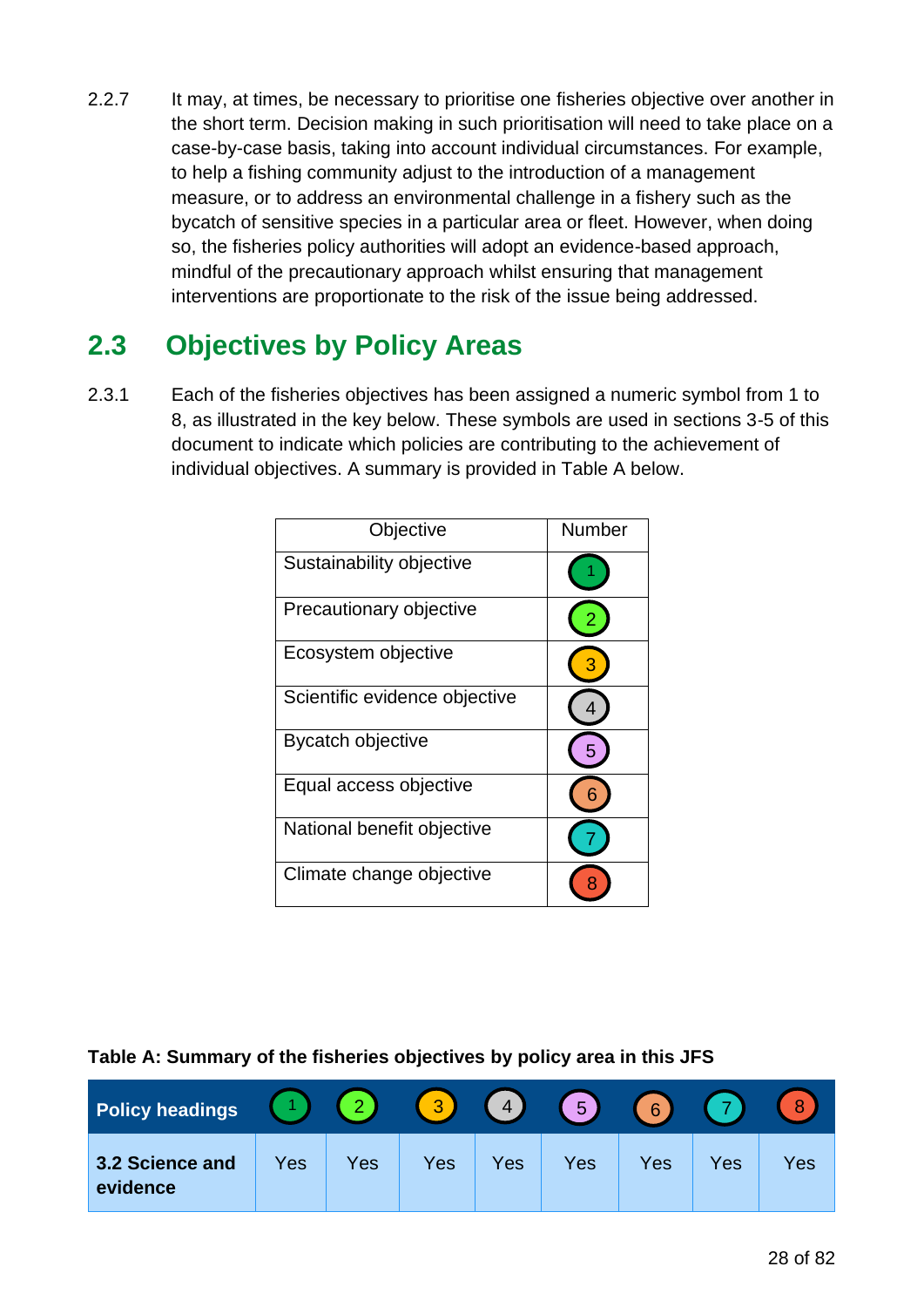| <b>4.1 Our</b><br>approach to<br>fisheries<br>management                       | Yes                                                         | Yes        | Yes        | Yes        |            | Yes | Yes | <b>Yes</b> |  |
|--------------------------------------------------------------------------------|-------------------------------------------------------------|------------|------------|------------|------------|-----|-----|------------|--|
|                                                                                | 4.2 Achieving the fisheries objectives through our policies |            |            |            |            |     |     |            |  |
| 4.2.1 Fishing<br>Opportunities                                                 | Yes                                                         | Yes        | Yes        | Yes        | Yes        |     | Yes | <b>Yes</b> |  |
| 4.2.2 Non-quota<br>stocks                                                      | Yes                                                         | <b>Yes</b> | <b>Yes</b> | <b>Yes</b> |            |     |     | <b>Yes</b> |  |
| 4.2.3 Wider<br>international<br>engagement                                     | Yes                                                         | Yes        | Yes        | Yes        | <b>Yes</b> | Yes | Yes | <b>Yes</b> |  |
| 4.2.4 Fishing<br>capacity                                                      | Yes                                                         |            |            |            |            |     |     |            |  |
| 4.2.5 Approach to<br>access to UK<br>waters                                    | Yes                                                         |            |            |            |            | Yes | Yes |            |  |
| 4.2.6 Illegal,<br>Unreported, and<br><b>Unregulated</b><br><b>Fishing</b>      | Yes                                                         |            | Yes        |            | Yes        |     |     |            |  |
| 4.2.7 Reducing<br>bycatch and<br>minimising<br>catches of<br>sensitive species | Yes                                                         |            | Yes        | Yes        | <b>Yes</b> |     |     |            |  |
| 4.2.8<br><b>Displacement</b>                                                   | <b>Yes</b>                                                  |            | <b>Yes</b> |            |            |     | Yes |            |  |
| 4.2.9 Marine<br><b>Spatial Planning</b>                                        | Yes                                                         |            | Yes        | Yes        |            |     | Yes |            |  |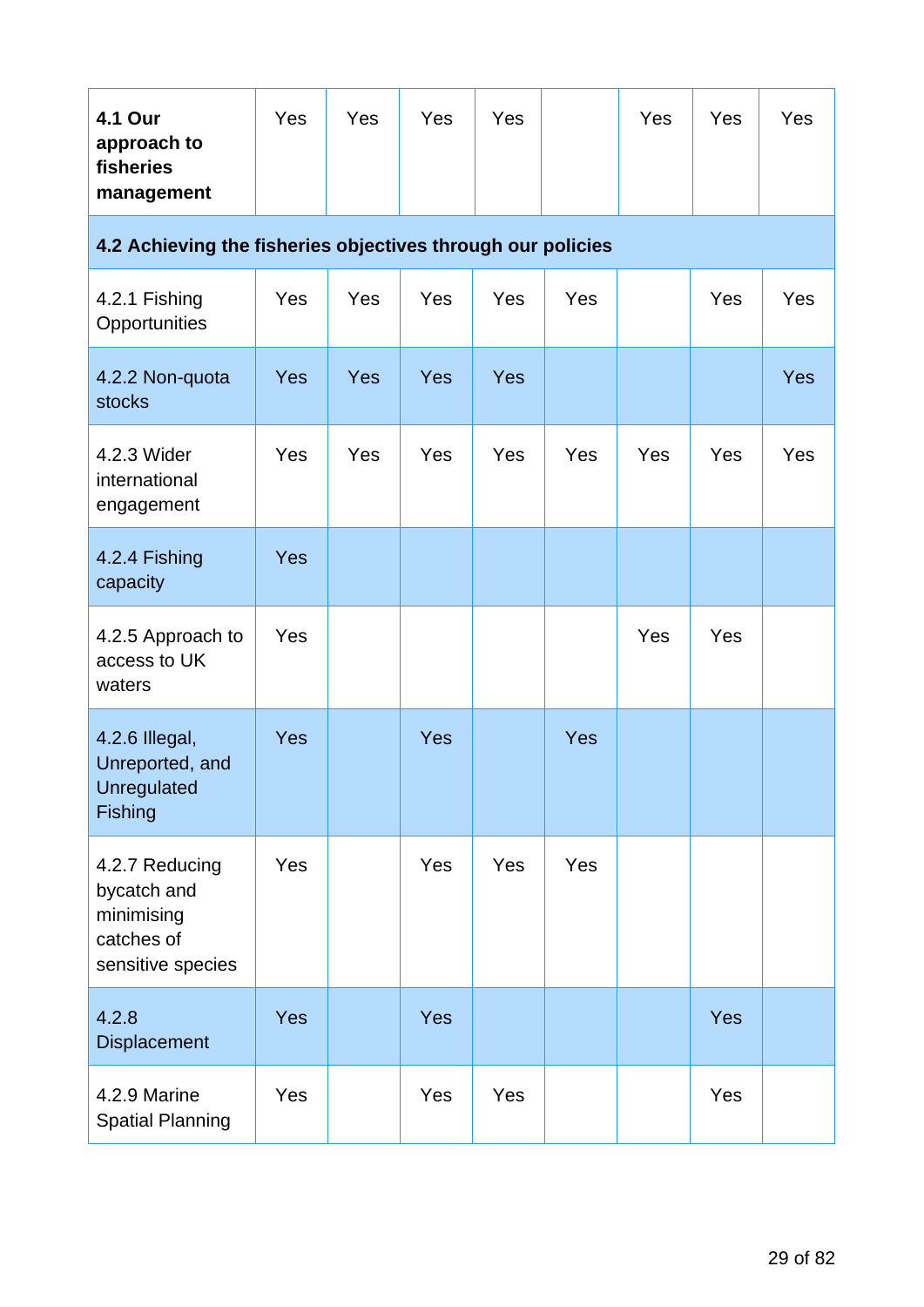| 4.2.10 Marine<br><b>Protected Areas</b>                          |            |     | <b>Yes</b> | Yes |     |     |     | Yes |
|------------------------------------------------------------------|------------|-----|------------|-----|-----|-----|-----|-----|
| 4.2.11 Marine<br>litter                                          | Yes        |     | Yes        | Yes |     |     |     |     |
| 4.2.12 Coastal<br>and freshwater                                 | <b>Yes</b> |     | <b>Yes</b> |     |     |     |     |     |
| 4.2.13 Climate<br>change                                         |            | Yes | Yes        | Yes |     |     |     | Yes |
| 4.2.14<br>Aquaculture                                            | Yes        |     | <b>Yes</b> | Yes |     |     |     | Yes |
| 4.2.15<br>Recreational sea<br>fishing                            | Yes        |     | Yes        | Yes |     |     |     | Yes |
| 4.2.16 Production,<br>marketing and<br>consumption of<br>Seafood | Yes        |     | Yes        |     |     |     | Yes | Yes |
| 5.0 Fisheries<br>Management<br>Plans                             | Yes        | Yes | Yes        | Yes | Yes | Yes | Yes | Yes |

## <span id="page-29-0"></span>**3 Delivering the JFS**

### <span id="page-29-1"></span>**3.1 Principles**

- 3.1.1 The national fisheries authorities will deliver the policies in the JFS through the exercise of their functions and in line with the fisheries objectives. The use of best available evidence and scientific advice, transparent decision making, and partnership working, will be core principles that will underpin delivery.
- 3.1.2 The JFS provides a transparent framework that sets out cross-Government priorities for UK waters to deliver the fisheries objectives in the Act, implemented by the fisheries policy authorities and contributing to the achievement of sustainable development in the UK. This is similar to how the UK Marine Policy [Statement \(UKMPS\)](https://www.gov.uk/government/publications/uk-marine-policy-statement) provides a framework for preparing marine plans and taking decisions affecting the marine environment.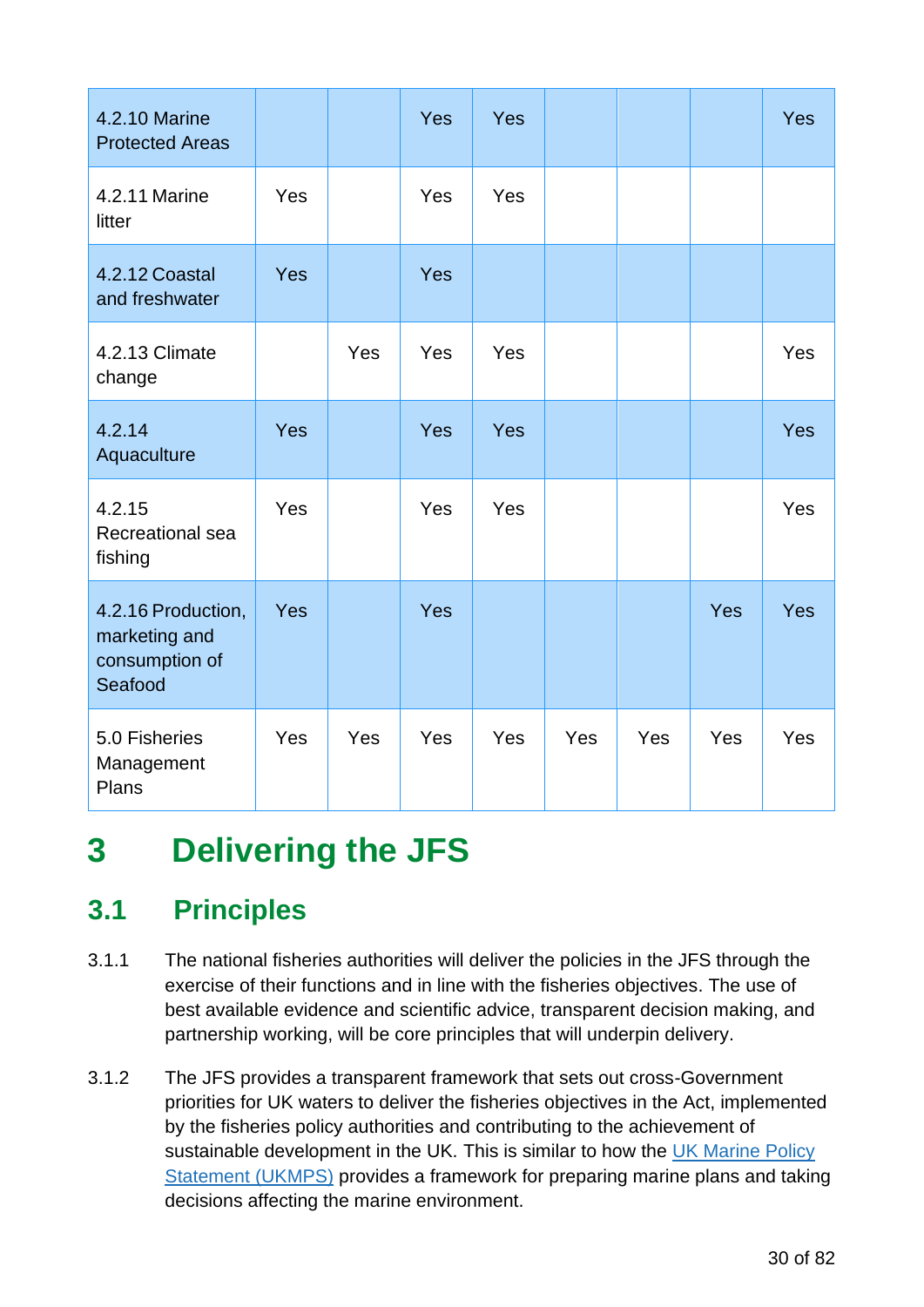3.1.3 The fisheries policy authorities will have regard to the fisheries objectives, where appropriate, in future policy development, and will set out further policies in their respective areas of competence to support the achievement of the objectives.

### <span id="page-30-0"></span>**3.2 Science and Evidence**



3.2.1 Good science and a robust evidence base that commands trust and confidence will be essential to achieve the fisheries objectives in the Act. The UK has the opportunity as a coastal State to fulfil its ambition to be a world leader in science and innovation. The UK's expertise, together with its wealth of experience in gathering scientific data and information on the marine environment, means that it can continue to develop high-quality scientific fisheries and aquaculture evidence - biological, technical, economic and social.

#### **Our Approach**

- 3.2.2 In line with the scientific evidence objective, precautionary objective and ecosystem objective, the UK will take an evidence-based approach to fisheries and aquaculture management, making full use of the best available scientific evidence, and supporting the UK in continuing to meet its international obligations. This will be underpinned by a wide-ranging and coordinated monitoring programme and advisory framework, which will be further enhanced by research.
- 3.2.3 The devolved competence of each fisheries policy authority to deliver this evidence base will continue to be respected.

#### **Best Available Scientific Advice**

- 3.2.4 We will ensure that a co-ordinated approach is taken across the fisheries policy authorities and externally to develop and procure scientific advice. We will seek opportunities to engage more widely with international organisations, including Regional Fisheries Management Organisations (RFMOs), as well as with environmental organisations, the fishing and aquaculture industries and the wider seafood sector
- 3.2.5 The UK understands the importance and value of its continued membership of the International Council for the Exploration of the Sea (ICES). We will continue to play a full and active role in ICES, where UK scientists make a significant contribution at all levels of its advisory process, including on the Science and Advisory Committees and through participation in expert groups.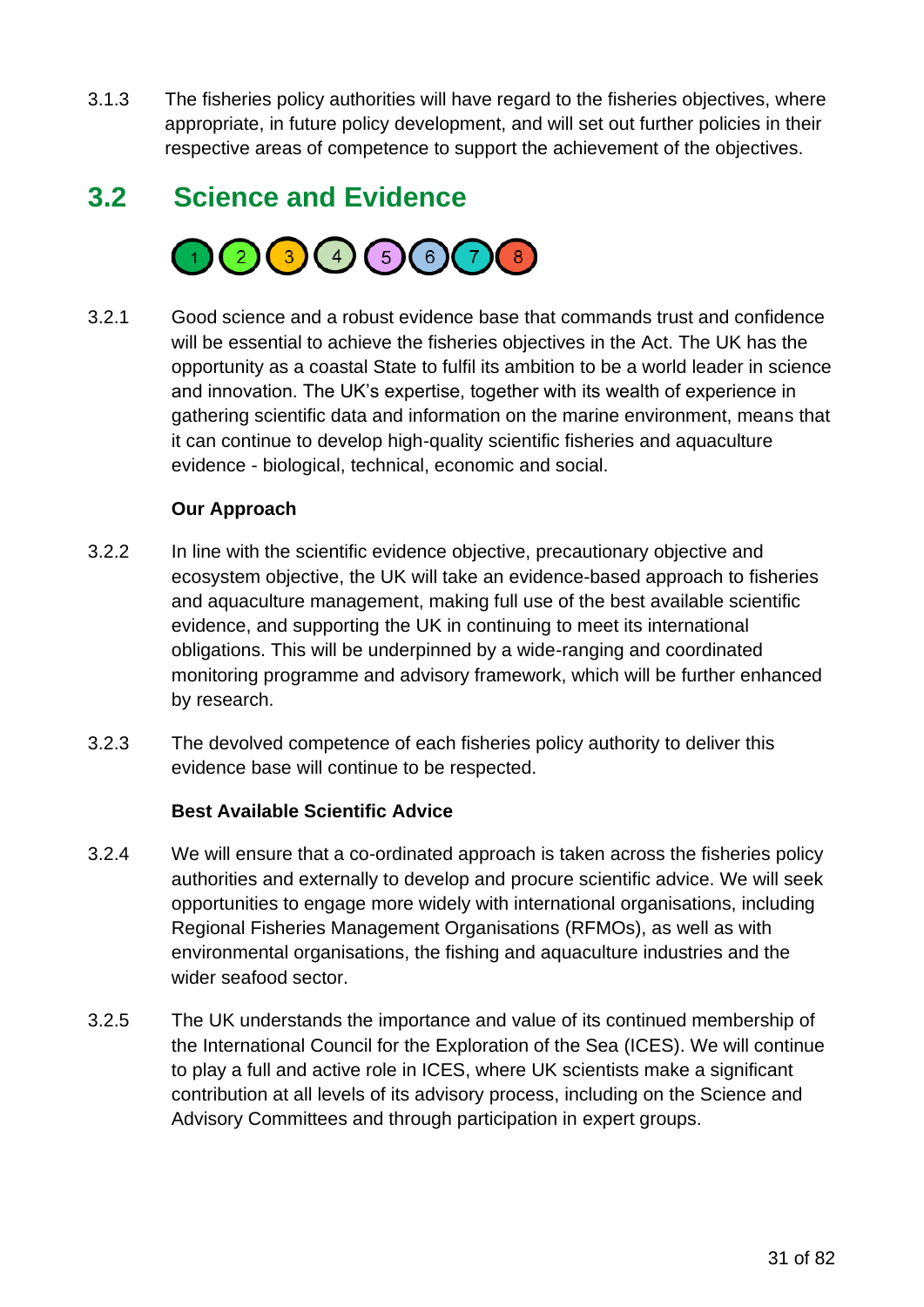- 3.2.6 The UK will also utilise fully its position as an independent advice requestor of ICES, to strengthen the relationship with ICES and seek opportunities to improve fisheries and marine ecosystem science across the north east Atlantic.
- 3.2.7 Fisheries data and science can be complex, with ICES assessment areas and TAC management areas not often being directly aligned, which requires interpretation. Many stocks do not have the required data in order to make a MSY assessment and thus require other assessments in order to establish their health. In order to increase transparency, we will work with ICES and others to make it easier for everyone to understand if negotiated catch limits have been set within sustainable limits. We will also seek ways to assess the wider effects of fishing on non-commercial species and the wider marine environment.
- 3.2.8 The UK will also provide reporting on the sustainability of stocks through a combination of overarching metrics that reflect the status of a large number of stocks alongside more detailed information on individual stocks.

#### **Scientific Data Collection and Sharing**

- 3.2.9 We will ensure the continuity and consistency of fisheries and aquaculture data collection and sharing that is necessary to meet the UK's commitments and needs through having a co-ordinated programme of data collection across the fisheries policy authorities.
- 3.2.10 This will be delivered through a specific [UK Work Plan,](https://www.gov.uk/guidance/data-collection-framework) in accordance with the Fisheries Framework.
- 3.2.11 We will gather a range of data and information including scientific, technical, economic and social - from a wide range of sources. This includes fisheries independent surveys, fisheries dependent sampling and fishing activity data, as well as data and intelligence from industry and international expertise.
- 3.2.12 Effective monitoring is a key component of ensuring a well-evidenced, sustainable future for the fishing industry and marine environment. Where appropriate, the fisheries policy authorities will explore the use of technologies such as vessel monitoring systems and Remote Electronic Monitoring (REM) for scientific purposes and to aid the sustainable management and control of fisheries.
- 3.2.13 The fisheries policy authorities will also put in place appropriate monitoring and surveillance programmes to improve our understanding of the environmental effects of fishing activities to inform our progress towards achieving the fisheries objectives and GES.
- 3.2.14 Fisheries management measures will be monitored to improve understanding of their effectiveness in order to continually improve decision making.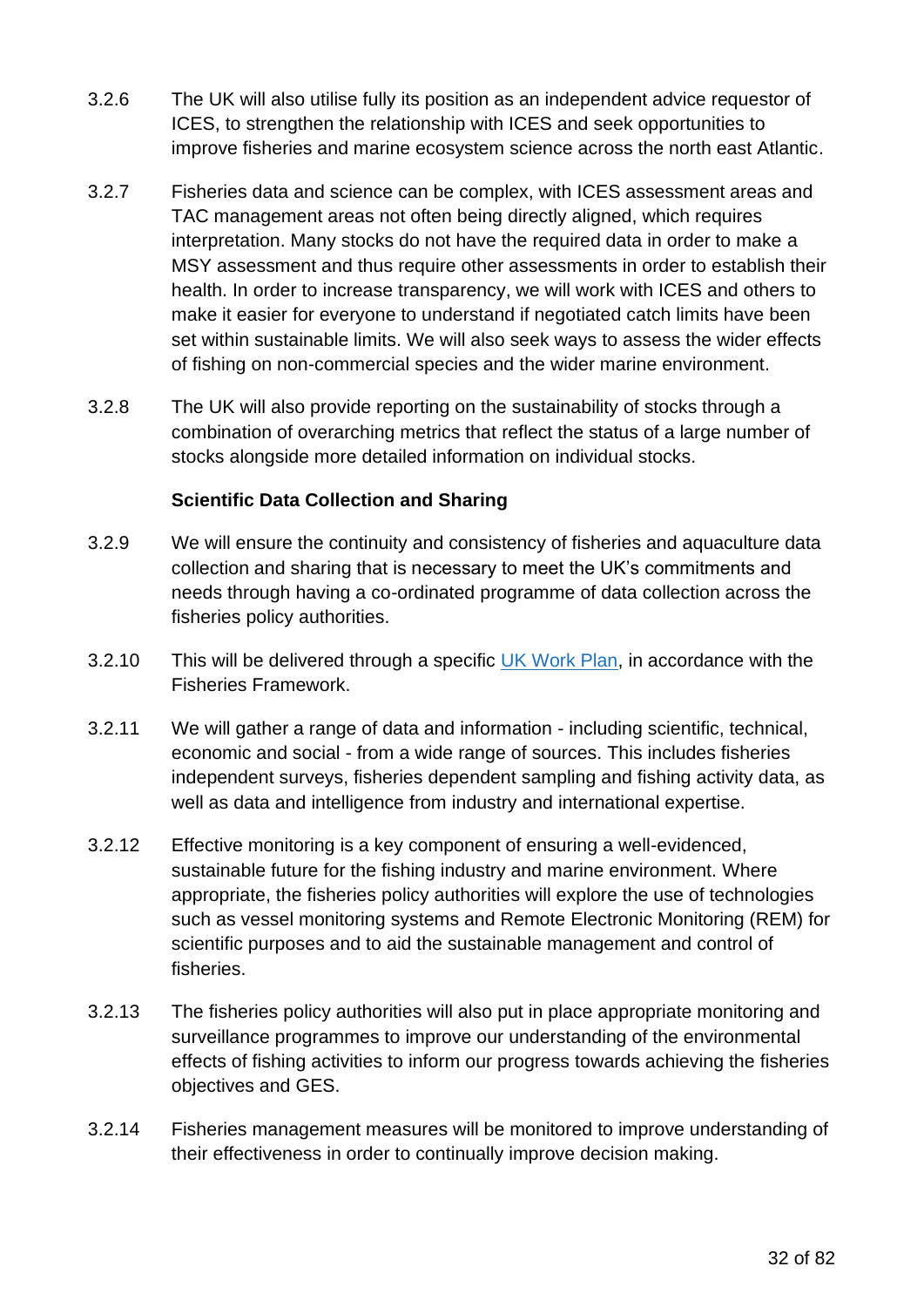- 3.2.15 The national fisheries authorities will aim to provide each other with as full and open access to scientific and technical information as possible. This will provide for the continued monitoring of UK fisheries, meeting of reporting commitments and management of shared stocks.
- 3.2.16 We will make this information publicly available, where appropriate, thereby encouraging better coordination, and access to and sharing, of data in order to advance our fisheries management.
- 3.2.17 We will continue to share data where appropriate with other countries, including to support regional co-ordination of monitoring. We will engage with, and establish where necessary, appropriate fora to facilitate cooperation.

#### **Improving the Evidence Base**

- 3.2.18 The evidence base will be maintained and enhanced to support the fisheries objectives, including on sustainability, climate change and an ecosystem-based approach, including improving our collective understanding of the impact of fishing and aquaculture on the marine environment. This will be achieved through targeted research, exploring innovative approaches and capitalising on the outputs from joint partnerships across fisheries, aquaculture and marine such as with industry, academia and international partners.
- 3.2.19 The national fisheries authorities will be open to exploring potential new and innovative sources of, and methods of gathering, scientific data and information so as to enhance the collection of high-quality data and standards of advice. Both existing and new approaches will continually be evaluated to ensure these deliver useful and relevant data and information, as well as being cost effective.
- 3.2.20 We will seek to foster collaborative innovation together with industry, seeking solutions to fisheries management problems, such as effective monitoring, optimising working practices, fishing gear selectivity and impact reduction. We will drive improved environmental performance through the operation of innovation partnerships, fostered collaborations or focussed fora on specific issues.

### <span id="page-32-0"></span>**3.3 Reporting and Review Process**

- 3.3.1 The JFS will remain in place until it is amended or replaced. The Act requires the fisheries policy authorities to review the JFS whenever they consider it appropriate to do so, and in any event within 6 years of its publication or most recent review.
- 3.3.2 A FMP will remain in place until it is replaced or revoked. A FMP may also be amended. The Act requires the relevant authority or authorities to review a FMP whenever they consider it is appropriate to do so, and in any event within 6 years of its publication or most recent review.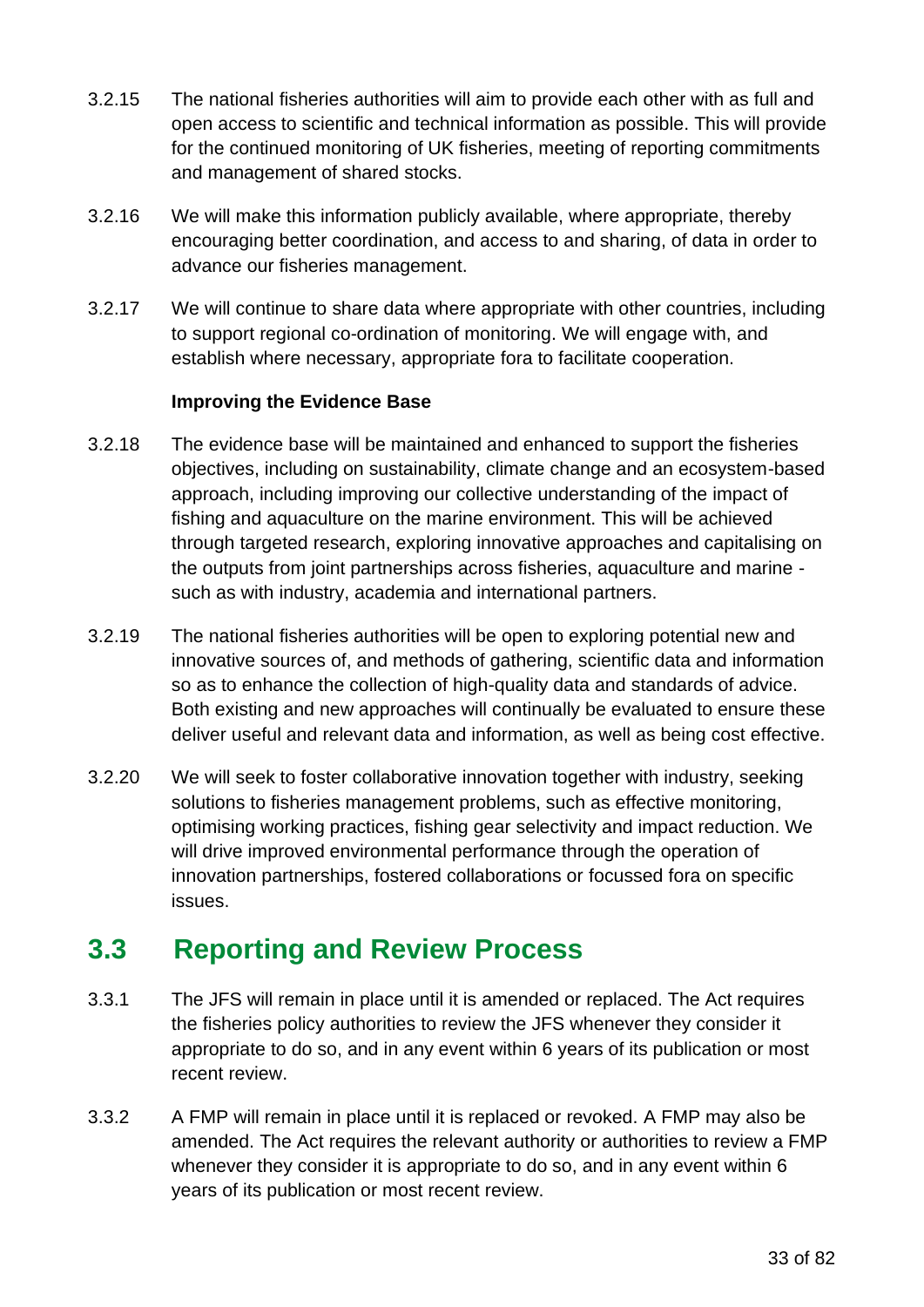- 3.3.3 The Act requires all fisheries policy authorities, acting jointly, to prepare and publish a report, on a 3-year cycle, on the extent to which the policies in the JFS have been implemented, and have achieved, or contributed to the achievement of, the fisheries objectives. The report must also describe the extent to which the policies contained in a relevant FMP have been implemented and have affected sea fish stock levels.
- 3.3.4 Further information on the reporting and review process for the JFS and FMPs can be found in the Act in sections 3, 8 and 11, and Part 1 and Part 3 of Schedule 1.

### <span id="page-33-0"></span>**3.4 Monitoring**

- 3.4.1 To measure the impact of the JFS, the fisheries policy authorities will, in the first instance, use the existing data sources, particularly those from ICES, in order to monitor the health of wild fish stocks, and the comprehensive socio-economic data collected on the size and composition of the UK fleet. We will also draw upon the relevant UKMS indicators and monitoring programmes. Maintaining this data continuity will allow for a consistent measurement of the impacts of the measures taken in the JFS on the health of fish stocks and the fishing fleet.
- 3.4.2 In cases where existing indicators are inadequate, the fisheries policy authorities will develop additional indicators and commission further research where appropriate.

### <span id="page-33-1"></span>**3.5 Working in Partnership**

- 3.5.1 Given the devolved nature of fisheries in the UK and the number of stocks the UK shares with other states, effective management is co-dependent on both UKwide and international solutions. Fisheries management therefore cannot be delivered in isolation and the fisheries policy authorities will work together and with our stakeholders, other coastal States, and international partners.
- 3.5.2 To achieve, or contribute to the achievement of, the fisheries objectives, the national fisheries authorities are committed to working with our partners, and engaging widely with a range of stakeholders, who play an important role in the management of our seas and natural resources. Alignment and integration with wider marine management mechanisms is essential, including our network of protected sites, the marine planning system across the UK, and the UKMS.

### <span id="page-33-2"></span>**3.6 Participatory Decision Making**

3.6.1 Our future vision is that industry should take a greater, shared responsibility for sustainably managing fisheries, while making a greater contribution towards the costs. This can include, for example, work to develop new management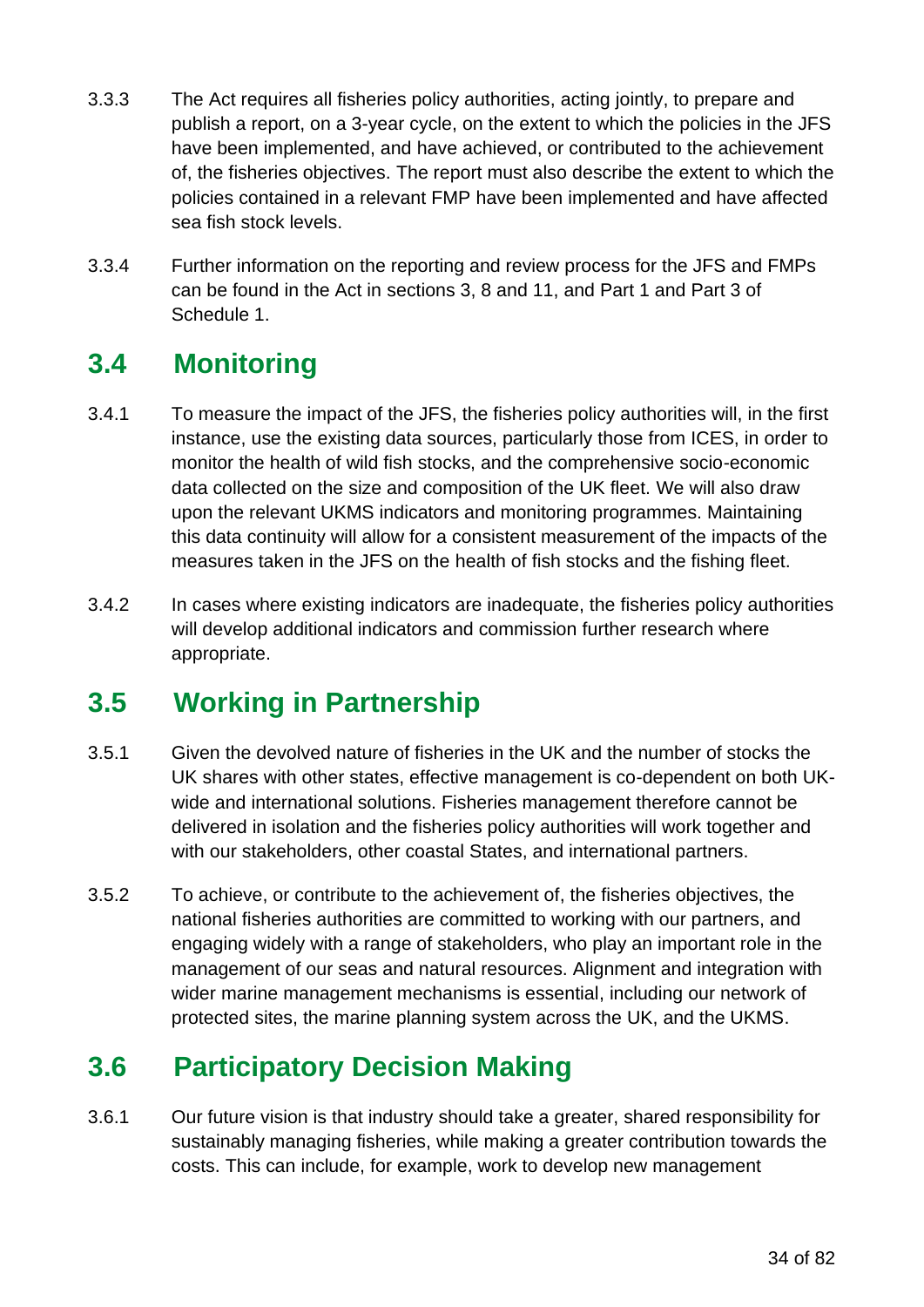practices and contributing to fisheries science, being more actively engaged in fisheries management decisions, and co-designing future policy.

- 3.6.2 There are different models of participatory decision making in place across the UK, which provide the seafood and marine sectors, non-government organisations and coastal communities with a voice in the decisions that impact them. The fisheries policy authorities are committed to further developing and strengthening these arrangements for co-management of our fisheries and promoting inclusivity and involvement in our management approach across all parts of society.
- 3.6.3 The fisheries policy authorities will also continue to use established groups, where appropriate, as part of an effective and robust decision making approach, and will encourage the early participation of stakeholders, to identify issues and potential solutions, as well as to promote transparency.
- 3.6.4 The fisheries policy authorities recognise that strong, clear and transparent governance arrangements should be in place, to ensure that appropriate engagement takes place and that decisions are taken at the right level. This will include setting out in relevant policy and implementation documents, the role that sectoral, national and local groups play in supporting decision making and delivering effective management of our fisheries, whilst respecting the ultimate accountability of regulators and Ministers.

## <span id="page-34-0"></span>**4 Delivering Sustainable Management of Fisheries**

### <span id="page-34-1"></span>**4.1 Our approach to Fisheries Management**



- 4.1.1 A vibrant and prosperous seafood sector, supporting thriving coastal communities, depends upon a healthy and resilient marine environment, and this should be the basis for decision making. Fisheries are fully reliant on the ecosystems in which they operate, and these ecosystems can be compromised by human-induced pressures, including pollution, marine litter, and unsustainable exploitation of marine resources. This includes the impact of stock levels on the processes and functioning of the wider ecosystem - for example, removal of prey species.
- 4.1.2 Long-term, sustainable, and profitable fisheries therefore require management to ensure the adverse impacts of fishing activity on ecosystem functioning, and/or the resilience of marine ecosystems to deal with environmental threats such as climate change is minimised. This also recognises the obligation set out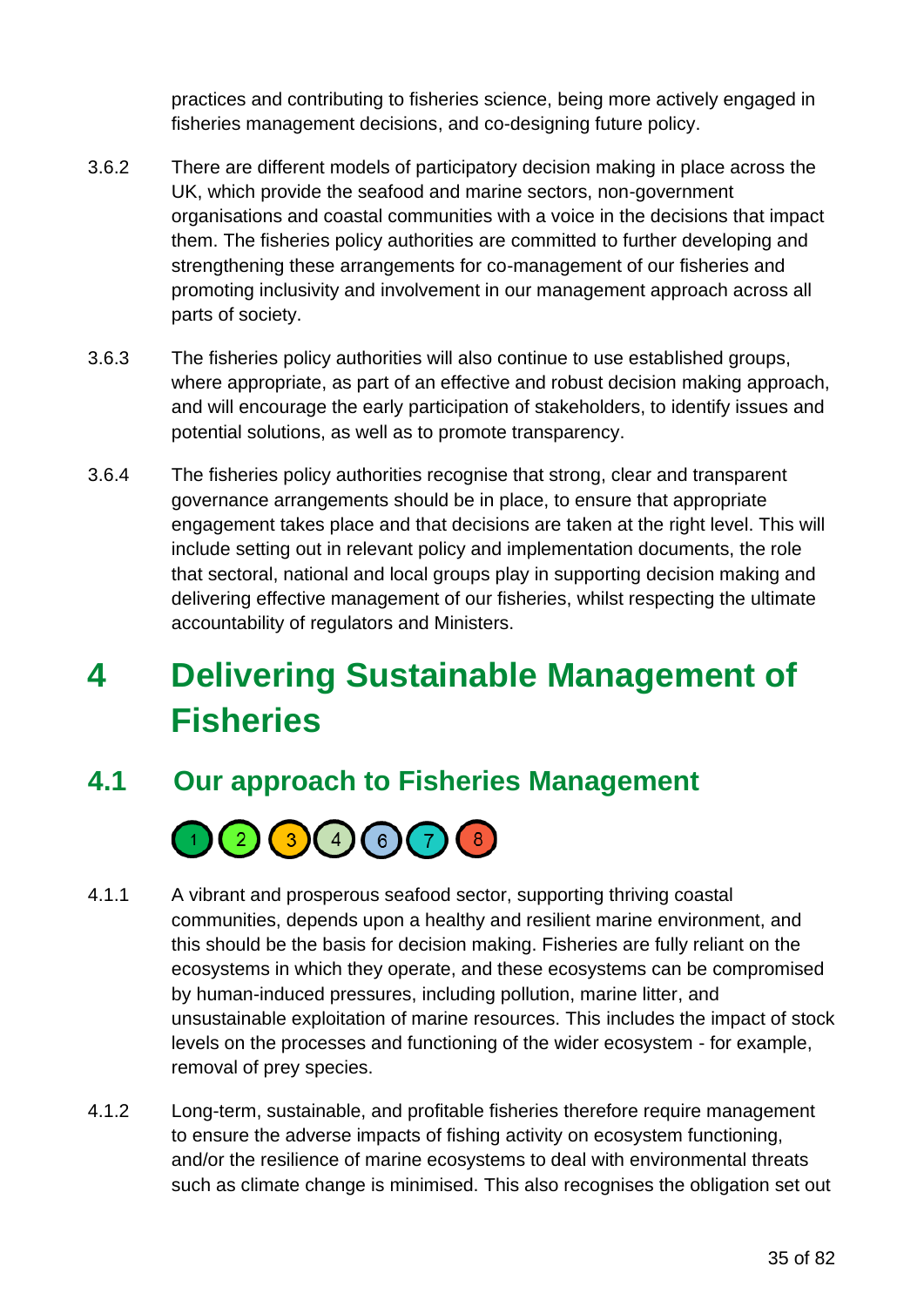in the UKMS<sup>5</sup> to achieve GES. The JFS forms an important part of delivering GES and the UKMS on both commercially targeted and non-targeted species of fish, as well as supporting achievement of a host of other targets including on cetaceans, seals, birds, food webs, benthic habitats, and marine litter. In turn, it is recognised that measures taken to achieve or maintain GES for contaminants in seafood, contaminants more generally, and eutrophication will also underpin healthy fish stocks.

- 4.1.3 The sustainable use and conservation, for future generations, of the sea's natural capital, is therefore central to our fisheries management approach.
- 4.1.4 Fisheries management can be seen as a cyclical process. We undertake research and collect data to improve our understanding of the state of stocks, of the interaction of fisheries with the marine environment, and of the seafood sector itself. We agree and allocate fishing opportunities; apply measures to manage fishing mortality, reduce environmental impacts, and improve supply chain sustainability; assess the effectiveness of the management measures; and use this data to improve our science and evidence base, which then informs our approach to securing fishing opportunities and developing management measures. This approach includes the protection of biodiversity and healthy functioning marine ecosystems.
- 4.1.5 The vital role of the seafood sector in the provision of food and employment, as well as its significant cultural value, is also recognised. Decisions by the fisheries policy authorities on the management of fisheries should take this into account in accordance with the sustainability objective and national benefit objective in order to ensure continuity of this role, and to protect the long-term interests of the sector and wellbeing of the communities it supports.
- 4.1.6 The fisheries policy authorities will apply the fisheries objectives both in our domestic and international work. Domestically, this will include when taking decisions on allocating fishing opportunities and when developing future fisheries management policies and measures. Through fisheries negotiations with other coastal States and in international fisheries fora, the UK will seek to achieve or contribute to the achievement of the fisheries objectives in the Act.
- 4.1.7 The fisheries policy authorities and national fisheries authorities<sup>6</sup> will take an ecosystem-based approach to managing our fisheries<sup>7</sup>. They will continue to

<sup>5</sup> [Marine Strategy Part One: UK updated assessment and Good Environmental Status](https://assets.publishing.service.gov.uk/government/uploads/system/uploads/attachment_data/file/921262/marine-strategy-part1-october19.pdf)  [\(publishing.service.gov.uk\)](https://assets.publishing.service.gov.uk/government/uploads/system/uploads/attachment_data/file/921262/marine-strategy-part1-october19.pdf)

<sup>6</sup> National fisheries authorities are a) the Secretary of State, b) the Marine Management Organisation, c) the Scottish Ministers, d) the Welsh Ministers, and e) the Northern Ireland department (Fisheries Act 2020)

 $7$  An "ecosystem-based approach" is defined in the Fisheries Act (2020) as "an approach which—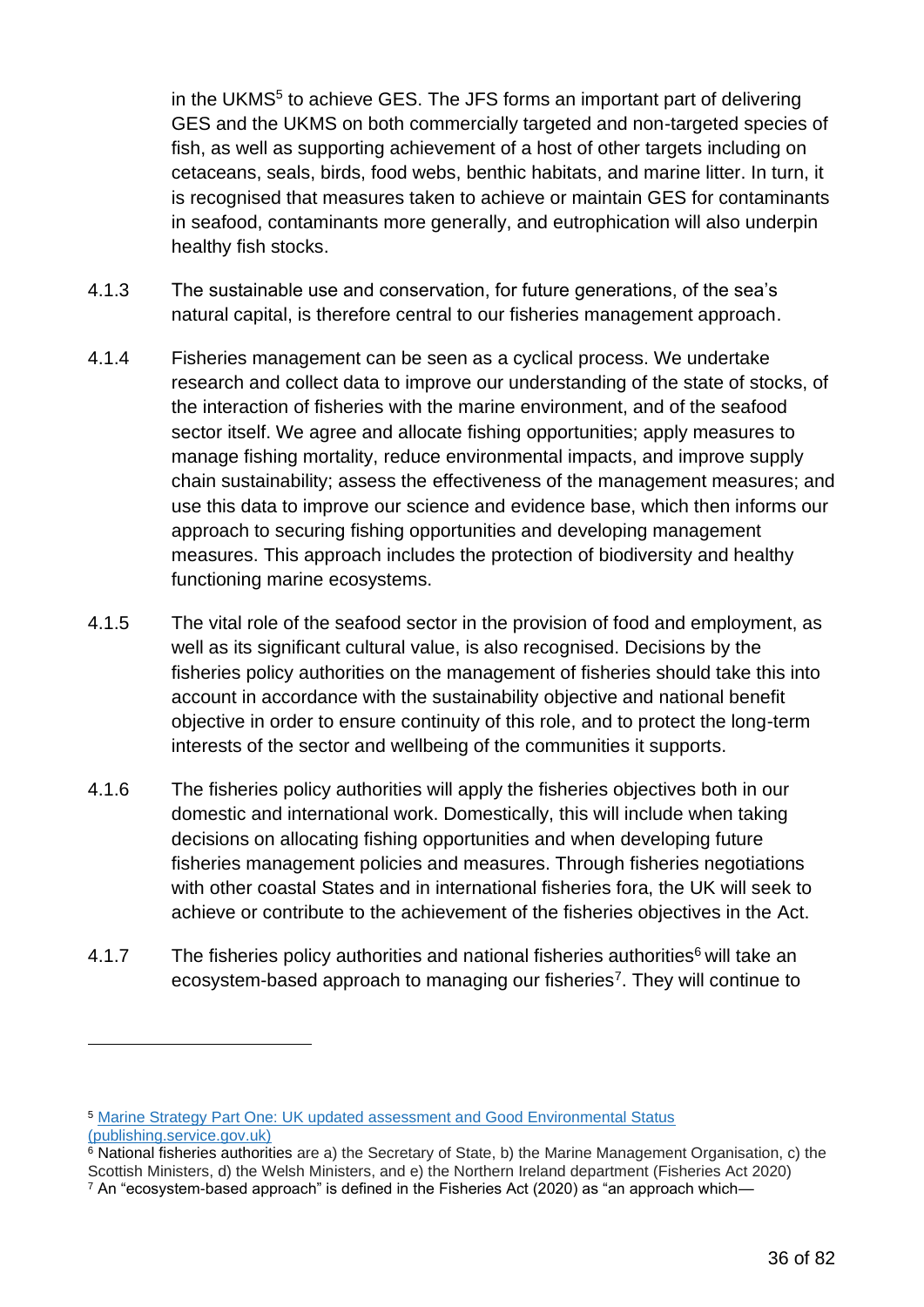take account of the need to ensure the healthy functioning of marine ecosystems when exercising their functions and consider the impacts of fishing on the marine environment alongside other human activities. This will support the achievement of the sustainability, precautionary, and ecosystem objectives, as well as contributing to the achievement of GES. This will include measures to sustainably manage target species, to protect key forage species such as sand eels (GES: food webs), essential fish habitats i.e., key spawning areas, and sensitive species (GES: biodiversity), to minimise seabed abrasion from fishing (GES: seabed integrity) and manage fishing related litter (GES: marine litter). Such measures recognise the interdependence of healthy stocks and a healthy environment and will support a thriving fishing industry into the future.

- 4.1.8 The fisheries policy authorities will also take a precautionary approach to fisheries management<sup>8</sup> in accordance with the precautionary objective, and will aim to fish within sustainable limits based on the best available scientific advice, including MSY or using appropriate proxies where sufficient scientific data are available. Where data are not available, this will not be used as a reason for not taking appropriate pre-emptive steps to manage or address the risk to stocks and/or the marine environment. Fisheries policy authorities will aim to mitigate against negative outcomes for the environment, whilst having regard to the needs of fishing communities as required under the sustainability objective and the national benefit objective.
- 4.1.9 The fisheries policy authorities will continue to work with the fishing industry and other stakeholders across a broad range of topics such as introducing additional management including, but not limited to, measures to protect spawning and nursery areas of key stocks, reducing unwanted catches, or the use of REM. These collaborations will provide a way for fishers to demonstrate they are acting in a sustainable and responsible manner. A move to a more collaborative approach to fisheries management, as noted in section 3 above, will enable the fishing sector to contribute its information on activities and impacts to help codesign management actions. In taking such an approach, the fisheries policy authorities and fishing industry can work collectively to contribute to the delivery of the fisheries objectives.

<sup>(</sup>a) ensures that the collective pressure of human activities is kept within levels compatible with the achievement of good environmental status (within the meaning of the Marine Strategy Regulations 2010 (S.I. 2010/1627)), and

<sup>(</sup>b) does not compromise the capacity of marine ecosystems to respond to human-induced changes"

 $8$  A "precautionary approach to fisheries management" in defined in the Fisheries Act 2020 as "an approach in which the absence of sufficient scientific information is not used to justify postponing or failing to take management measures to conserve target species, associated or dependent species, non-target species or their environment".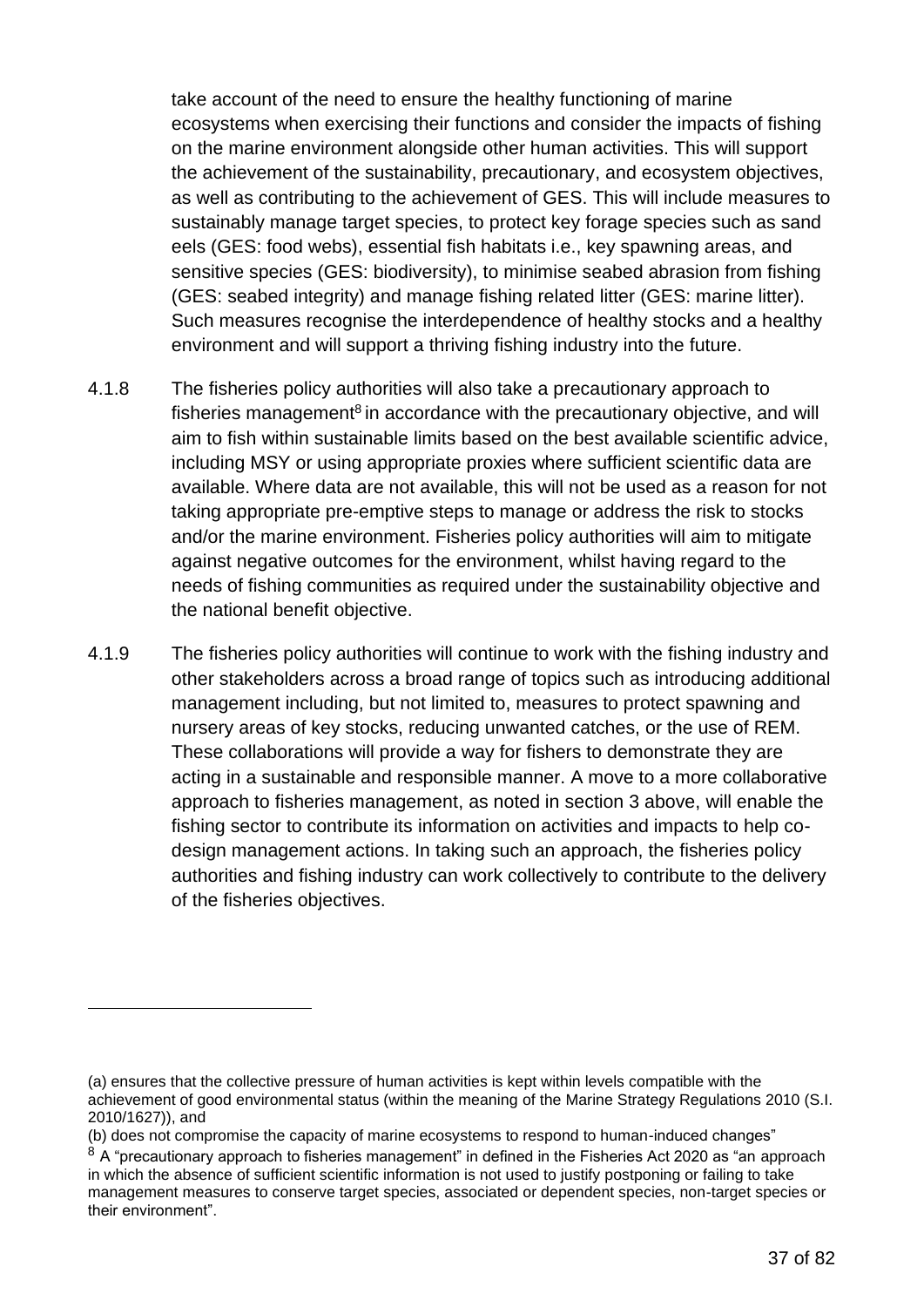- 4.1.10 The fisheries policy authorities will ensure our financial support does not undermine but delivers or contributes to the fisheries objectives.
- 4.1.11 Our FMPs will set out policies for specific fisheries or stocks to contribute to delivering the fisheries objectives (section 5). Each FMP must describe the relevant indicator or indicators that fisheries managers will use to assess the effectiveness of the plan. Where possible, the indicator will be MSY values where they can be identified, otherwise suitable proxies will be used for more data limited stocks. Where feasible, a FMP will include plans for additional data collection in order to establish MSY values or will explain why no such plans are proposed.
- 4.1.12 The fisheries policy authorities understand the need to take robust action to tackle climate change. Marine ecosystems are both impacted by rising carbon dioxide levels and climate change<sup>9</sup>, including warming seas, reduced oxygen levels, ocean acidification, and rising sea levels, and provide us with opportunities to help us adapt to rising temperatures, and to lock up and store blue carbon. Climate resilient ecosystems are essential for healthy stocks and management of our seas must be considered in this context. In line with the climate change objective in the Act, the fisheries policy authorities aim to minimise the adverse effects of fish and aquaculture activities on climate change. The fisheries policy authorities will explore, in partnership with the fishing industry, the best pathways to contribute to net zero carbon targets within the timeframes specified by each fisheries policy authority, including through investigating and supporting reduction in fishing vessel and supply chain emissions (section 4.2.12).

## **4.2 Achieving the Fisheries Objectives through our Policies**

4.2.1 **Fishing Opportunities** 

This section sets out how fishing opportunities are determined, apportioned, and distributed, and how the fisheries objectives will be considered at each stage.

### **How fishing opportunities are determined**

4.2.1.1 The Secretary of State may determine the maximum quantity of fish that may be caught by the British fishing fleet (a catch quota) and the maximum number of days that the British fishing fleet may spend at sea (an effort quota) following consultation with the Scottish Ministers, the Welsh Ministers, the Northern

<sup>9</sup> MCCIP (2020) Marine Climate Change Impacts: Marine Climate Change Impacts Report Card 2020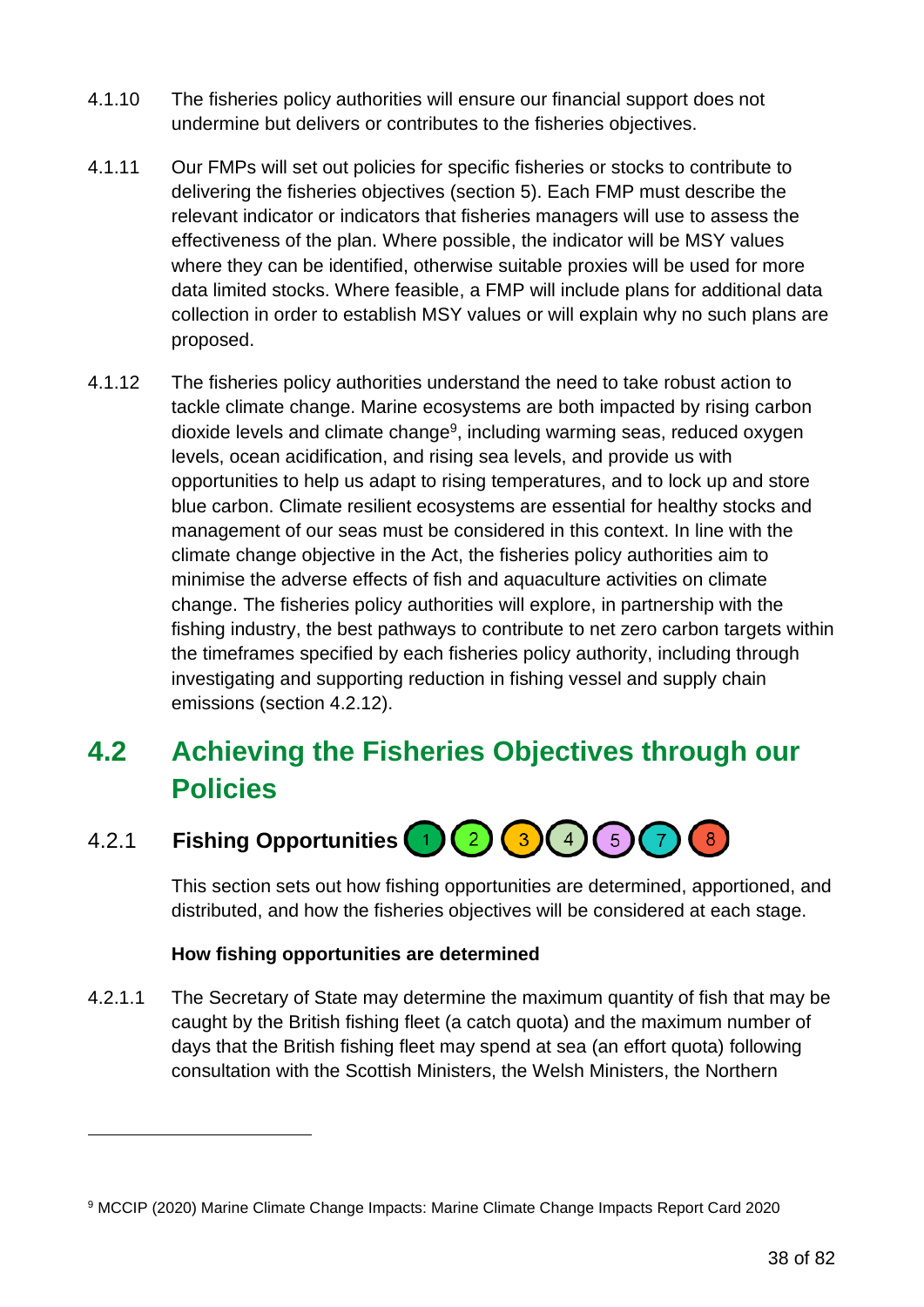Ireland department and the MMO. Collectively, catch quotas and effort quotas can be described as fishing opportunities.

- 4.2.1.2 This determination will normally be made on an annual basis and will establish fishing opportunities for that fishing year.
- 4.2.1.3 Most fish stocks straddle UK and other neighbouring coastal State waters. As such, the fishing opportunities determined for these stocks will normally follow international negotiations and will reflect any agreements from those negotiations. These negotiations are conducted by the UK Government and supported by expertise from across the fisheries policy authorities.
- 4.2.1.4 In some circumstances, fishing opportunities may be determined on a provisional basis. This could occur, for example, where international negotiations have not concluded by the time a fishing year begins.
- 4.2.1.5 For stocks found solely within UK waters and not subject to agreement with other coastal States, the fishing opportunities will be determined by the UK.
- 4.2.1.6 After the Secretary of State has determined fishing opportunities, these may be apportioned between the fisheries policy authorities by the Secretary of State. It is then for each authority to decide how to distribute its share to industry.
- 4.2.1.7 Fishing opportunities may be managed and exchanged during the fishing year by the fisheries policy authorities and any organisations permitted to carry out this function by the fisheries policy authorities
- 4.2.1.8 Fisheries policy authorities recognise the importance of managing fishing activity to account for natural change, to allow for the dynamic nature of marine ecosystems and improve resilience to fishing pressure, natural variation and climate change. We will therefore aim to agree and set fishing opportunities that allow for sustained progress towards restoring and maintaining all commercial stocks, quota and non-quota, above biomass levels that produce yields that are sustainable for the long term.
- 4.2.1.9 We recognise that in order to balance our environmental, economic and social commitments, the trajectories (towards achieving these biomass levels) may need to speed up or slow down, and achieving that balance between these three elements will be a central component of delivering the sustainability objective. These decisions should be mindful of the impact on coastal communities and yet not jeopardise the long-term recovery of stocks or delivery of a healthy marine environment.

### **Determining fishing opportunities through international negotiations**

4.2.1.10 As a coastal State, the UK is subject to the requirements of UNCLOS, which obliges coastal States to manage the living resources in their Exclusive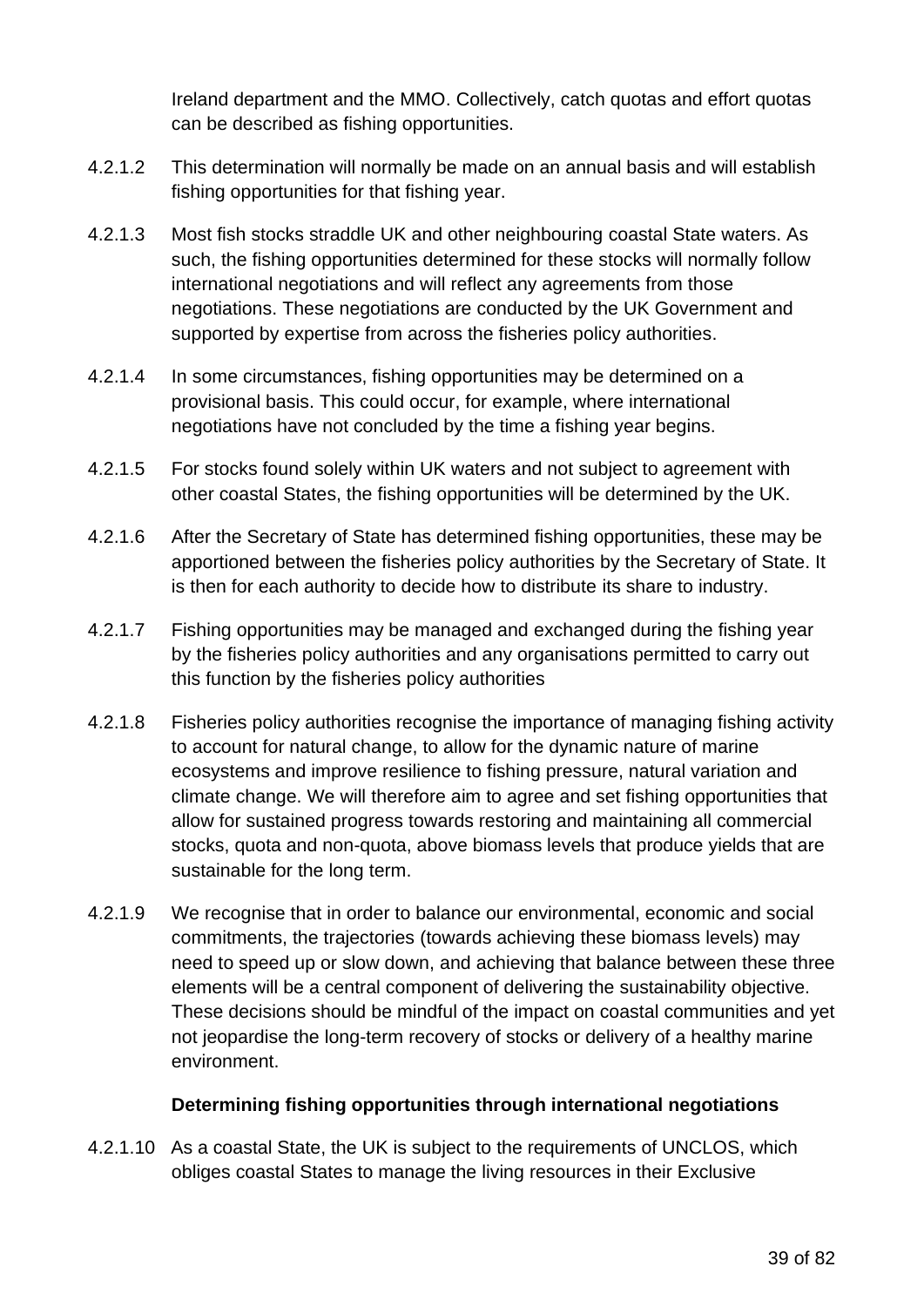Economic Zone (EEZ) in a sustainable manner. This includes cooperating with other coastal States on fish stocks that occur jointly in their respective EEZs.

- 4.2.1.11 It is critical that we work in partnership with our neighbouring coastal States. This will promote the sustainable use of stocks and responsible management of our respective waters.
- 4.2.1.12 The principal ways in which we do this are through formal annual consultations underpinned by international agreements, such as the TCA and our fisheries framework agreements with Norway and the Faroe Islands and in respect of highly migratory and straddling fish stocks, through engagement with coastal States or other relevant States, and in the relevant RFMOs.
- 4.2.1.13 The UK will approach international fisheries negotiations using the following principles.

### **Principles of International Fisheries Negotiations**

Through fisheries negotiations, the UK will seek to achieve, or contribute to the achievement of, the fisheries objectives in the Act. In particular, the UK will aim to:

- increase the overall number of stocks fished at MSY or suitable MSY proxy, consistent with the best available scientific advice;
- ensure sustainable exploitation of stocks through the establishment of comprehensive TAC (quota) sharing underpinned by the principle of zonal attachment;
- secure outcomes consistent with wider obligations for sustainable use of the marine environment including the UKMS, and international commitments such as the Convention for Biological Diversity, OSPAR Convention, and UN Sustainable Development Goals;
- minimise the negative impacts of fishing on non-target species, marine habitats and ecosystems by applying an ecosystem-based approach;
- manage the harvesting of shared stocks sustainably including non-quota stocks;
- support the delivery of the policies contained in FMPs and existing Long-Term Management Plans;
- enable the continued reduction and elimination of harmful and illegal discarding, and address ongoing choke risks, including through supporting stock recovery;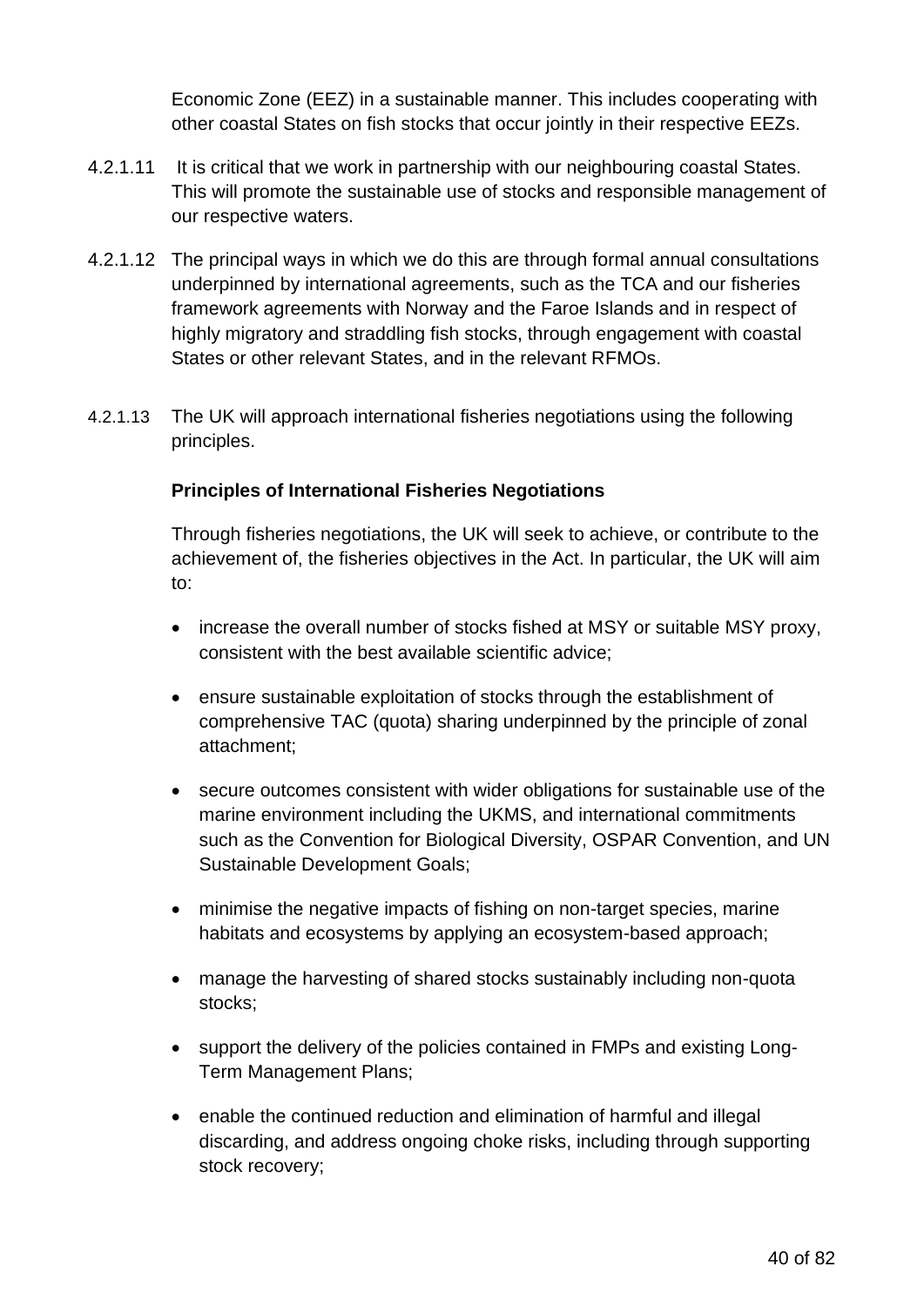- ensure stock-rebuilding initiatives take appropriate account of socioeconomic considerations;
- provide certainty and profitable outcomes for the industry.
- 4.2.1.14 Establishing TACs is a key aspect of the negotiations between coastal States. TACs, alongside agreements on quota shares, are necessary to ensure that collectively coastal States remain within catch limits.
- 4.2.1.15 The UK negotiates the TACs for around 70 stocks with the EU on an annual basis. The agreed TACs are shared between the UK and EU as set out in the TCA. Policy positions on fishing opportunities for discussion with the EU are developed through consultations between the fisheries policy authorities.
- 4.2.1.16 The TCA recognises the UK's sovereign control of its waters from 1 January 2021. There is an adjustment period lasting five and a half years from that point to allow fleets on both sides time to adapt to the new access arrangements. During this period there will be continued reciprocal access to each other's waters at levels commensurate with each Party's share of fishing opportunities in nearly all stocks and, for non-quota stocks (NQS), at historic levels. As set out in the TCA, at the end of the adjustment period, access as well as fishing opportunities, will be subject to annual negotiations.
- 4.2.1.17 Trilateral negotiations between the UK, EU and Norway are conducted on an annual basis to agree TACs for North Sea jointly managed stocks. Each Party's fishing opportunities are determined by the TACs and the shares agreed as part of those negotiations.
- 4.2.1.18 Widely distributed pelagic stocks notably, mackerel, blue whiting and Atlanto-Scandian herring - are jointly managed through multilateral negotiations by the UK and a number of other countries in the north east Atlantic. During annual negotiations, the Parties aim to agree a global TAC for each stock in addition to other management measures and sharing arrangements. The UK advocates a science- and evidence-based approach to managing these stocks and will continue to do so as it looks to agree comprehensive sharing arrangements.
- 4.2.1.19 The UK views information on the geographic distribution of fish stocks as fundamental to establishing both the TAC and a coastal State's share of a given stock, be that in bilateral, trilateral or multilateral negotiations. This information should also form the basis for how catch advice for each biological stock should be apportioned across TAC management areas.
- 4.2.1.20 In annual bilateral negotiations with the Faroes and Norway, the UK will aim to reach agreements which see a fair and balanced exchange of opportunities, through quota exchanges and access; and return the best value to the UK fleet.
- 4.2.1.21 Fisheries in international waters (also known as the 'high seas') and for highly migratory and 'straddling' fish stocks are typically managed by Regional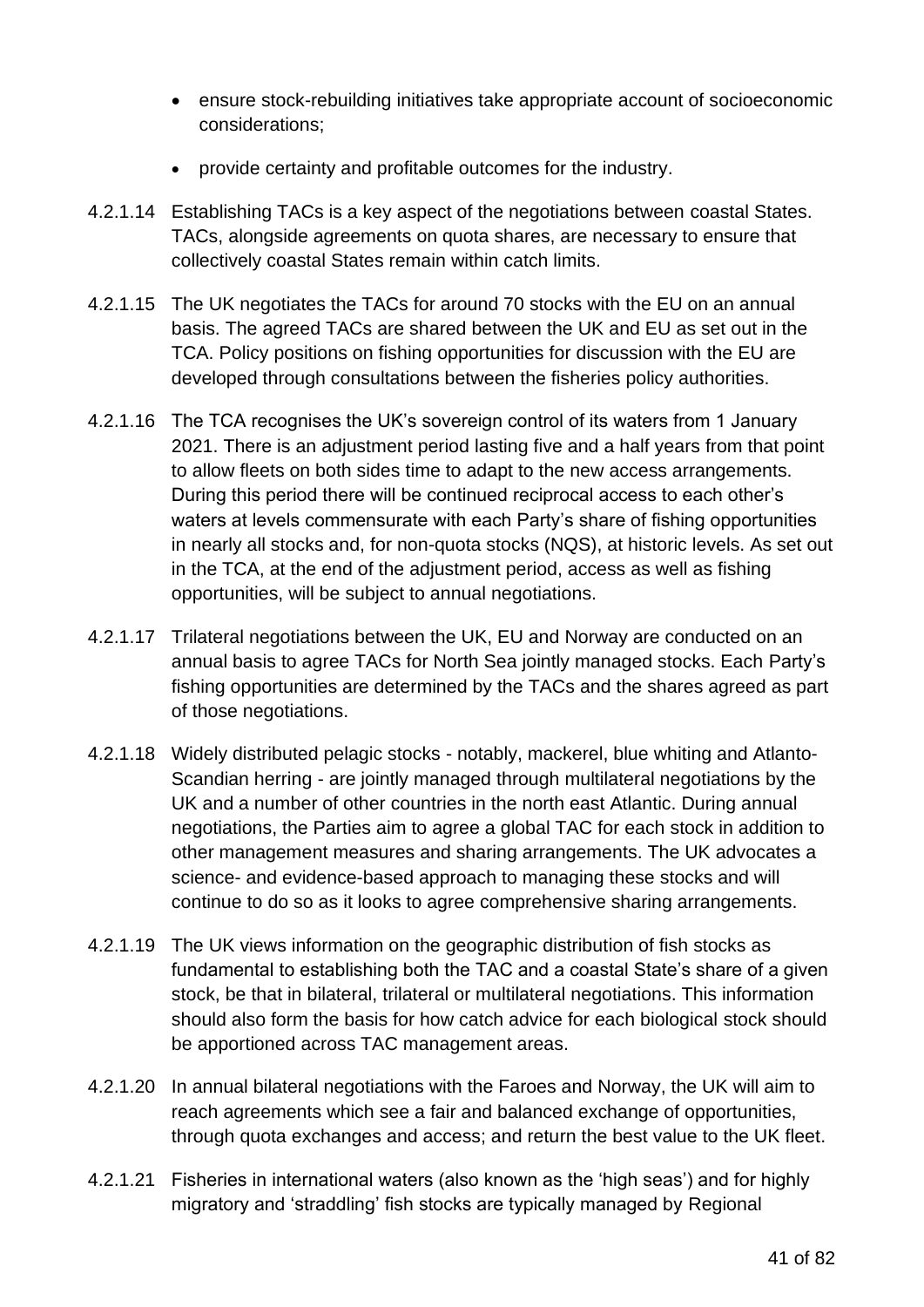Fisheries Management Organisations (RFMOs). The UK is an independent Contracting Party to a number of RFMOs, including the North-East Atlantic Fisheries Commission (NEAFC) and the International Commission for the Conservation of Atlantic Tunas (ICCAT). The UK's positions at RFMO negotiations will need to be informed by both our domestic and international objectives, including the fisheries objectives where relevant.

4.2.1.22 In addition to RFMOs, the UK is also party to the [Treaty of Paris on Spitsbergen](http://foto.archivalware.co.uk/data/Library2/pdf/1924-TS0018.pdf) (Svalbard) 1920, which offers fishing opportunities in waters outside the UK's EEZ.

### **Determining fishing opportunities for UK only stocks**

4.2.1.23 We will take the same approach to those stocks that we are solely responsible for, taking account of the fisheries objectives and using best available science and evidence to decide on our position regarding quota and NQS. The main difference is this position is not subject to negotiation, and so where managed by quota, it is something we will unilaterally implement through the process of the Secretary of State's determination (as outlined above). We will apply a precautionary approach, using best available scientific evidence and advice for stocks that exist solely in UK waters.

### **Apportionment of opportunities across the UK**

- 4.2.1.24 The apportionment method of fishing opportunities between the fisheries policy authorities will be set out in the publicly available UK Quota Management Rules (QMR).
- 4.2.1.25 These rules may include other matters which are relevant to how fishing opportunities are managed between fisheries policy authorities. This may include, but is not limited to, how we will manage:
	- Stocks that are not apportioned;
	- In-year international and domestic exchanges;
	- Inter-annual transfers (banking and borrowing);
	- Unauthorised fishing and penalties; and
	- Movements of vessels between fisheries policy authorities.

These rules will be updated from time to time by the Secretary of State in consultation with the other fisheries authorities. Where appropriate, this may also include consultation with industry and other stakeholders as well as the wider public.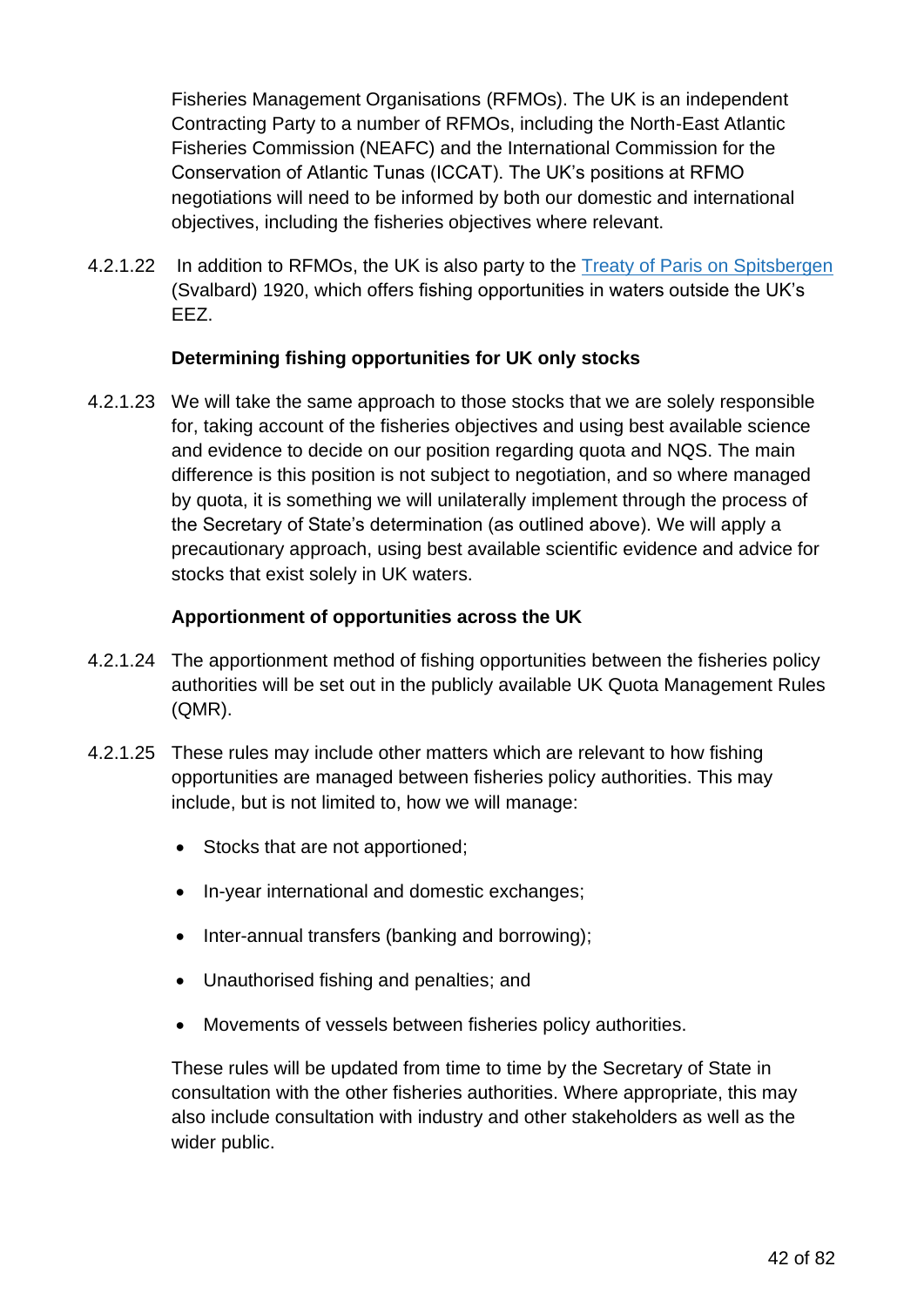### **Distribution of fishing opportunities within each fisheries policy authority**

- 4.2.1.26 Following apportionment, it is then for each national fisheries authority to decide how to distribute its share to industry. The criteria and methods used will be set out by each authority in its respective, publicly available QMR.
- 4.2.1.27 These rules will be updated from time to time by the relevant fisheries policy authority. Where appropriate, this may also include consultation with the other national fisheries authorities, industry and other stakeholders as well as the wider public.
- 4.2.1.28 In accordance with section 25(1) and (2) of the Act, when distributing fishing opportunities, each national fisheries authority will publish and use transparent and objective criteria. These will have regard to the fisheries objectives and will include criteria relating to environmental, social and economic factors. This may, in particular, relate to:
	- The impact of fishing on the environment;
	- The history of compliance with regulatory requirements relating to fishing:
	- The contribution of fishing to the local economy; and
	- Historic catch levels.
- 4.2.1.29 The national fisheries authorities will also seek to incentivise:
	- the use of more selective fishing gear, and
	- the use of fishing techniques and vessels that have a reduced impact on the environment (for example, use less energy, or cause less damage to habitats).



- 4.2.2.1 In addition to those fishing opportunities that we manage through quotas and shares, we may also manage NQS through effort limits, fisheries closures, and technical measures. We jointly manage many of these stocks with the EU. The UK will prioritise the development of management approaches for NQS domestically, and will seek to develop multi-year strategies for conservation and management for NQS via the SCF. Exchanges of fisheries management data will improve both Parties' understanding of these shared stocks and help inform management strategies.
- 4.2.2.2 The UK approach to managing NQS in UK waters will inform our negotiating position on future multi-year strategies for conservation and management.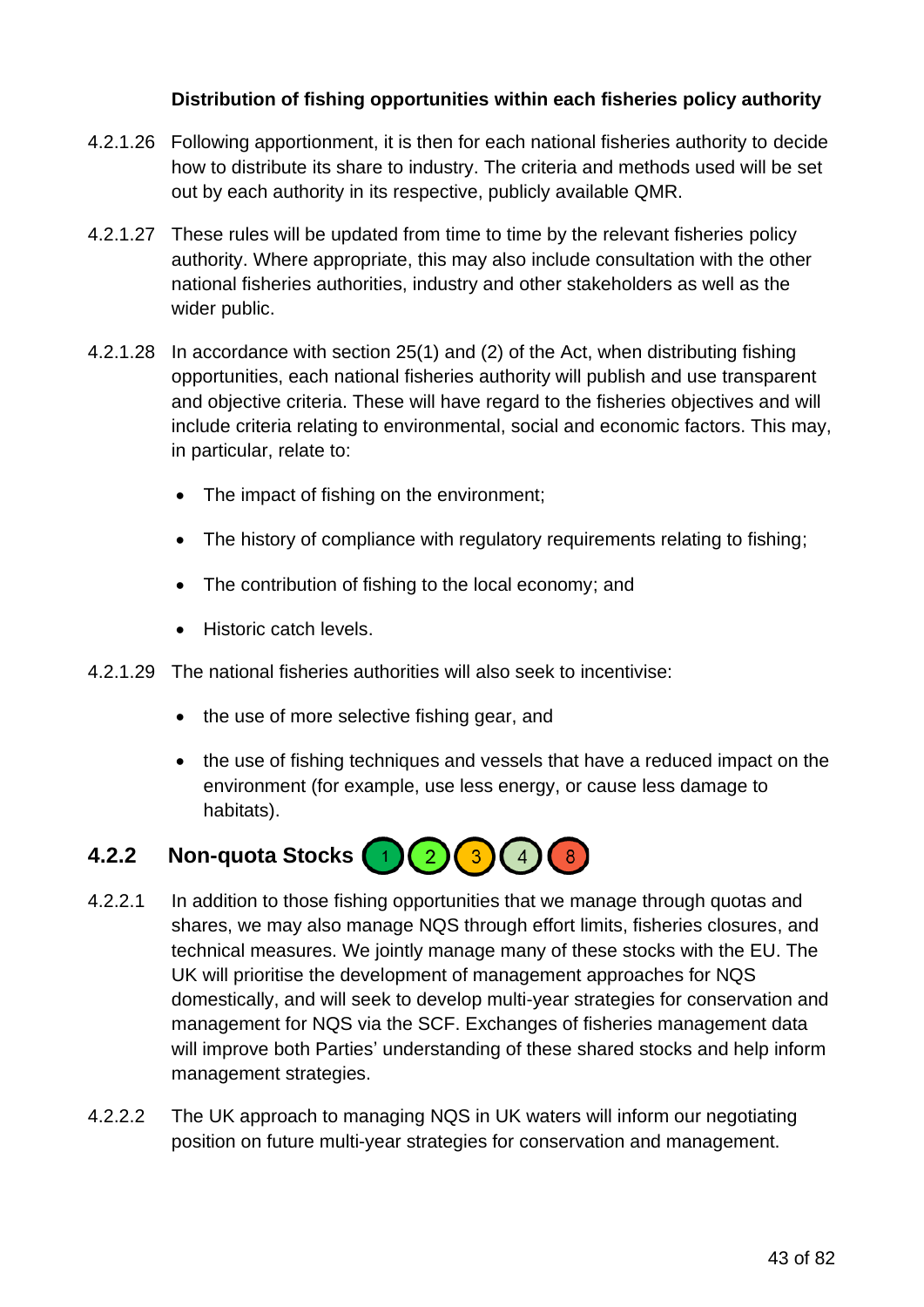4.2.2.3 For those NQS not subject to international negotiations, the fisheries policy authorities will apply the approach to fisheries management outlined in section 4.1 and put in place, individually or acting together, appropriate measures to enhance management of fishing activity that exploits NQS. This will include how these stocks can be sustainably harvested, using the best available evidence and taking a precautionary approach where appropriate. Measures for specific NQS may be set out in FMPs or placed in alternative policy documents, as appropriate.

### **4.2.3 Wider International Engagement**



- 4.2.3.1 In addition to its activities in RFMOs, described in paragraph 4.2.1.21 of this document, the UK plays an active role in negotiations and meetings related to sustainable fisheries management in the United Nations, in the Food and Agriculture Organisation of the United Nations and at the Organisation for Economic Co-operation and Development.
- 4.2.3.2 As a responsible coastal State and leader in sustainable fisheries, the UK will actively participate in these international fora to share best practice globally and press for effective regulation of fishing activities on the high seas. The fisheries policy authorities will support engagement with these international fora where we will promote high standards in fisheries management. In doing so we will promote the principles set out in the fisheries objectives where appropriate. This will include, for example, promoting the sustainable use and protection of stocks, and facilitating international cooperation to tackle climate change, to support achievement of the sustainability, precautionary, and climate change objectives. Where possible, such agreements will also support achievement of the national benefit objective through providing direct or indirect socio-economic benefits to the UK.
- 4.2.3.3 The UK has signed bilateral Memoranda of Understanding with both Iceland and Greenland to enhance cooperation in fisheries. These include sharing expertise in sustainable fisheries management; encouraging collaboration between our respective private sectors; and cooperation in scientific research. These agreements provide examples of how the UK will meet the fisheries objectives and act as a responsible coastal State, and similar principles will be applied in future Memoranda of Understanding.

### **4.2.4 Fishing Capacity**

4.2.4.1 As part of achieving the sustainability objective, the national fisheries authorities will ensure the fishing capacity of fleets is appropriately balanced between maintaining economic viability and maintaining stock health. There will be a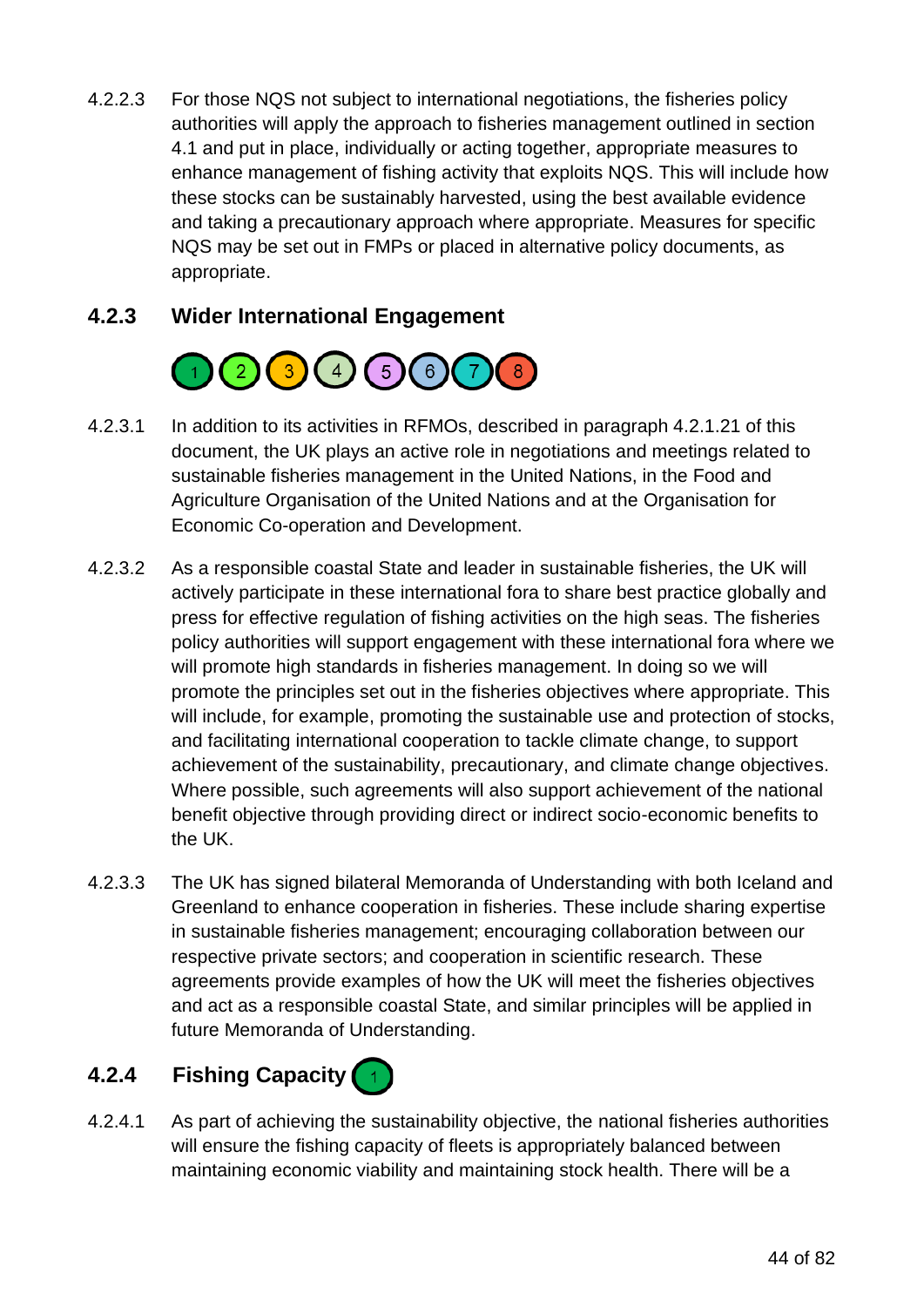presumption against allocating public funding for new fishing vessels where this increases fishing capacity beyond sustainable levels.

### **4.2.5 Approach to access to UK waters**  $\left( 6\right)$

- 4.2.5.1 In relation to access by UK fishing boats to UK waters, the Act contains an 'equal access objective' to be applied to all future fisheries policy across the UK. This objective sets out that access of UK fishing boats to any area within British fishery limits is not limited based on the location of the fishing boat's home port or connection of the fishing boat, or any of its owners to any place in the United Kingdom.
- 4.2.5.2 The UK will continue to respect pre-existing Voisinage reciprocal access arrangements that apply to its 0-6 nautical mile limit. Non-UK vessels availing of such access will be required to comply with fisheries legislation and management measures that apply to UK vessels fishing in that area.

#### **4.2.6 Illegal, Unreported, and Unregulated Fishing** 1  $(3)(5)$

- 4.2.6.1 The fisheries policy authorities will work together to continue to deliver on the UK's commitment to sustainable fishing and its contribution in the global fight against illegal, unreported, and unregulated (IUU) fishing practices. The national fisheries authorities will rigorously enforce their respective IUU Regulations.
- 4.2.6.2 The fisheries policy authorities will work together to produce a UK strategy to tackle IUU fishing in 2022.
- 4.2.6.3 The national fisheries authorities will cooperate to manage the UK IUU Vessel List and the UK Identification of Non-Cooperating Third Countries in the fight against IUU fishing.

### **4.2.7 Reducing Bycatch and Minimising Catches of Sensitive Species**



- 4.2.7.1 The fisheries policy authorities are committed to the principle of reducing bycatch, including fish below the minimum conservation reference size and minimising discards. The fisheries policy authorities will work in partnership with stakeholders to develop a range of management measures that support fishers to avoid unwanted catches of quota species to reduce unnecessary fish mortality and discarding of fish. The fisheries policy authorities will ensure these catches are recorded and accounted for and develop catching policies that are tailored to the UK marine environment and industry needs. The fisheries policy authorities will also detail in their national policies the approach they are taking to reduce their vessels unwanted bycatch.
- 4.2.7.2 Each national fisheries authority can develop appropriate discard exemptions that are appropriate for their respective waters. These exemptions will allow a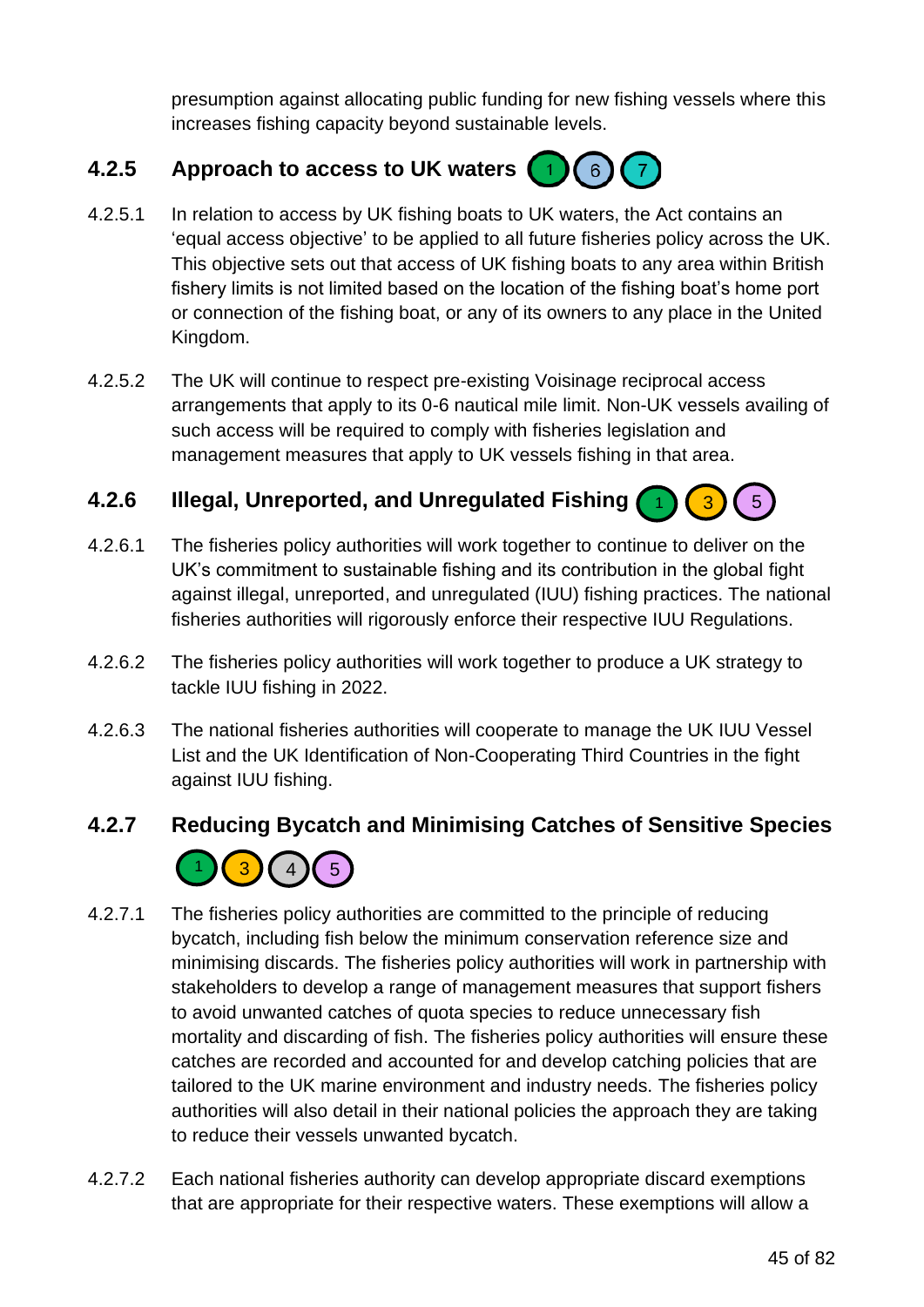limited level of discarding for certain stocks, in certain fisheries, in clearly defined circumstances. The introduction of any new exemptions, or modification of any current exemptions, will continue to be based on robust scientific evidence.

- 4.2.7.3 The fisheries policy authorities commit to the UK applying appropriate TAC deductions, from the UK's share of the TAC, for any exemptions their fleets use in UK or external waters (subject to relevant international arrangements).
- 4.2.7.4 The national fisheries authorities are committed to working with the fishing industry to minimise, and where possible eliminate, the unwanted bycatch and entanglement of sensitive species including cetaceans (whales, dolphins and porpoises), seals, seabirds, and elasmobranchs (sharks, skates and rays). Through the upcoming UK Bycatch Mitigation Initiative, the fisheries policy authorities will commit to actions that improve scientific monitoring and research, develop and adopt effective mitigation measures, support fishers to implement mitigation measures, and work with international partners to reduce the bycatch of sensitive species globally.
- 4.2.7.5 Where necessary, the national fisheries authorities will work with industry and stakeholders to develop and set out broader policies to achieve these objectives or fishery-specific policies within the relevant FMP.

### **4.2.8 Displacement**  $3<sup>2</sup>$

4.2.8.1 The fisheries policy authorities recognise there are multiple users of the sea, and this, combined with fisheries management measures for conservation purposes, can create pressures that could result in displacement of fishing effort. Displacement may have negative social, economic and environmental impacts, and we will work with sea users to identify and address displacement issues from management measures and other spatial uses including offshore wind farms.

#### **4.2.9 Marine Spatial Planning**  $\left| \frac{3}{2} \right|$  $\sqrt{1}$

4.2.9.1 The UKMPS, along with the Marine Plans, provides a decision making framework to enable activities in the marine area to be managed in a way that protects the marine environment, whilst supporting sustainable development. An overriding principle of the UKMPS is to promote compatibility between different activities and identify opportunities for co-existence. The Marine Acts<sup>10</sup> require

<sup>10</sup> Marine and Coastal Access Act 2009 (https://www.legislation.gov.uk/ukpga/2009/23/section/9), Marine (Scotland) Act 2010 [\(https://www.legislation.gov.uk/asp/2010/5/contents\)](https://www.legislation.gov.uk/asp/2010/5/contents), and Marine Act (Northern Ireland) 2013 (https://www.legislation.gov.uk/nia/2013/10/section/1/enacted)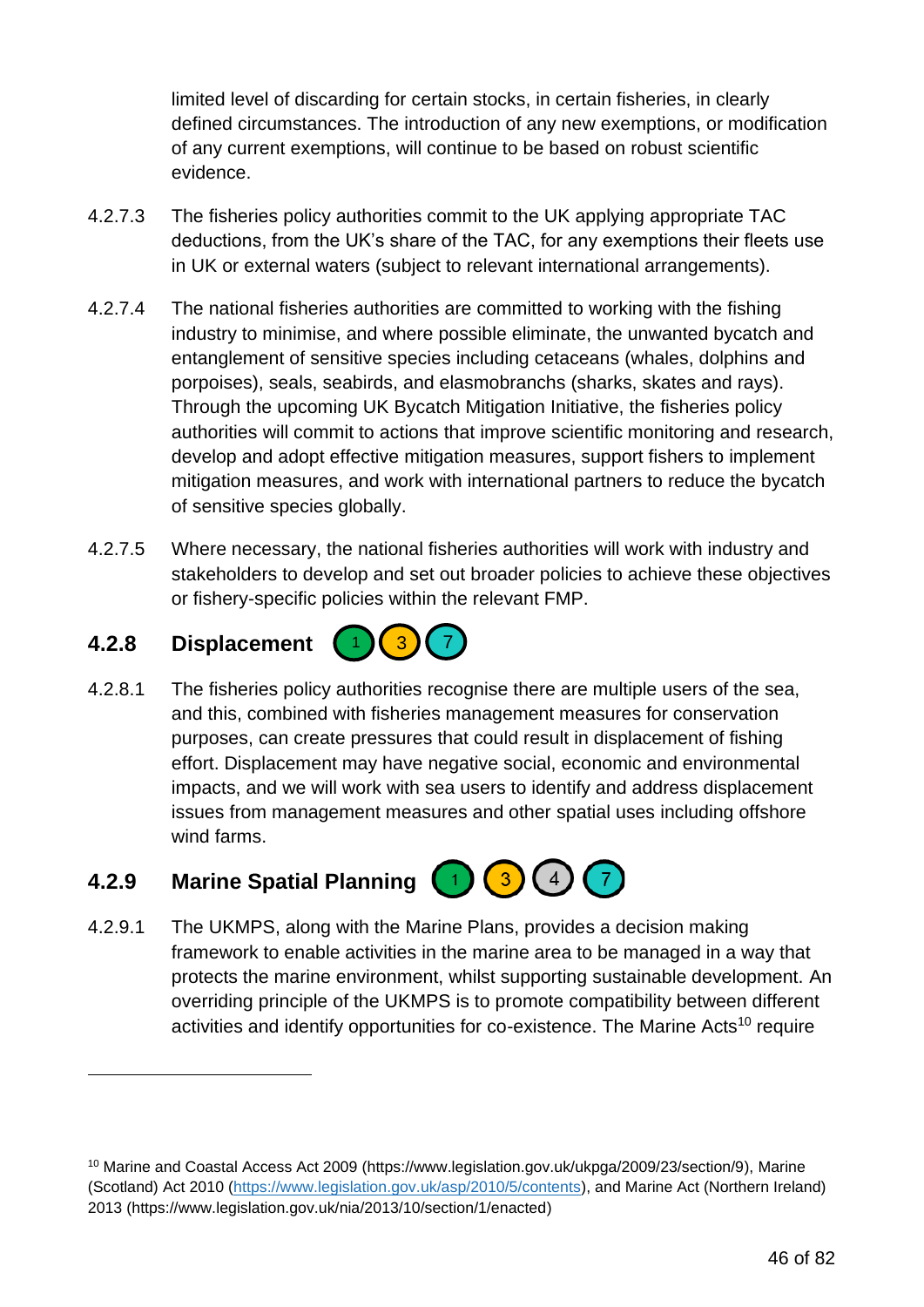that public authorities must take authorisation or enforcement decisions in accordance with the relevant marine policy documents (defined as the UKMPS and any marine plan that is in effect for the marine plan area), unless relevant considerations indicate otherwise.

4.2.9.2 The fisheries policy authorities will ensure that marine plans include policies that consider fisheries, aquaculture and supporting habitats for fish stocks (nursery or spawning grounds). The marine planning process also gives marine users an opportunity to have a say on how the marine area should be managed by requiring consultation to be carried out on draft marine plans.

### **4.2.10 Marine Protected Areas** 3 (4) (8

4.2.10.1 As part of delivering GES, the fisheries policy authorities will continue to develop the network of protected sites at sea to protect specific habitats and species of national or international importance. The fisheries policy authorities will ensure that fishing activities are managed to enable MPAs to achieve their conservation objectives.

## **4.2.11 Marine Litter**

- 4.2.11.1 The fisheries policy authorities will continue to provide support to the industry to reduce its environmental impact, and also promote initiatives such as Fishing for Litter undertaken by industry to reduce other impacts on the marine environment.
- 4.2.11.2 The fisheries policy authorities will support the growth of the circular economy by aiming to increase the amount of end-of-life fishing gear that is collected and managed sustainably in line with the waste hierarchy. In addition, the fisheries policy authorities will encourage the circular design of fishing and aquaculture gear to prevent gear loss, facilitate lost gear retrieval and reduce the environmental impact in the event of absolute loss, as well as improving wider material reusability, reparability, and recyclability.

### **4.2.12 Coastal and Freshwater**



- 4.2.12.1 GES requires us to take an ecosystem-based approach to managing our marine environment. As such, the Marine Strategy includes a number of cross-cutting measures that reflect links between marine fish populations, and the management of coastal and riverine environments. It is important to also recognise these interactions in this JFS.
- 4.2.12.2 Coastal habitats and rivers are essential to a healthy marine environment and thriving fisheries. They are important to the life stages of a wide range of fish species of commercial and recreational value to our seafood sector. For example, tidal saltmarsh and estuaries provide nursery and rearing habitat for bass, seatrout and some flatfish species. Migratory species such as salmon,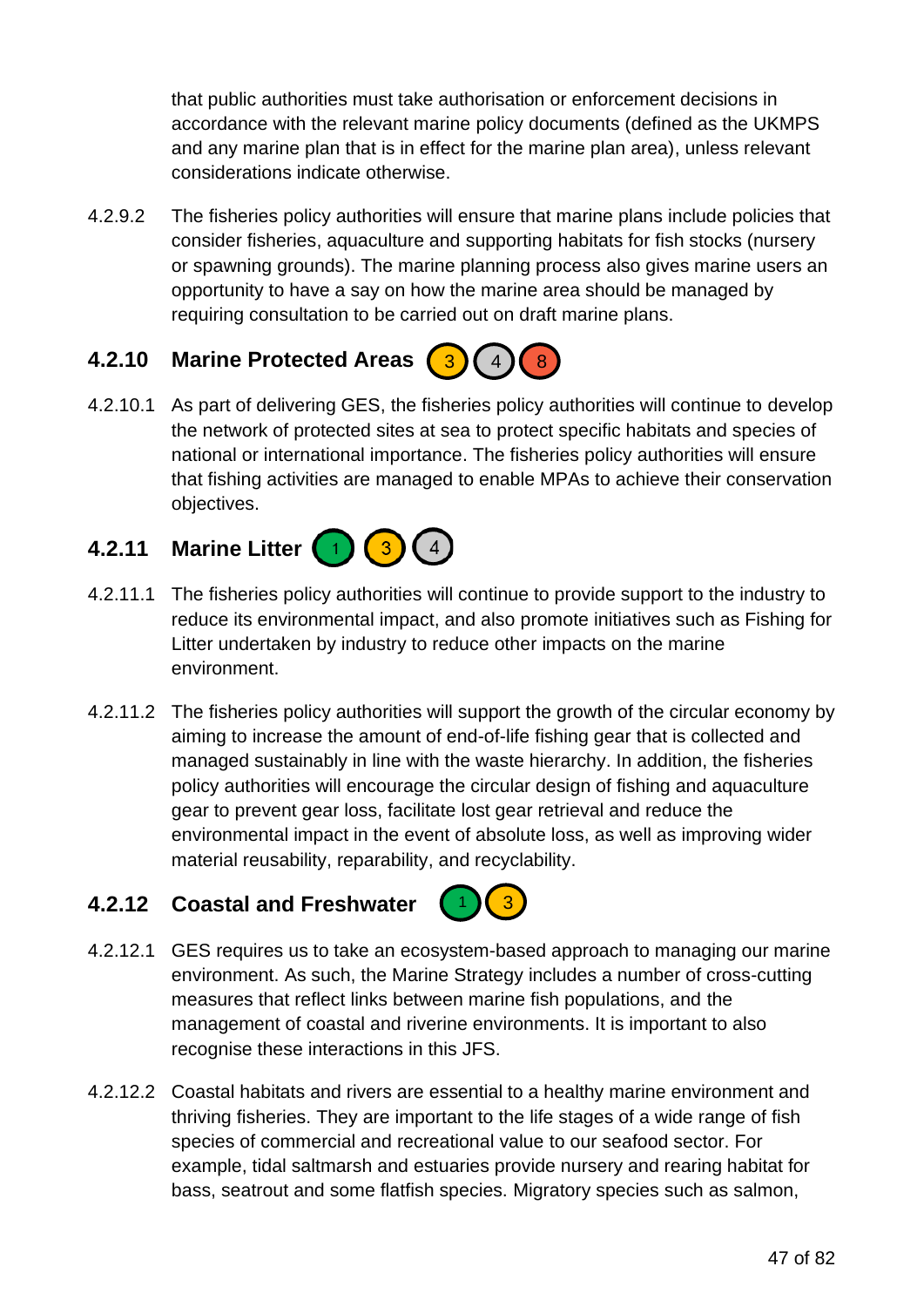seatrout and European eel also require unhindered passage within river systems to complete critical parts of their life cycles. Good water quality is critical in maintaining healthy coastal habitats and aquaculture production in estuaries and coastal areas,

4.2.12.3 The fisheries policy authorities recognise that measures to manage our coastal and riverine freshwater environments need to consider the impacts on the health of our marine environment. These could include, for example, improvements to water quality which would help address downstream issues within MPAs and shellfish farms, and consideration of marine fish species in coastal management.

### **4.2.13 Climate Change**



- 4.2.13.1 Responding to climate change within the seafood sector requires consideration of both how the sector can mitigate climate change, and how the sector can adapt to climate change.
- 4.2.13.2 Mitigation of climate change needs to be considered across the supply chain. The national fisheries authorities will work towards understanding the different steps of the supply chain's carbon contribution. Identifying feasible technological, behavioural, and managerial changes to mitigate and reduce emissions across the fisheries supply chain is vital to support the transition towards a net zero carbon emissions future.
- 4.2.13.3 The fisheries policy authorities will also seek innovative solutions to realise carbon savings from engine upgrades (where these do not increase fleet capacity beyond sustainable levels), gear choices and green technology, as well as identifying opportunities for vessel emission reductions through alternative fuels. We will also support innovation to reduce seabed abrasion, recognising that damage to the seabed can release carbon.
- 4.2.13.4 The fisheries policy authorities recognise that the protection, restoration and sustainable management of blue carbon habitats provides a nature-based solution that can support adaptation and resilience to climate change, alongside benefits for carbon sequestration and biodiversity.
- 4.2.13.5 The national fisheries authorities will work with the scientific community to identify gaps in the UK's blue carbon evidence base, and work to address them. The fisheries policy authorities will also conduct research into the impact of fishing activities and aquaculture on blue carbon habitats and take this into account in future decision making.
- 4.2.13.6 The fisheries policy authorities will also encourage voluntary industry initiatives to decarbonise and improve marketing of low-carbon seafood.
- 4.2.13.7 We acknowledge the positive role that aquaculture in particular can play in addressing climate change through providing sustainable sources of low-carbon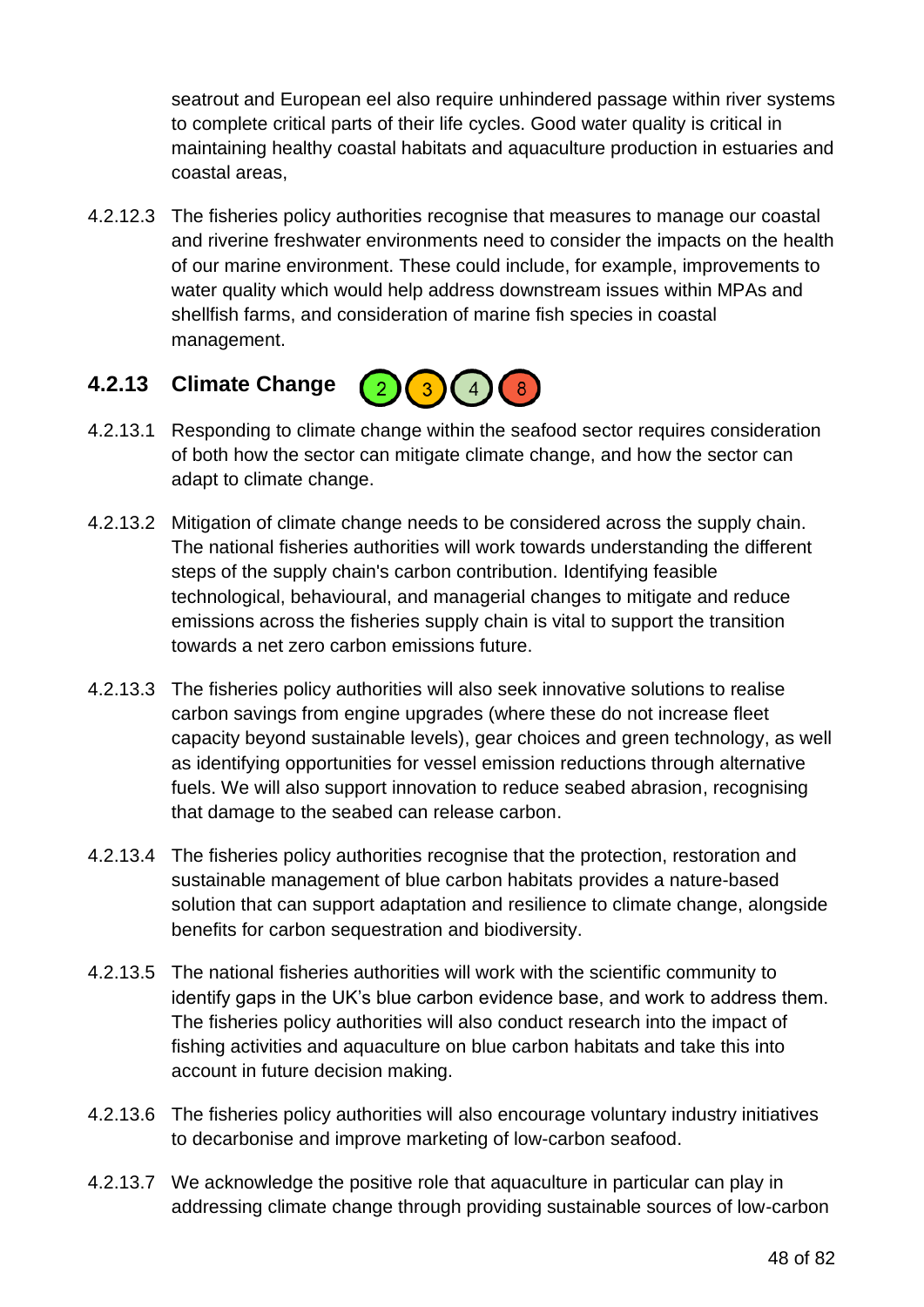and high-quality protein, the potential role of aquaculture sub-sectors such as seaweed and shellfish aquaculture in carbon capture, and the positive contribution aquaculture makes to the blue economy. As with all sectors, the aquaculture sector will be expected to adapt to environmental and climate change. We will seek to support industry innovation and a circular economy.

- 4.2.13.8 The seafood sector must adapt to the impacts of climate change to ensure the long-term success of the sector and alignment with our climate commitments. The national fisheries authorities will continue to monitor and address the impacts of changing climatic conditions on marine species, habitats and fisheries, as highlighted by the [Climate Change Committee's Climate Risk](https://www.theccc.org.uk/wp-content/uploads/2021/07/Independent-Assessment-of-UK-Climate-Risk-Advice-to-Govt-for-CCRA3-CCC.pdf)  [Independent Assessment,](https://www.theccc.org.uk/wp-content/uploads/2021/07/Independent-Assessment-of-UK-Climate-Risk-Advice-to-Govt-for-CCRA3-CCC.pdf) through mechanisms such as the Marine Climate Change Impacts Programme. We will also ensure the findings are accessible to affected stakeholders. The fisheries policy authorities will work in partnership with the seafood sector to understand and adapt to the impacts of climate change and co-develop climate-adaptive fisheries management techniques to support sustainable fishing of stocks impacted by climate change.
- 4.2.13.9 The fisheries policy authorities will seek to collaborate to take advantage of the opportunities and address the challenges which may arise from climate change, such as the developments for new capture fisheries or diversification of aquaculture. Such opportunities should only be exploited where doing so is compatible with achieving GES and international commitments, and there is a market for the end product.

### $\binom{3}{4}\binom{8}{8}$ **4.2.14 Aquaculture**

- 4.2.14.1 The fisheries policy authorities support balanced, industry-led, sustainable growth of each aquaculture sub-sector based on the best available science relating to that sub-sector, and an industry which is diverse, economically viable and contributes to food security whilst minimising environmental impact. We acknowledge the various sub-sectors of aquaculture, found in the different nations of the UK, operating through various cultivation methods, can interact to varying degrees with their host ecosystems and users of a shared environment. As such, any development and expansion of any part of the aquaculture sector will be undertaken using the best available evidence, in line with the relevant regulations and strategic management frameworks, such as marine planning, and within environmental limits. This will allow aquaculture to remain diverse and economically viable, whilst contributing to food security and minimising environmental impact.
- 4.2.14.2 The fisheries policy authorities will collaborate on aquaculture where relevant to achieve common goals and will work together to maintain the high standards of aquatic animal health and animal welfare already adopted.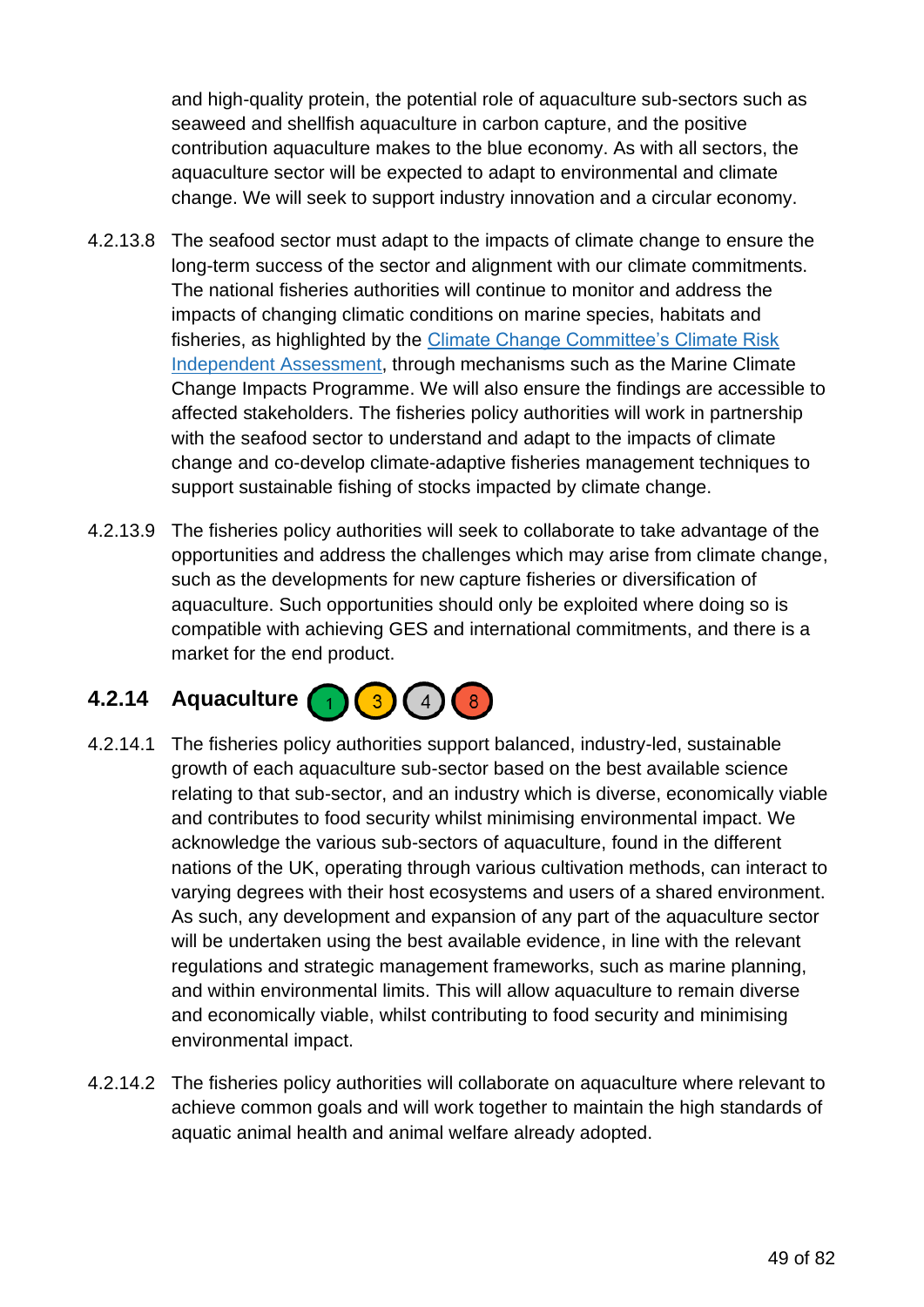### **4.2.15 Recreational Sea Fishing**  $3)(4)$

- 4.2.15.1 The fisheries policy authorities will continue to work together where possible, practicable and appropriate - to ensure recreational sea fishing is environmentally, socially and economically sustainable. We will aim, where possible, to take account of recreational sea fishing in wider fisheries management.
- 4.2.15.2 This will continue to be underpinned by encouraging data collection on catches, economic impact, and species-specific data across the recreational sea fishing sector.

### **4.2.16 Production, Marketing and Consumption of Seafood**



### **Resilient industry and communities**

4.2.16.1 The fisheries policy authorities will aim to ensure coastal communities are able to adapt to the current and future needs of the seafood sector and associated support industries, recognising the differing, yet often complementary, local dynamics with other industries.

### **Workforce – skills and working standards**

- 4.2.16.2 The fisheries policy authorities will work with seafood sector stakeholders to encourage entry to the industry at all stages of career, with certifiable training, succession planning and improved working conditions and standards to aid development of an attractive career path. The fisheries policy authorities will seek to improve the general public's perception of the industry as a place to work and prosper, to encourage new entrants into the industry.
- 4.2.16.3 The fisheries policy authorities will work with the seafood sector to understand and promote the most suitable and fair remuneration practises to encourage new entrants.
- 4.2.16.4 The fisheries policy authorities will encourage the sector to increase the supply of domestic labour available to work in the seafood sector, and for all those working in the sector to be treated equitably.
- 4.2.16.5 The fisheries policy authorities will work together to support the health, safety, wellbeing, and in particular, safety at sea of all those associated with the seafood sector.

### **Supply chain**

4.2.16.6 The fisheries policy authorities will seek to build the resilience of the seafood sector supply chain by: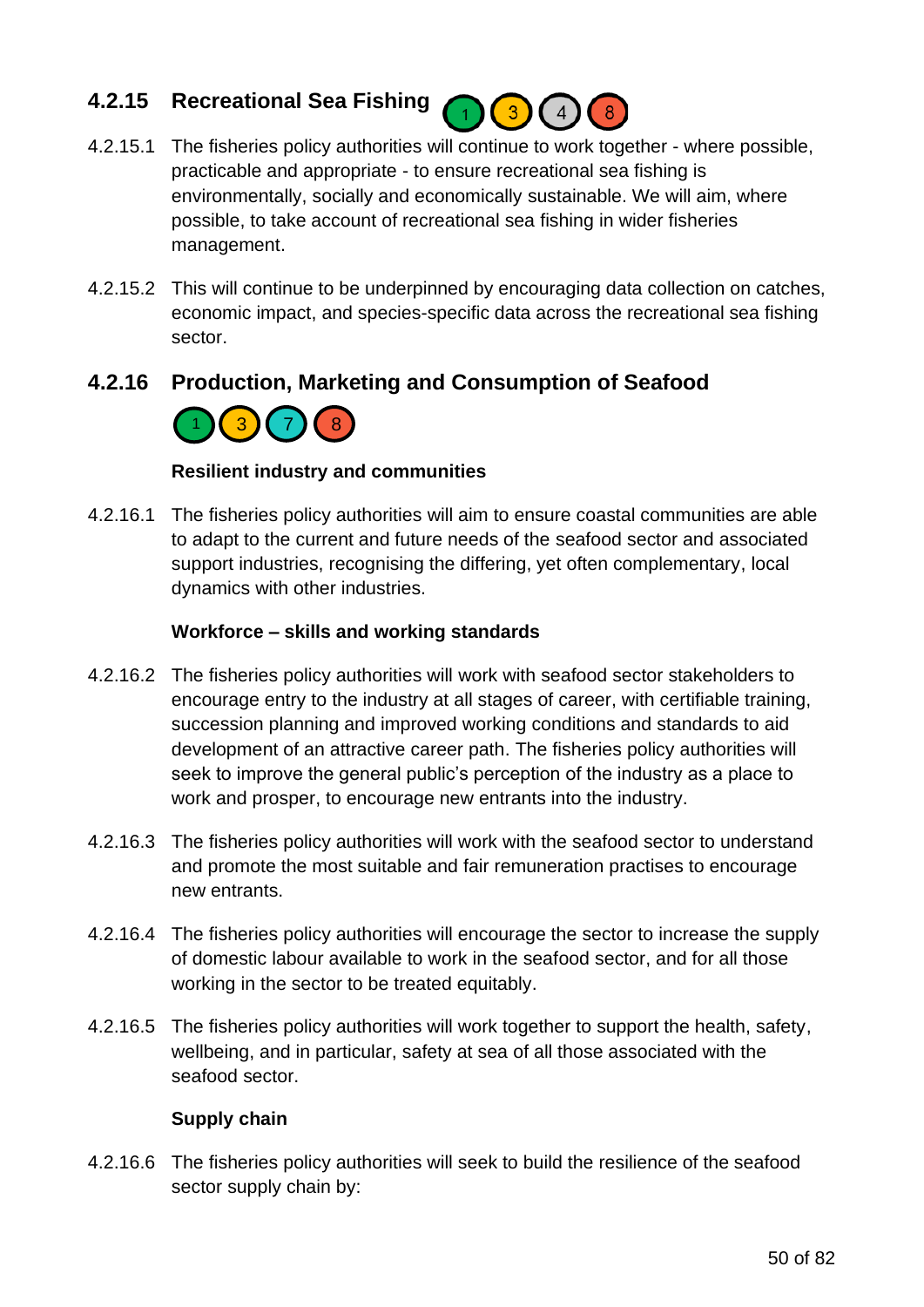- Encouraging collaboration and innovation across the supply chain to help with future proofing and response to the opportunities/challenges of the ever-dynamic food market - for example, encourage opportunities to create efficiencies by sharing knowledge on best practice and the benefits of collaboration;
- Highlighting the positive benefits of eating seafood from domestic markets, while balancing the economic benefit of international trade; and
- Encouraging transparency and traceability through the use of Sustainability and Quality Indicators to market distinctive fisheries and their products.

### **Processing our products**

4.2.16.7 The fisheries policy authorities will encourage the processing sector to be both responsive to the fishing and aquaculture industry and consumer behaviour changes and be more sustainable and resilient by seeking opportunities to grow and change in advance of industry developments.

### **Markets – selling and marketing our products**

- 4.2.16.8 The fisheries policy authorities will promote that locally sourced seafood, from both wild-capture and aquaculture, can be a healthy, low-carbon, and sustainable protein source; and will encourage better consumer awareness to make informed choices, increasing the consumption of UK seafood as a healthy option and a successful domestic market for UK seafood.
- 4.2.16.9 The fisheries policy authorities will work with the seafood sector to support a prosperous, resilient UK market which encourages the consumption of fish farmed in the UK and caught by UK vessels through education and promotion, highlighting the UK's responsible approach to fisheries management and aquaculture practices.
- 4.2.16.10 The national fisheries authorities will seek to facilitate the development of robust labelling and traceability systems which can support accreditation and are understandable to the consumer and, through this, will promote seafood.
- 4.2.16.11 Working collaboratively where possible, the fisheries policy authorities will aim for a prosperous, international market which ensures the best return and added value for the industry while respecting the sustainability and climate change objectives.
- 4.2.16.12 The national fisheries authorities will continue to work together to ensure the seafood sector can utilise the best possible markets for their products, whether these are new or existing markets.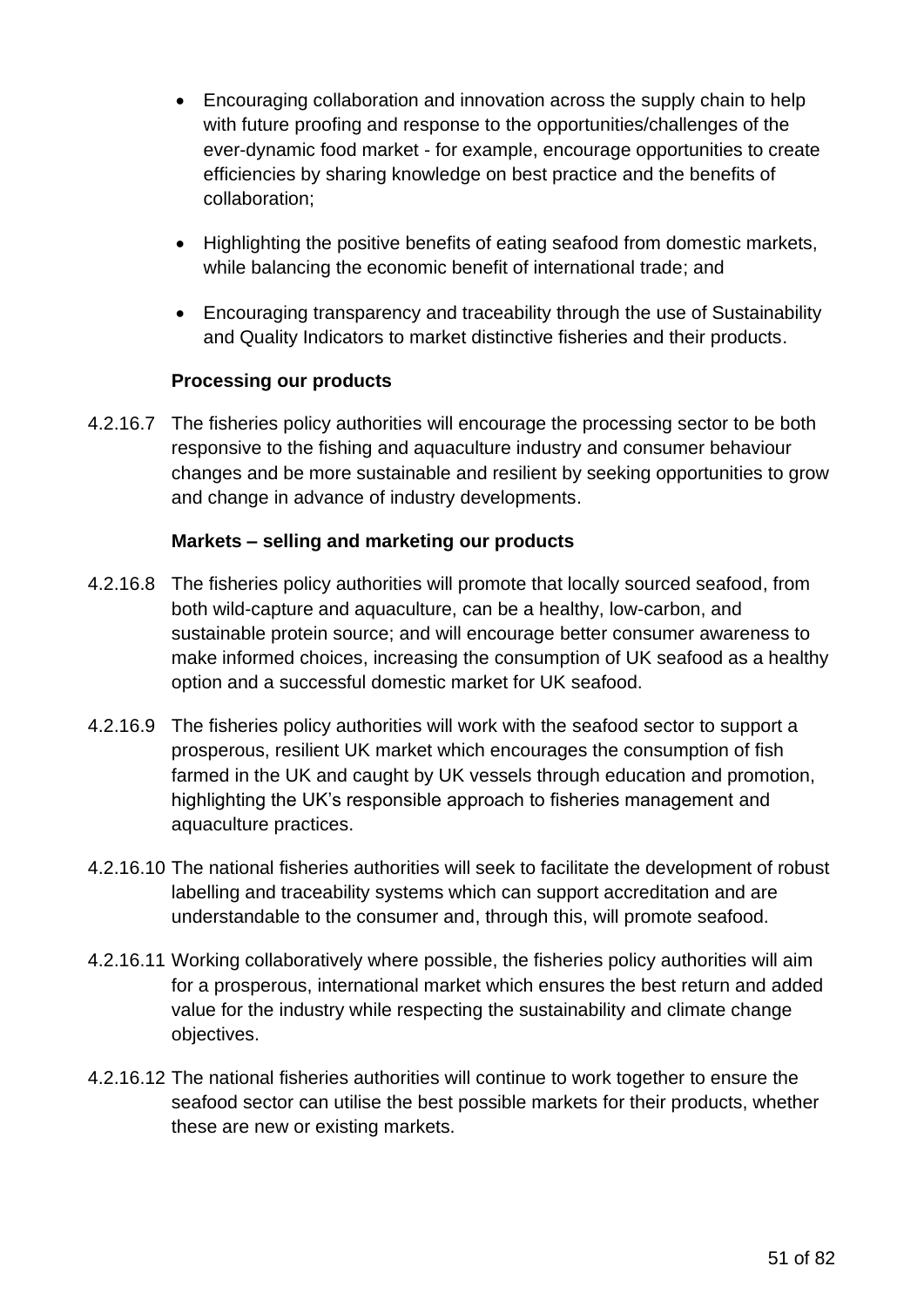- 4.2.16.13 The national fisheries authorities will work with the seafood sector to monitor the capacity and facilitate the induction/training of Certifying Officers to enable international trade.
- 4.2.16.14 Through these policies the national fisheries authorities will contribute to the achievement of the 'national benefit objective' in the Act by providing for an economically viable fishing industry and seafood sector that supports UK seafood businesses.

### **Growth, diversification, and innovation**

- 4.2.16.15 Where appropriate, the fisheries policy authorities will support opportunities to diversify to promote resilience and enable communities to become adaptable to the current and future needs of the seafood sector and associated support industries, whilst recognising local dynamics.
- 4.2.16.16 The fisheries policy authorities recognise the coastal communities' ambition for development and to encourage diversification to enable and maximise opportunities for the benefit of the seafood sector.
- 4.2.16.17 The fisheries policy authorities will encourage collaboration between industry, academia, and Government to find innovative opportunities for sustainable economic success and diversification.

# **5. Fisheries Management Plans**  00345608

## **5.1 Introduction**

- 5.1.1 The Act defines a FMP as a document that sets out policies designed to restore one or more stocks of sea fish to, or maintain them at, sustainable levels. Each plan will specify the stock(s), type of fishing and the geographic area covered.
- 5.1.2 This section sets out the overall purpose of FMPs, including their link to the fisheries objectives and the wider framework for fisheries management, together with the plans the fisheries policy authorities will publish. Annex A sets out the list of proposed FMPs with their proposed publication dates.
- 5.1.3 It will be for each national fisheries authority to determine what FMPs it requires and whether to prepare those plans individually or jointly with another national fisheries authority. Each national fisheries authority will work with its relevant delivery bodies to implement the policies set out in a FMP.
- 5.1.4 The fisheries policy authorities have collectively identified those biological stocks in UK waters that plans could cover based on information from ICES, international agreements and using data on landings into the UK. The list covers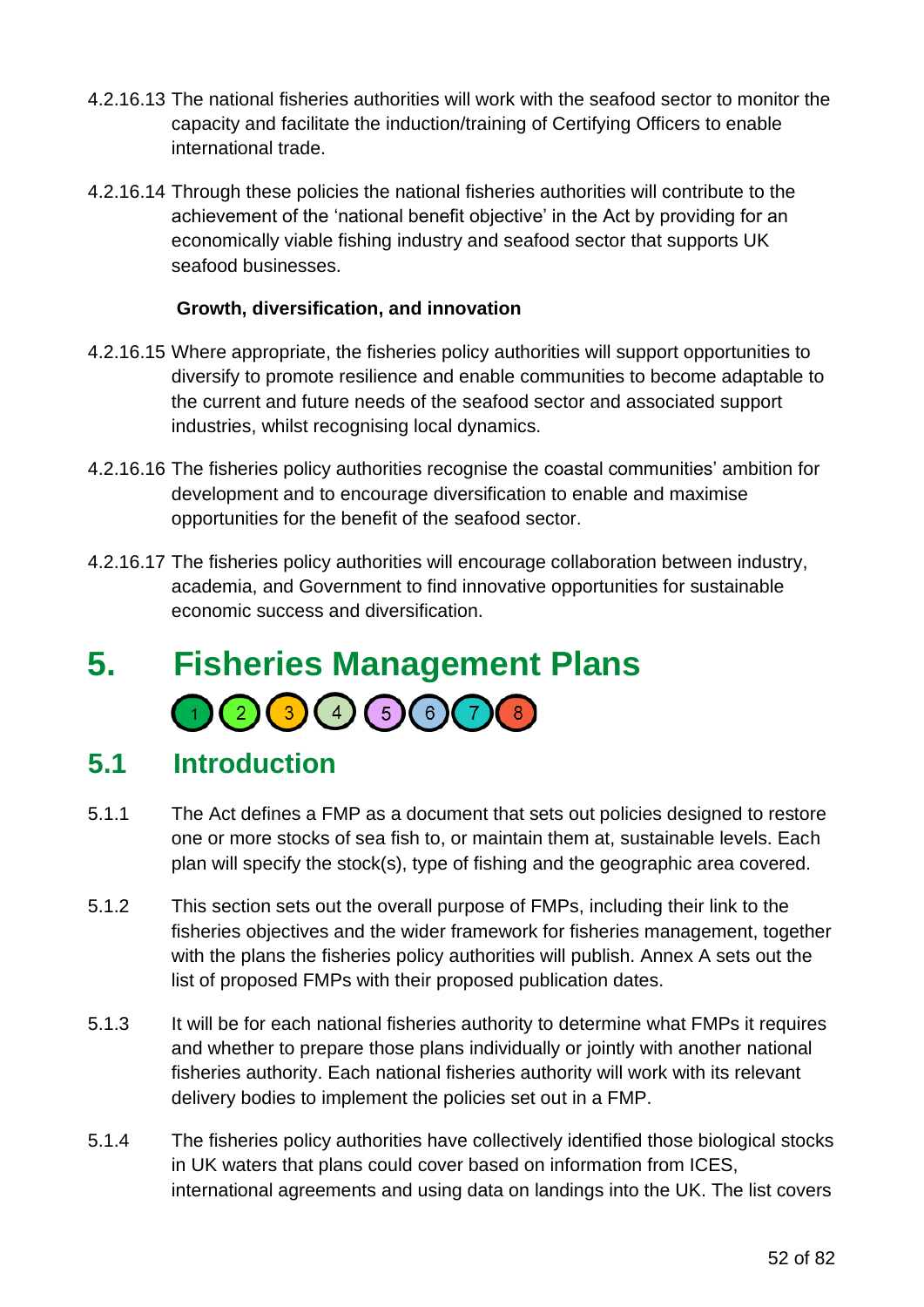both internationally shared quota and NQS, plus those that exist entirely within UK waters and whose management is not shared. Annex A shows the stock or stocks included within each proposed plan.

5.1.5 All FMPs will be subject to public consultation prior to being formally published by the fisheries policy authorities.

## **5.2 What is a Fisheries Management Plan?**

- 5.2.1 FMPs are documents that set out a policy framework to secure the long-term sustainability of our fish stocks. The Act requires FMPs to be monitored for their effectiveness and regularly reviewed and reported upon by the fisheries policy authorities.
- 5.2.2 Once a FMP is published, the Act places a duty on national fisheries authorities to exercise their functions in accordance with the policies set out in FMPs. The plans therefore place binding obligations onto the national fisheries authorities to seek to deliver the goals of each FMP.
- 5.2.3 There is an explicit requirement for a FMP to set out whether there is sufficient evidence to assess a stock's MSY<sup>11</sup>. A FMP will set out policies to restore or maintain the stock at sustainable levels. Where there is insufficient evidence, the FMP must set out how the evidence will be obtained if feasible to do so. If not feasible, the FMP will explain why that is, and how sustainable limits or a suitable proxy will be established in line with the precautionary approach.
- 5.2.4 Each FMP must describe the relevant indicator or indicators that fisheries managers will use to assess the effectiveness of the plan. These indicators will help identify how the FMP is contributing to those fisheries objectives relevant to the plan. Where appropriate, these indicators will be linked to timebound targets that relate to the goals and targets of the FMP.
- 5.2.5 The fisheries policy authorities will implement appropriate monitoring against the specified indicators. The effectiveness of the FMPs will be regularly assessed using appropriate indicators and the results reported at least every three years in the JFS report required by the Act. These reports will be laid before each of the UK's legislatures. The report will set out the extent to which FMPs have affected the levels of stocks in the UK.

<sup>11</sup> MSY, as defined in the Fisheries Act 2020, means the highest theoretical equilibrium yield that can be continuously taken on average from a marine stock under existing environmental conditions without significantly affecting the reproduction process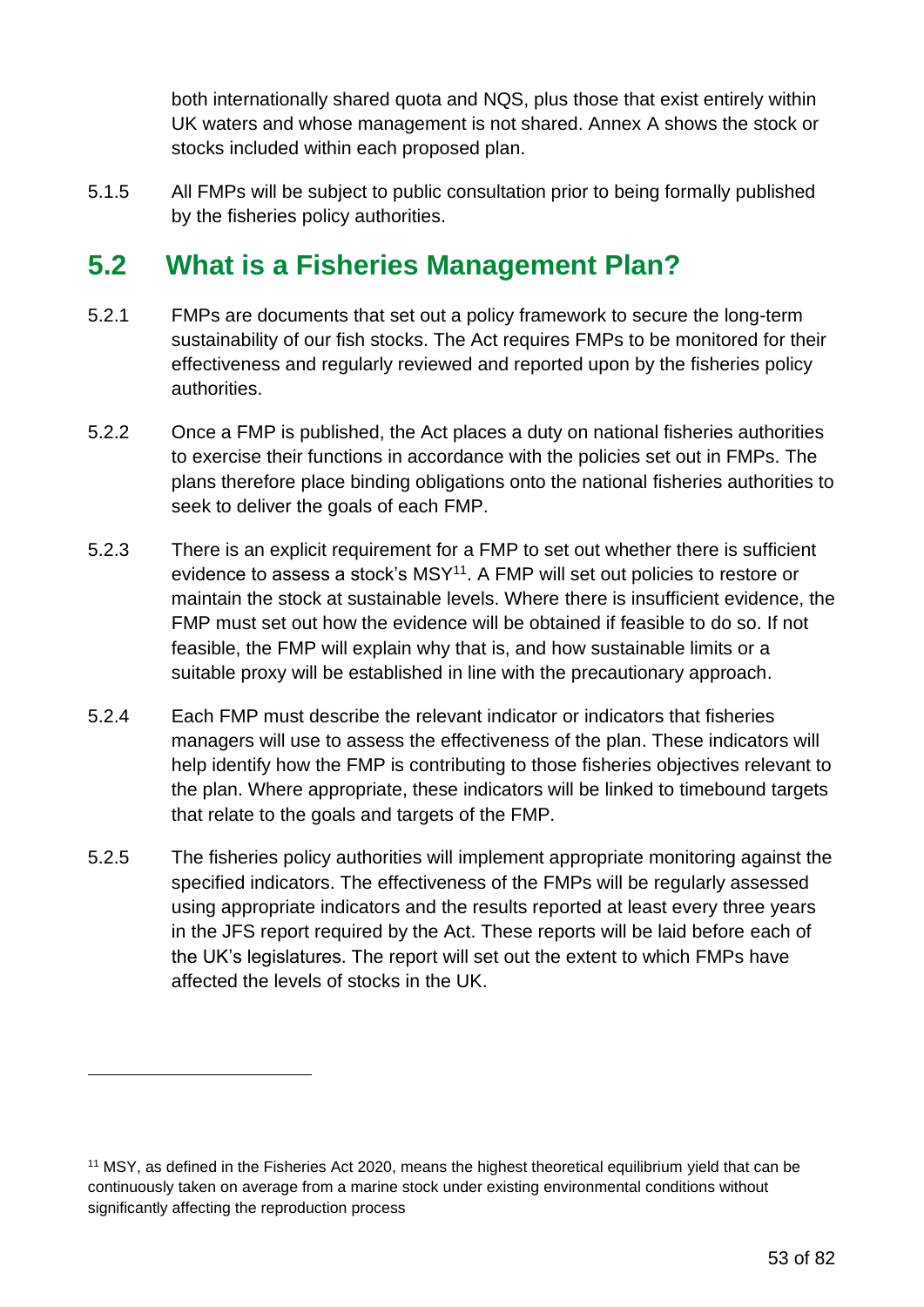5.2.6 Each FMP will be reviewed at least every six years to ensure that they remain effective, although fisheries policy authorities can carry out more frequent and regular reviews on policies within the plans when considered appropriate.

## **5.3 Determining the stocks included in FMPs**

- 5.3.1 The fisheries policy authorities recognise that many species are targeted by commercial fisheries in the UK. Whilst some species have significant economic and cultural importance, there are many species that are rarely targeted, if at all. The fisheries policy authorities applied the following criteria to determine whether a stock should be covered by a FMP:
	- Commercial interest where there is a risk of significant over-exploitation without management action or where current management measures are outdated or not meeting the management goal;
	- The economic value of the fishery and its wider economic contribution to coastal communities;
	- Socio-economic importance considering factors such as employment levels, local income, recreational fishing interest, contribution to coastal communities, and legal/political structures; and
	- Ecosystem significance including factors such as the importance of the target species, the fishery's impact on the ecosystem and interactions with non-target species including protected species.
- 5.3.2 The stocks shown in the list of FMPs in Annex A met these criteria and were judged appropriate for including within a FMP.
- 5.3.3 Those stocks not qualifying under these criteria will not be considered for the inclusion in a FMP at this time. The relevant fisheries policy authority will keep the remaining stocks under review and should a stock's circumstances change, consider including it within an existing FMP or develop a new FMP.
- 5.3.4 The national fisheries authorities will continue to use existing conservation/management measures for some key stocks of concern such as deep-sea stocks, tuna species covered by ICCAT<sup>12</sup> and stocks such as sandeel and Norway pout that are targeted by industrial fisheries.
- 5.3.5 The fisheries policy authorities will jointly publish individual FMPs for those key commercial stocks of interest to the whole UK. The plans will focus on the

<sup>12</sup> International Commission for the Conservation of Atlantic Tunas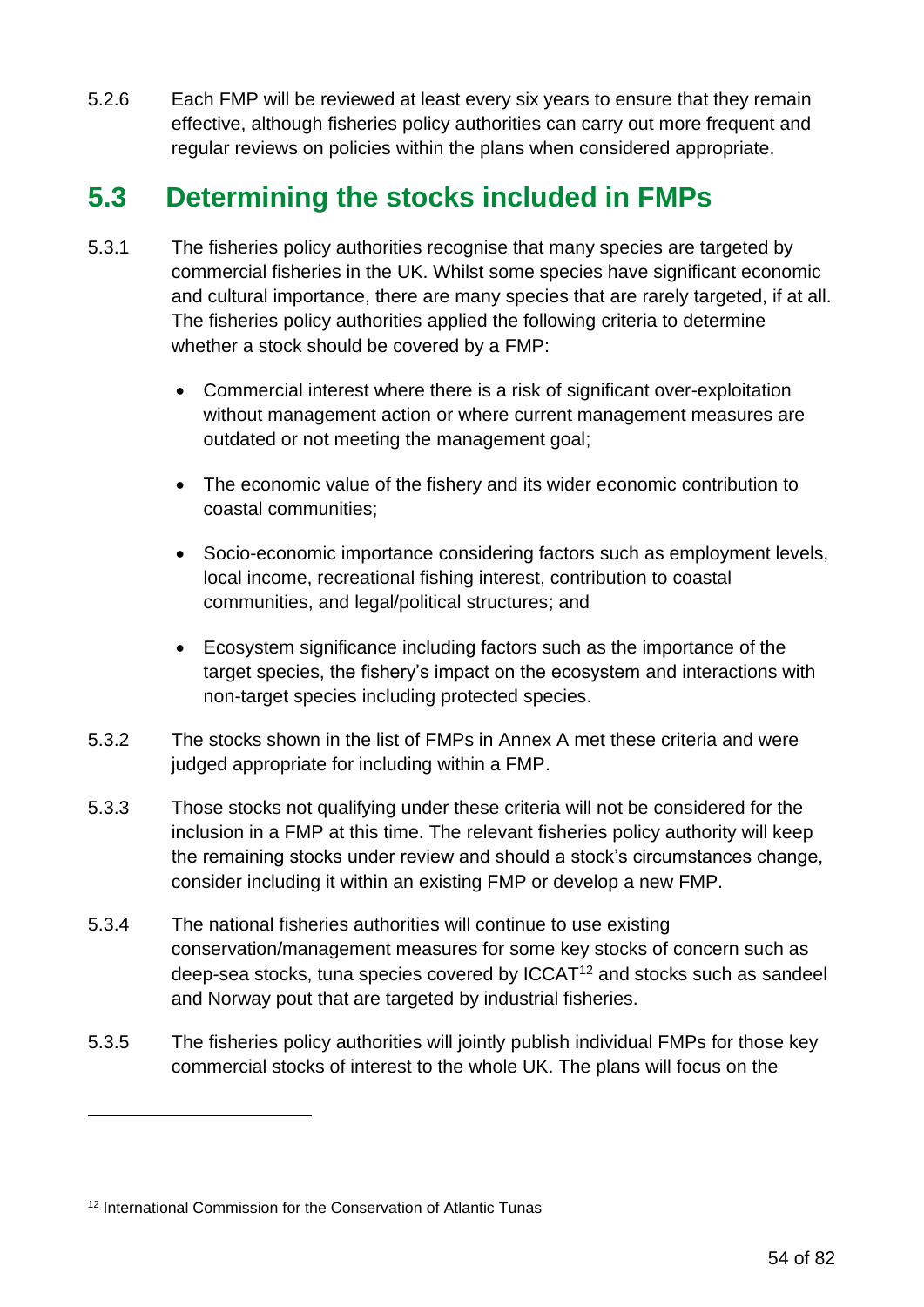biological stock as defined by scientific bodies such as ICES rather than the existing management units.

- 5.3.6 Recognising there are differences between fleets across the UK, each fisheries policy authority has also considered whether to bring forward regional FMPs to manage fishing activity within its jurisdiction, or to collaborate with another fisheries policy authority where a joint regional FMP is more appropriate. These regional FMPs will either cover stocks not considered appropriate for a UK-wide FMP but important to that national fisheries authority(s), or fishing activity by types of fleet in its waters, and/or specific geographic areas. These FMPs are also listed in Annex A.
- 5.3.7 How a fisheries policy authority uses FMPs to achieve its policy ambitions will be reflected in the policies set out in each FMP. The prime focus of all FMPs will be achieving the long-term sustainability of the stock. For regional FMPs, the scope can extend to considerations addressing wider fisheries management issues such as environmental, social and economic concerns.
- 5.3.8 For example, plans could include details on governance, considerations of the wider environmental of the impact of the fishery, and the management interventions needed to meet the plans goals. Any management intervention would apply to all vessels prosecuting that fishery. A fisheries policy authority should include timebound targets to achieve these goals where appropriate.
- 5.3.9 For the stocks where the UK shares management responsibility with others coastal States, FMPs will help set the UK's negotiating objectives for those stocks, whilst recognising that the UK cannot by itself deliver on the objectives of the FMP.

## **5.4 How FMPs relate to Fisheries Objectives?**

- 5.4.1 The fisheries policy authorities prepared the list of FMPs in Annex A for the purposes of meeting the obligation set out in section 2(1)(b) of the Act.
- 5.4.2 The design and structure of FMPs directly relate to the precautionary, scientific evidence, ecosystem, and equal access fisheries objectives by delivering sustainable management of fish, the collection and use of scientific evidence and application to all vessels fishing in the area covered.
- 5.4.3 FMPs brought forward by fisheries policy authorities that seek to address wider issues in fisheries management will contribute to the remaining fisheries objectives depending upon the specific goals/targets of each plan. Interventions seeking to tackle the impact of fishing on the environment will contribute to one or more of the sustainability, ecosystem, bycatch and climate change objectives. Plans seeking to include social and economic interventions could contribute to the sustainability and national benefit objectives.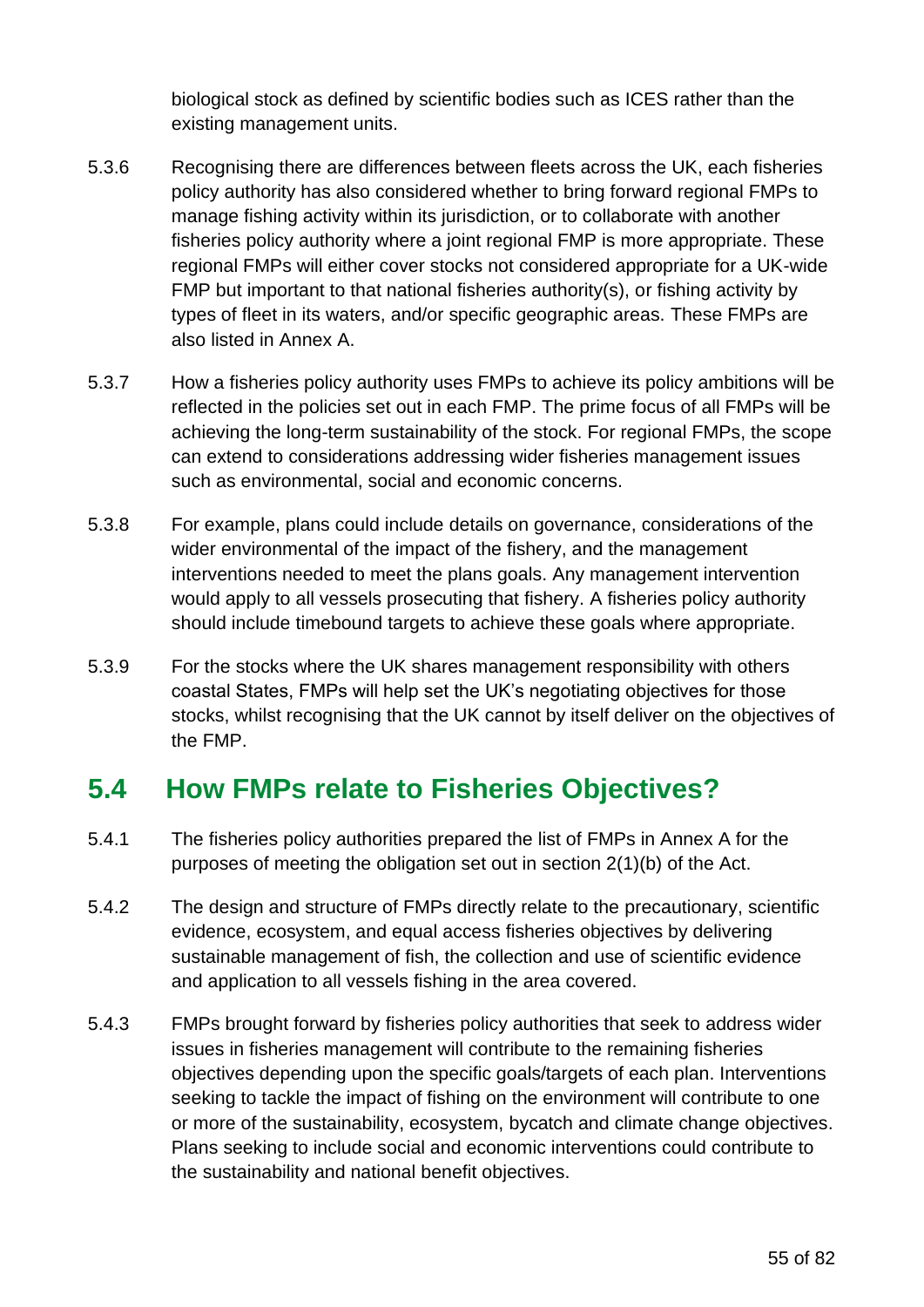## **5.5 Relationship between FMPs and Existing Management Plans**

- 5.5.1 Each fisheries policy authority will continue to operate fisheries management regimes covering their waters using existing legal powers alongside any new powers from the Act. There are management plans under these provisions that already deliver management of some stocks and fishing activities. Consequently, there is no requirement to convert any such plans to a FMP at this time.
- 5.5.2 EU MAPs (as retained/amended in UK law) continue to apply to various sea basins or to species types and, where sufficient scientific advice exists for the relevant listed species, set out approaches to managing exploitation.
- 5.5.3 The fisheries policy authorities will consider which elements, if any, of EU MAPs could be retained and amalgamated into FMPs. Once FMPs are published, the EU MAPs will be repealed from UK legislation (in due course) to avoid any future conflict with the policies set out in the FMPs.

## **5.6 Assessing Sustainable Limits**

- 5.6.1 Available fishery data and advice will determine the targets and catch limits applied to each stock. Where possible, these limits would include the MSY for data-rich stocks where biomass fluctuations can be tracked. Alternative proxies will be used for more data-limited stocks that only detect biomass fluctuations. A fisheries policy authority may develop a Harvest Standard Specification to provide a broad framework within which harvest strategies for individual stocks can be developed.
- 5.6.2 Not all stocks currently have sufficient evidence to establish MSY-type limits. It will not be scientifically feasible or economically viable to collect such evidence for some species. Where feasible, FMPs will include the strategy for developing the necessary science, approaches to data collection, modelling and monitoring and stock and ecosystem risk assessments for stocks.
- 5.6.3 The UK will need to discuss generic and specific approaches to establishing sustainable limits for shared stocks whilst developing FMPs and seek to agree appropriate targets through international negotiations. FMPs will help inform the UK's negotiating position, not least by clearly setting out our ambition to achieve sustainable stocks.

## **5.7 Monitoring and Review of FMPs**

5.7.1 The fisheries policy authorities will implement appropriate monitoring against the specified indicators. The effectiveness of the FMPs will be regularly assessed, and the results reported at least every three years as part of the JFS report, as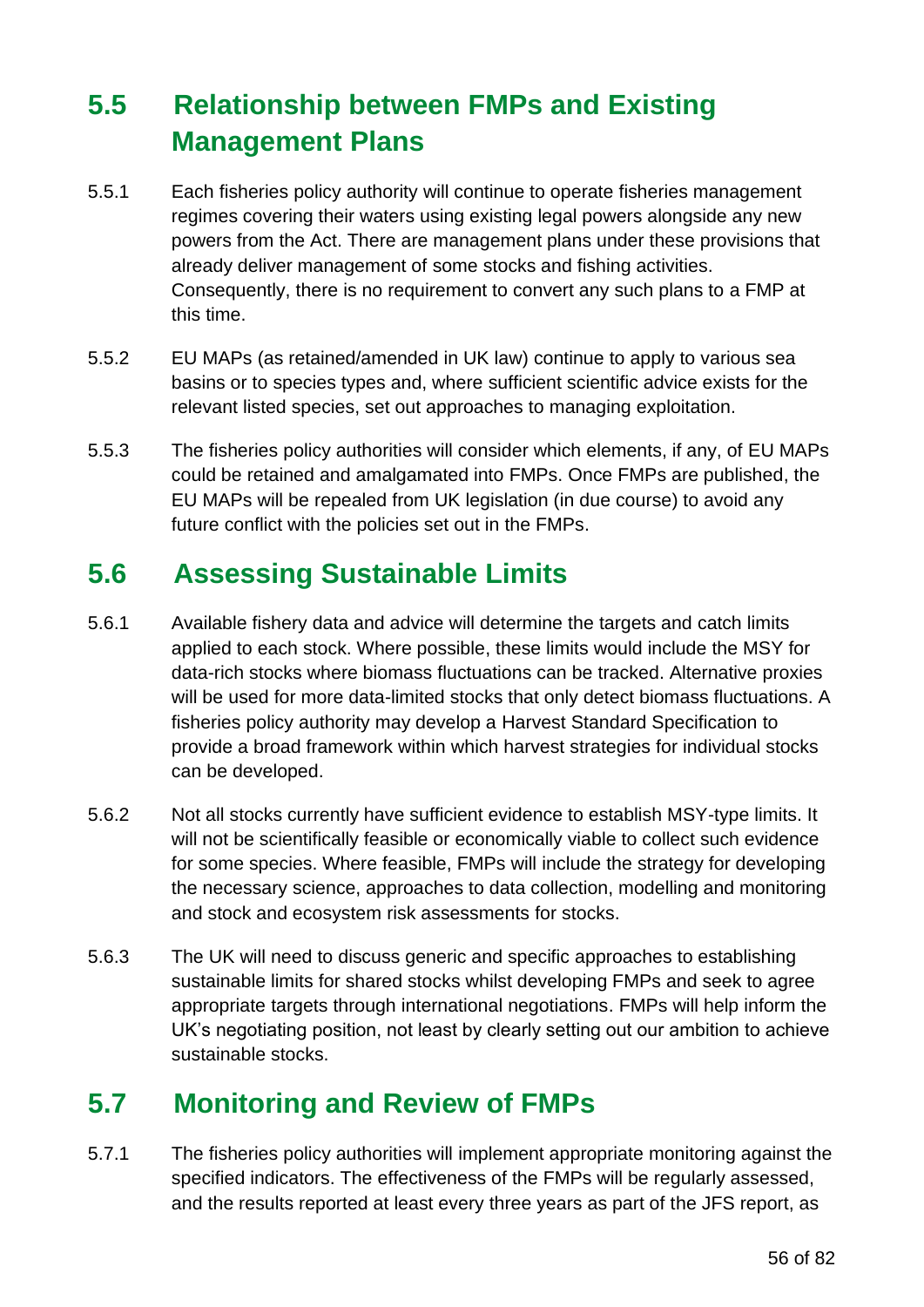required by the Act. These reports will be laid before the UK's legislatures. The report will set out the extent to which the policies contained in a FMP have been implemented and have affected sea fish stock levels in the UK.

5.7.2 Each FMP will be reviewed at least every six years or sooner if relevant evidence, international obligations, or wider events require a change in the policies set out in the FMP.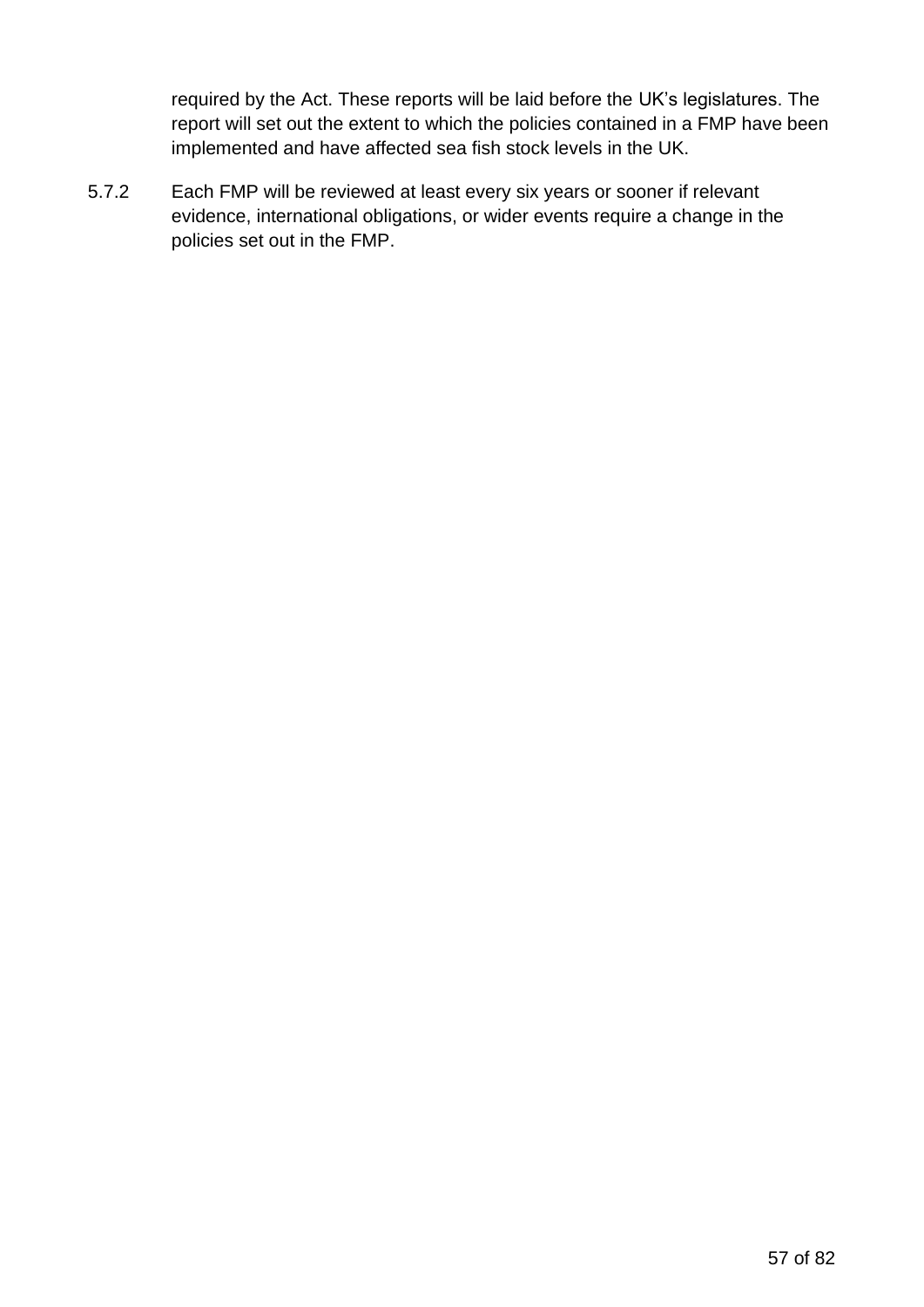## **Annex A: List of proposed FMPs**

| <b>FMP title</b>                                                                       | Timetable<br>for<br>publication | <b>Type of stock</b> | Predominant<br>fishing type <sup>13</sup> | <b>Fishing area</b>                        | <b>Lead Authority</b>                | Joint<br>plan? | Authorities responsible for joint plan |       | Reason if not joint?      |                |  |
|----------------------------------------------------------------------------------------|---------------------------------|----------------------|-------------------------------------------|--------------------------------------------|--------------------------------------|----------------|----------------------------------------|-------|---------------------------|----------------|--|
|                                                                                        |                                 |                      |                                           |                                            |                                      |                | <b>DAERA</b>                           | Defra | <b>Marine</b><br>Scotland | Welsh<br>Govt. |  |
| North Sea Cod Fisheries<br><b>Management Plan</b>                                      | 2021-2022                       | Cod                  | Demersal trawls                           | North Sea                                  | <b>Marine Scotland</b><br>(Scotland) | Yes            | Yes                                    | Yes   | Yes                       | Yes            |  |
| West Coast of Scotland<br>Cod Fisheries<br>Management Plan                             | 2021-2022                       | Cod                  | Demersal trawls                           | West Coast of<br>Scotland                  | Marine Scotland<br>(Scotland)        | Yes            | Yes                                    | Yes   | Yes                       | Yes            |  |
| <b>Atlantic Cod Fisheries</b><br>Management Plan                                       | 2021-2022                       | Cod                  | Demersal trawls                           | Rockall, North<br><b>East Atlantic</b>     | Marine Scotland<br>(Scotland)        | Yes            | Yes                                    | Yes   | Yes                       | Yes            |  |
| North Sea and West<br>Coast of Scotland<br><b>Haddock Fisheries</b><br>Management Plan | 2021-2022                       | Haddock              | Demersal trawls                           | North Sea and<br>West Coast of<br>Scotland | Marine Scotland<br>(Scotland)        | Yes            | Yes                                    | Yes   | Yes                       | Yes            |  |
| <b>Atlantic Haddock</b><br><b>Fisheries Management</b><br>Plan                         | 2021-2022                       | Haddock              | Demersal trawls                           | Rockall, North<br><b>East Atlantic</b>     | <b>Marine Scotland</b><br>(Scotland) | Yes            | Yes                                    | Yes   | Yes                       | Yes            |  |
| West Coast of Scotland<br><b>Whiting Fisheries</b><br>Management Plan                  | 2021-2022                       | Whiting              | Demersal trawls                           | West Coast of<br>Scotland                  | <b>Marine Scotland</b><br>(Scotland) | Yes            | Yes                                    | Yes   | Yes                       | Yes            |  |
| North Sea Whiting<br><b>Fisheries Management</b><br>Plan                               | 2021-2022                       | Whiting              | Demersal trawls                           | North Sea                                  | <b>Marine Scotland</b><br>(Scotland) | Yes            | Yes                                    | Yes   | Yes                       | Yes            |  |

<sup>13</sup> Each FMP will set out in detail all the types of fishing covered by the plan; the entry in the table only refers to the technique most commonly employed to harvest the stock.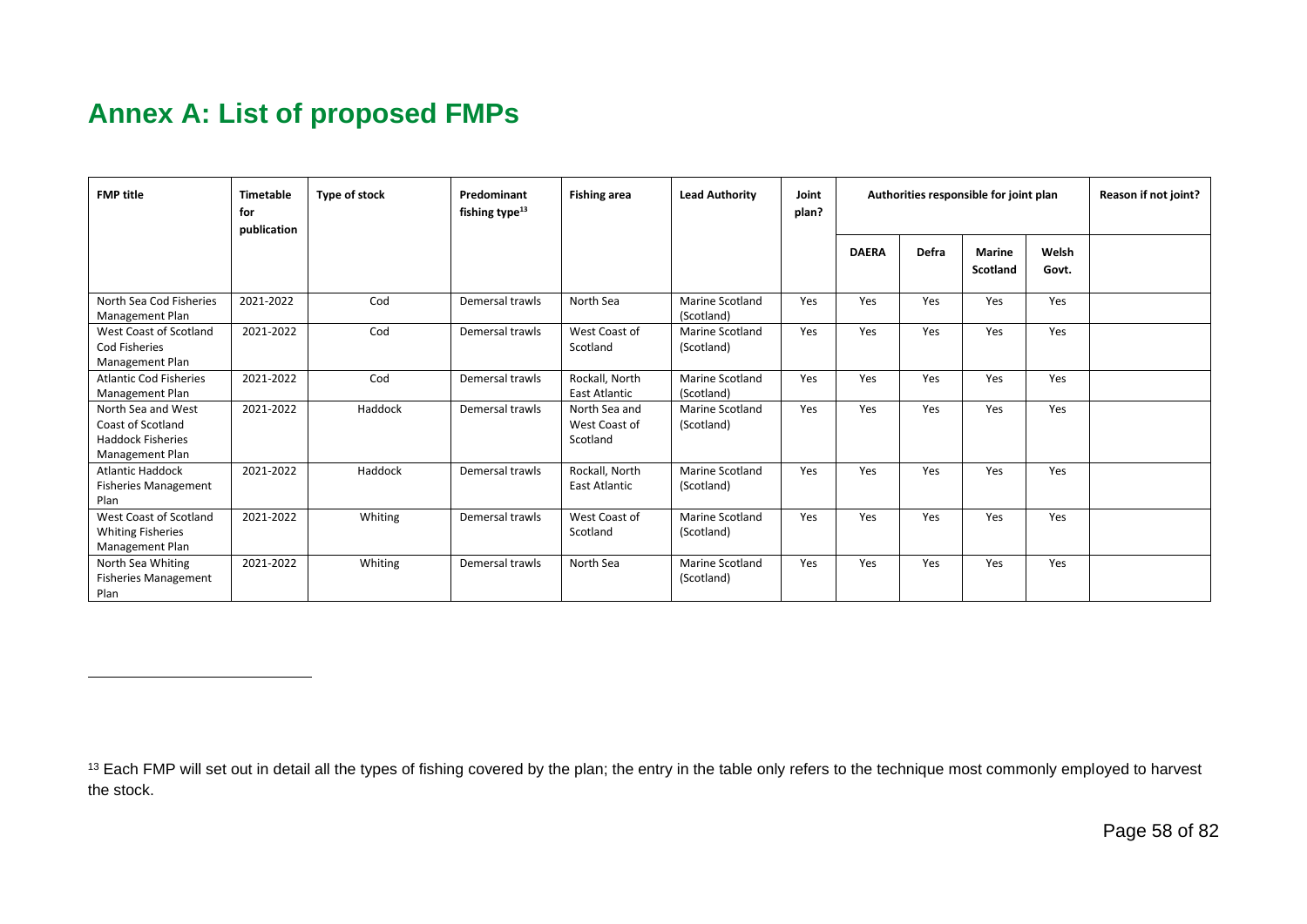| <b>FMP title</b>                                                                           | Timetable<br>for<br>publication | Type of stock        | Predominant<br>fishing type <sup>13</sup> | <b>Fishing area</b>                        | <b>Lead Authority</b>                | Joint<br>plan? | Authorities responsible for joint plan |       | Reason if not joint?             |                |  |
|--------------------------------------------------------------------------------------------|---------------------------------|----------------------|-------------------------------------------|--------------------------------------------|--------------------------------------|----------------|----------------------------------------|-------|----------------------------------|----------------|--|
|                                                                                            |                                 |                      |                                           |                                            |                                      |                | <b>DAERA</b>                           | Defra | <b>Marine</b><br><b>Scotland</b> | Welsh<br>Govt. |  |
| North Sea and West<br>Coast of Scotland Saithe<br><b>Fisheries Management</b><br>Plan      | 2021-2022                       | Saithe               | Demersal trawls                           | North Sea and<br>West Coast of<br>Scotland | <b>Marine Scotland</b><br>(Scotland) | Yes            | Yes                                    | Yes   | Yes                              | Yes            |  |
| Northern Shelf Hake<br><b>Fisheries Management</b><br>Plan                                 | 2021-2022                       | Hake                 | Demersal trawls                           | Northern Shelf                             | Marine Scotland<br>(Scotland)        | Yes            | Yes                                    | Yes   | Yes                              | Yes            |  |
| North Sea and West<br>Coast of Scotland<br>Monk/Angler Fisheries<br><b>Management Plan</b> | 2021-2022                       | Monk                 | Demersal trawls                           | North Sea and<br>West Coast of<br>Scotland | Marine Scotland<br>(Scotland)        | Yes            | Yes                                    | Yes   | Yes                              | Yes            |  |
| North Sea and West<br>Coast of Scotland<br><b>Megrim Fisheries</b><br>Management Plan      | 2021-2022                       | Megrim               | Demersal trawls                           | North Sea and<br>West Coast of<br>Scotland | Marine Scotland<br>(Scotland)        | Yes            | Yes                                    | Yes   | Yes                              | Yes            |  |
| Northern Shelf Ling<br><b>Fisheries Management</b><br>Plan                                 | 2021-2022                       | Ling                 | Demersal trawls                           | Northern Shelf                             | Marine Scotland<br>(Scotland)        | Yes            | Yes                                    | Yes   | Yes                              | Yes            |  |
| North Sea Nephrops<br><b>Fisheries Management</b><br>Plans                                 | 2021-2022                       | Nephrops             | Demersal trawls                           | North Sea                                  | Marine Scotland<br>(Scotland)        | Yes            | Yes                                    | Yes   | Yes                              | Yes            |  |
| West Coast of Scotland<br>Nephrops Fisheries<br><b>Management Plan</b>                     | 2021-2022                       | Nephrops             | Demersal trawls                           | West Coast of<br>Scotland                  | Marine Scotland<br>(Scotland)        | Yes            | Yes                                    | Yes   | Yes                              | Yes            |  |
| Northern Shelf Mackerel<br><b>Fisheries Management</b><br>Plan                             | 2021-2022                       | Mackerel             | Pelagic trawls                            | Northern Shelf                             | <b>Marine Scotland</b><br>(Scotland) | Yes            | Yes                                    | Yes   | Yes                              | Yes            |  |
| Atlanto Scandian<br><b>Herring Fisheries</b><br><b>Management Plan</b>                     | 2021-2022                       | Herring              | Pelagic trawls                            | North Sea and<br>Arctic                    | Marine Scotland<br>(Scotland)        | Yes            | Yes                                    | Yes   | Yes                              | Yes            |  |
| North Sea Herring<br><b>Fisheries Management</b><br>Plan                                   | 2021-2022                       | Herring              | Pelagic trawls                            | North Sea                                  | Marine Scotland<br>(Scotland)        | Yes            | Yes                                    | Yes   | Yes                              | Yes            |  |
| West Coast of Scotland<br>(and Clyde) Herring<br><b>Fisheries Management</b><br>Plan       | 2021-2022                       | Herring              | Pelagic trawls                            | West Coast of<br>Scotland                  | Marine Scotland<br>(Scotland)        | Yes            | Yes                                    | Yes   | Yes                              | Yes            |  |
| North Sea Greater Silver<br><b>Smelt Fisheries</b><br><b>Management Plan</b>               | 2021-2022                       | Greater silver smelt | Demersal trawls                           | North Sea                                  | Marine Scotland<br>(Scotland)        | Yes            | Yes                                    | Yes   | Yes                              | Yes            |  |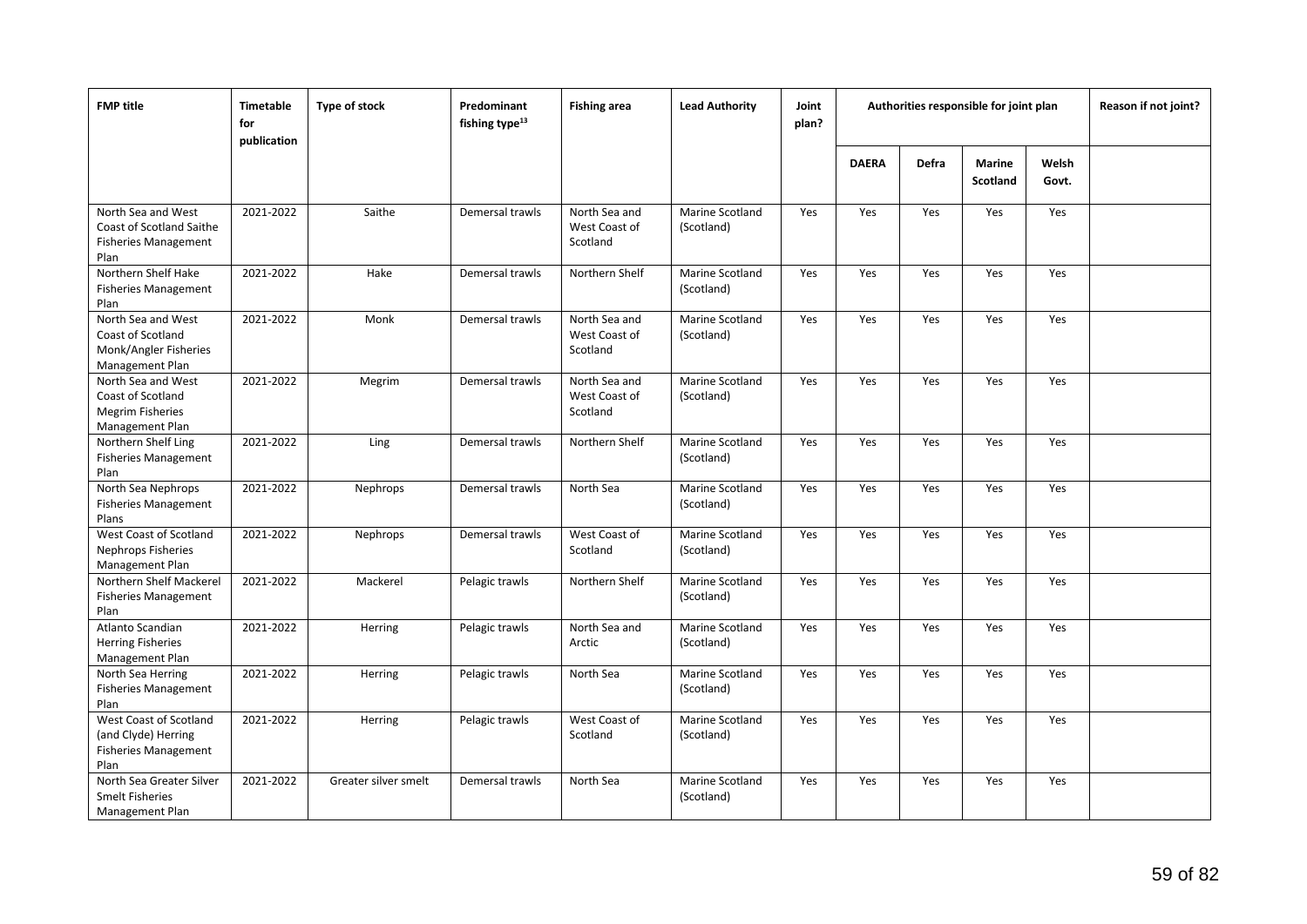| <b>FMP title</b>                                                                       | Timetable<br>for<br>publication | Type of stock                                    | Predominant<br>fishing type <sup>13</sup> | <b>Fishing area</b>                | <b>Lead Authority</b>                | Joint<br>plan? | Authorities responsible for joint plan |       | Reason if not joint?             |                |                                             |
|----------------------------------------------------------------------------------------|---------------------------------|--------------------------------------------------|-------------------------------------------|------------------------------------|--------------------------------------|----------------|----------------------------------------|-------|----------------------------------|----------------|---------------------------------------------|
|                                                                                        |                                 |                                                  |                                           |                                    |                                      |                | <b>DAERA</b>                           | Defra | <b>Marine</b><br><b>Scotland</b> | Welsh<br>Govt. |                                             |
| West of Scotland<br><b>Greater Silver Smelt</b><br><b>Fisheries Management</b><br>Plan | 2021-2022                       | Greater silver smelt                             | Demersal trawls                           | West Coast of<br>Scotland          | <b>Marine Scotland</b><br>(Scotland) | Yes            | Yes                                    | Yes   | Yes                              | Yes            |                                             |
| Northern Shelf Blue<br><b>Whiting Fisheries</b><br>Management Plan                     | 2021-2022                       | <b>Blue whiting</b>                              | Pelagic trawls                            | Northern Shelf                     | Marine Scotland<br>(Scotland)        | Yes            | Yes                                    | Yes   | Yes                              | Yes            |                                             |
| <b>Bass Fisheries</b><br><b>Management Plan</b>                                        | 2021-2023                       | Bass                                             | All gears                                 | <b>English and Welsh</b><br>waters | Defra (England)                      | Yes            |                                        | Yes   |                                  | Yes            |                                             |
| <b>Cockles Fisheries</b><br>Management Plan                                            | 2022-2024                       | Cockles                                          | <b>Dredges</b>                            | English waters                     | Defra (England)                      | <b>No</b>      |                                        |       |                                  |                | Limited to<br>Administrations<br>own waters |
| <b>Cockles Fisheries</b><br><b>Management Plan</b>                                     | $2021 -$<br>2023/2024           | Cockles                                          | Hand-gathering                            | Welsh waters                       | Welsh Govt.                          | <b>No</b>      |                                        |       |                                  |                | Limited to<br>Administrations<br>own waters |
| Crabs & Lobsters<br><b>Fisheries Management</b><br>Plan                                | 2021-2023                       | Crabs, lobsters                                  | Pots and traps                            | English waters                     | Defra (England)                      | No             |                                        |       |                                  |                | Limited to<br>Administrations<br>own waters |
| Crabs & Lobsters<br><b>Fisheries Management</b><br>Plan                                | $2021 -$<br>2024/2025           | Crabs, lobsters                                  | Pots and traps                            | Welsh waters                       | Welsh Govt.                          | <b>No</b>      |                                        |       |                                  |                | Limited to<br>Administrations<br>own waters |
| King Scallop Fisheries<br><b>Management Plan</b>                                       | 2021-2023                       | Scallops                                         | <b>Dredges</b>                            | English and Welsh<br>waters        | Defra (England)                      | Yes            |                                        | Yes   |                                  | Yes            |                                             |
| Whelks in English waters<br><b>Fisheries Management</b><br>Plan                        | 2021-2023                       | Whelks                                           | Pots and traps                            | English waters                     | Defra (England)                      | <b>No</b>      |                                        |       |                                  |                | Limited to<br>Administrations<br>own waters |
| Whelks in Welsh waters<br><b>Fisheries Management</b><br>Plan                          | 2021-2022                       | Whelks                                           | Pots and traps                            | Welsh waters                       | Welsh Govt.                          | <b>No</b>      |                                        |       |                                  |                | Limited to<br>Administrations<br>own waters |
| Queen Scallop Fisheries<br>Management Plan                                             | 2021-2024                       | Queen scallop                                    | <b>Dredges</b>                            | English waters                     | Defra (England)                      | No             |                                        |       |                                  |                | Limited to<br>Administrations<br>own waters |
| Irish Sea Demersal<br><b>Fisheries Management</b><br>Plan                              | 2021-2024                       | Plaice, cod, haddock,<br>sole, whiting, Nephrops | Demersal trawls                           | Irish Sea                          | DAERA (Northern<br>Ireland)          | Yes            | Yes                                    | Yes   |                                  | Yes            |                                             |
| Irish Sea Pelagic<br><b>Fisheries Management</b><br>Plan                               | 2021-2023                       | Herring                                          | Pelagic trawls                            | Irish Sea                          | DAERA (Northern<br>Ireland)          | Yes            | Yes                                    | Yes   |                                  | Yes            |                                             |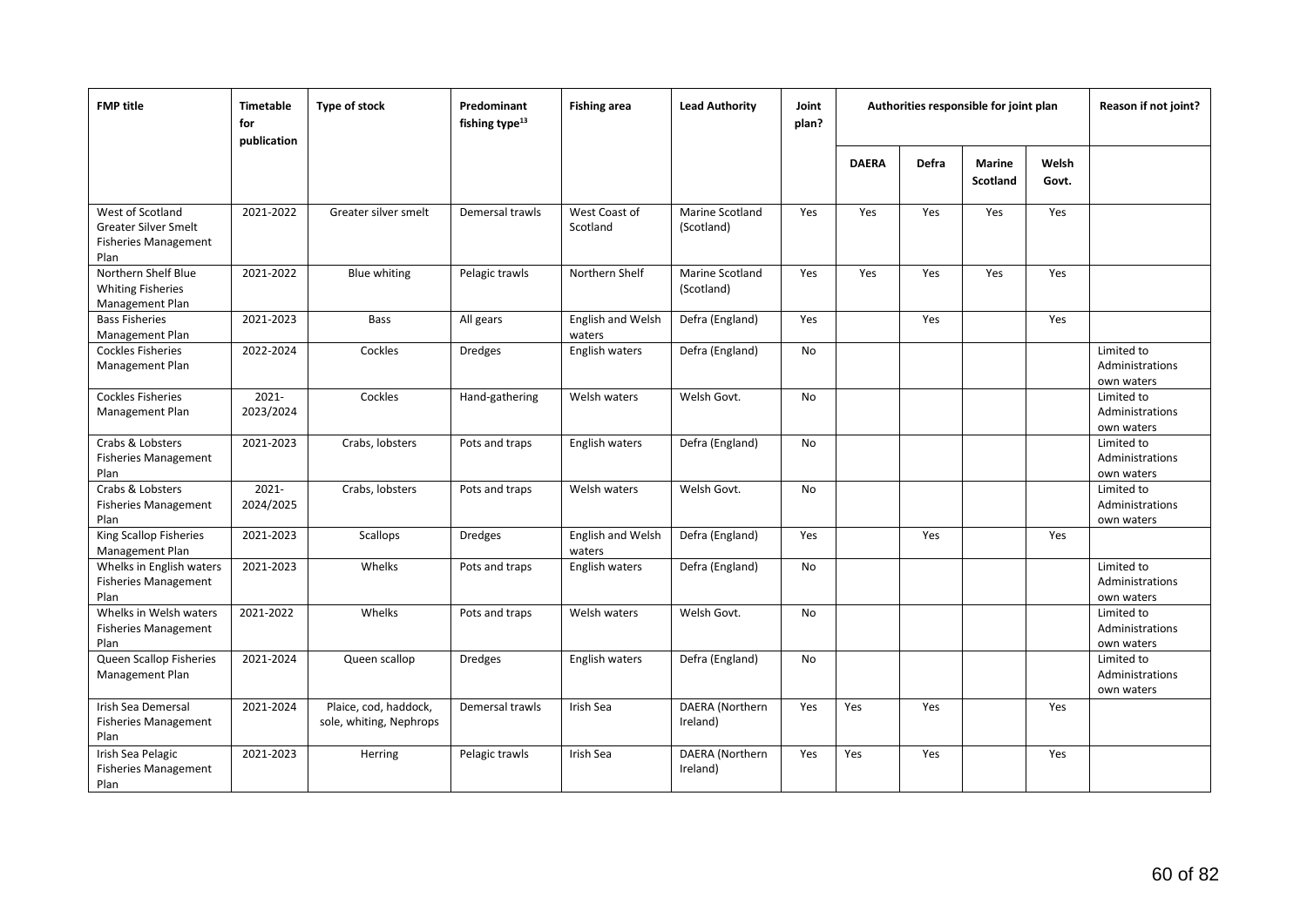| <b>FMP title</b>                                                                                       | Timetable<br>for<br>publication | Type of stock                                                                                                                                                                                                                                                                                                                                                         | Predominant<br>fishing type <sup>13</sup>                       | <b>Fishing area</b>                                  | <b>Lead Authority</b>       | Joint<br>plan? | Authorities responsible for joint plan |       |                                  | Reason if not joint? |                                             |
|--------------------------------------------------------------------------------------------------------|---------------------------------|-----------------------------------------------------------------------------------------------------------------------------------------------------------------------------------------------------------------------------------------------------------------------------------------------------------------------------------------------------------------------|-----------------------------------------------------------------|------------------------------------------------------|-----------------------------|----------------|----------------------------------------|-------|----------------------------------|----------------------|---------------------------------------------|
|                                                                                                        |                                 |                                                                                                                                                                                                                                                                                                                                                                       |                                                                 |                                                      |                             |                | <b>DAERA</b>                           | Defra | <b>Marine</b><br><b>Scotland</b> | Welsh<br>Govt.       |                                             |
| Northern Ireland Inshore<br><b>Fisheries Management</b><br>Plan                                        | 2021-2024                       | Edible crab, velvet crab,<br>lobster, king scallops<br>and queen scallops                                                                                                                                                                                                                                                                                             | Pots and traps,<br><b>Dredges</b>                               | Inshore area<br>within Northern<br>Ireland zone      | DAERA (Northern<br>Ireland) | No             |                                        |       |                                  |                      | Limited to<br>Administrations<br>own waters |
| Celtic Sea and Western<br><b>Channel Demersal</b><br><b>Fisheries Management</b><br>Plan               | 2021-2025                       | Monkfish/anglerfish,<br>cod, haddock, megrims,<br>Nephrops, sole, whiting<br>Monkfish/anglerfish,<br>plaice, thornback ray,<br>sole, blue ling, deep<br>water sharks, saithe,<br>small eyed ray, round<br>nose grenadier, red<br>seabream, skates and<br>rays, shagreen ray,<br>blonde ray, sandy ray,<br>spotted ray, cuckoo ray,<br>four-spotted megrim,<br>pollock | Demersal trawls.<br>Drift and fixed<br>nets, Demersal<br>seines | Celtic Sea and<br>Western English<br>Channel         | Defra (England)             | Yes            |                                        | Yes   |                                  | Yes                  |                                             |
| Celtic Sea and Western<br><b>Channel Pelagic</b><br><b>Fisheries Management</b><br>Plan                | 2021-2025                       | Herring, pilchard,<br>greater silver smelt,<br>horse mackerel, anchovy                                                                                                                                                                                                                                                                                                | Pelagic trawls,<br>Drift and fixed<br>nets                      | Celtic Sea and<br>Western English<br>Channel         | Defra (England)             | Yes            |                                        | Yes   |                                  | Yes                  |                                             |
| Southern North Sea and<br><b>Eastern Channel Mixed</b><br><b>Flatfish Fisheries</b><br>Management Plan | 2021-2024                       | Plaice, sole, turbot,<br>witch<br>Brill, lemon sole, sole,<br>dab, flounder, halibut                                                                                                                                                                                                                                                                                  | Demersal trawls,<br>Demersal seines                             | Southern North<br>Sea and Eastern<br>English Channel | Defra (England)             | No             |                                        |       |                                  |                      | Limited to<br>Administrations<br>own waters |
| North Sea Horse<br><b>Mackerel Fisheries</b><br>Management Plan                                        | 2021-2024                       | Horse mackerel                                                                                                                                                                                                                                                                                                                                                        | Pelagic trawls                                                  | North Sea                                            | Defra (England)             | No             |                                        |       |                                  |                      | Partial commercial<br>interest              |
| North Sea and Channel<br><b>Sprat Fisheries</b><br>Management Plan                                     | 2021-2024                       | Sprat                                                                                                                                                                                                                                                                                                                                                                 | Pelagic trawls                                                  | North Sea and<br>English Channel                     | Defra (England)             | No             |                                        |       |                                  |                      | Partial commercial<br>interest              |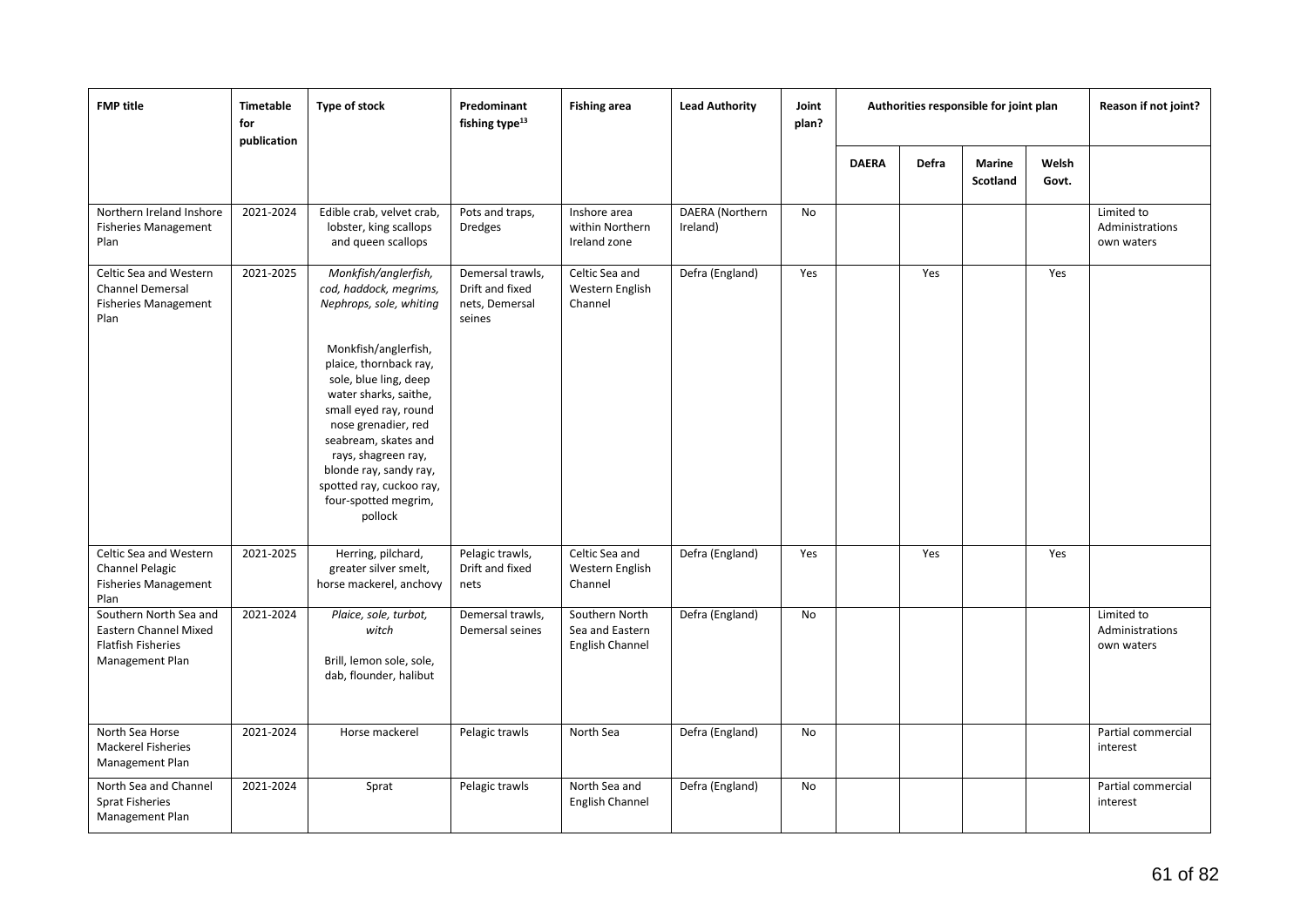| <b>FMP title</b>                                                                         | Timetable<br>for<br>publication | Type of stock                                                                                                                      | Predominant<br>fishing type <sup>13</sup>   | <b>Fishing area</b>                          | <b>Lead Authority</b> | Joint<br>plan? | Authorities responsible for joint plan |              |                           |                | Reason if not joint?                        |
|------------------------------------------------------------------------------------------|---------------------------------|------------------------------------------------------------------------------------------------------------------------------------|---------------------------------------------|----------------------------------------------|-----------------------|----------------|----------------------------------------|--------------|---------------------------|----------------|---------------------------------------------|
|                                                                                          |                                 |                                                                                                                                    |                                             |                                              |                       |                | <b>DAERA</b>                           | <b>Defra</b> | <b>Marine</b><br>Scotland | Welsh<br>Govt. |                                             |
| <b>Black Seabream</b><br><b>Fisheries Management</b><br>Plan                             | 2021-2025                       | <b>Black seabream</b>                                                                                                              | Demersal trawls                             | English waters                               | Defra (England)       | No             |                                        |              |                           |                | Limited to<br>Administrations<br>own waters |
| Wrasses complex<br><b>Fisheries Management</b><br>Plan                                   | 2021-2025                       | Goldsinny wrasse, ballan<br>wrasse, wrasse species<br>complex, corkwing<br>wrasse, rock cook                                       | Demersal trawls,<br>drift and fixed<br>nets | English waters                               | Defra (England)       | No             |                                        |              |                           |                | Limited to<br>Administrations<br>own waters |
| Southern North Sea<br>Non-Quota Demersal<br><b>Fisheries Management</b><br>Plan          | 2022-2024                       | Red gurnards, tub<br>gurnards, cuttlefish,<br>squid, octopus, John<br>Dory, surmullet, lesser<br>spotted dogfish, grey<br>gurnards | Demersal trawls,<br>Demersal seines         | Southern North<br>Sea                        | Defra (England)       | No             |                                        |              |                           |                | Limited to<br>Administrations<br>own waters |
| Channel Non-Quota<br><b>Demersal Fisheries</b><br>Management Plan                        | 2021-2023                       | Red gurnards, tub<br>gurnards, cuttlefish,<br>squid, octopus, John<br>Dory, surmullet, lesser<br>spotted dogfish, grey<br>gurnards | Demersal trawls,<br>Demersal seines         | <b>English Channel</b>                       | Defra (England)       | No             |                                        |              |                           |                | Limited to<br>Administrations<br>own waters |
| Southern North Sea and<br>Channel Skates and Rays<br><b>Fisheries Management</b><br>Plan | 2021-2024                       | Thornback ray, blonde<br>ray, undulate ray, skates<br>and rays, small-eyed ray,<br>spotted ray, cuckoo ray,<br>starry ray          | Demersal trawls                             | Southern North<br>Sea and English<br>Channel | Defra (England)       | No             |                                        |              |                           |                | Limited to<br>Administrations<br>own waters |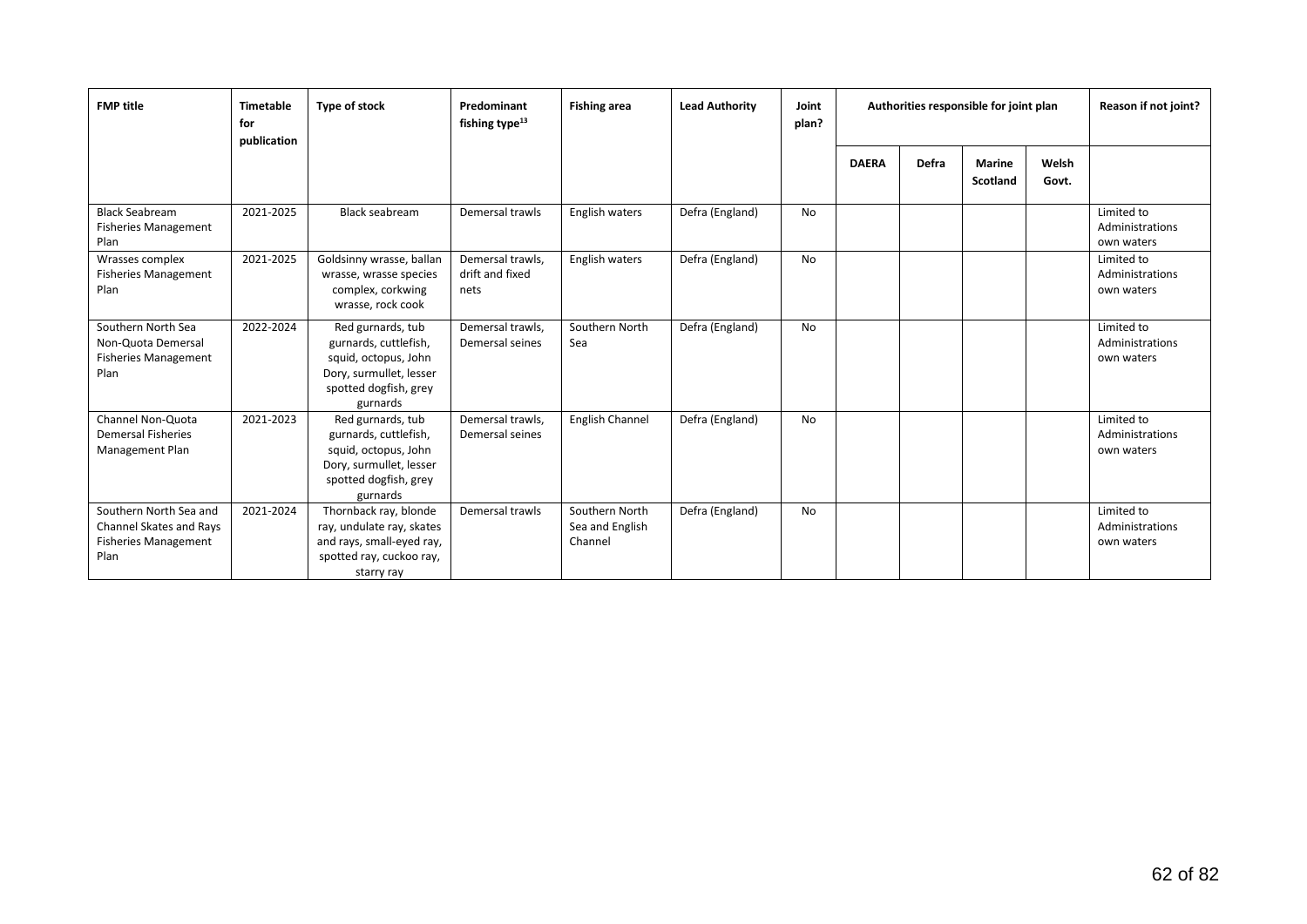## **Annex B: Glossary**

**Aquaculture -** As defined by the Fisheries Act 2020: the breeding, rearing, growing or cultivation of (a) any fish or other aquatic animal, (b) seaweed or any other aquatic plant, or (c) any other aquatic organism. Aquaculture can take place in both the inshore and offshore marine environment and can be broadly grouped according to water type (marine or freshwater), species type (finfish, shellfish or plants) and intensity (intensive, semi-intensive or extensive).

**Aquaculture activities** - As defined by the Fisheries Act 2020 means any of the following (whether or not carried out in the course of a business or employment): (a) aquaculture; (b) harvesting aquaculture organisms; (c) operating vessels for harvesting or processing aquaculture organisms; (d) storing or transporting aquaculture organisms; (e) loading and unloading aquaculture organisms; (f) processing aquaculture organisms.

**Biodiversity** - The variety of all life on earth, including the diversity within and between all plant and animal species and the diversity of ecosystems.

**Blue Carbon** - Carbon captured by the world's oceans and coastal ecosystems. Blue carbon habitats are the habitats where it is stored.

**Bycatch** - Defined by section 52 of the Fisheries Act (2020) as (a) fish that are caught in the course of fishing for fish of a different description, or (b) animals other than fish that are caught in the course of fishing.

**Climate Change** - Referring to human-induced climate change driven by greenhouse gas emissions. It includes global warming, warming oceans, greater risks of flooding, droughts and heat waves.

**Co-existence** - Where multiple developments, activities or uses occur alongside or in close proximity to each other in the same area or at the same time.

**Crown Dependencies (CDs)** - Self-governing jurisdictions of the Crown; Bailiwick of Guernsey, the Bailiwick of Jersey and the Isle of Man.

**Displacement** - The changes in fishing behaviour and patterns that could occur in response to new management measures.

**Diversification** - Diversification in fisheries facilitates adaptation to change and is one way the fishing industry can increase its sustainability, response to changing markets, and resilience to climate change. Diversification includes changes within the fishing sector, for example, new fishing techniques and gear that alter how or what species are targeted, or within the processing and fish value chain, for example, direct sales or marketing that adds value to fish products. Diversification also includes the industry undertaking multiple activities; for example, in addition to generating income from fishing, complementary activities such as tourism, for vessels where this is appropriate, can represent diversification into other sectors.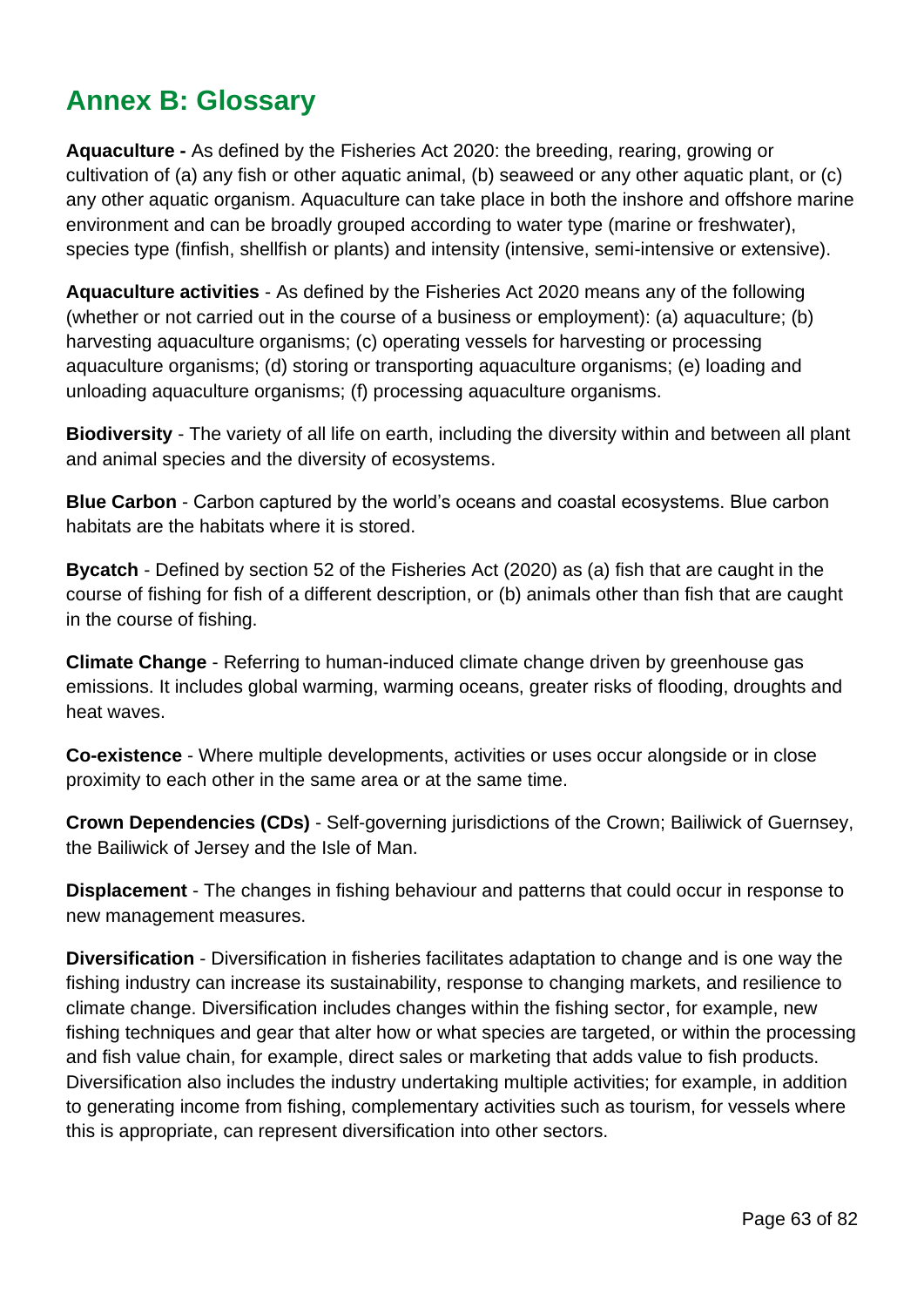**Ecosystem** - A biological community which consists of all the organisms and the physical environment with which they interact.

**Ecosystem-based approach** - Defined in the Fisheries Act 2020 as an approach which (a) ensures that the collective pressure of human activities is kept within levels compatible with the achievement of good environmental status (within the meaning of the Marine Strategy Regulations 2010 (S.I. 2010/1627)), and (b) does not compromise the capacity of marine ecosystems to respond to human-induced changes.

**Ecosystem services** - The benefits people obtain from ecosystems. The classification of ecosystem services adopted by the UK National Ecosystem Approach categorises services as follows: regulating, provisioning, cultural and supporting services.

**European Union (EU)** - Union of 27 member states that are located primarily in Europe.

**Exclusive Economic Zone (EEZ)** - An exclusive economic zone is a sea zone provided for by the UNCLOS, extending up to 200 nautical miles from a coastal State's territorial sea baselines, over which that State has special rights regarding the exploitation and management of natural resources, including fisheries.

**Fish** - Marine and estuarine finfish and shellfish, including migratory species such as European eel and salmon.

**Fisher** - A person who catches fish for a living or for recreational activity.

**Fisheries** - The capture of wild marine organisms (fish and shellfish); commercial fishing can use a variety of mobile and static gear, vessels and locations.

**Fisheries Management and Support Framework Memorandum of Understanding (Fisheries Framework MoU or FFMoU)** - An agreement between the four administrations of the UK which sets out the principles by which the four fisheries policy authorities will collaborate on fisheries management. It includes governance structures and ways of working. It forms part of the UK Fisheries Management and Support Framework (the Fisheries Framework).

**Fisheries Management Plan (FMP)** - A document, prepared and published under the Fisheries Act that sets out policies designed to restore one or more stocks of sea fish to, or maintain them at, sustainable levels.

**Fisheries Policy Authorities** - As defined by section 52 of the Fisheries Act 2020, fisheries policy authorities are (a) the Secretary of State, (b) the Scottish Ministers, (c) the Welsh Ministers, and (d) the Northern Ireland department.

**Fishing Industry** - The economic activity concerned with catching fish for food or sport.

**Food webs** - The natural interconnection of food chains and a graphical representation of whateats-what in an ecological community.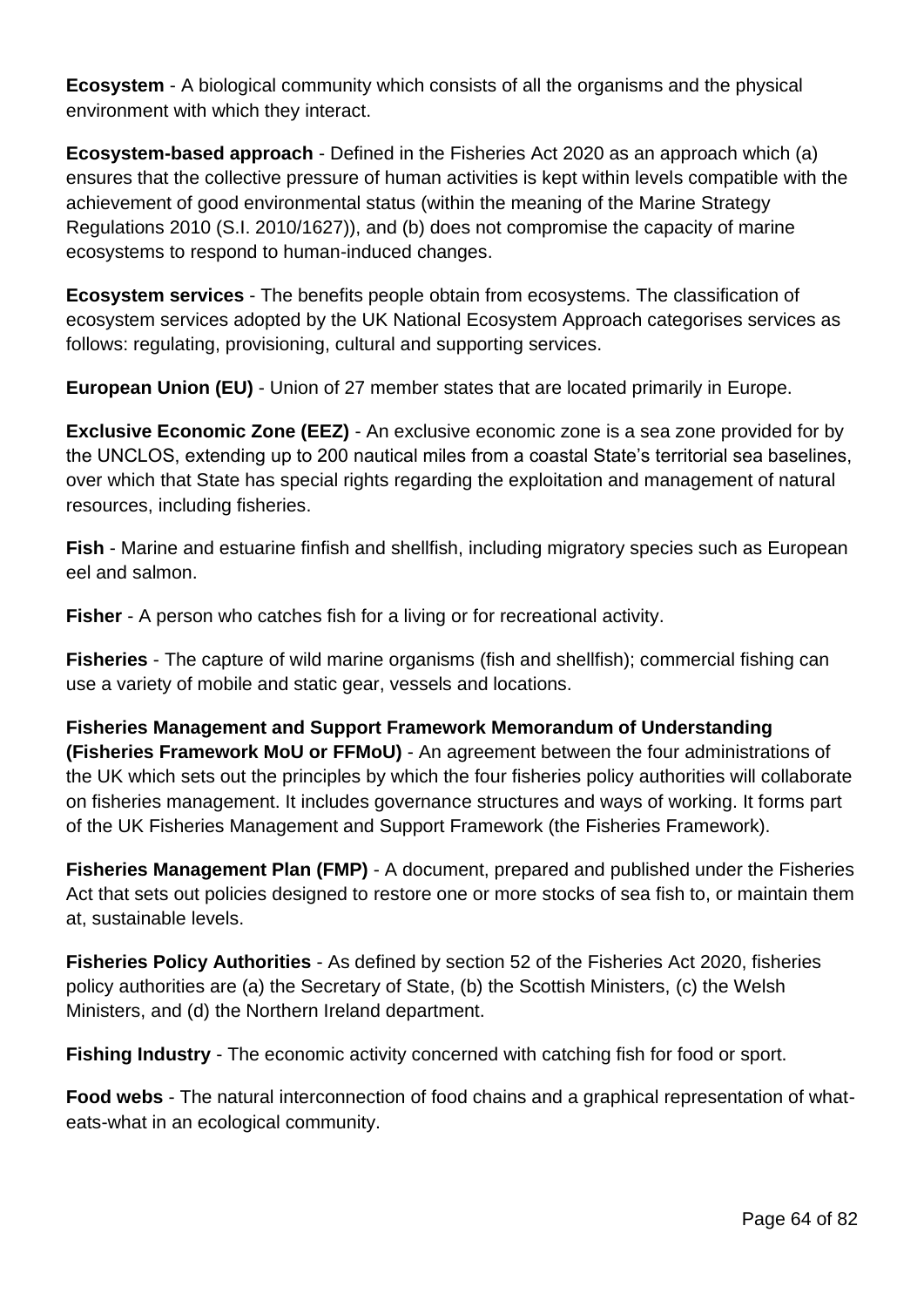**Forage species** - Small, planktivorous species found at intermediate trophic levels of marine food chains, which are preyed on by larger predators for food. Also known as prey fish or bait fish.

**Good Environmental Status (GES)** - A qualitative description of the state of the seas that the Marine Strategy Regulations 2010 requires authorities to achieve or maintain by the year 2020. Achieving GES is about protecting the marine environment, preventing its deterioration and restoring it where practical, while allowing sustainable use of marine resources.

**Innovation** - A new method, idea or product.

**Inshore** - 0-12 nautical miles from the UK's territorial sea baselines.

**Inshore Fisheries and Conservation Authority (IFCAs)** - IFCA Districts are responsible for the management of fishing activities in English coastal waters out to six nautical miles from territorial sea baselines. The 10 IFCAs have a shared 'vision' to lead, champion and manage a sustainable marine environment and inshore fisheries.

**International Council for the Exploration of the Sea (ICES)** - Coordinates and promotes marine research on oceanography, the marine environment, the marine ecosystem, and on living marine resources in the North Atlantic.

**Joint Fisheries Statement (JFS)** - A document which sets out the policies of the fisheries policy authorities for achieving, or contributing to the achievement of, the fisheries objectives in the Fisheries Act 2020.

**Marine litter** - Any solid material which has been deliberately discarded or unintentionally lost on beaches, on shores or at sea. The definition covers materials transported into the marine environment from land by rivers, draining or sewage systems or winds. It includes any persistent, manufactured or processed solid material (OSPAR).

**Marine Management Organisation (MMO)** - An executive non-departmental public body in the United Kingdom established under the Marine and Coastal Access Act 2009, with responsibility for planning and licensing of activities in English waters from 0-200nm, save fisheries activities within 0-6nm which are the responsibility of the IFCAs. The MMO also has some UK responsibilities.

**Marine Protected Areas (MPA)** - Areas of the sea protected by law for nature conservation purposes.

**Marine Spatial Plans (MSP)** - Area based marine plans produced in accordance with the Marine Policy Statement.

**Maximum Sustainable Yield (MSY)** - Defined in the Fisheries Act 2020 as the highest theoretical equilibrium yield that can be continuously taken on average from a marine stock under existing environmental conditions without significantly affecting the reproduction process.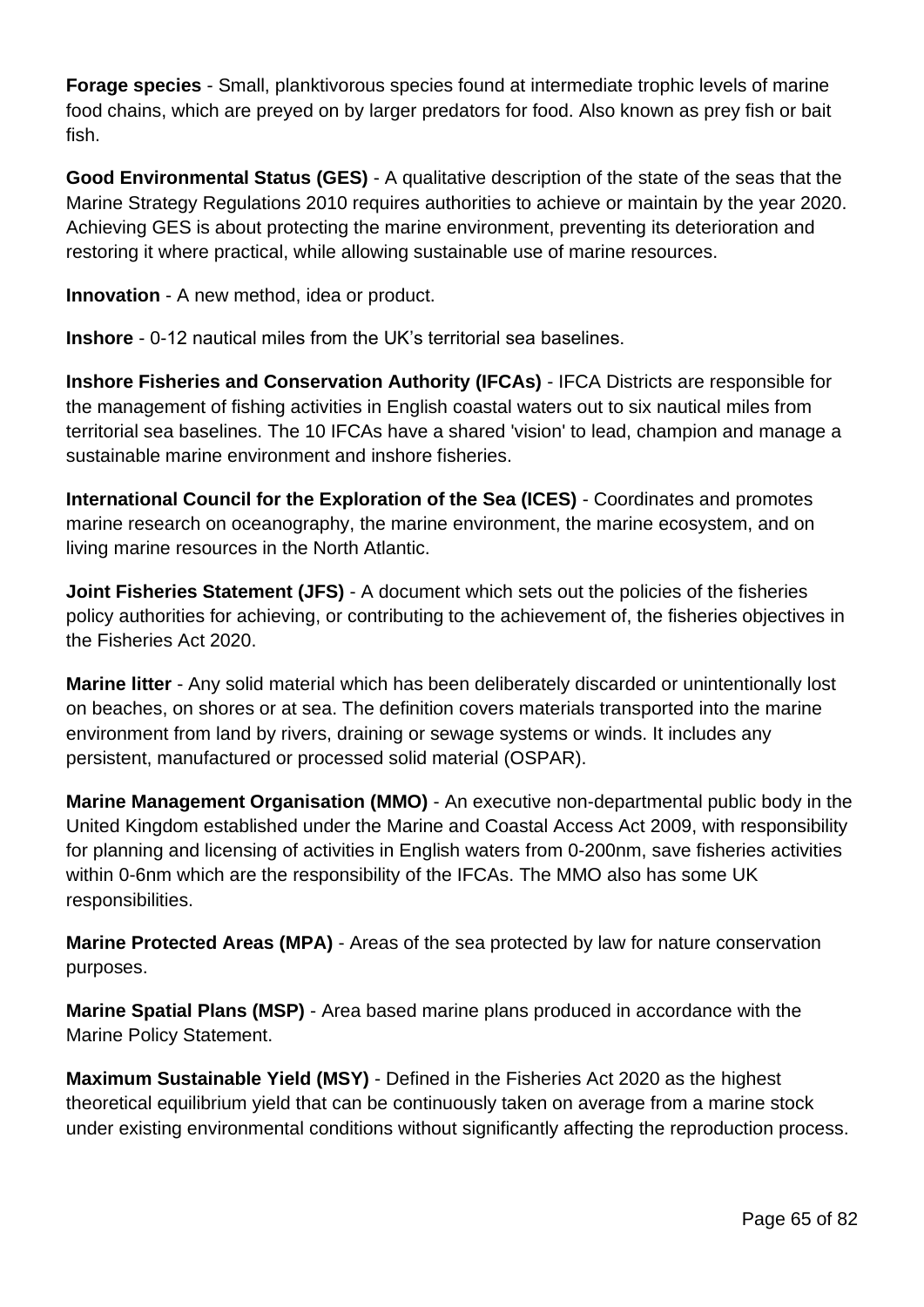**Multi-Annual Plans (MAPs)** - Plans under the EU Common Fisheries Policy (now to some extent part of UK law as retained EU law) for important fish stocks and fisheries which set out goals for fish stock management over a period of years and may also include other specific conservation rules.

**National Fisheries Authorities** - As defined by section 25(4) of the Fisheries Act 2020, these are (a) the Secretary of State, (b) the Marine Management Organisation, (c) the Scottish Ministers, (d) the Welsh Ministers, and (e) the Northern Ireland department. The term national fisheries authorities differs from fisheries policies authorities in including the MMO.

**Natural capital** - The elements of nature that produce value to people, for example, ecosystems, species, freshwater, land, soils, minerals, our air and our seas. A 'natural capital approach' is one that values the benefits we receive from the natural environment, such as food provision, clean air and water, flood protection, and opportunities for recreation, including appreciation of wildlife, that support health and well-being.

**Non-Quota Stocks (NQS)** - Species that are not managed through TACs (quota limits). They include some finfish, most commercial shellfish species, and various other species.

**Northern Ireland Protocol** - An agreement between the UK and the European Union (EU) that sets out the arrangements to address the unique circumstances on the island of Ireland introduced by the UK's departure from the EU.

**Offshore** - 12 up to 200 nautical miles from the UK's territorial sea baselines.

**Precautionary approach to fisheries management** - An approach in which the absence of sufficient scientific information is not used to justify postponing or failing to take management measures to conserve target species, associated or dependent species, non-target species or their environment.

**Processing** - In relation to fish or any other aquatic organism, includes preserving or preparing the organism, or producing any substance or article from it, by any method for human or animal consumption.

**Recreational sea fishing** - An umbrella term for a variety of recreational activities including recreational sea angling (RSA) recreational netters and charter boats.

**Regional Fisheries Management Organisation (RFMO)** - A multilateral international body or agreement set up to manage and conserve fish stocks in a particular region.

**Remote Electronic Monitoring (REM)** - Integrated on-board systems that may include cameras, gear sensors, video storage, and Global Positioning System units, which capture comprehensive videos and are used to monitor of fishing activity with associated sensor and positional information.

**Resilience** - The ability of an ecosystem, species, habitat or industry to respond, recover or adapt to changes and/or disturbances within a reasonable timeframe without permanent loss or damage.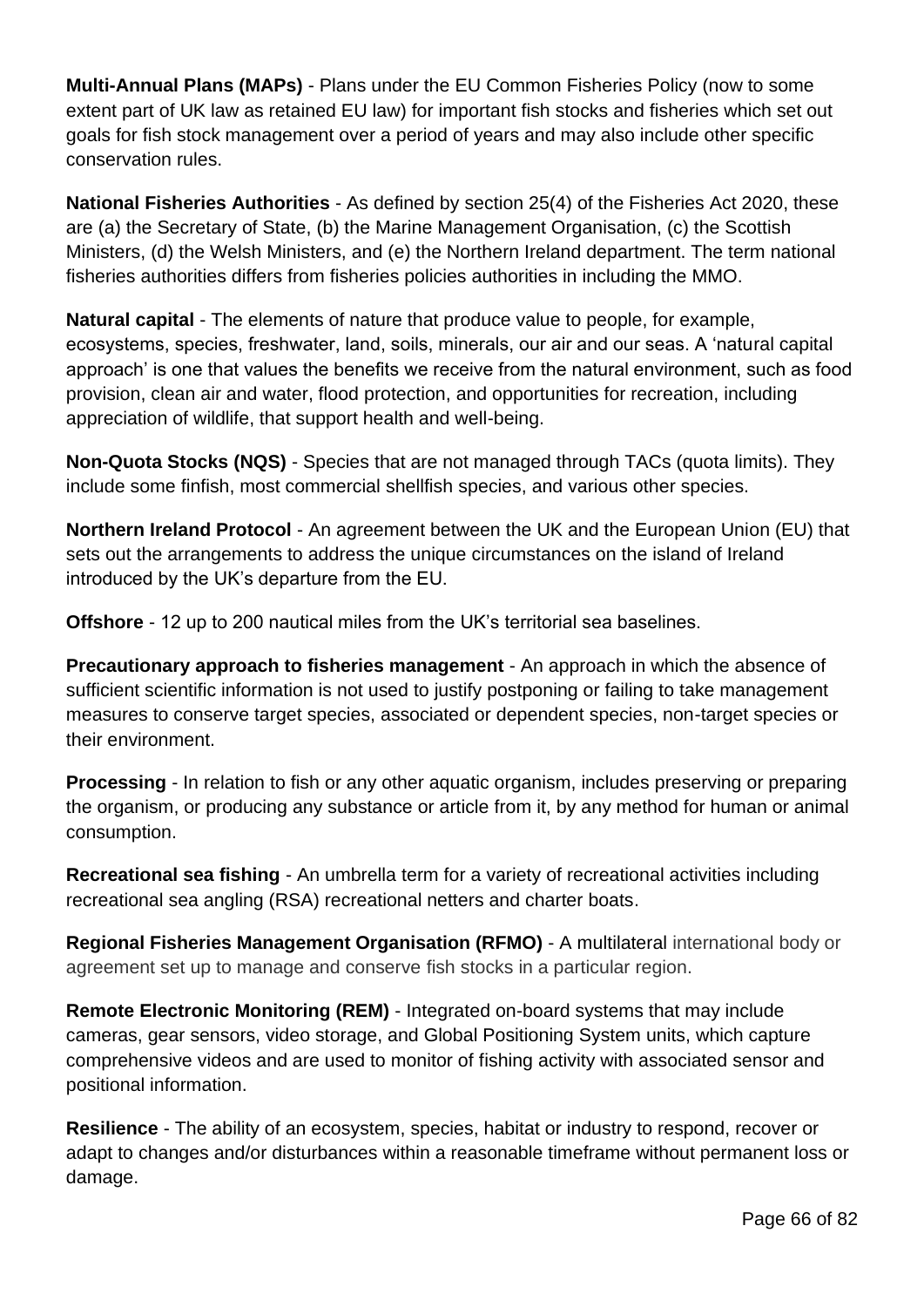**Seafood sector** - Individuals or businesses undertaking any of the following activities: (a) catching fish; (b) operating vessels for catching or processing fish; (c) undertaking aquaculture activities (d) transporting fish or fish products; (e) loading and unloading fish or fish products; (f) processing fish.

**Shellfish** - As defined in section 52 of the Fisheries Act (2020) molluscs and crustaceans of any kind found in the sea and inland water.

**Specialised Committee on Fisheries (SCF)** - A joint forum for discussion of fisheries matters between the UK and the EU under the TCA.

**Sustainable Development** - As defined by the Brundtland report (1987) sustainable development is development that meets the needs of the present without compromising the ability of future generations to meet their own needs.

**Sustainable Development Goal** - 17 United Nations goals 'to transform our world' and promote prosperity whilst protecting the planet. Goal 14 is to conserve and sustainably use the oceans, seas and marine resources for sustainable development.

**Sustainable fishing** - In the JFS, sustainable fishing means environmental, economic and social considerations are appropriately balanced when managing our fisheries to benefit present and future generations. It means ensuring that fish stocks can be fished, commercially and recreationally, both now and in the future. In doing so, the fisheries policy authorities will carefully consider both the short term and the long-term impacts of decisions on fish stocks and the fishing industry before acting; short term socio-economic decisions should not significantly compromise the long-term health of the marine environment. These decisions will need to recognise the cultural importance of fishing through maintaining and, where possible, strengthening coastal communities and livelihoods alongside the requirement for fish stocks to reach and maintain sustainable levels.

**Territorial sea** - The waters under the jurisdiction of a state, defined by UNCLOS as up to 12 nautical miles from the baseline or low-water line along the coast.

**The Convention for the Protection of the Marine Environment of the North-East Atlantic (OSPAR)** - An international agreement for cooperation for the protection of the marine environment of the North-East Atlantic. Work under the Convention is managed by the OSPAR Commission, made up of representatives of the Governments of 15 Contracting Parties and the European Commission, representing the European Union. Work to implement the OSPAR Convention is taken forward through the adoption of decisions, which are legally binding on the Contracting Parties, recommendations and other agreements.

**Total Allowable Catch (TAC)** - The total allowable catch (TAC) is a catch limit set for a particular fishery or stock, generally for a year or a fishing season. TACs are usually expressed in tonnes of live weight equivalent but are sometimes set in terms of numbers of fish.

**Trade and Cooperation Agreement (TCA)** - The Trade and Cooperation Agreement between the United Kingdom of Great Britain and Northern Ireland, of the one part, and the European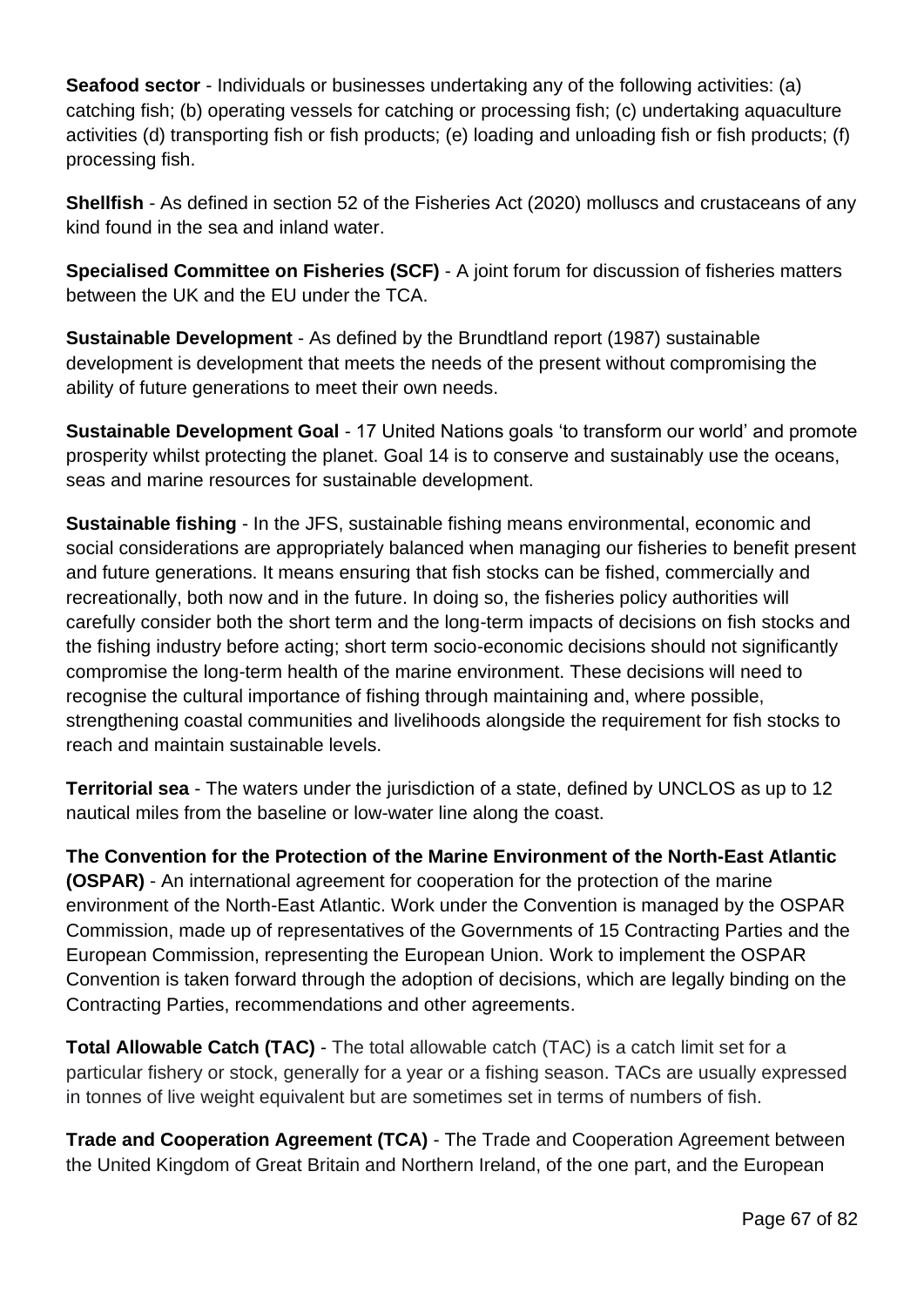Union and the European Atomic Energy Community of the other part. This agreement governs the relationship between the UK and the EU. It was signed in December 2020, applied from 1 January 2021 and was ratified (in a slightly amended form) in April 2021.

**UK Marine Policy Statement (UKMPS)** - The UK policy framework for preparing marine plans and taking decisions that affect the marine environment in the UK.

**UK Overseas Territories** - Also known as the British Overseas Territories, are 14 territories with a constitutional and historical link to the UK. Whilst they do not form part of the UK, they have the British Monarch as head of state.

**UN Convention on Biological Diversity (CBD)** - A United Nations term for the international legal instrument for 'the conservation of biological diversity'. Target 6 covers sustainable fisheries.

**United Nations Convention on the Law of the Sea (UNCLOS)** - A multilateral international agreement that lays down a comprehensive regime of law and order in the world's oceans and seas, establishing rules governing all uses of the oceans and their resources. It was signed in 1982 and came into force in 1994.

**Water quality** - A measure of the condition of water and its suitability to sustain a range of uses for both biotic and human benefits.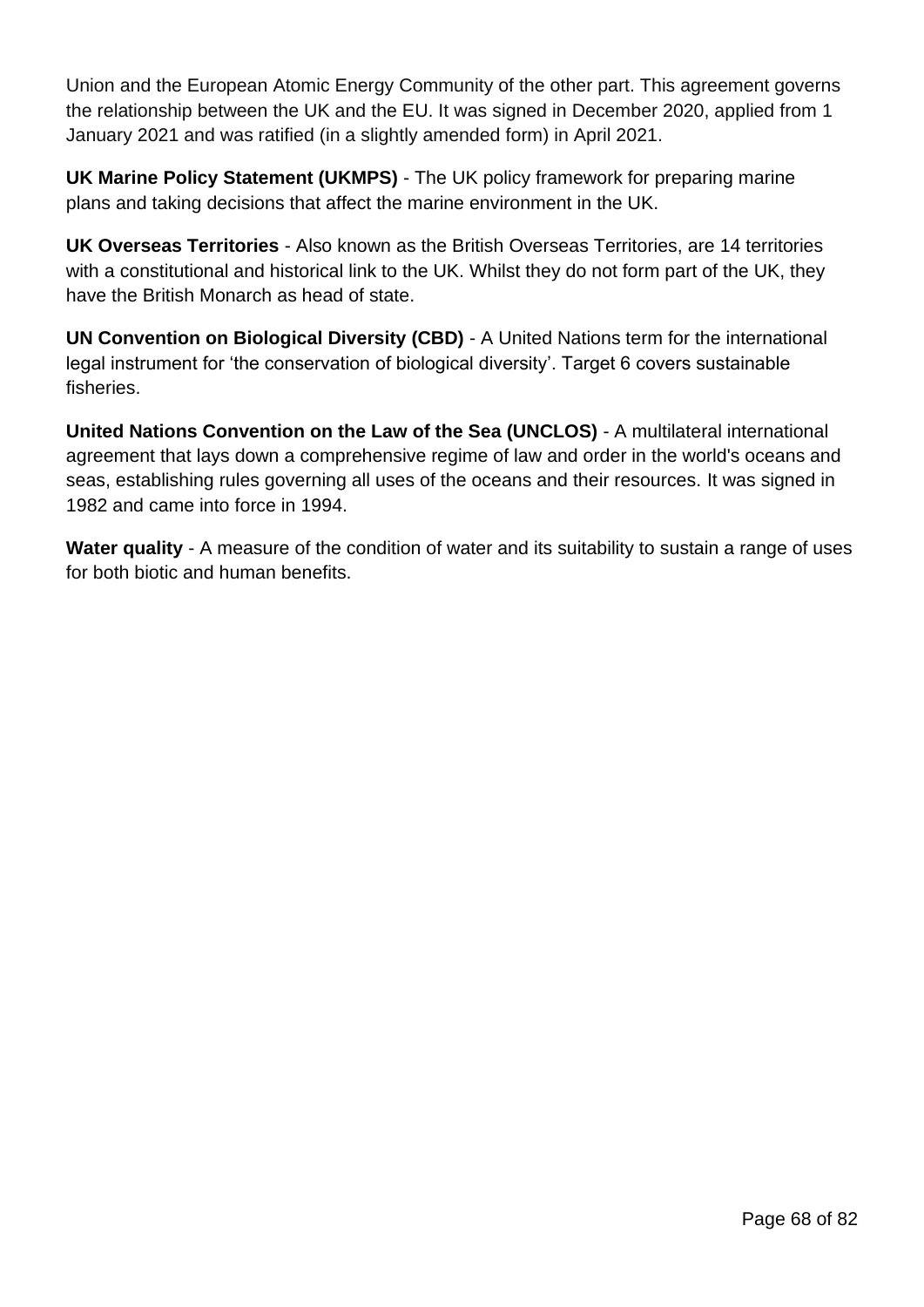## **ANNEX 2: JFS Consultation Response Form**

Name:

### **Q1: Would you like your response to be confidential?**

Yes No

If you answered Yes to this question, please give your reason.

**Q2: To what extent do you think the policies articulated in the draft JFS will achieve, or contribute to the achievement of, the fisheries objectives? Please explain your answer, with reference to specific content in the JFS where possible.**

**Q3: What are your views on the proposals for developing Fisheries Management Plans (FMPs)?**

**Q4: Are there any other areas of fisheries policy you think should be included in the JFS?** 

Our consultation questions have been designed to be broad and hopefully have given you the chance to meaningfully feedback your views on the draft JFS. If you have further comments please comment here: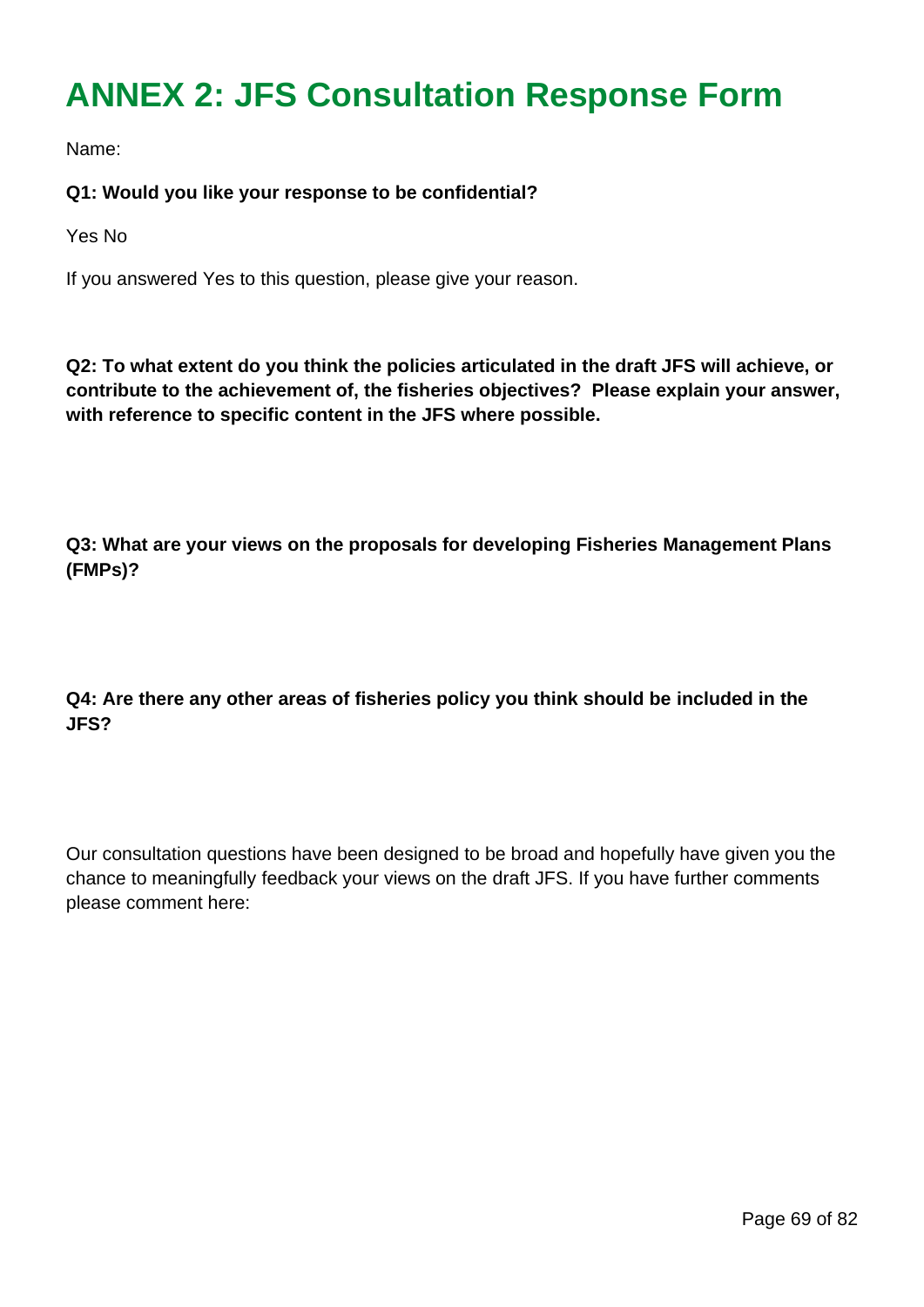## **ANNEX 3: JFS Narrative Impact Assessment**

| <b>Title:</b> Joint Fisheries Statement Narrative Impact<br>Assessment                                      | Impact Assessment (IA)                      |  |  |  |  |  |
|-------------------------------------------------------------------------------------------------------------|---------------------------------------------|--|--|--|--|--|
| <b>IA No: N/A</b>                                                                                           | Date: January 2022                          |  |  |  |  |  |
| RPC Reference No: N/A<br>Lead department or agency: Joint impact assessment: Department                     | <b>Stage: N/A</b>                           |  |  |  |  |  |
| for the Environment, Food and Rural Affairs, Welsh Government,                                              | <b>Source of intervention: Domestic</b>     |  |  |  |  |  |
| Scottish Government and the Department of Agriculture,<br>Environment and Rural Affairs (Northern Ireland). | Type of measure: N/A                        |  |  |  |  |  |
|                                                                                                             | <b>Contact for enquiries: Samantha King</b> |  |  |  |  |  |
| <b>Summary: Intervention and Options</b>                                                                    | <b>RPC Opinion: RPC Opinion Status</b>      |  |  |  |  |  |

| Cost of Preferred (or more likely) Option (in 2020/2021 prices) |                                      |                                  |                                      |  |  |  |  |  |
|-----------------------------------------------------------------|--------------------------------------|----------------------------------|--------------------------------------|--|--|--|--|--|
| <b>Total Net Present</b><br><b>Social Value</b>                 | <b>Business Net Present</b><br>Value | Net cost to business per<br>vear | <b>Business Impact Target Status</b> |  |  |  |  |  |
| £m                                                              | £m                                   | £m                               | Qualifying provision                 |  |  |  |  |  |

### **What is the problem under consideration? Why is government action or intervention necessary?**

The Fisheries Act 2020 (the Act) requires that a Joint Fisheries Statement (JFS) is produced and published by the UK fisheries policy authorities within 24 months of its having received Royal Assent. The Act sets out the fisheries objectives, which set the strategic direction for future fisheries management across the UK. Together, these objectives set out the core principles that should be followed to achieve successful and sustainable fisheries management. The JFS sets out our policies for achieving, or contributing to the achievement of, these objectives. It will therefore play an important role in guiding future policy making and decision making both at a UK level and individually in each fisheries policy authority.

### **What are the policy objectives of the action or intervention and the intended effects?**

The JFS looks to secure successful and sustainable fisheries management within the UK. In balancing the application of the fisheries objectives, the JFS will meet the requirements of the Act and support a vibrant, profitable and sustainable fishing industry, underpinned by a healthy marine environment. It aims to protect and (where necessary) recover our fish stocks, reduce the effects of fishing on the environment, and support a modern, resilient and environmentally responsible fishing industry that will seek to mitigate its contribution to climate change and adapt where possible. The fisheries policy authorities will prepare and publish a report, on a 3-year cycle, on the extent to which the policies in the JFS have achieved, or contributed to the achievement of, the fisheries objectives. The JFS will be reviewed within 6 years of publication.

### **What policy options have been considered, including any alternatives to regulation? Please justify preferred option (further details in Evidence Base)**

- Option 1: Do nothing (base case). Fisheries policy authorities pursue individual and independent approaches to fisheries management and fail to meet the requirement of the Act to produce a JFS.
- Option 2: To produce and publish a JFS, setting out the policies for achieving, or contributing to the achievement of, the fisheries objectives. (preferred option)

| Will the policy be reviewed? It will be reviewed. If applicable, set review date: -/2028                                       |  |                |  |                    |  |  |  |  |
|--------------------------------------------------------------------------------------------------------------------------------|--|----------------|--|--------------------|--|--|--|--|
| Is this measure likely to impact on international trade and investment?<br><b>No</b>                                           |  |                |  |                    |  |  |  |  |
| <b>Medium</b><br><b>Micro</b><br><b>Small</b><br>Large<br>Are any of these organisations in scope?<br>Yes<br>Yes<br>Yes<br>Yes |  |                |  |                    |  |  |  |  |
| What is the CO <sub>2</sub> equivalent change in greenhouse gas emissions?<br>(Million tonnes CO <sub>2</sub> equivalent)      |  | Traded:<br>N/A |  | Non-traded:<br>N/A |  |  |  |  |

*I have read the Impact Assessment and I am satisfied that, given the available evidence, it represents a reasonable view of the likely costs, benefits and impact of the leading options.*

1. Signed by the responsible Minister:

2. Date :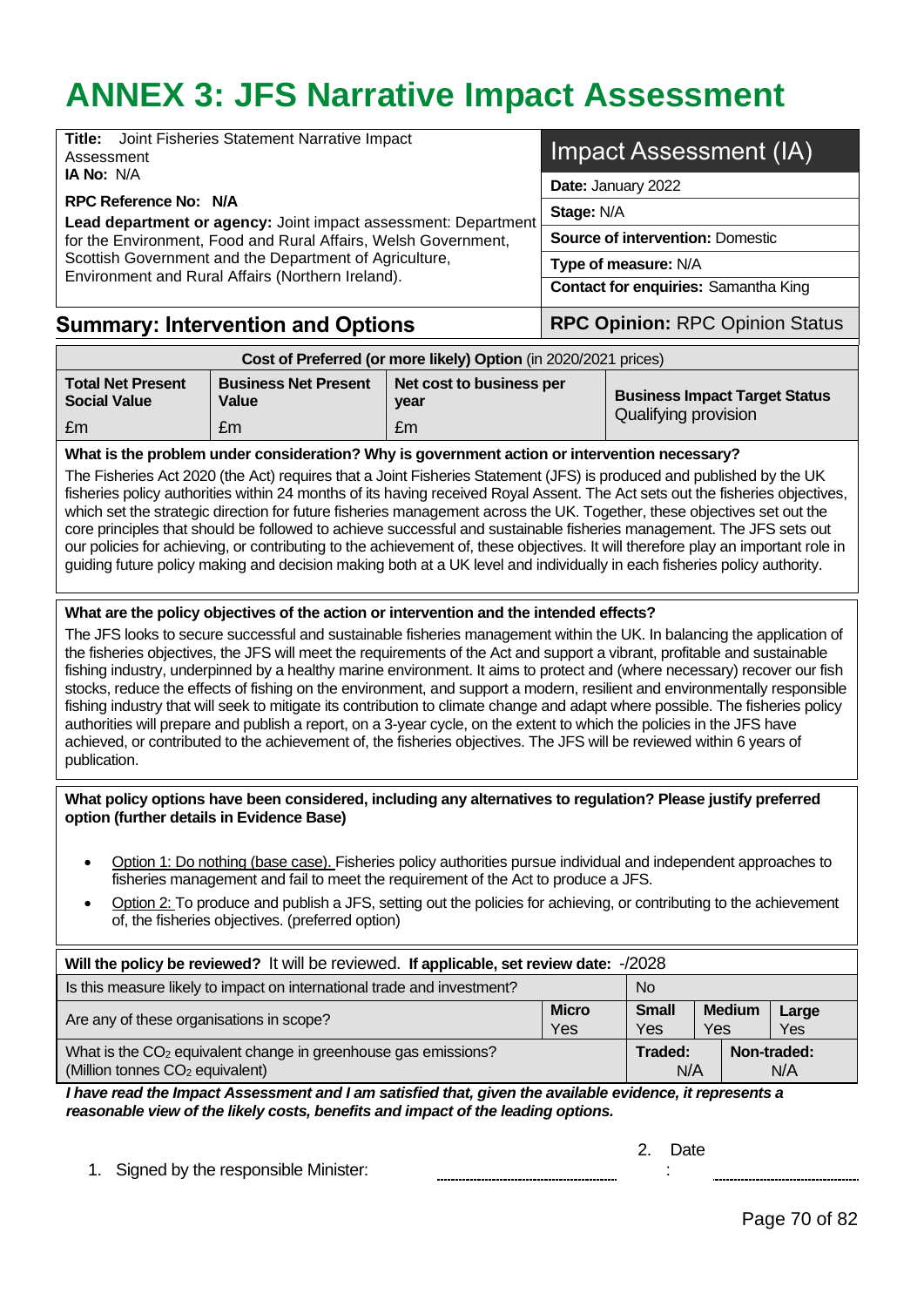## **Summary: Analysis & Evidence** Policy Option 2

### **Description:**

### **Narrative Impact Assessment**

| <b>Price Base</b>                                                                                                                                                                                                                                                                                                                                                                                                                                                                                                                                                                                                                                                    | <b>PV Base</b>   | <b>Time Period</b> |                                                   |                                  | Net Benefit (Present Value (PV)) (£m) |                                                              |                                                                                                   |                       |                                         |  |  |  |
|----------------------------------------------------------------------------------------------------------------------------------------------------------------------------------------------------------------------------------------------------------------------------------------------------------------------------------------------------------------------------------------------------------------------------------------------------------------------------------------------------------------------------------------------------------------------------------------------------------------------------------------------------------------------|------------------|--------------------|---------------------------------------------------|----------------------------------|---------------------------------------|--------------------------------------------------------------|---------------------------------------------------------------------------------------------------|-----------------------|-----------------------------------------|--|--|--|
| Year N/A                                                                                                                                                                                                                                                                                                                                                                                                                                                                                                                                                                                                                                                             | <b>Year 2020</b> |                    | <b>Years</b>                                      |                                  | Low: Optional                         |                                                              | High: Optional                                                                                    | <b>Best Estimate:</b> |                                         |  |  |  |
| COSTS (£m)                                                                                                                                                                                                                                                                                                                                                                                                                                                                                                                                                                                                                                                           |                  |                    | (Constant Price)                                  | <b>Total Transition</b><br>Years |                                       |                                                              | <b>Average Annual</b><br>(excl. Transition) (Constant Price)                                      |                       | <b>Total Cost</b><br>(Present Value)    |  |  |  |
| Low                                                                                                                                                                                                                                                                                                                                                                                                                                                                                                                                                                                                                                                                  |                  |                    | Unquantified                                      |                                  |                                       |                                                              | Unquantified                                                                                      |                       | <b>Unquantified</b>                     |  |  |  |
| High                                                                                                                                                                                                                                                                                                                                                                                                                                                                                                                                                                                                                                                                 |                  |                    | Unquantified                                      |                                  |                                       |                                                              | Unquantified                                                                                      |                       | <b>Unquantified</b>                     |  |  |  |
| <b>Best Estimate</b>                                                                                                                                                                                                                                                                                                                                                                                                                                                                                                                                                                                                                                                 |                  |                    | Unquantified                                      |                                  |                                       |                                                              | Unquantified                                                                                      |                       | <b>Unquantified</b>                     |  |  |  |
| Description and scale of key monetised costs by 'main affected groups'<br>The draft JFS has been developed by Defra and the devolved Administrations. It contains existing and new strategic<br>policy, and commitments to develop future policy taking account of the fisheries objectives. It is anticipated, given the<br>strategic nature of the draft JFS, that it will not have any impact on business at this time. Once the JFS is published,<br>where further detailed measures are required to meet the fisheries objectives set out in the Act, full impact assessments<br>of these measures will be produced by the relevant fisheries policy authority. |                  |                    |                                                   |                                  |                                       |                                                              |                                                                                                   |                       |                                         |  |  |  |
| Other key non-monetised costs by 'main affected groups'<br>If there is secondary legislation in the future, it is possible there could be familiarisation costs for business and time costs<br>associated with additional requirements resulting from any new regulations. There may be additional costs to<br>Government associated with monitoring and enforcement activities associated with any new regulations.                                                                                                                                                                                                                                                 |                  |                    |                                                   |                                  |                                       |                                                              |                                                                                                   |                       |                                         |  |  |  |
| <b>BENEFITS (£m)</b>                                                                                                                                                                                                                                                                                                                                                                                                                                                                                                                                                                                                                                                 |                  |                    | (Constant Price)                                  | <b>Total Transition</b><br>Years |                                       | <b>Average Annual</b><br>(excl. Transition) (Constant Price) |                                                                                                   |                       | <b>Total Benefit</b><br>(Present Value) |  |  |  |
| Low                                                                                                                                                                                                                                                                                                                                                                                                                                                                                                                                                                                                                                                                  |                  |                    | Unquantified                                      |                                  |                                       | Unquantified                                                 |                                                                                                   |                       | <b>Unquantified</b>                     |  |  |  |
| <b>High</b>                                                                                                                                                                                                                                                                                                                                                                                                                                                                                                                                                                                                                                                          |                  |                    | Unquantified                                      |                                  |                                       | Unquantified                                                 |                                                                                                   |                       | <b>Unquantified</b>                     |  |  |  |
| <b>Best Estimate</b>                                                                                                                                                                                                                                                                                                                                                                                                                                                                                                                                                                                                                                                 |                  |                    | Unquantified                                      |                                  |                                       |                                                              | Unquantified                                                                                      | <b>Unquantified</b>   |                                         |  |  |  |
| Description and scale of key monetised benefits by 'main affected groups'<br>As with costs, there are no direct benefits associated with the high-level policies in the draft JFS. Several policies within<br>the JFS are likely to generate benefits for business and the wider marine and aquatic environments at implementation<br>stage, but these could only be estimated in full impact assessments at that time, alongside any secondary legislation<br>made by the relevant fisheries policy authority.                                                                                                                                                      |                  |                    |                                                   |                                  |                                       |                                                              |                                                                                                   |                       |                                         |  |  |  |
| Other key non-monetised benefits by 'main affected groups'<br>It is expected there would be benefits to business as several of the policies within the JFS will aim to maintain and restore<br>fishing stocks to sustainable levels and improve the marine and aquatic environments. These should deliver benefits<br>across the whole fisheries supply chain and wider society.                                                                                                                                                                                                                                                                                     |                  |                    |                                                   |                                  |                                       |                                                              |                                                                                                   |                       |                                         |  |  |  |
| Key assumptions/sensitivities/risks                                                                                                                                                                                                                                                                                                                                                                                                                                                                                                                                                                                                                                  |                  |                    |                                                   |                                  |                                       |                                                              |                                                                                                   | Discount rate (%)     | 3.5                                     |  |  |  |
|                                                                                                                                                                                                                                                                                                                                                                                                                                                                                                                                                                                                                                                                      |                  |                    |                                                   |                                  |                                       |                                                              | Not applicable. This document does not set out a quantitative analysis of the impacts of the JFS. |                       |                                         |  |  |  |
| <b>BUSINESS ASSESSMENT (Option 1)</b>                                                                                                                                                                                                                                                                                                                                                                                                                                                                                                                                                                                                                                |                  |                    |                                                   |                                  |                                       |                                                              |                                                                                                   |                       |                                         |  |  |  |
|                                                                                                                                                                                                                                                                                                                                                                                                                                                                                                                                                                                                                                                                      |                  |                    | Direct impact on business (Equivalent Annual) £m: |                                  |                                       |                                                              | <b>Score for Business Impact Target (qualifying</b>                                               |                       |                                         |  |  |  |
| Costs:                                                                                                                                                                                                                                                                                                                                                                                                                                                                                                                                                                                                                                                               |                  | <b>Benefits:</b>   |                                                   | Net:                             |                                       | provisions only) £m:                                         |                                                                                                   |                       |                                         |  |  |  |

N/A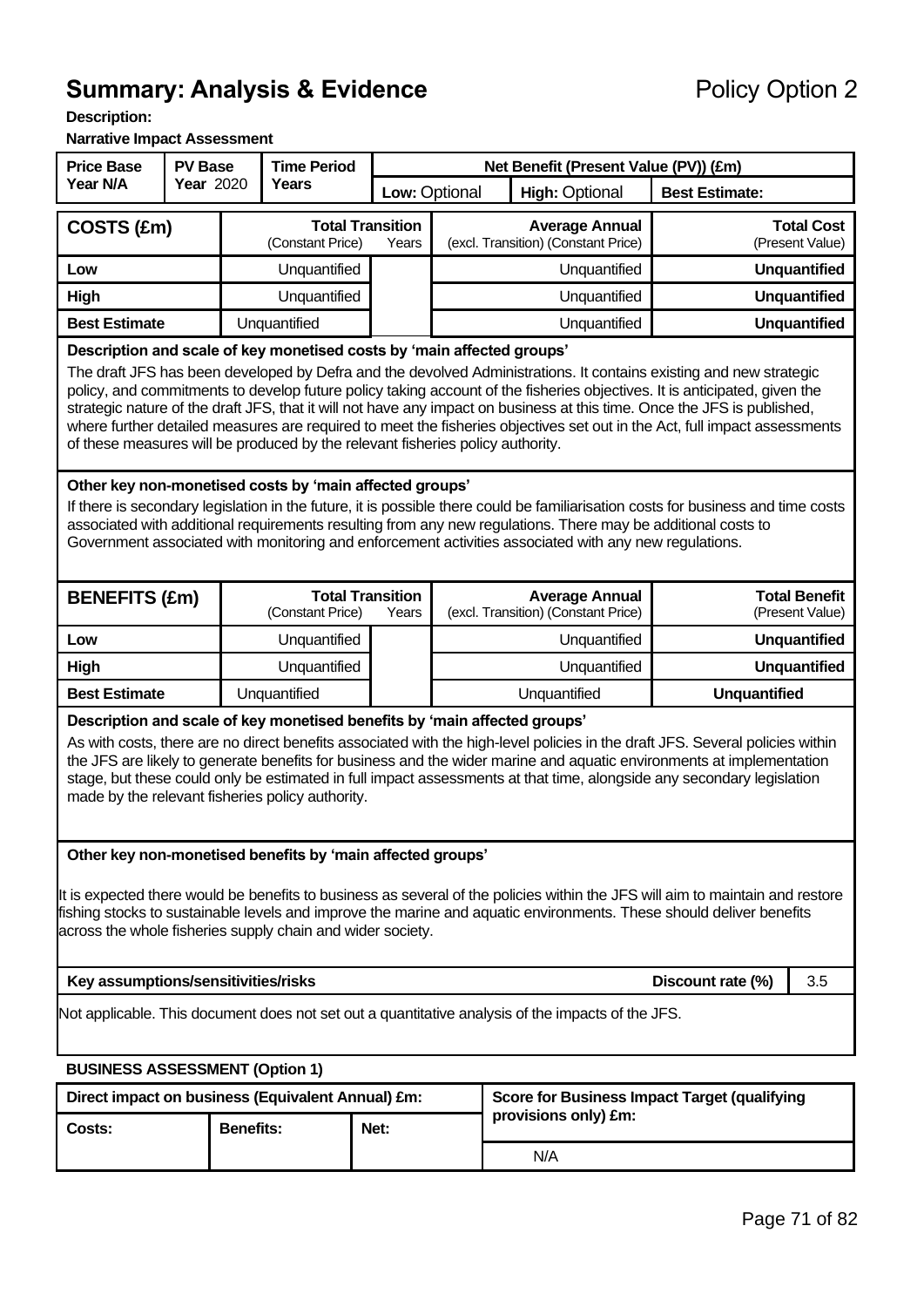## **Section 1: Introduction**

### **The Joint Fisheries Statement: Purpose and Implementation**

The Joint Fisheries Statement (JFS) forms part of the wider UK Fisheries Management and Support Framework (the Fisheries Framework). Fisheries management in the UK is largely devolved, and the Framework sets out areas where a joint approach to fisheries management across the UK will be followed, as well as the UK-wide legislation, policies and principles of joint working to achieve it. The Framework consists of the Fisheries Act 2020 (the Act) and associated statutory instruments, retained EU law, the JFS, Fisheries Management Plans (FMPs) and the Fisheries Management and Support Framework Memorandum of Understanding (the Fisheries Framework Memorandum of Understanding or FFMoU).

The Act sets out the fisheries objectives, which set the strategic direction for future fisheries management across the UK. The Act also provides that the fisheries policy authorities should prepare a JFS containing the policies for achieving, or contributing to the achievement of, these objectives and containing a statement on the use authorities intend to make of FMPs in order to achieve or contribute to the achievement of the objectives. This is complemented by the other elements of the Framework in establishing a policy framework to achieve successful and sustainable fisheries management in the UK.

Given the predominantly devolved nature of fisheries management in the UK, the policies and commitments within the JFS will be developed and implemented by the relevant fisheries policy authority, except where this relates to reserved competence, in which case it will be the responsibility of the UK Government.

### **Approach to Impact Assessments for the JFS**

Our approach to producing an Impact Assessment (IA) for the JFS has been guided by the relevant policies of each of the fisheries policy authorities (See Section 3 for details of each fisheries policy authority's approach).

The JFS contains a mix of existing and new strategic policy, in addition to commitments to develop future policy. As the JFS is strategic the policies in the JFS do not result in direct measurable impacts, at this stage.

Since fisheries management is largely devolved, implementation of JFS policies will be taken forward by the national fisheries authorities in line with the devolved settlement. This may involve authorities working with other national fisheries authorities as deemed appropriate. The development of the policies at this stage will determine whether there will be impact assessments.

Given this, assessment of impacts for individual policies will be taken forward by the national fisheries authorities, in line with each national fisheries authority's individual assessment processes, as the policies are further developed. This narrative IA describes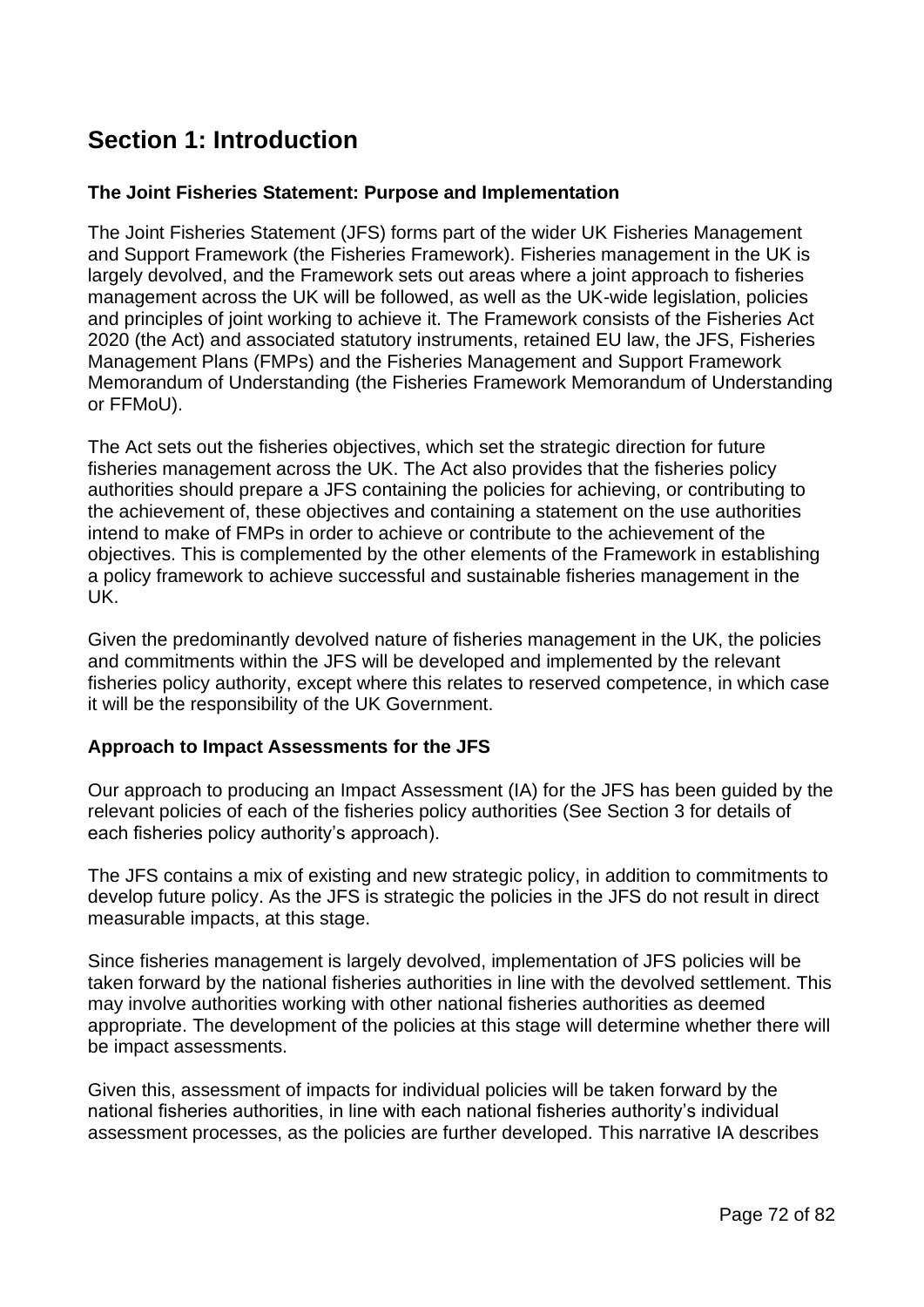anticipated impacts of the policies within the draft JFS and describes at which stage in policy implementation impacts will be identified and assessed.

The document is structured as follows:

**Section 2** sets out the anticipated impacts and IA plans.

**Section 3** outlines the required assessment practices and processes of the national fisheries authorities; and

**Section 4** describes the key governance and evaluation mechanisms for the review of the JFS.

### **Section 2: Policies with anticipated impacts for all Fisheries Policy Authorities**

This section discusses policies and commitments in the JFS, summarises the main anticipated impacts and affected groups for all fisheries policy authorities, and, where applicable, sets out IA plans.

#### **Policies and related impacts**

Section **4.2.1 Fishing Opportunities** outlines how fishing opportunities are determined, apportioned and distributed, and how the fisheries objectives will be considered at each stage. This includes commitments to maintain transparency around the methods involved by ensuring they are covered in publicly available quota management rules. It is expected this will contribute to greater transparency in quota apportionment and distribution and enable greater stakeholder participation in the development of policy. Where existing policies are being continued, there will not be new assessment of impacts. However, if the relevant fisheries policy authority revise or develop new methods of distributing fishing quotas, the proposal will be thoroughly tested, including by consultation where required, in accordance with the individual fisheries policy authority's procedures to ensure they achieve the intended policy outcome, are compliant with all cross-cutting policies and statutory duties, including impact assessment procedures. Fisheries policy authorities will also test any proposed policy change against the requirements of relevant regulations as appropriate.

Section 4.2.1 also contains a commitment to ensure sustainable exploitation of stocks within our waters, and cooperation with neighbouring coastal States to ensure sustainable management of shared fish stocks. The UK's approach to negotiations with our international partners will be guided by the fisheries objectives as we seek to fish sustainably, and international obligations such as the requirements of the United Nations [Convention on the Law of the Sea](https://www.un.org/Depts/los/convention_agreements/texts/unclos/unclos_e.pdf) (UNCLOS), in order to achieve the best outcome for the UK fleet. The impact of these policies will be continually monitored and assessed, and will be reflected in our bilateral and multilateral negotiations.

Section **4.2.2 Non-quota stocks (NQS)** outlines plans to prioritise development of management approaches on NQS. The impact of providing species or geographic frameworks through these approaches is uncertain at present, but will be subject to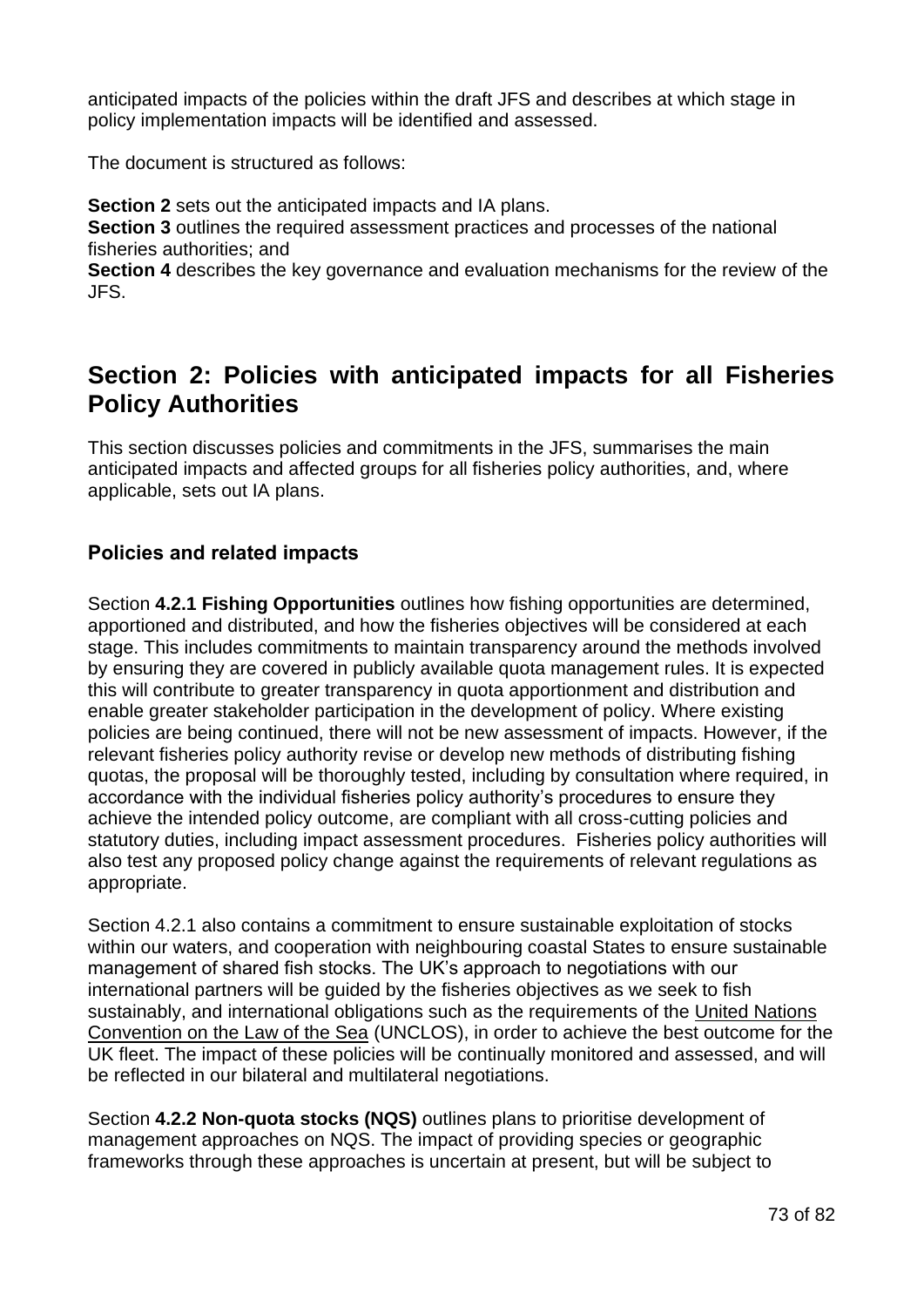review. Where appropriate, the national fisheries authorities will cooperate on a UK IA process but, given the specificity of local stocks and the management measures likely to be required, the plans to develop longer- term management approaches may be developed by individual national fisheries authorities. All proposals will be thoroughly tested, including by consultation where required, in accordance with the individual fisheries policy authority's procedures, to ensure they achieve the intended policy outcome, and are compliant with all cross-cutting policies and statutory duties, including impact assessment procedures. National fisheries authorities will also test any proposed policy change against the requirements of relevant regulations as appropriate.

Section 4.2.3 **Wider International Engagement** commits the UK to actively participate in international fora to promote high standards in fisheries management with global partners and share best practice on effective regulation of fishing activities on the high seas, in line with the fisheries objectives. This could have the effect of promoting the sustainable use and protection of stocks and facilitating international cooperation to tackle climate change. We do not propose preparing any IAs in relation to this policy at this stage.

Section **4.2.4 Fishing capacity** restates our commitment to appropriately balance maintaining economic viability and maintaining stock health, as part of achieving the sustainability objective. It is anticipated this will continue to have a positive effect in ensuring fishing activity remains at sustainable levels. The presumption against allocating public funding for new fishing vessels, where this increases fishing capacity beyond sustainable levels, is already established policy. Therefore, in the absence of new policy in this area, we do not propose preparing any IAs in relation to our continuation of this existing policy.

Section **4.2.5 Approach to access to UK waters** further explains our commitment to the 'equal access objective'. Given this is a codification and continuation of current practice, and no new policy is proposed, we do not intend preparing any IAs.

In section **4.2.6 Illegal, Unreported, and Unregulated Fishing,** the draft JFS contains commitments for the fisheries policy authorities to tackle illegal, unreported and unregulated fishing (IUU). Efforts to tackle IUU fishing are expected to combat its negative impacts on both the marine environment and biodiversity. In addition, continuing to prevent the importation of IUU caught products will maintain the positive benefit for the UK fishing industry, as it will prevent IUU fish entering domestic and global markets. As part of these commitments, a UK strategy on IUU fishing will also be produced, and the impacts of any new policies in the strategy will be assessed in the course of its development. All proposals will be thoroughly tested, including by consultation where required, in accordance with the individual fisheries policy authority's procedures to ensure they achieve the intended policy outcome, are compliant with all cross-cutting policies and statutory duties, including impact assessment procedures. Fisheries policy authorities will also test any proposed policy change against the requirements of relevant regulations as appropriate.

Section **4.2.7 Reducing bycatch and minimising catches of sensitive species,** commits fisheries policy authorities to work with stakeholders to reduce unwanted catches and the wasteful discarding of fish. The fisheries policy authorities are already committed to reducing bycatch given the positive impact this reduction will have on the marine ecosystem and on stock health. At this stage, the Landing Obligation will continue to apply in each fisheries policy authority to protect the health of fish stocks and provide certainty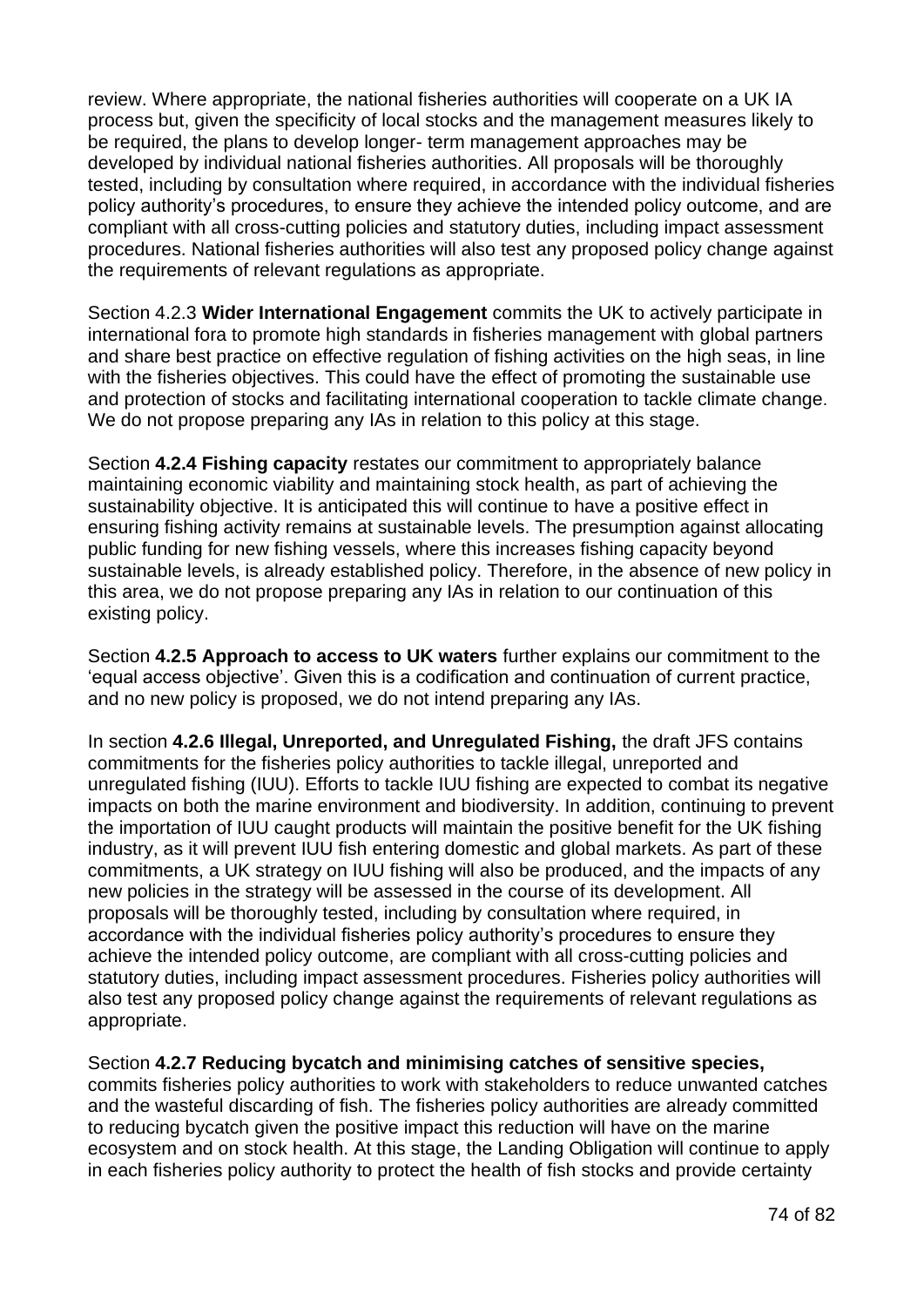for industry. As a result of this policy continuity, there is no new direct impact on business. However, any future policy will undergo assessment as appropriate. All new proposals will be thoroughly tested, including by consultation where required, in accordance with the individual fisheries policy authority's procedures to ensure they achieve the intended policy outcome, are compliant with all cross-cutting policies and statutory duties, including impact assessment procedures. Fisheries policy authorities will also test any proposed policy change against the requirements of relevant regulations as appropriate.

Section **4.2.8 Displacement** presents a continuing policy commitment to work with sea users to identify and address displacement issues from management measures and other spatial uses including offshore wind farms. The consequences of measures introduced in the absence of evidence, or actions that do not necessarily target the issue, can mean further disruption to fishing behaviour, which can have knock-on impacts on the marine environment, fishers and on other marine sectors. This policy seeks to avoid or mitigate negative impacts for all sea users affected by displacement while also ensuring environmental sustainability is not compromised. The impacts of the policy will be monitored through the engagement of sea users working on and addressing the issues of displacement. All new proposals will be thoroughly tested, including by consultation where required, in accordance with the individual fisheries policy authority's procedures to ensure they achieve the intended policy outcome, are compliant with all cross-cutting policies and statutory duties, including impact assessment procedures. Fisheries policy authorities will also test any proposed policy change against the requirements of relevant regulations as appropriate.

Section **4.2.9 Marine Spatial Planning** outlines how the UK Marine Policy Statement (UKMPS), along with the marine plans, provide a decision-making framework. This allows activities in the marine area to be managed in a way that protects the marine environment, whilst supporting sustainable development. This will have a positive impact on the marine environment and marine ecosystems. The UKMPS and marine plans have been subject to existing assessment processes, and assessments will be updated as appropriate following review. A Sustainability Appraisal, and Habitats Regulations Assessment are prepared for each marine plan during the drafting process and are finalised at the same time as the marine plans. A formal review of the effect and effectiveness of each adopted marine plan is undertaken every three years from the date of its adoption, with a decision taken (based on the findings of that review) on whether to amend or replace that marine plan.

In section **4.2.10 Marine Protected Areas,** the fisheries policy authorities commit to continue developing the network of protected sites at sea to protect specific habitats and species of national or international importance. In these sites, fishing will be managed, and functions exercised, to enable Marine Protected Areas (MPAs) to achieve their conservation objectives. Each fisheries policy authority is responsible for designating MPAs within their respective waters. An assessment of the socio-economic impact forms part of the designation process, which considers the impact site designation may have on all users. A proposal for designation would also be considered to ensure it is compliant with each fisheries policy authority's cross cutting policies and statutory duties, including impact assessment procedures. Fisheries policy authorities will also test any proposed policy change against the requirements of relevant regulations as appropriate. Following site designation, further consideration of IAs will be undertaken when introducing statutory management measures. These will be taken forward by the relevant national fisheries authority, rather than at the UK level.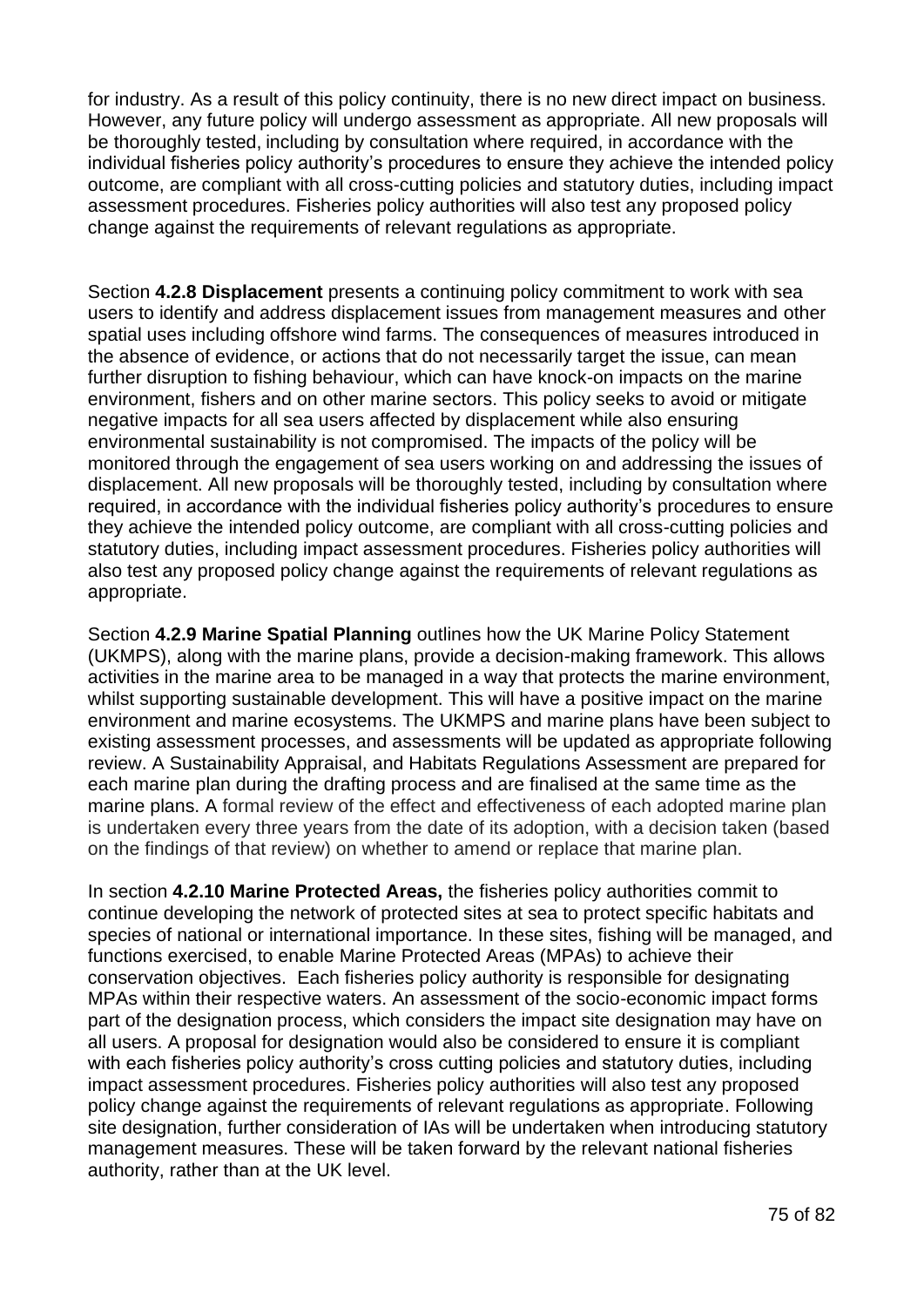Section **4.2.11 Marine litter** outlines the fisheries policy authorities' commitment to working with industry to reduce its environmental impact and support other initiatives to reduce marine litter. While work to reduce marine litter is already underway, further policies being considered to meet this commitment could have an economic impact on business. Such impacts could include operating, material and familiarisation costs. However, impacts will be dependent on the nature of the further policies developed. Nevertheless, implementation of policy to meet this commitment is predicted to have beneficial impacts on the environment- for instance, by improving the management of fishing gear at end-of-life. This could include the incentivisation of collection and recycling of gear at end-of-life and improved waste management practices. All new proposals will be thoroughly tested, including by consultation where required, in accordance with the individual fisheries policy authority's procedures to ensure they achieve the intended policy outcome, are compliant with all cross-cutting policies and statutory duties, including impact assessment procedures. Fisheries policy authorities will also test any proposed policy change against the requirements of relevant regulations as appropriate.

Section **4.2.12 Coastal and freshwater** outlines the essential nature of healthy coastal habitats and rivers to a healthy marine environment and thriving fisheries. Successful implementation of the JFS will support the UK Marine Strategy (UKMS) in delivering Good Environmental Status (GES) in UK seas by ensuring fish stocks are harvested within Maximum Sustainable Yield (MSY); that fish stocks and fisheries activities are managed so that any negative impacts on marine ecosystems are minimised and, where possible, reversed (including damage to the seabed, harmful pressure on vulnerable species, and reduction of litter); and that the bycatch of non-target fish species is avoided or reduced. It will further support activities under the [OSPAR convention](https://www.ospar.org/convention/text) to achieve GES in the North East Atlantic by minimising the adverse effect of fish and aquaculture activities on climate change and supporting adaptation to climate change within the fish and aquaculture sector. The state of UK commercial fish stocks and indicators for biodiversity health and marine litter will be monitored and assessed as part of the 6-yearly UKMS update cycle and OSPAR assessments. All new proposals will be thoroughly tested, including by consultation where required, in accordance with the individual fisheries policy authority's procedures to ensure they achieve the intended policy outcome, are compliant with all cross-cutting policies and statutory duties, including impact assessment procedures. Fisheries policy authorities will also test any proposed policy change against relevant regulations as appropriate.

Section **4.2.13 Climate change** contains a commitment to identify feasible technological, behavioural and managerial changes to mitigate and reduce emissions across the fisheries supply chain to move towards a net zero carbon emissions future. As the adverse effects of fishing and aquaculture activities on climate change are minimised, various sectors within the fishing supply chain may be affected. Moves towards decarbonising the fishing fleet and protecting carbon sequestration areas may impact those parts of the supply chain that are particularly carbon intensive or reliant on specific areas of UK waters. However, policy outcomes can provide environmental and social benefits, recognising that mitigation of carbon intensive processes within the seafood sector's supply chain will also include the reduction of seabed abrasion to improve carbon storage. All new policies will be thoroughly tested, including by consultation where required, in accordance with the individual fisheries policy authority's procedures to ensure they achieve the intended policy outcome, are compliant with all cross-cutting policies and statutory duties, including impact assessment procedures. Fisheries policy authorities will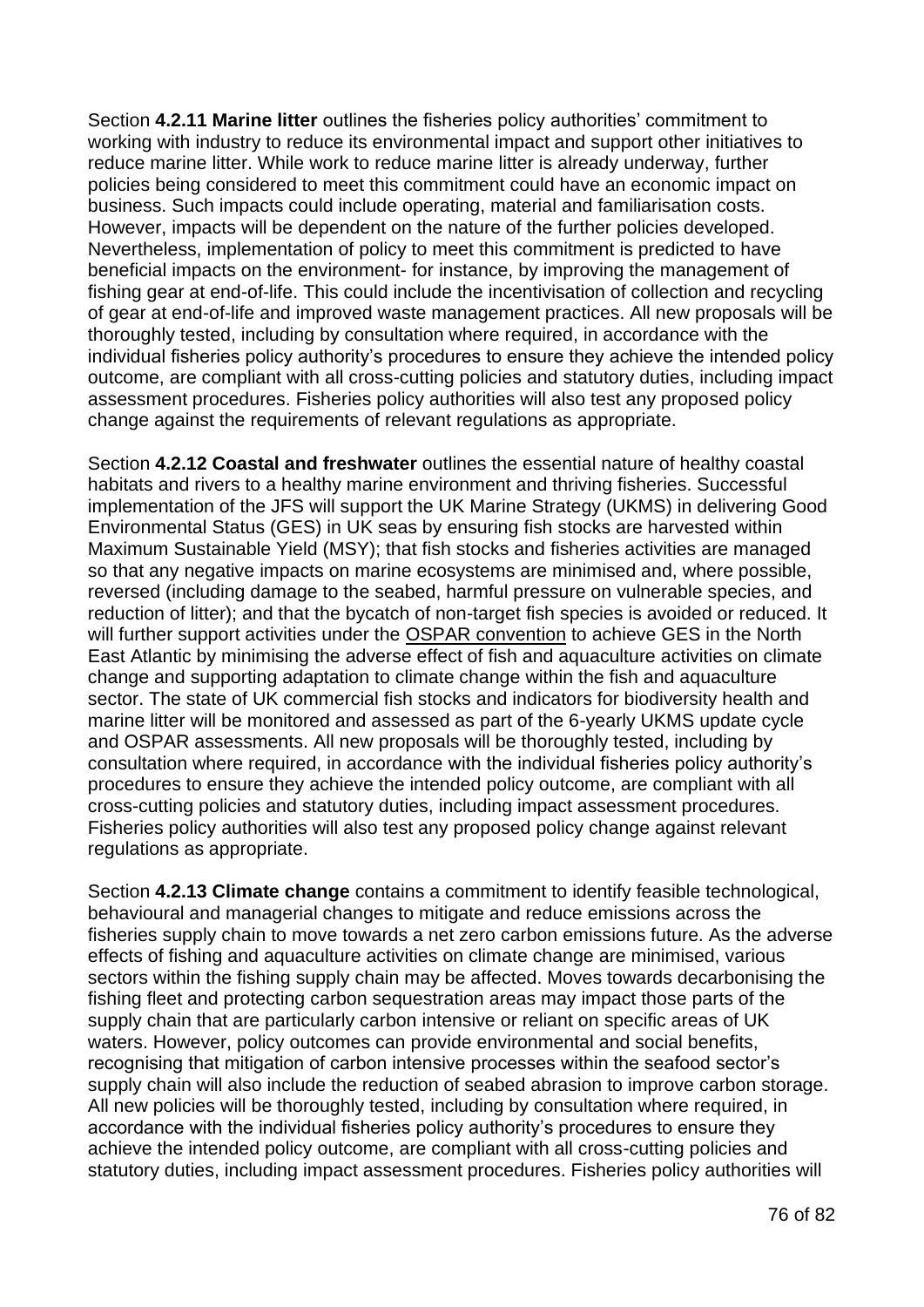also test any proposed policy change against the requirements of relevant regulations as appropriate.

Section **4.2.14 Aquaculture** reiterates each fisheries policy authority's commitment to support balanced, industry-led, sustainable growth of each aquaculture sub-sector based on the best available science. This is a continuation of current practice and, as such, seeks to achieve the right balance between supporting social and economic activity and protecting the marine environment. Any new aquaculture policy proposals will be thoroughly tested, including by consultation where required, in accordance with the individual fisheries policy authority's procedures to ensure they achieve the intended policy outcome, are compliant with all cross-cutting policies and statutory duties, including impact assessment procedures. Fisheries policy authorities will also test any proposed policy change against the requirements of relevant regulations as appropriate. Further, a sitespecific aquaculture development will be subject to existing marine licencing and land planning systems, as appropriate, and depending on the nature of the development assessments will be completed in advance of authorisation of any proposed farms.

The fisheries policy authorities are already committed to ensuring recreational sea fishing is environmentally, socially and economically sustainable as set out in **4.2.15 Recreational sea fishing.** Given this is a continuation of current policy, no further assessment of impact is required.

Section **4.2.16 Production, marketing and consumption of Seafood** reaffirms the fisheries policy authorities' commitment to facilitating adaptable and sustainable seafood sector and coastal communities. Impacts of this continued commitment could arise from policy implementation measures such as robust traceability systems, access to markets and sustainable fishing activities, and these measures could potentially impact either positively or negatively on the sector or the public. Any further policies will be taken forward by the individual national fisheries authorities and will be assessed for impact in accordance with their processes and all new proposals will be thoroughly tested, including by consultation where required, in accordance with the individual fisheries policy authority's procedures to ensure they achieve the intended policy outcome, are compliant with all cross-cutting policies and statutory duties, including impact assessment procedures. Fisheries policy authorities will also test any proposed policy change against the requirements of relevant regulations as appropriate.

The draft JFS establishes Fisheries Management Plan (FMP) policy (**5. Fisheries Management Plans**) that the fisheries policy authorities will follow. The draft JFS sets a commitment to secure the long-term sustainability of our fish stocks through FMPs. Plans must set out sufficient evidence and detail how the precautionary approach has been applied for each fish stock.

Given the nature of the policy, FMPs will have a positive impact, enhancing current procedures and contributing towards the fisheries objectives in the Act by offering the opportunity to design bespoke, flexible and transparent approaches. This will be done at the most appropriate level for practical management and tailoring to species, locations and fishing activities. Challenging impacts can include finding the right balance in sustainable harvesting, taking into consideration social, economic and ecological interests and specific local or regional circumstances.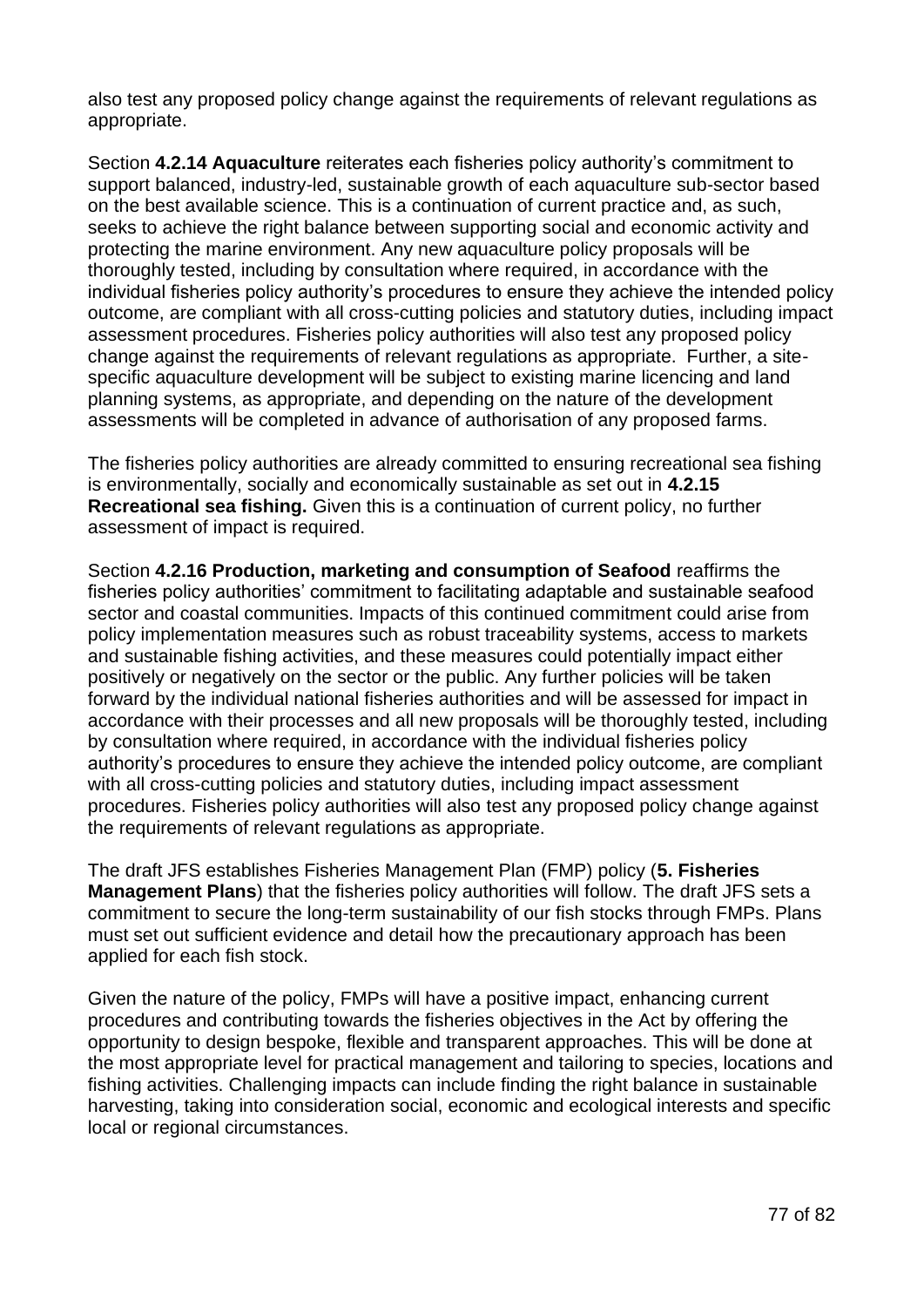As part of their development, all FMP impacts will be assessed in line with individual fisheries policy authority IA requirements. They will be thoroughly tested, including by consultation, to ensure they achieve the intended policy outcome, are compliant with all cross-cutting policies and statutory duties, including impact assessment procedures. In particular fisheries policy authorities will also test any proposed policy change against the requirements of relevant regulations as appropriate.

## **Section 3: Assessment of Impacts by the National Fisheries Authorities**

This section outlines the required assessment practices and processes of the national fisheries authorities. When articulating the commitments within the JFS, each national fisheries authority will assess new policy and its impact in line with the individual requirements outlined below.

### **Northern Ireland (NI)**

The Northern Ireland Executive is committed to developing policies that will meet the specific needs of its citizens and make a positive difference to their lives.

Northern Ireland's departments must comply with a number of statutory obligations when developing those policies.

Section 75 of the Northern Ireland Act 1998 (NI Act) requires public authorities, in carrying out their functions relating to Northern Ireland, to have due regard to the need to promote equality of opportunity between:

- persons of different religious belief, political opinion, racial group, age;
- marital status, or sexual orientation;
- men and women generally;
- persons with a disability and persons without; and
- persons with dependants (i.e. people with caring responsibilities) and persons without.

Without prejudice to the above obligation, public authorities, in carrying out their functions relating to Northern Ireland, are also required to have regard to the desirability of promoting good relations between persons of different religious belief, political opinion or racial group.

The NI Act also requires public authorities to prepare Equality Schemes stating how they propose to fulfil these duties. The core of all Schemes, in terms of the duty to have due regard to the promotion of equality of opportunity and regard to the promotion of relations, is the Equality Impact Assessment (EQIA) of policies. However, not all policies require an EQIA. A policy does not require an EQIA if it has been screened out at an early stage of policy development.

Proofing is also necessary in relation to Human Rights, and there are requirements introduced either by the Northern Ireland Executive, or as a result of UK Government or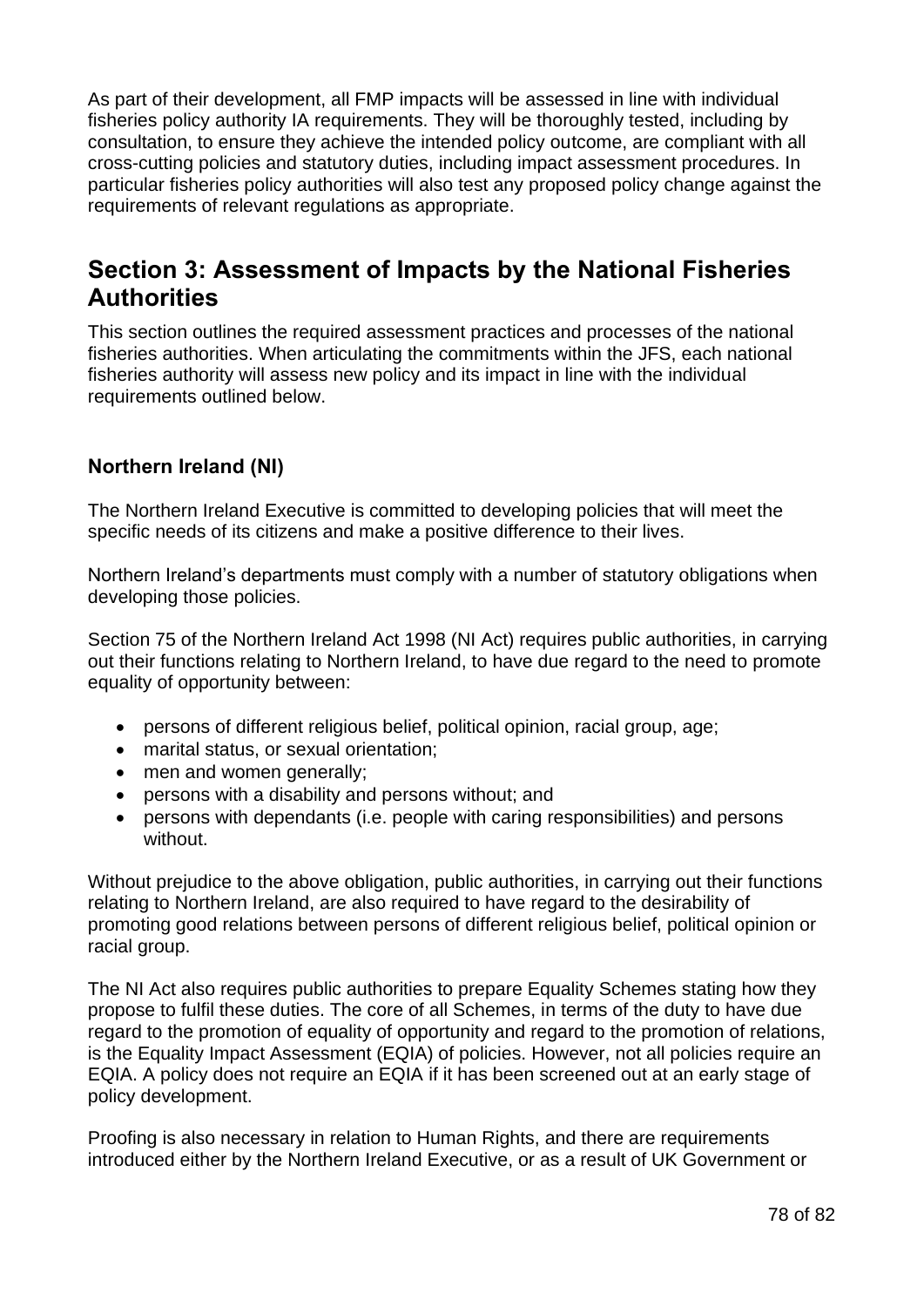international obligations, for environmental, rural, regulatory, sustainability and health impact assessments. For example, the Northern Ireland Better Regulation Strategy requires all departments to consider a Regulatory Impact Assessment as part of their policy development process.

The Rural Needs Act (Northern Ireland) 2016 places a duty on Northern Ireland departments to have due regard to rural needs when developing, adopting, implementing or revising policies, strategies and plans. This ensures that departments have due regard to the social and economic needs of people in rural areas when carrying out certain activities. It provides a mechanism for ensuring greater transparency in relation to how departments consider rural needs when undertaking those activities.

In addition, the need for a Habitats Regulation Assessment and Strategic Environmental Assessment would be considered, where appropriate, during policy development.

### **Scotland**

The Scottish Government is committed to developing policy that delivers more equal and sustainable outcomes for people in Scotland. Given the devolved nature of fisheries policy, the Scottish Government is committed to reviewing the need for impact assessment at the devolved level in line with current practice. The Scottish Government has a process in place for determining whether specific impact assessments are required and will follow this process when the policies of the JFS are further articulated and delivered at the devolved level as outlined above. This may include an assessment of environmental impact, business and regulatory impact, impact on island communities and other impacts that would be required determined by the type of policy being delivered.

The Scottish Government has an established means of assessing impact:

The Environmental Assessment (Scotland) Act 2005 requires those preparing Scottish plans and programmes to undertake a Strategic Environmental Assessment (SEA) if they are likely to have significant environmental effects. Those plans and programmes that relate solely to the whole or any part of Scotland are required to consider whether the 2005 Act would apply and to undertake an SEA in accordance with the requirements set out in the Act if required."

A Business and Regulatory Impact Assessment (BRIA) looks at the likely costs of any proposed primary or secondary legislation. They also cover voluntary regulation, codes of practice, guidance, or policy changes that may have an impact on the public, private or third sector. The BRIA outlined why the government is proposing to intervene; options the government is considering, and which one is preferred; how and to what extent new policies may impact on them, on business and on Scotland's competitiveness; and the estimated costs and benefits of proposed measures

An Island Communities Impact Assessment (ICIA) is intended to test any new policy, strategy or service which is likely to have an effect on an island community which is significantly different from its effect on other communities, including other island communities. This is a legal duty for policy development in Scotland under section 8 of the Islands (Scotland) Act 2018.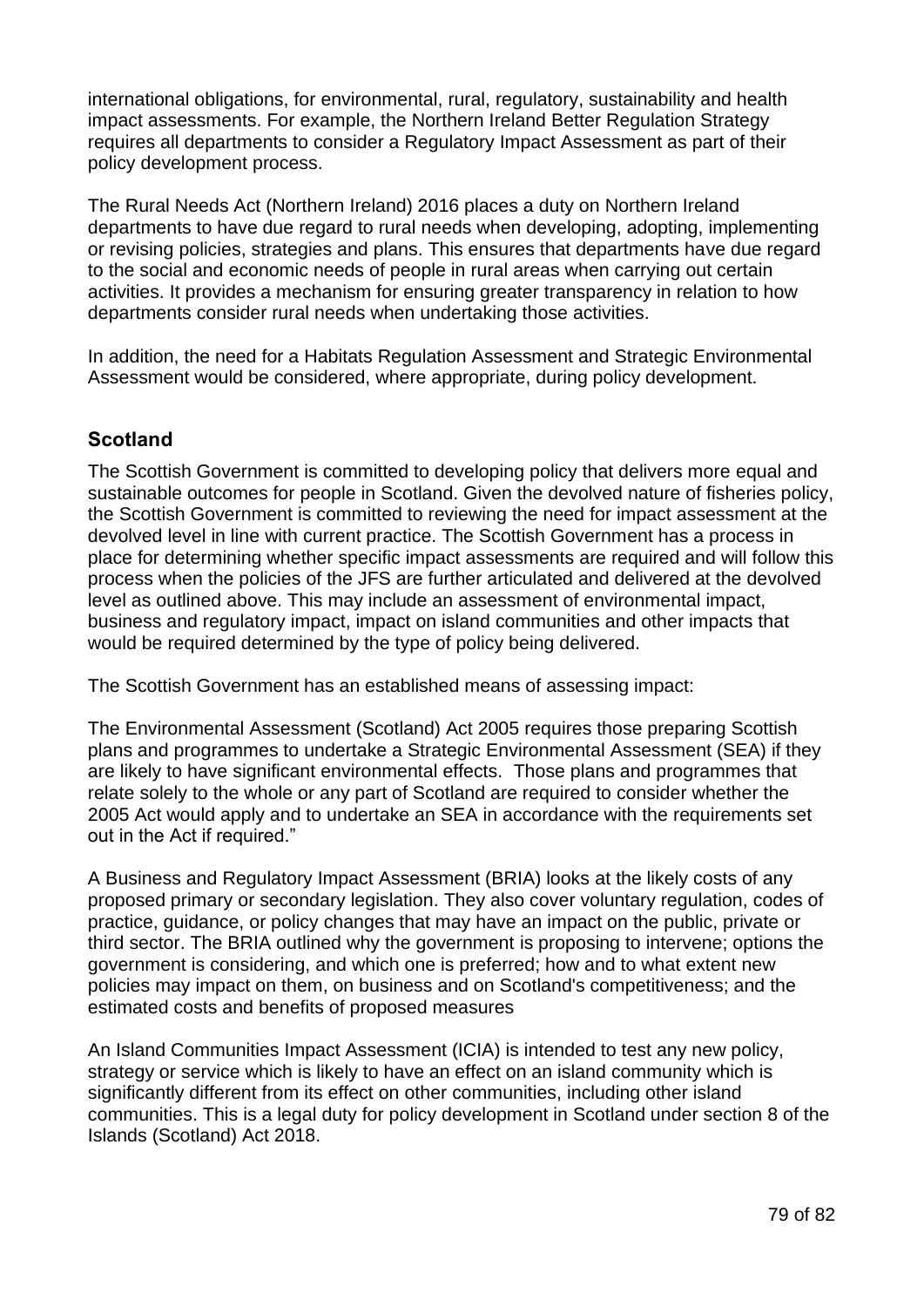Like other Fisheries Policy Authorities Scottish Government is bound under the UK General Data Protection Regulation (UKGDPR) to complete a data protection impact assessment (DPIA) for all projects processing personal data assessed as high risk. However, it is Scottish Government policy to complete a DPIA for all projects involving personal data and privacy as best practice.

Like other FPA's Scottish Government is required to consider the need for an Equality Impact Assessment when creating policy in Scotland. This is intended to identify and guard against potential risks of discrimination and help develop better policy.

The potential requirements for other impact assessments undertaken by Scottish Government, such as the Fairer Scotland Duty, assessment of children's rights and wellbeing, human rights and future proofing legislation will be assessed by the Scottish Government in line with current practice.

#### **Wales**

The Welsh Government is committed to developing policy that delivers more equal and sustainable outcomes for people in Wales. Almost all of fisheries policy is a devolved matter and Welsh Government believe an essential part of building a comprehensive and balanced case for a policy is appraising the impact it is likely to have, both positive and negative. Therefore rigorous impact assessments are carried out in the course of developing our policies, both existing policies and those we may develop and implement in the future. The Well-being of Future Generations (Wales) Act 2015 provides a framework for our approach to impact assessments within the seven Well-being Goals and five ways of working, ensuring a common sense approach to integrated policy making.

In all policy areas within the JFS where devolved approaches are to be implemented in future and further policy development required, the necessary impact assessments will be carried out in accordance with Welsh Government standard practice. From the earliest stage an Integrated Impact Assessment (IIA) will be developed to help us to undertake a rounded assessment of the impact of a proposed action, with a view to maximising economic, social, cultural and environmental well-being, not just now, but for the long term. [The Environment \(Wales\) Act](https://www.legislation.gov.uk/anaw/2016/3/contents/enacted) 2016 also sets out national priorities which must be considered as part of the IIA process when setting new policy.

In addition, the need for a Habitats Regulation Assessment and Strategic Environmental Assessment will also be considered during policy development.

If new policy results in the introduction of subordinate legislation we will ensure compliance with requirements of the [Welsh Ministers' Regulatory Impact Assessment](https://gov.wales/welsh-ministers-regulatory-impact-assessment-code-for-subordinate-legislation-2021-html)  [Code for Subordinate Legislation.](https://gov.wales/welsh-ministers-regulatory-impact-assessment-code-for-subordinate-legislation-2021-html)

### **England**

The UK Government is committed to evaluating the need for impact assessment and developing policy in line with best practice and assessment requirements. These assessment processes will be followed when developing the policies that stem from the JFS, and the assessments undertaken will depend on the individual policy being delivered.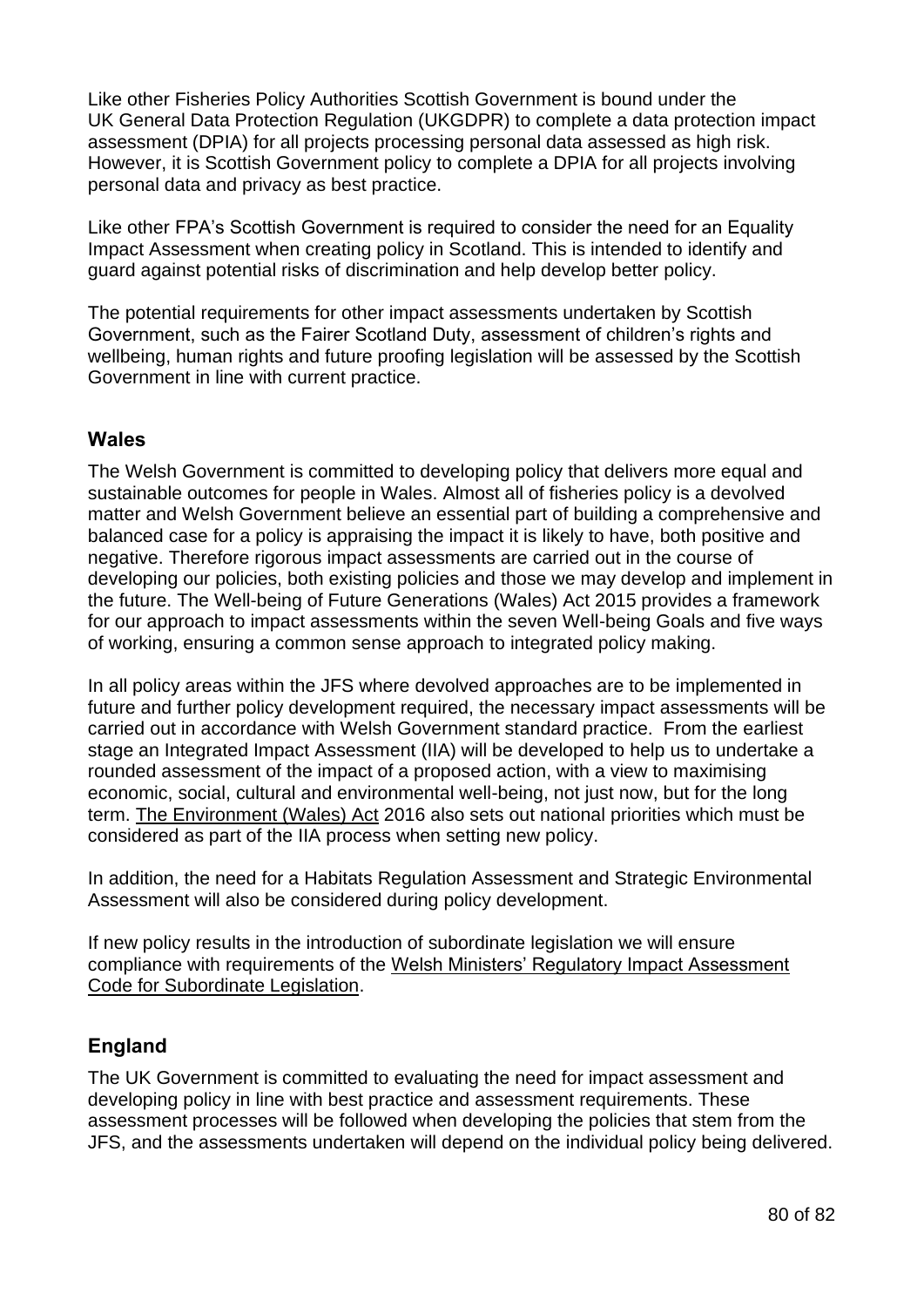When producing policy and determining the need for regulatory impact assessments, the [Better Regulation Framework guidance](https://assets.publishing.service.gov.uk/government/uploads/system/uploads/attachment_data/file/916918/better-regulation-guidance.pdf) and the better regulation principles of robust evidence, transparency and proportionality are taken into consideration. Where policies are considered to be statutory provisions, a regulatory impact assessment is undertaken and submitted to the RPC for independent scrutiny in advance of introducing any secondary legislation for all measures that are above the £5 million per annum threshold for net costs to business. Analysis to support these changes is produced in line with HMT Green Book methodology, and includes consideration of the impact on small and micro businesses.<sup>14</sup> This is not required for measures below the £5 million equivalent annual net direct costs to business (EANDCB) threshold and for measures below this threshold Defra will, if appropriate, produce regulatory triage assessments (RTAs).

In addition, the need for a Habitats Regulation Assessment and Strategic Environmental Assessment would be considered, where appropriate, during policy development. Other legislation and regulatory requirements specify certain circumstances in which further assessments must take place. For example, Section 126 of the Marine and Coastal Access Act (MCAA) (2009) places specific duties on the MMO relating to Marine Conservation Zones (MCZs) and marine licence decision making, and where appropriate, an MCZ assessment process will take place during marine licence decision making procedures.

In addition, the [Environment Act 2021](https://www.legislation.gov.uk/ukpga/2021/30/contents/enacted) outlines in law the environmental principles and requires the production of a "policy statement on environmental principles" which explains how the environmental principles should be interpreted and proportionately applied by Ministers of the Crown when making policy. This duty to have regard to the environmental principles is due to commence in 2023 within the first year of publication of the JFS. The five environmental principles are the integration, prevention, rectification, polluter pays and precautionary principles.

The public sector equality duty requires public authorities, in carrying out their functions, to have due regard to the need to achieve the objectives set out under s149 of the Equality Act 2010. The general equality duty does not specify how public authorities should analyse the effect of their existing and new policies and practices on equality, but doing so is an important part of complying with the general equality duty and will be undertaken as appropriate.

# **Section 4: Governance and Evaluation**

The Act requires the fisheries policy authorities to review the JFS whenever they consider it appropriate to do so, and in any event within 6 years of its publication or most recent review. Initially, the fisheries policy authorities will use existing data sources in order to monitor the health of wild fish stocks, and the comprehensive socio-economic data collected on the size and composition of the UK fleet as indicators. Fisheries policy

<sup>14</sup> In accordance with RPC guidance on Small and Micro Business Assessments: <https://www.gov.uk/government/publications/small-and-micro-business-assessment-samba-guidance>